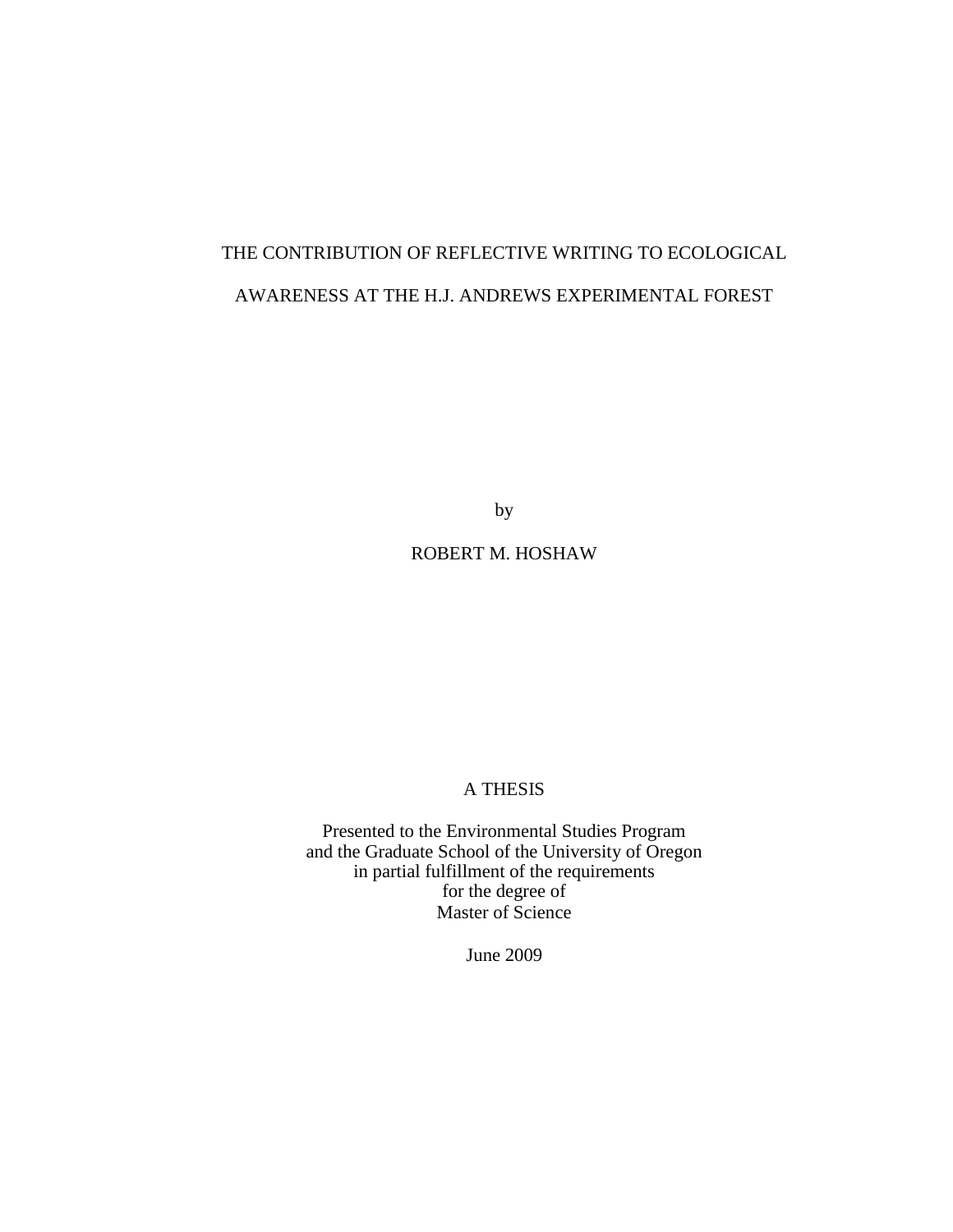―The Contribution of Reflective Writing to Ecological Awareness at the H.J. Andrews Experimental Forest," a thesis prepared by Robert M. Hoshaw in partial fulfillment of the requirements for the of Master of Science degree in the Environmental Studies Program. This thesis has been approved and accepted by:

\_\_\_\_\_\_\_\_\_\_\_\_\_\_\_\_\_\_\_\_\_\_\_\_\_\_\_\_\_\_\_\_\_\_\_\_\_\_\_\_\_\_\_\_\_\_\_\_\_\_\_\_\_\_\_\_\_\_\_\_

\_\_\_\_\_\_\_\_\_\_\_\_\_\_\_\_\_\_\_\_\_\_\_\_\_\_\_\_\_\_\_\_\_\_\_\_\_\_\_\_\_\_\_\_\_\_\_\_\_\_\_\_\_\_\_\_\_\_\_\_

Dr. Louise Westling, Chair of the Examining Committee

\_\_\_\_\_\_\_\_\_\_\_\_\_\_\_\_\_\_\_\_\_\_\_\_\_\_\_\_\_\_\_\_\_\_\_\_\_\_\_\_\_\_

Date

Committee in Charge: Dr. Louise Westling, Chair Dr. Brendan Bohannan Dr. Scott Bridgham

Accepted by:

Dean of the Graduate School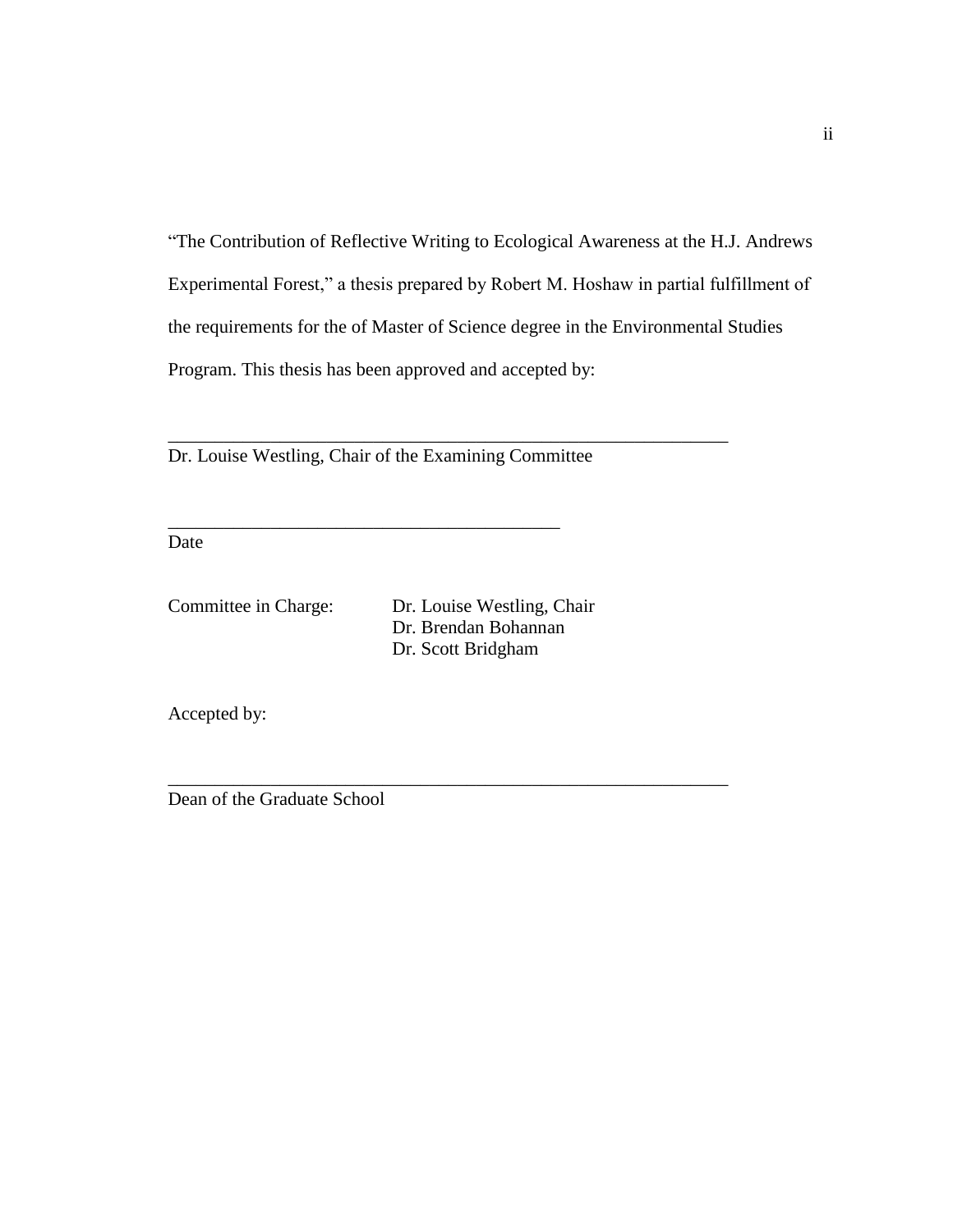#### An Abstract of the Thesis of

| Robert M. Hoshaw                                            | for the degree of |             | <b>Master of Science</b> |
|-------------------------------------------------------------|-------------------|-------------|--------------------------|
| in the Environmental Studies Program                        |                   | to be taken | <b>June 2009</b>         |
| Title: THE CONTRIBUTION OF REFLECTIVE WRITING TO ECOLOGICAL |                   |             |                          |
| AWARENESS AT THE H.J. ANDREWS EXPERIMENTAL FOREST           |                   |             |                          |

Approved:

# Dr. Louise Westling

This thesis examines the Long-Term Ecological Reflections at H.J. Andrews Experimental Forest, Oregon, a project that promotes creative inquiry at an ecological research station. I analyze how reflective writing contributes to a deeper understanding of ecosystem processes and fosters a closer connection to nature, referred to as "ecological awareness." I argue that the greatest ecological awareness comes from a combination of scientific and artistic ways of knowing as well as physical immersion in nature. I critically analyze the work of four writers: Jane Coffey, Vicki Graham, Freeman House, and Robin Kimmerer. These works create a strong connection to place for the reader and facilitate an understanding of the forest ecosystem through a discussion of scientific facts. They also create a sense of place through vivid and metaphorical language. These reflections will become an increasingly valuable mode of inquiry as the Andrews Forest develops a stronger writer-scientists interaction.

iii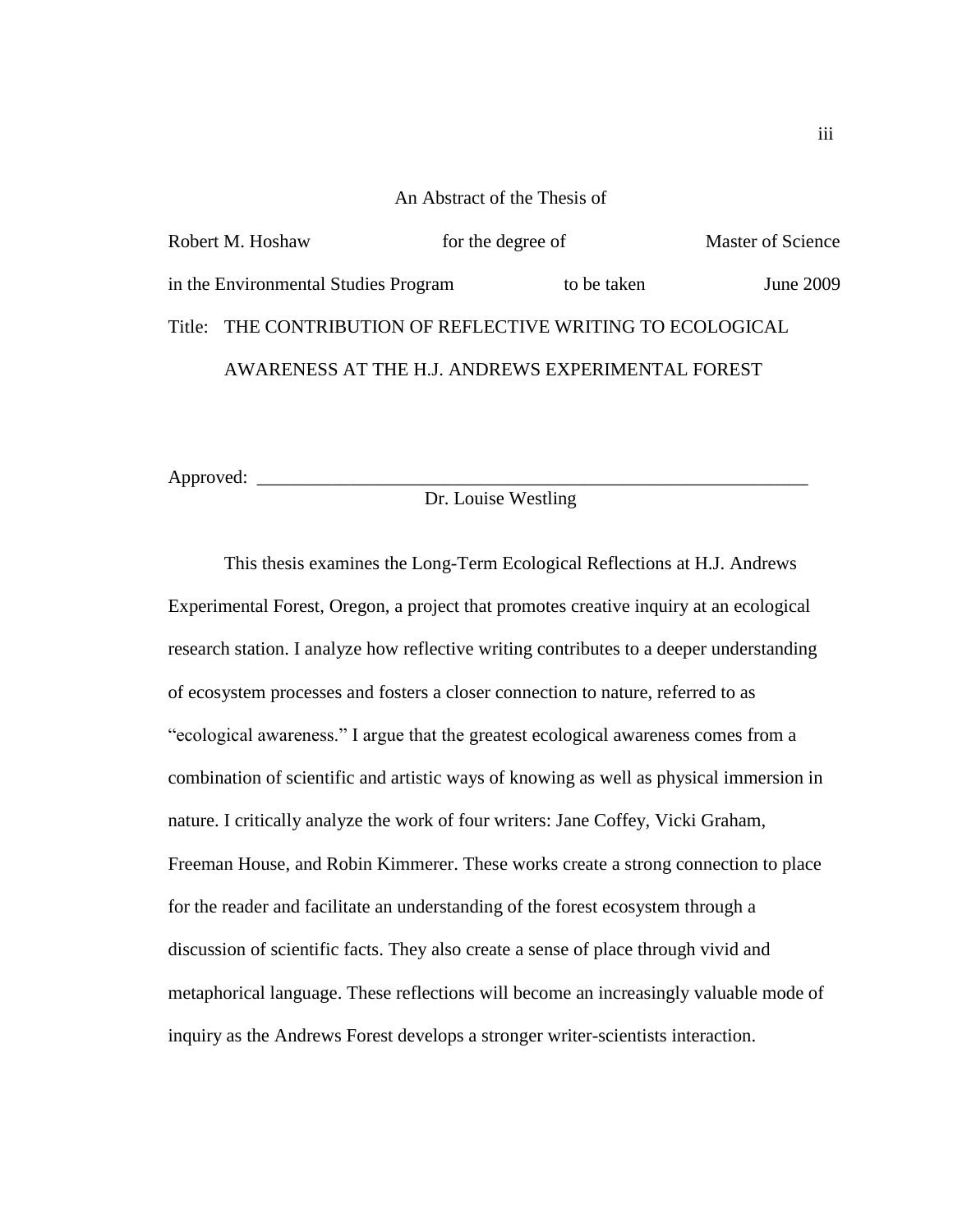# CURRICULUM VITAE

# NAME OF AUTHOR: Robert M. Hoshaw

PLACE OF BIRTH: Crown Point, IN

DATE OF BIRTH: August 21, 1983

# GRADUATE AND UNDERGRADUATE SCHOOLS ATTENDED:

University of Oregon, Eugene North Dakota State University, Fargo

### DEGREES AWARDED:

Master of Science, Environmental Studies, 2009, University of Oregon Bachelor of Science, Zoology – Fisheries and Wildlife, 2007, North Dakota State University Bachelor of Arts, English, 2007, North Dakota State University

# AREAS OF SPECIAL INTEREST:

Conservation Biology Ecology Environmental Literature & Writing

# PROFESSIONAL EXPERIENCE:

Project Manager, Environmental Leadership Program Forest Team, University of Oregon, 2009

Graduate Teaching Fellow, Environmental Studies Program, University of Oregon, Eugene, 2007-2009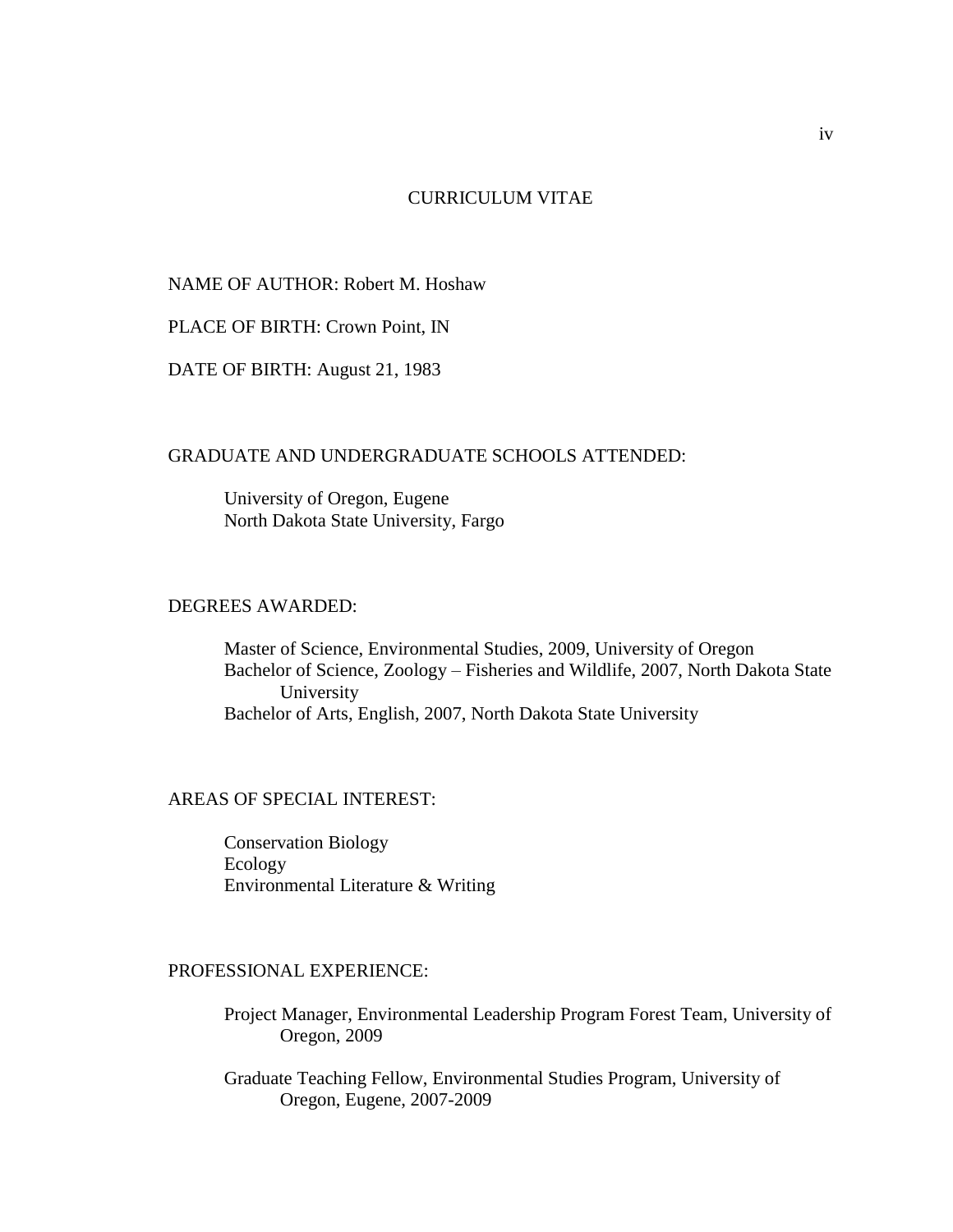Volunteer Grant Review Panel Member, United Way, Fargo, ND, 2006

Fisheries Intern, Minnesota Department of Natural Resources, Aitkin, 2004 & 2005

### GRANTS, AWARDS, AND HONORS:

*Magna cum Laude*, North Dakota State University, Fargo, 2007

### PUBLICATIONS:

- "Renewing Relationships to the Land on Two Wheels," 2008, *InMotion*, Eugene.
- "Renewing Relationships to the Land on Two Wheels," (essay) *The Ecotone*. Journal of the Environmental Studies Program, University of Oregon, Eugene, 2008. 17-18.
- ―Drugs and Empty Blizzard Cups.‖ (short story) 2007. *Northern Eclecta*. Literary Journal of North Dakota State University, Fargo, ND.

―Creature Feature: Bullfrog.‖ Spring Newsletter. Riverkeepers. Fargo, ND, 2007.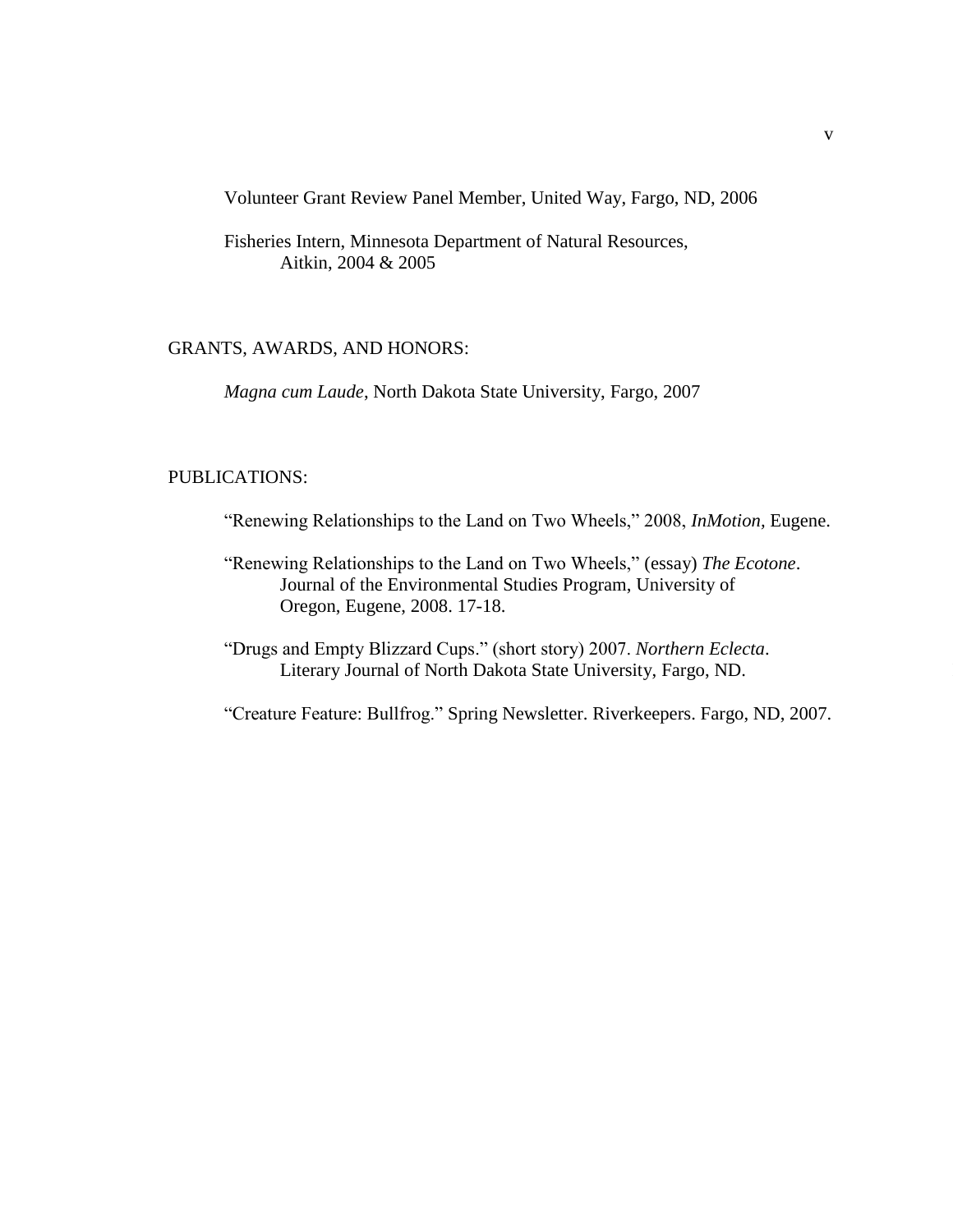# ACKNOWLEDGEMENTS

I would like to thank my thesis committee—Louise Westling, Scott Bridgham, and Brendan Bohannan—for their interest, encouragement, and constructive criticism. I would also like to thank Charles Goodrich, Kathleen Dean Moore, and Frederick Swanson for all of their assistance and participation in wonderfully engaging conversations. Thanks to everyone at H.J. Andrews Experimental Forest, the Spring Creek Project, and a special thanks to everyone in the Environmental Studies Program at the University of Oregon. Most of all, I would like to thank my wife, Katey, for putting up with the stress, mood swings, and lack of free time that comes with writing a thesis.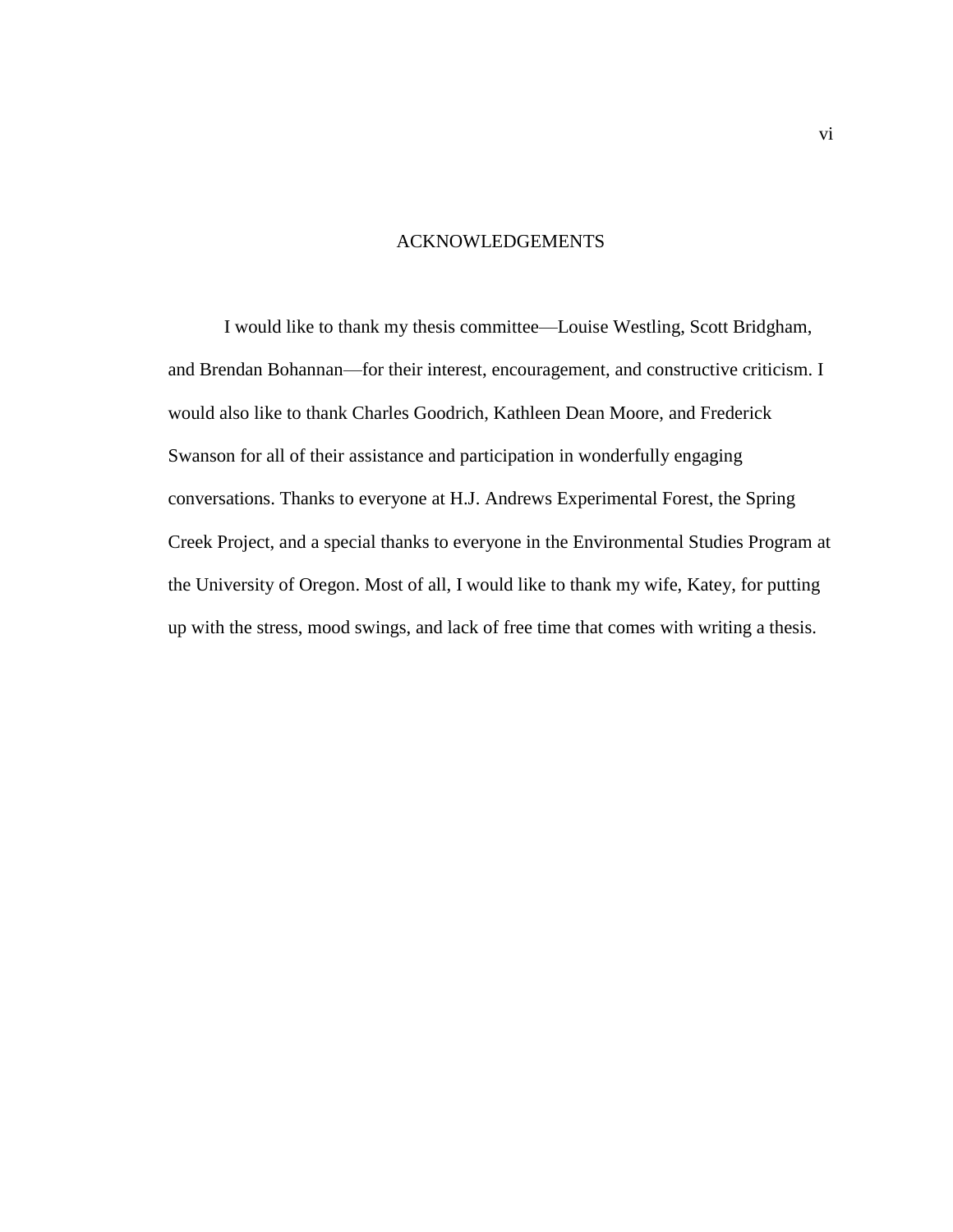# **TABLE OF CONTENTS**

| Chapter                                               | Page |
|-------------------------------------------------------|------|
|                                                       |      |
|                                                       |      |
|                                                       |      |
|                                                       |      |
| II. LITERATURE REVIEW: SCIENCE, WRITING & ECOLOGY  10 |      |
|                                                       |      |
|                                                       |      |
|                                                       |      |
|                                                       |      |
|                                                       |      |
|                                                       |      |
|                                                       |      |
| III. LONG-TERM ECOLOGICAL REFLECTIONS &               |      |
|                                                       |      |
|                                                       |      |
|                                                       |      |
|                                                       |      |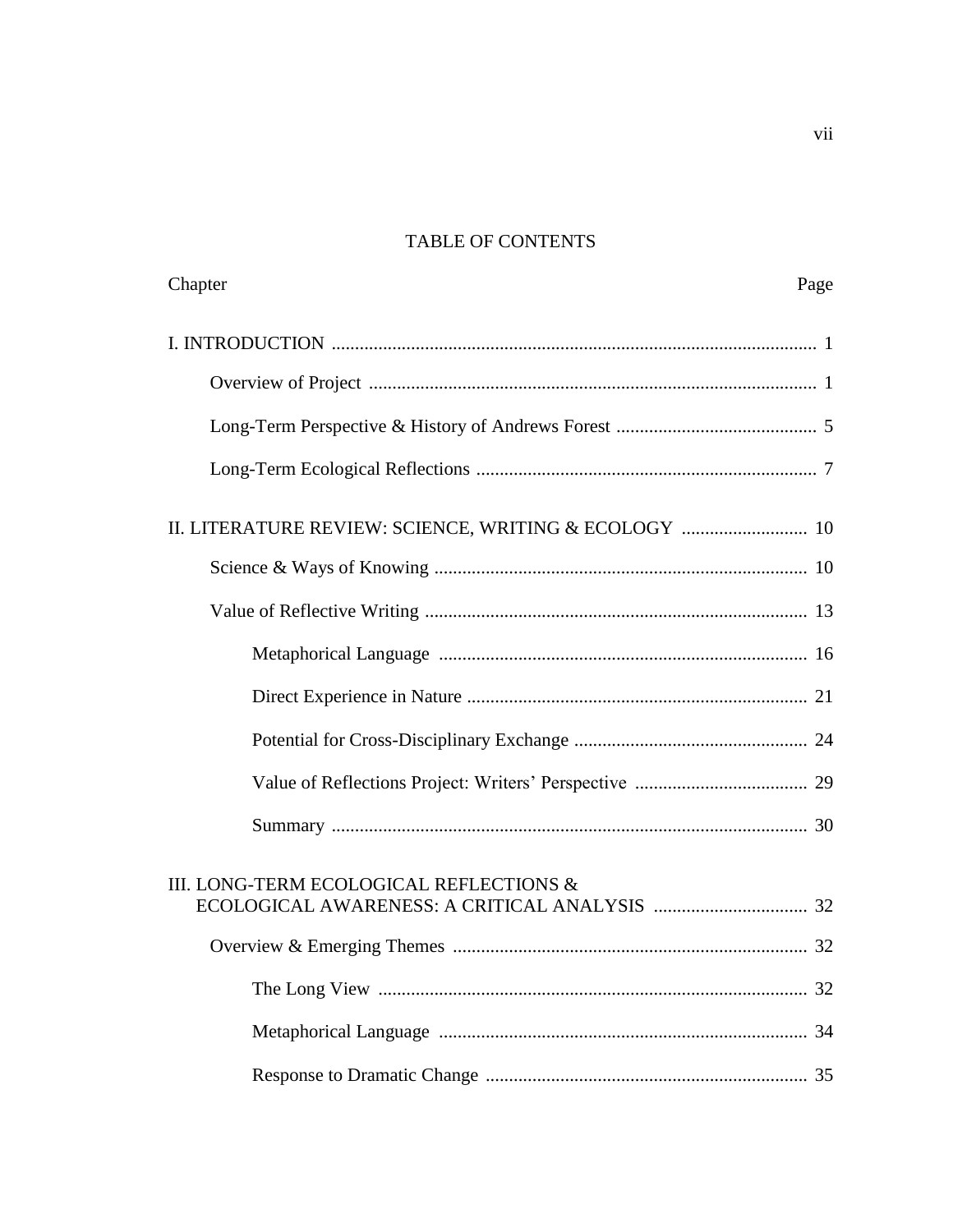| Chapter                                                | Page |
|--------------------------------------------------------|------|
|                                                        |      |
|                                                        |      |
|                                                        |      |
|                                                        |      |
|                                                        |      |
|                                                        |      |
|                                                        |      |
|                                                        |      |
|                                                        |      |
|                                                        |      |
|                                                        |      |
| IV. CONCLUSIONS: ACHIEVING AN ECOLOGICAL AWARENESS  69 |      |
|                                                        |      |
|                                                        |      |
|                                                        |      |
|                                                        |      |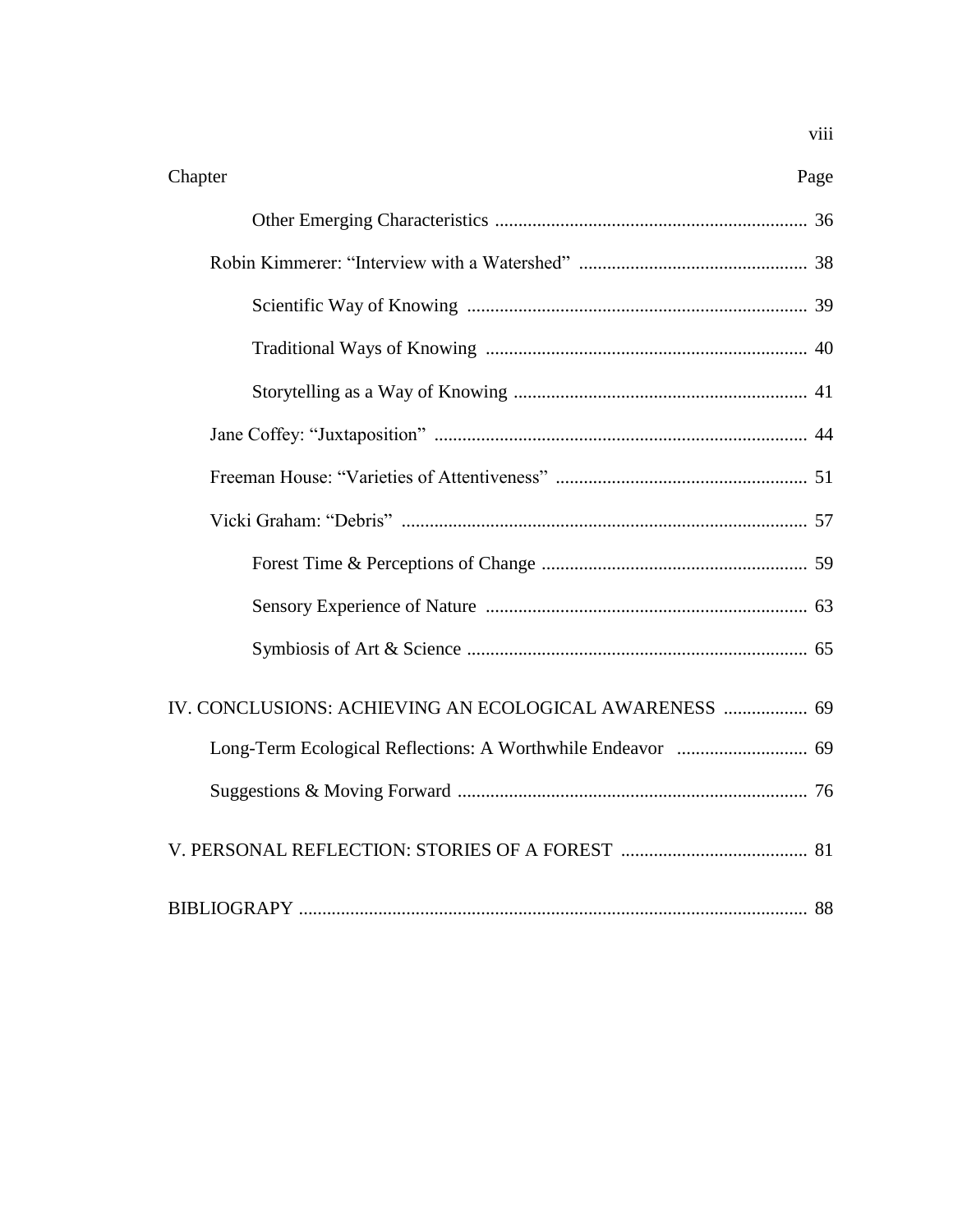# LIST OF FIGURES

| Figure | Page |
|--------|------|
|        |      |
|        |      |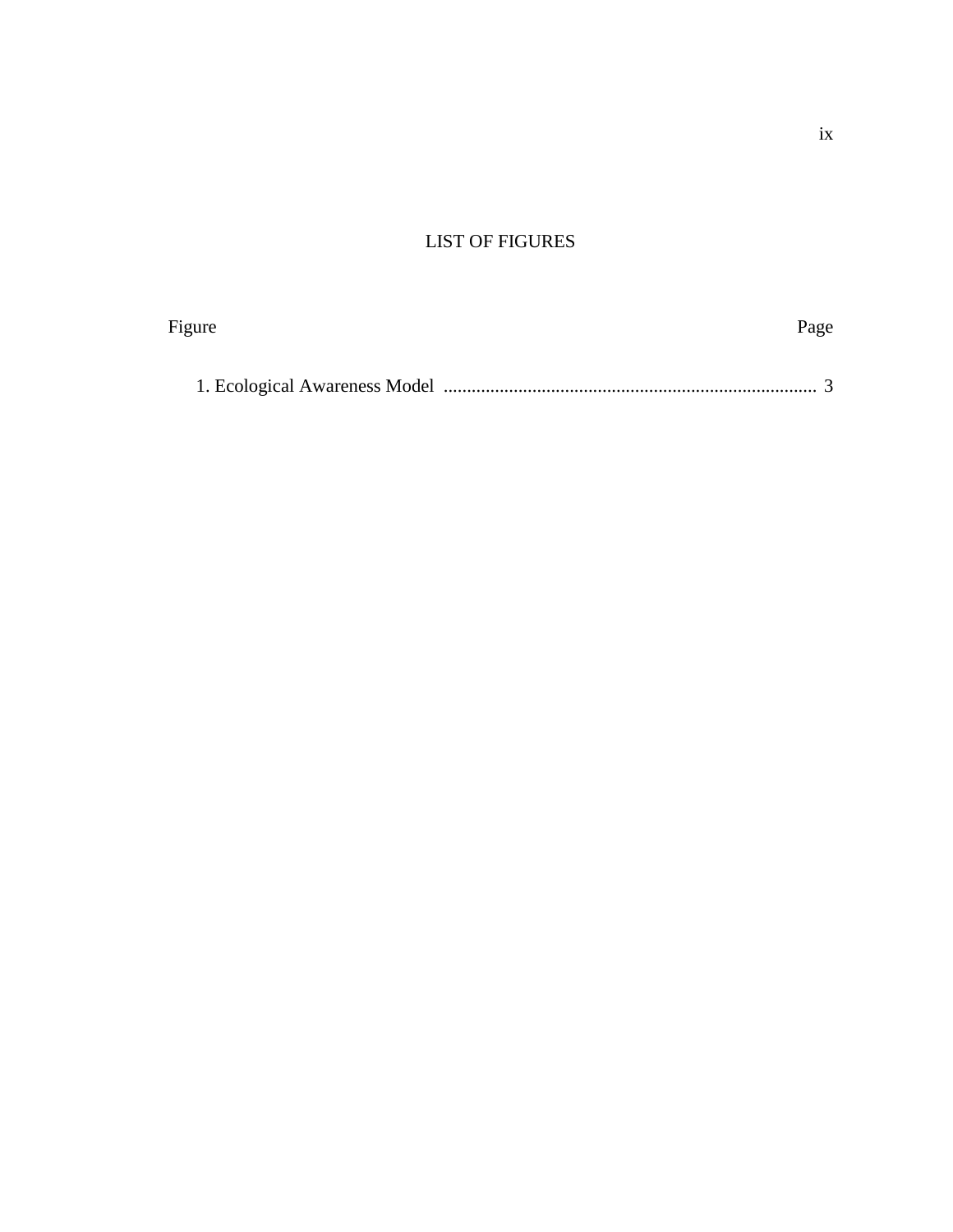# CHAPTER I

### **INTRODUCTION**

### Overview of Project

The natural world has inspired the work of numerous writers, from the timeless classics of Henry David Thoreau and Rachel Carson to modern bestsellers Gretel Ehrlich and Barry Lopez. Nature writers come from myriad backgrounds and motivations—as naturalists, biologists, anthropologists, poets, essayists, and activists. This diversity of perspectives has been invaluable in fostering an awareness of environmental issues and connecting audiences with nature.

Bringing writers and scientists together in the field presents an intriguing study of "cross-pollination."<sup>1</sup> While there are few examples of this interdisciplinary interaction, the potential exists at H.J. Andrews Experimental Forest (the Andrews Forest) in the Oregon Cascades.<sup>2</sup> The Long-Term Ecological Reflections project at the Andrews Forest invites writers to reflect on the forest ecosystem, and they participate in a project that attempts to create an interdisciplinary examination of ecological processes over time. My original research question looked at how humanist writers interact with scientists in the field, and if the writers and scientists consistently engaged in a fruitful cross-pollination of ideas across disciplines. I discovered, however that this exchange

\_\_\_\_\_\_\_\_\_\_\_\_\_\_\_\_\_\_\_\_\_\_\_\_\_\_\_\_\_\_\_\_\_\_\_\_\_\_\_\_\_\_\_\_\_\_\_\_\_\_\_\_\_\_

<sup>&</sup>lt;sup>1</sup> "Cross-pollination" is a reference to the blending of the humanities and sciences in Gary Paul Nabhan's *Cross-Pollinations: The Marriage of Science and Poetry*.

<sup>&</sup>lt;sup>2</sup> Bonanza Creek LTER in Alaska has recently began a writing reflections program (Thompson 3)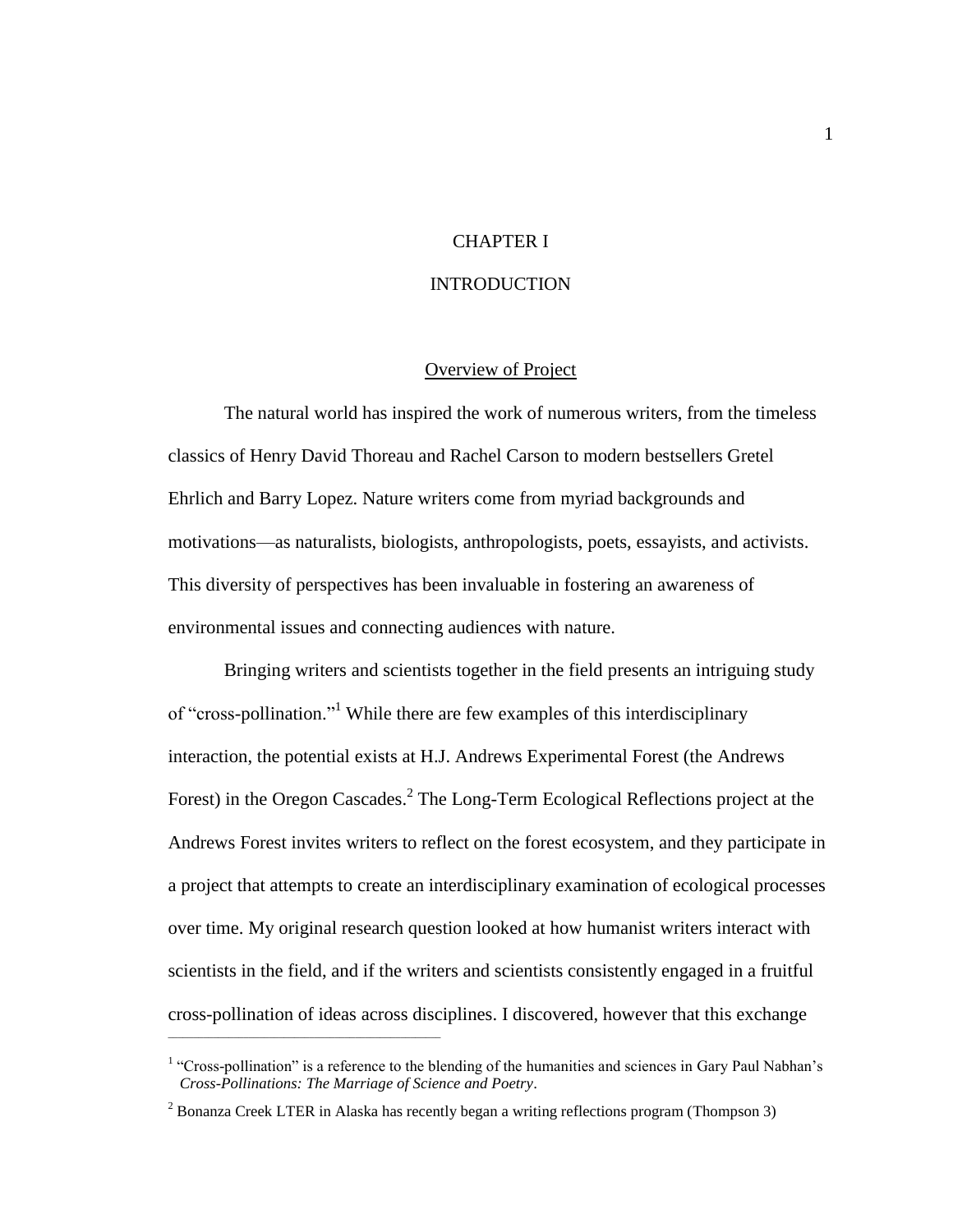does not exist in the capacity I anticipated. In the projects first five years, both writers and scientists largely work independently and direct communication remains limited.

My focus has shifted to examining how the writing reflections can teach us about the complexity, diversity, and dynamic long-term processes of the forest ecosystem, as well as our human connection to the natural world. What is the potential of the Long-Term Ecological Reflections project to impart a deeper "ecological awareness" to a broader public audience outside the Andrews community? The significant body of scientific research at the Andrews Forest does influence the writers' work, and it appears the combination of writing in the field and exposure to scientific research has contributed to the overall quality of the Reflections project.

My definition of ecological awareness is a fusion of perspectives (science and art) that fosters a comprehensive understanding of the natural environment. This awareness requires a thorough approach that recognizes the elements of human emotion, and spirituality as well as the scientific perspective. Figure 1, created both for clarity and as a basis for my argument, outlines a proposed model for achieving this ecological awareness. It diagrams how bringing scientists and humanists together in a natural environment results in a more complete understanding of the natural world that includes both scientific and artistic ways of knowing.

At the Andrews Forest, both perspectives utilize direct, personal experience in the field. Physical immersion in nature, combined with the foundational knowledge of science and the attention to human emotion and connection to place, coalesce to form a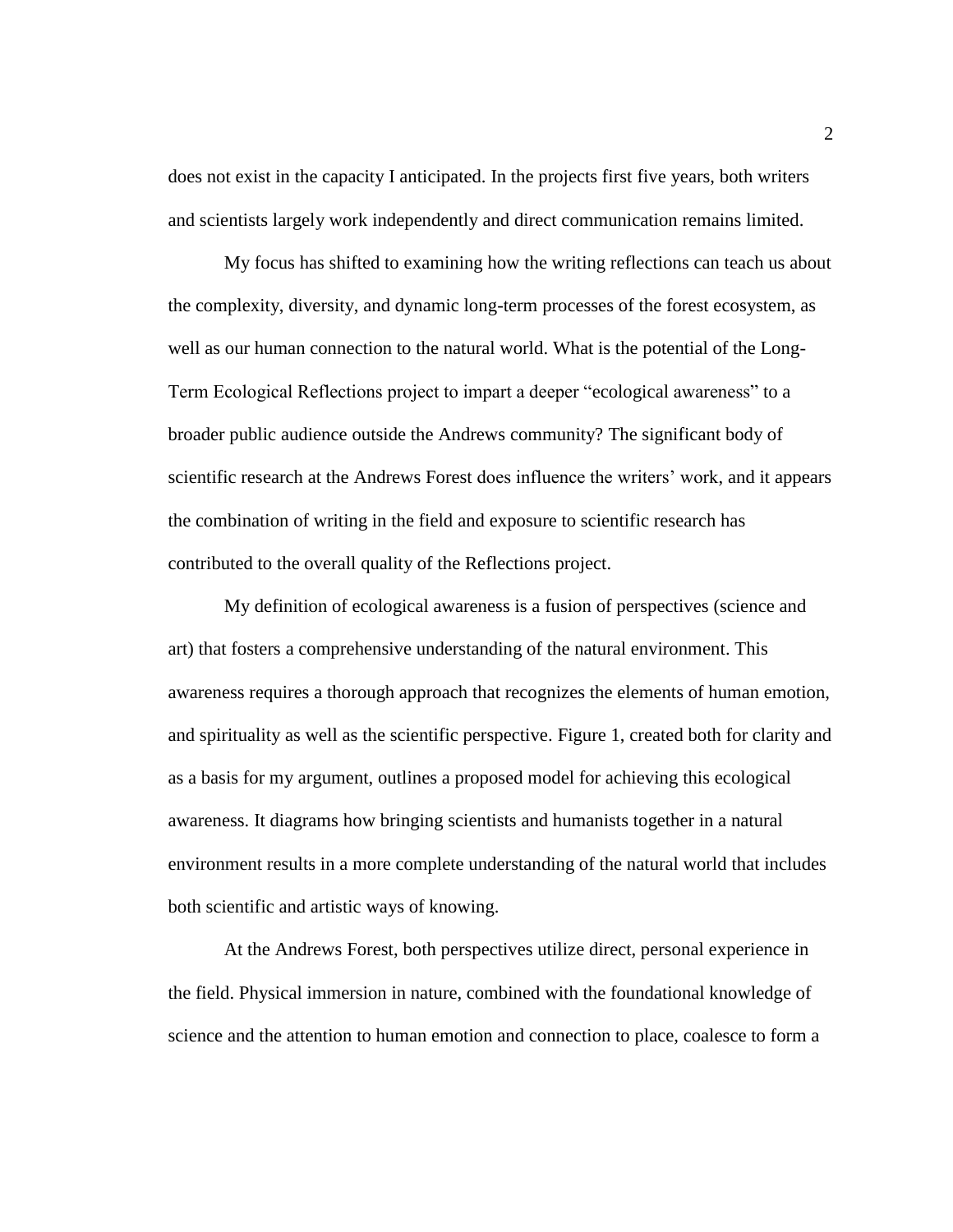more comprehensive understanding of the ecosystem. Of course, the respective tools and methods of each discipline are not exclusive to either science or art.



Figure 1: Ecological Awareness Model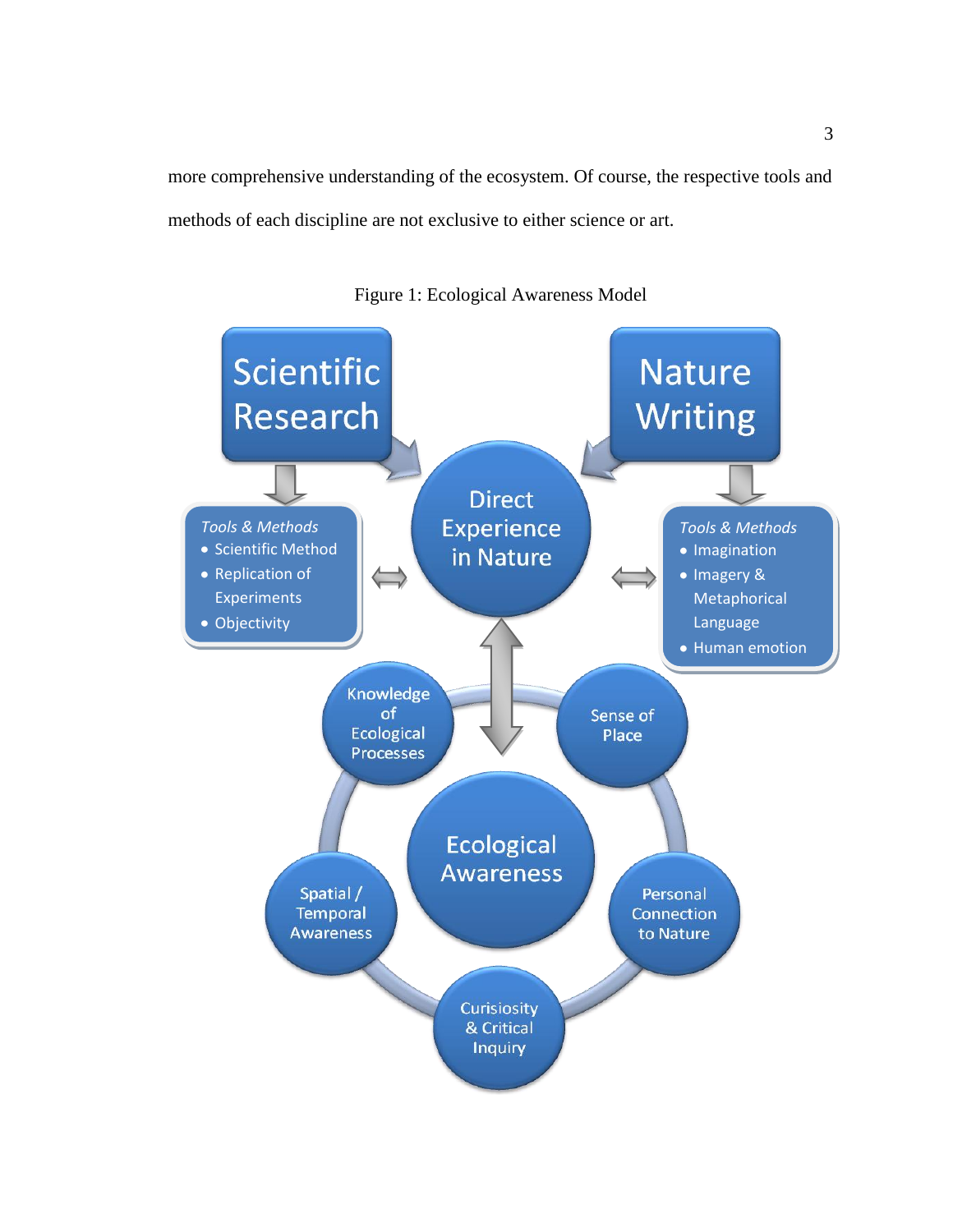However, utilizing each of these methods makes our understanding of the natural environment more complete. I define this understanding, or ecological awareness, as encompassing five primary areas:

- $\bullet$ *Knowledge of Biota & Ecological Processes*: knowledge of the flora and fauna present in place, how those organisms interact with each other and their environment; a knowledge of the relevance/roles of other ecological forces (i.e. hydrologic, geologic, climatic, and biogeochemical)
- *Spatial/Temporal Awareness: a* "long-term" perspective, or an ability to envision  $\bullet$ processes and changes beyond the scale of a single human lifetime as well as an ability to sense how communities or ecosystems fit into the broader scheme of a biome and the biosphere
- *Sense of Place:* recognition of a landscape or geographical space; knowledge of  $\bullet$ locally-significant environmental patterns, an awareness of change; an ability to discern minute details; utilization of multiple senses to learn about a place
- *Personal Connection to Nature:* a feeling of belonging and an emotional attachment to a place; a recognition that humans are not separate from the natural environment, but participants within it
- *Curiosity and Critical Inquiry*: a desire to explore and learn more about an  $\bullet$ ecosystem or a place stemming from the preceding four points

These five areas work together to form a more comprehensive understanding of the

natural world that involves science, creativity, and a connection to the environment.

My objective is to provide an in-depth discussion of how reflective literary

writing imparts this deeper understanding, for both the writer and reader. Secondarily, I

will propose suggestions to the Reflections project as it progresses.

\_\_\_\_\_\_\_\_\_\_\_\_\_\_\_\_\_\_\_\_\_\_\_\_\_\_\_\_\_\_\_\_

I analyzed the complete body of reflections posted to the Andrews Forest online

"Forest Log" and selected four of the  $14<sup>3</sup>$  writers to analyze, based on both the quality

 $3 \text{ In } 2008$ , the work of the 14 writers-in-residence were posted on the Forest Log. These writers participated in the project from 2004-2007. As of 2009, the Forest Log has been updated to include the work of 21 writers-in-residence and three visiting.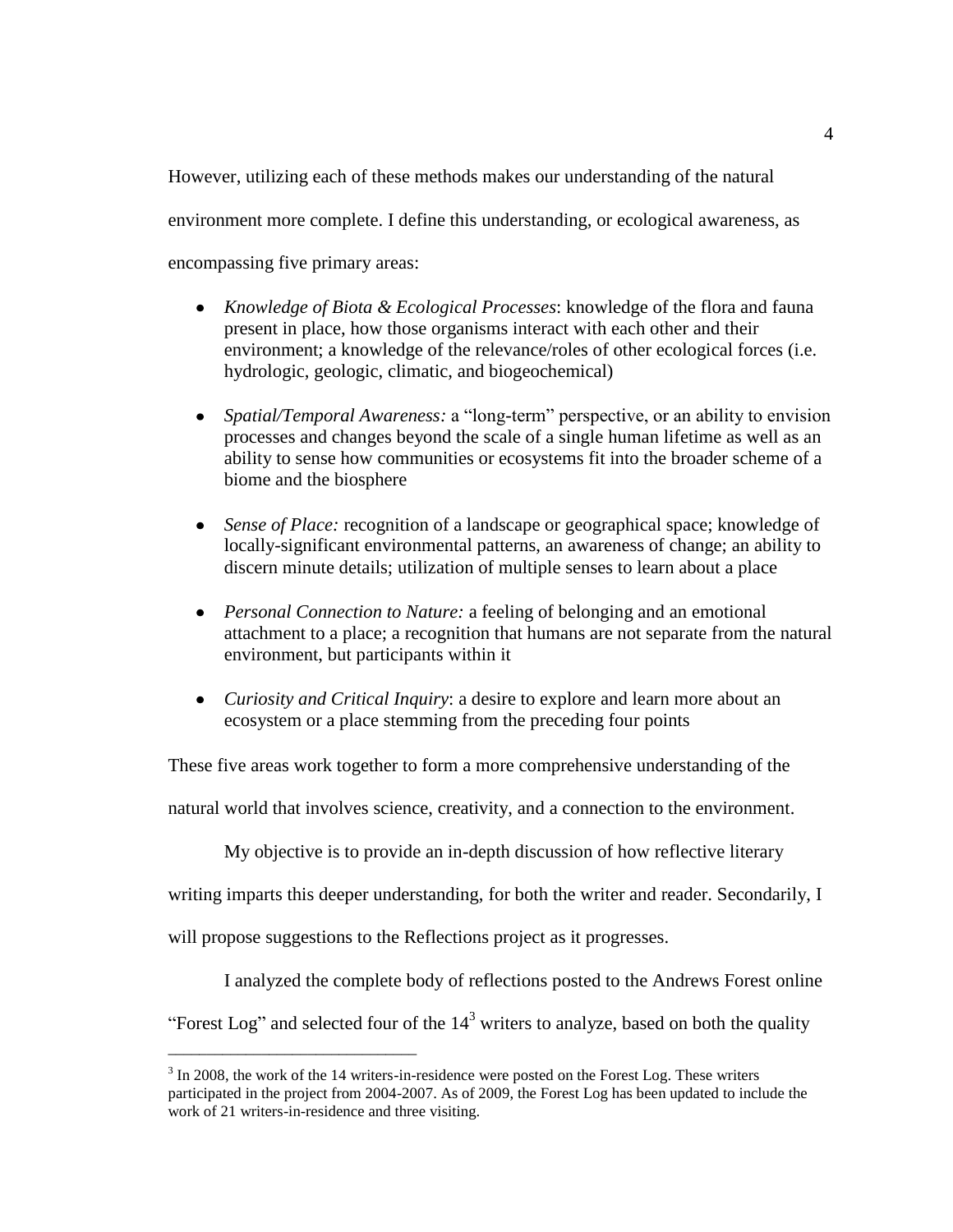and content of their pieces. Those individuals are Robin Kimmerer, Jane Coffey, Freeman House, and Vicki Graham. Their reflections explore the value of artistic inquiry, provide a human face to some researchers and their experiments, and most importantly, promote a greater understanding of the Cascade forest ecosystem. Aside from a critical analysis of the Reflections project, the research process included formal conversations with the writers and those directly involved with the Reflections project. These conversations have been critical in my understanding of the writers' experience as well as the values and objectives of those in charge of the program. Lastly, in an effort to appreciate the experience of the writers-in-residence, I have included my own reflection piece on the Andrews Forest.

### The Long-Term Perspective & History of the Andrews Forest

In 1980, the Long-Term Ecological Research (LTER) program began under the foresight of dedicated scientists and the support from the National Science Foundation. Now the program has blossomed into 26 nationally recognized LTER sites (LTER Network homepage). The foundational belief of LTER is that it is difficult to accurately or fairly record and analyze ecosystem processes over a period a short time period. Disturbance and succession are prime examples of processes requiring a long-term approach to ecosystem research (Hobbie 24). Disturbance and succession have a tremendous impact on other ecosystem processes such as pedogenesis, biodiversity, and nutrient cycling. Furthermore, human alteration to the landscape can influence ecosystems from microbial to global scales.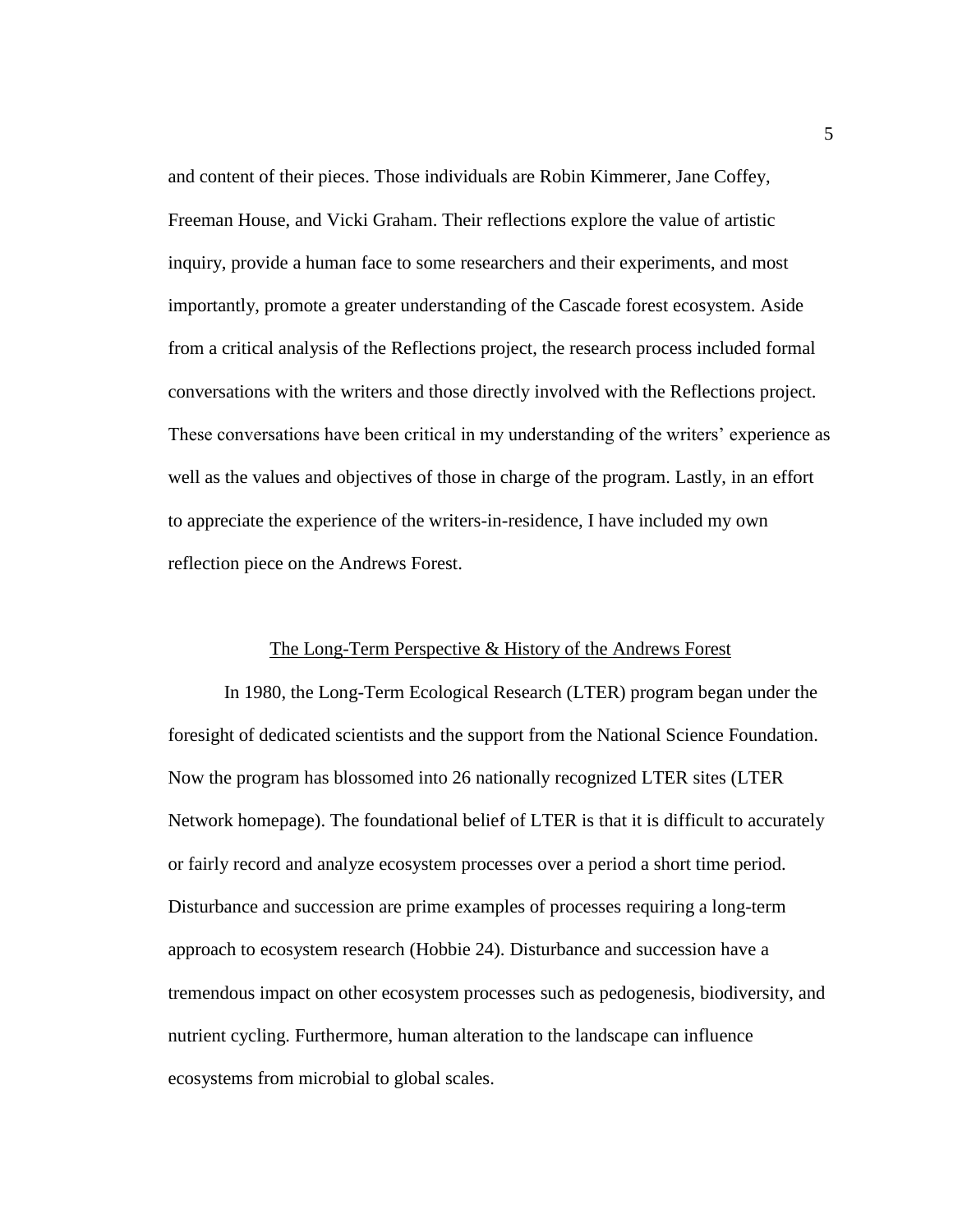A long-term perspective influences many ways of knowing. It affects how scientists collect, interpret, and present data. Considering a time scale beyond human lifetimes affects the way writers understand ecosystems and then communicate the natural environment to readers. "By understanding history, we gain valuable insight into how ecosystems function over ages" (Hebda 227). With the many environmental issues we face, a long-term perspective can provide a context for thinking about how to live and interact sustainably with the environment (Brown, Hebda 227).

Located within the Lookout Creek watershed of the Willamette National Forest, H.J. Andrews Experimental Forest began in 1948 under the name Blue River Experimental Forest. Initially, Horace J. Andrews (the namesake of the experimental forest) and the U.S. Forest Service decided the experimentation in old-growth management was the best utilization of the site (Geier 11). In 1953, it was renamed the H.J. Andrews Experimental Forest (Geier vi). Today, over 50 scientists and 30 graduate students work at the more than 15,000-acre temperate coniferous forest. The Andrews Forest is at the forefront of long-term ecological research, especially in examining the relationship between forest, stream, and riparian ecosystems. The National Science Foundation sponsors LTER programs on a six-year funding cycle. The Andrews Forest and its research program is managed in partnership of the Pacific Northwest Research Station, Oregon State University, and Willamette National Forest with substantial funding from the National Science Foundation.<sup>4</sup> Since 1970, the Andrews Forest began

\_\_\_\_\_\_\_\_\_\_\_\_\_\_\_\_\_\_\_\_\_\_\_\_\_\_\_\_\_\_\_\_\_ <sup>4</sup>Additional Resources for H.J. Andrews

H.J. Andrews Experimental Forest homepage: http://andrewsforest.oregonstate.edu/ H.J. Andrews Experimental Forest Brochure

Geier, Max. *Necessary Work: Discovering Old Forests, New Outlooks, and Community on the H.J. Andrews Experimental Forest, 1948-2000*. U.S. Dept. of Agriculture (March 2007).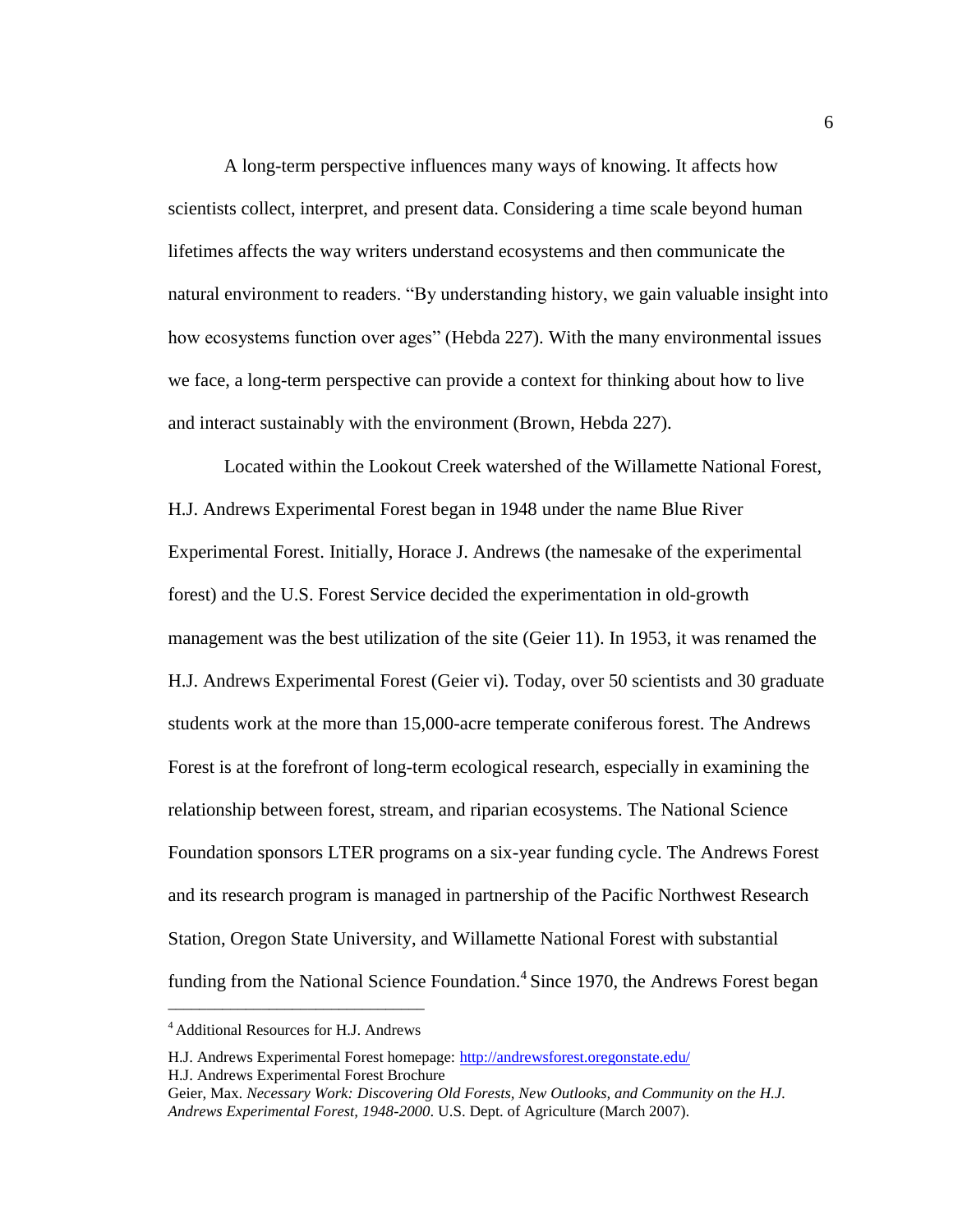asking more questions related to ecosystem processes. A few of the many areas of

ecological inquiry include:

- Examination of the movement of sediment, nutrients, and airflow in watersheds; the impact of logging practices on watershed dynamics
- Disturbances such as flooding and mudslides
- Long-term decomposition dynamics of various species of conifers
- Landscape ecology: the interactions of forest composition and structure on biodiversity, carbon cycling, and hydrologic patterns
- $\bullet$ Biodiversity, including measuring the impact and roles arthropods and other small organisms play in the ecosystem
- Forestry practices and management; how best to manage areas for protection  $\bullet$ of biodiversity and riparian zones; how wildlife use varies with forest structure and composition.

### Long-Term Ecological Reflections

The Long-Term Ecological Reflections project, started in 2003, is a collaborative

effort between the Andrews Forest, the U.S. Forest Service, and Oregon State

University's Spring Creek Project for Ideas, Nature and the Written Word. The guiding

principles of this collaborative effort believe that storytelling is a valid way of knowing

about the natural world and a comprehensive, attentive approach to seeking wisdom

from the land can teach people how to live as stewards of the environment.<sup>5</sup>

\_\_\_\_\_\_\_\_\_\_\_\_\_\_\_\_\_\_\_\_\_\_\_\_\_\_\_\_\_\_\_\_\_

Several of those guiding principles echo the goal of a long-term approach—that there is wisdom in thinking beyond a single human generation. The ambitious and

<sup>&</sup>lt;sup>5</sup> Contacts for the Spring Creek Project & Long-Term Ecological Reflections: Charles Goodrich and Kathleen Dean Moore at the Oregon State University Department of Philosophy. <http://springcreek.oregonstate.edu/.>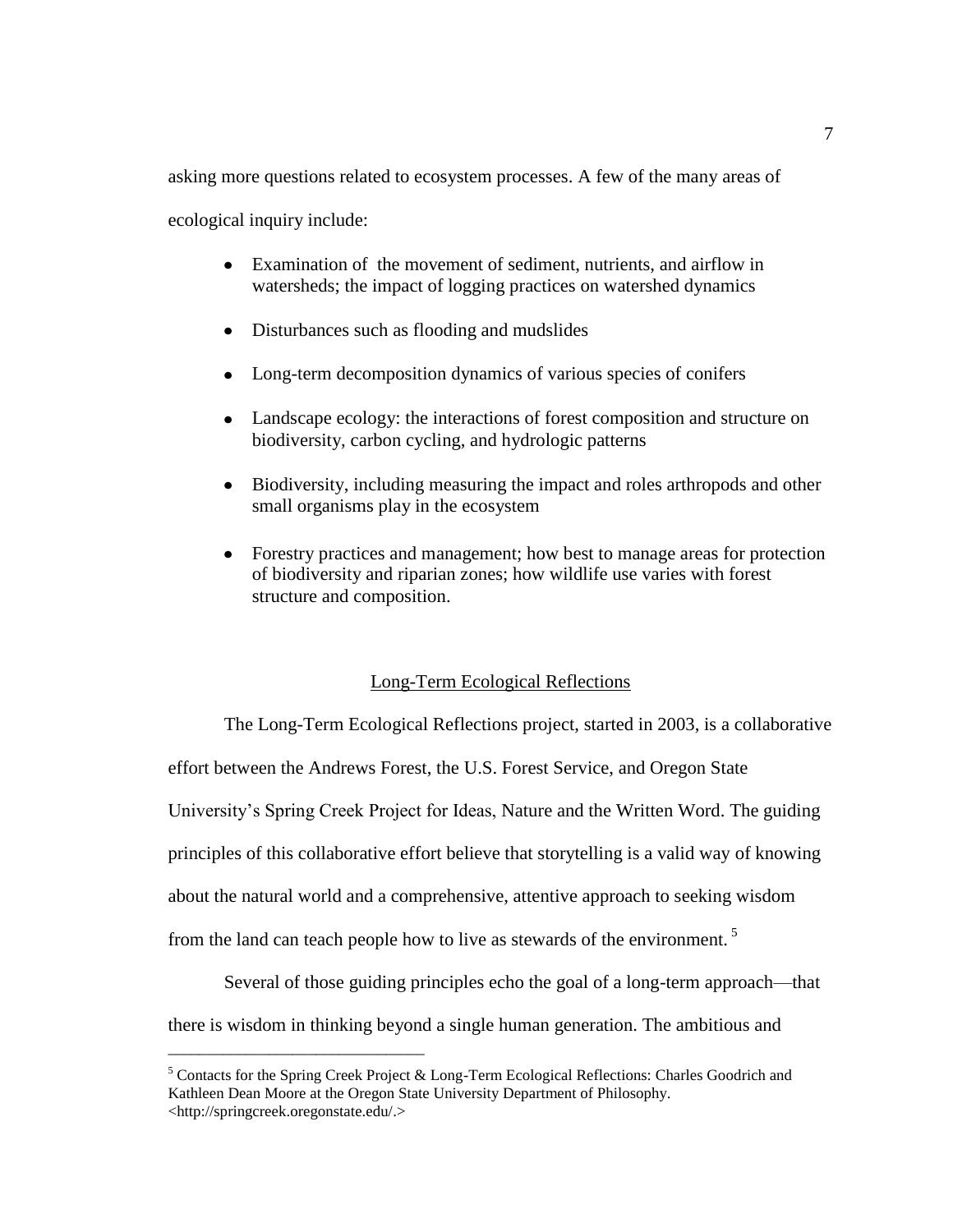pioneering goal of the project will continue for 200 years until 2203. Fred Swanson, one of the project's founders, mentioned that the significance of 200 years coincides with the time it takes many of the logs of several coniferous species to decompose, and therefore, 200 years is the designated lifetime of an actual scientific experiment on log decomposition. Aside from sustaining adequate funding for a long-term endeavor, Swanson believes the biggest challenge is "life after us" or the ability of the project to transcend the efforts of those spearheading the endeavor.

Jim Sedell, a former Andrews Forest scientist now with the National Fish and Wildlife Foundation, revealed another goal: to reach a broader audience. Sedell, who played an instrumental role in developing the initial concept for the Reflections project, stated that one of his goals was to reach environmentalists, whom he believes often try to alter forest policy but rarely visit research stations or understand the science behind them. "So the thinking was 'what are (environmentalists) reading?' They're reading Freeman House. They're reading (Robert Michael) Pyle. They're reading Alison Deming—all these great nature writers." According to Sedell, a primary reason for starting the project was the hope that Reflections would introduce an environmentally conscious audience to science. Reaching out to this audience, they felt, required using more accessible and attractive language—language that could simultaneously provide human faces for the researchers.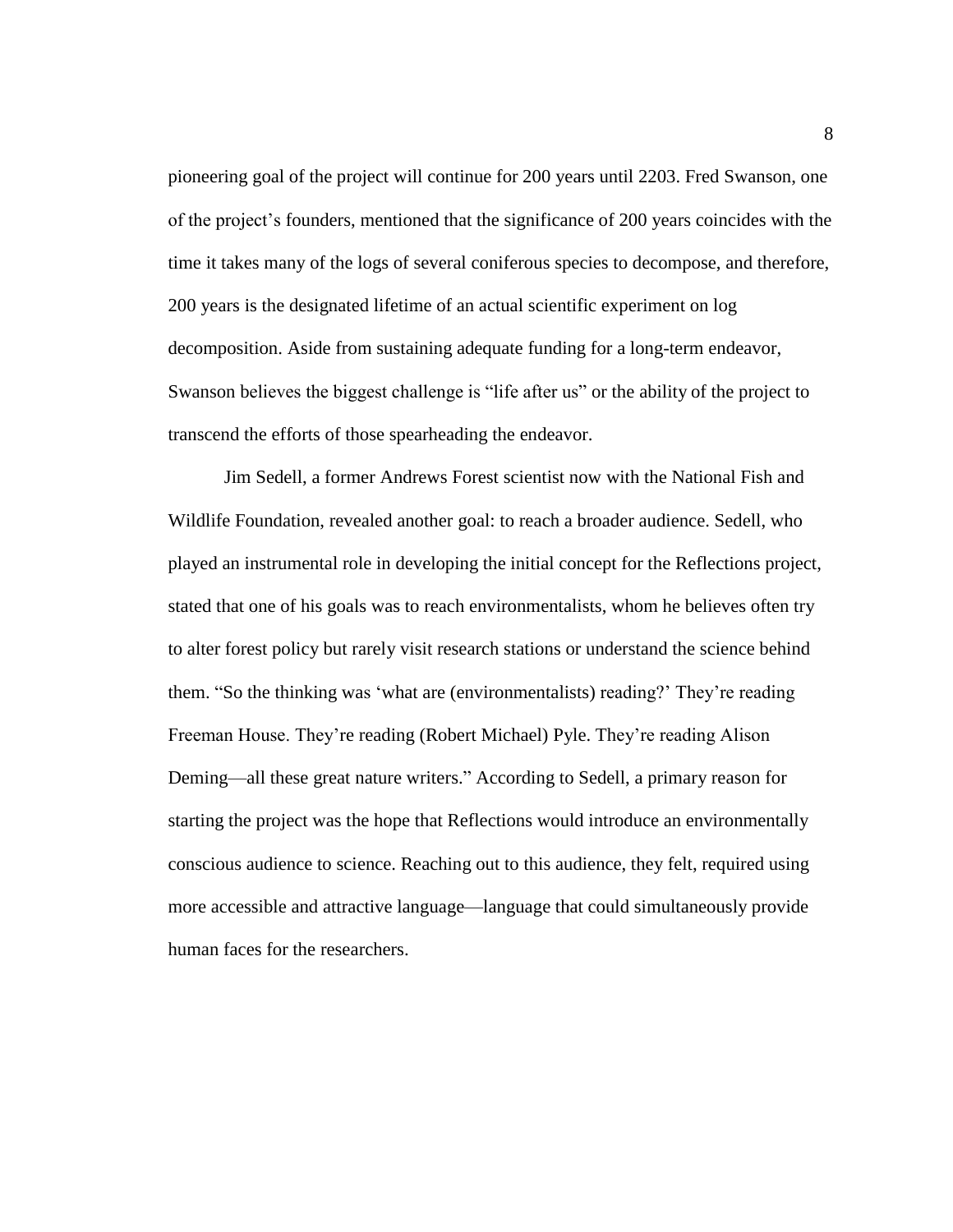Writers-in-residence<sup>6</sup> participate in the program by either invitation or acceptance via application and review.<sup>7</sup> The reflective writing process involves creative thought, acute observation, attention to detail, and interaction with Andrews staff and researchers. Writers live on site for one to two weeks, and each is asked to visit four Reflection Plots<sup>8</sup> (Swanson, "Bridging Boundaries," H.J. Andrews Experimental Forest Homepage). These plots indicate the variety of sites the Andrews Forest encourages writers to reflect on. Writers are not simply asked to pick a spot in the woods that looks pretty and write about the weather and scenery. Several of these sites have been or are currently part of research projects. These sites, many current or past research sites, confront writers with the concepts of disturbance—both human and natural decomposition, geologic and hydrologic processes, and the variability in biodiversity between sites. These plots also reflect areas in the forest that often produce a strong emotional and spiritual connection.

\_\_\_\_\_\_\_\_\_\_\_\_\_\_\_\_\_\_\_\_\_\_\_\_\_\_\_\_\_\_\_\_\_

<sup>&</sup>lt;sup>6</sup> The THE ANDREWS FOREST Forest Log is an online archive of poems, articles, essays, and other genres of reflection. A few writers, such as Robert Michael Pyle, Alison Hawthorne Deming, and Pattiann Rogers have had their reflections published in magazines such as *Orion* and *OnEarth*.

 $<sup>7</sup>$ There are two writer-in-residence programs: Blue River Fellowships for writers is by invitation, and the</sup> Andrews Forest writer residencies is by application.

<sup>&</sup>lt;sup>8</sup> Reflection Plots: Log Decomposition Site, Lookout Creek Gravel Bar, Blue River Face Timber Sale Unit, & The Clearcut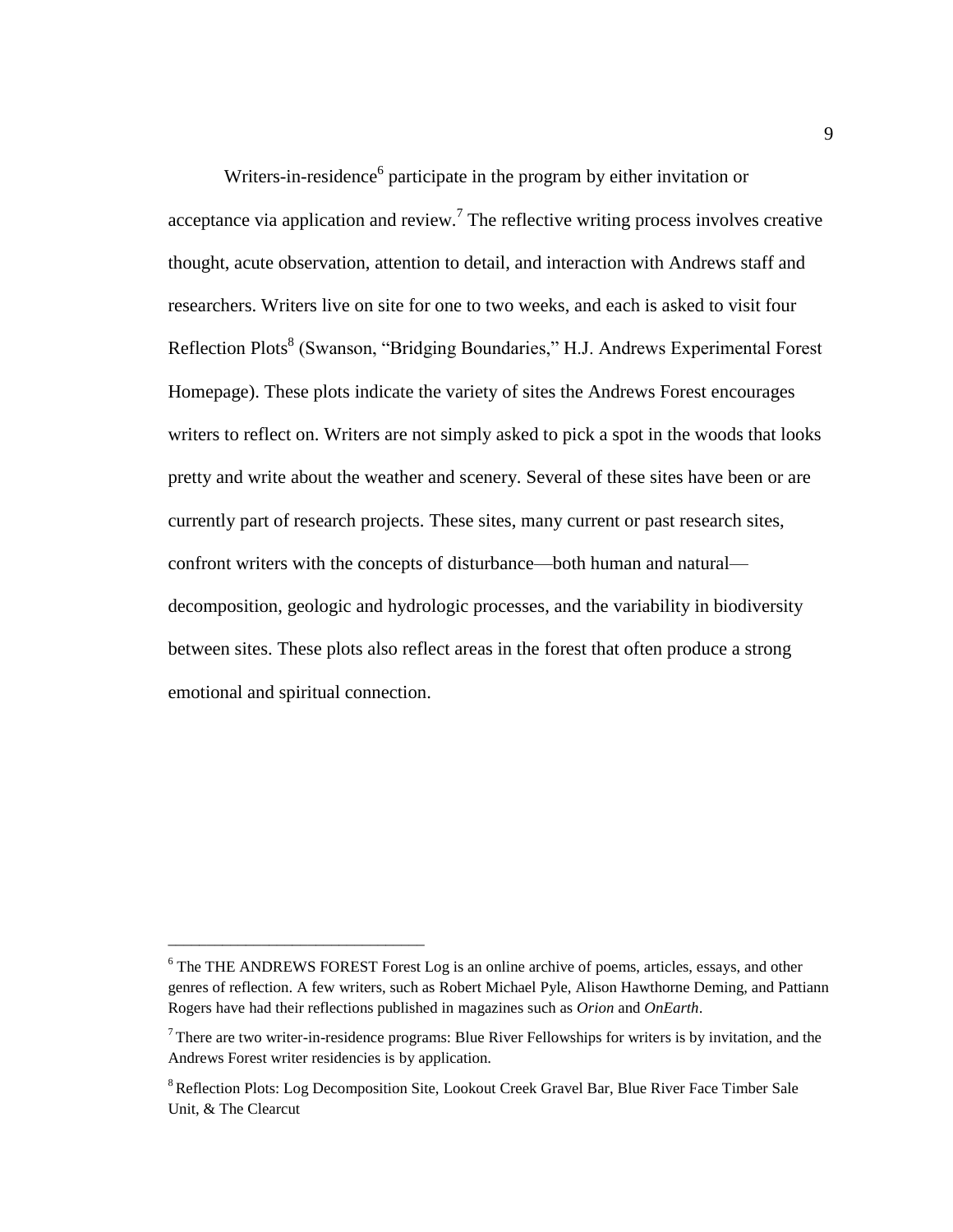# CHAPTER II

### LITERATURE REVIEW: SCIENCE, WRITING & ECOLOGY

Figure 1 illustrates that ecological awareness is an amalgam of several components: knowledge of ecological processes and biotic interactions, sense of place, an awareness of varying temporal scales, connection to the natural world, and the formation of new questions. This chapter reviews literature and evidence for the value of creative inquiry as a way of knowing about the natural world.

### Science & Ways of Knowing

Science provides a foundation for important knowledge, and the natural sciences have uncovered vital ecological information on biological, geological, and physiological systems (Dwivedi 10). The experimental programs at LTER sites such as the Andrews Forest have contributed much to that body of work (Thompson 5). The scientific method is a way of acquiring knowledge through forming a testable hypothesis, performing experiments, and collecting data. This methodology allows scientists to use quantifiable observations and evidence to make an informed, repeatable, and objective conclusion. It is also a controlled way of collecting empirical evidence.

As a result, the scientific method is one of the most precise modes of inquiry, and while there seems to be little, if any, debate about the scientific method, there are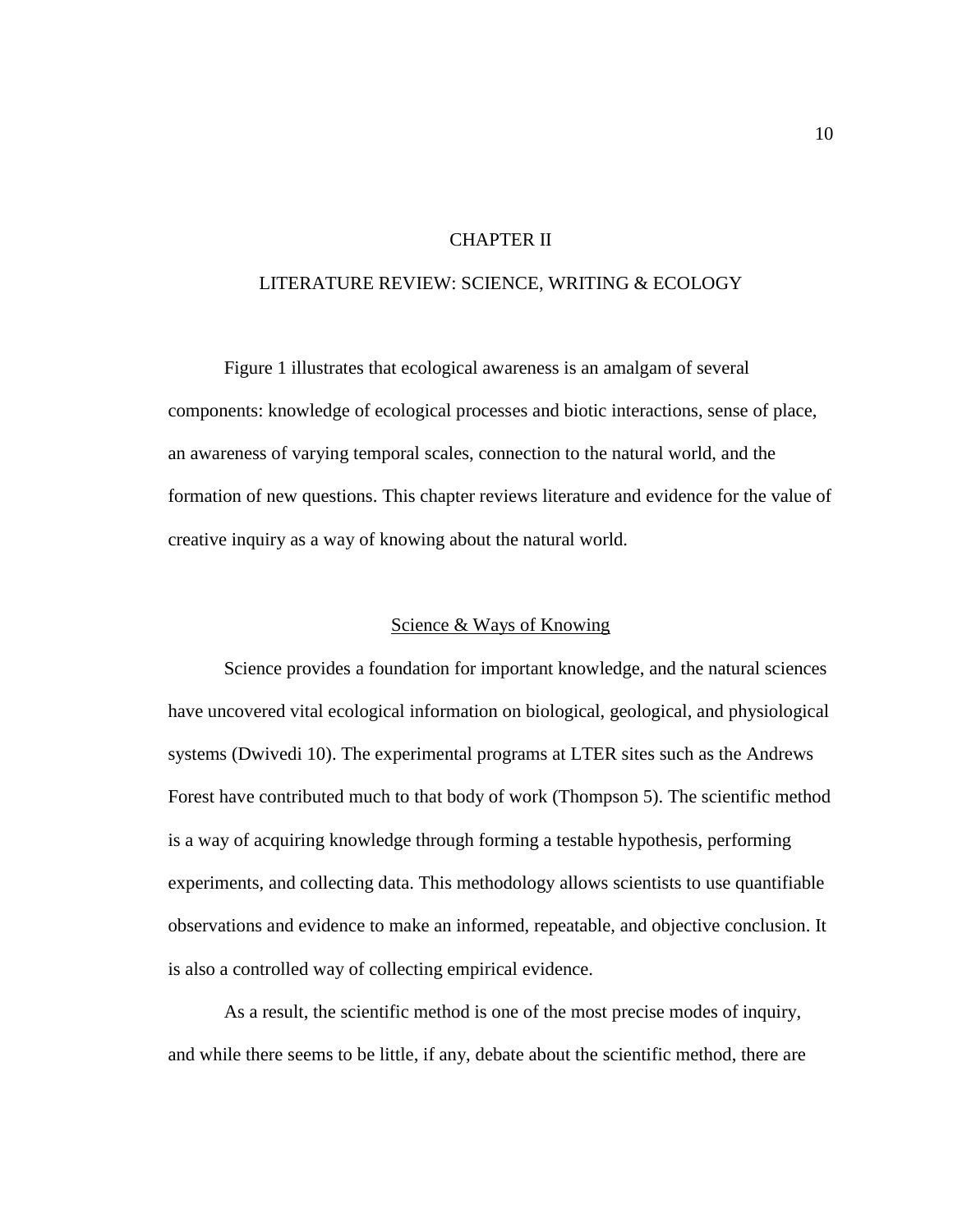different perspectives on what science is. E.O Wilson defines science as the "organized, systematic enterprise that gathers knowledge about the world and condenses the knowledge into testable laws and principles" (58). Lynn Margulis presents a very different view of science from Wilson's methodical and precise definition. To her, science is "a liberal art"—a way of knowing that presents us with answers to "important" philosophical questions‖ (23). Where Wilson describes the humanities and sciences in opposition, Margulis sees the two disciplines as using parallel methods of reflective thought, and she rejects the disparity of the "two cultures." She considers the broader processes and relationships that intertwine organisms together. Both individuals are biologists with experience in experimental research, but each defines science differently. Margulis's definition feels more inclusive because it encourages the creativity and insights of other disciplines, and her perspective is both visionary and philosophic.

E.O. Wilson suggests in *Consilience: The Unity of Knowledge*, that all knowledge can be reduced to a few of the most fundamental laws of physics, and these laws can unify all ways of knowing (11-12). Wendell Berry's *Life is a Miracle*, a response to *Consilience*, echoes Sigurd Olson's belief that science has its limits and "cannot explain everything" (46). These books continue the philosophical debate over the "two cultures" four decades after C.P. Snow delivered his address on the perceived intellectual split in our society. It is contrary to the benefit of human society, Berry believes, for art and science to remain divided, and he sees Wilson's view of consilience as infeasible because it would "impose the scientific methodology of reductionism upon cultural properties" (95).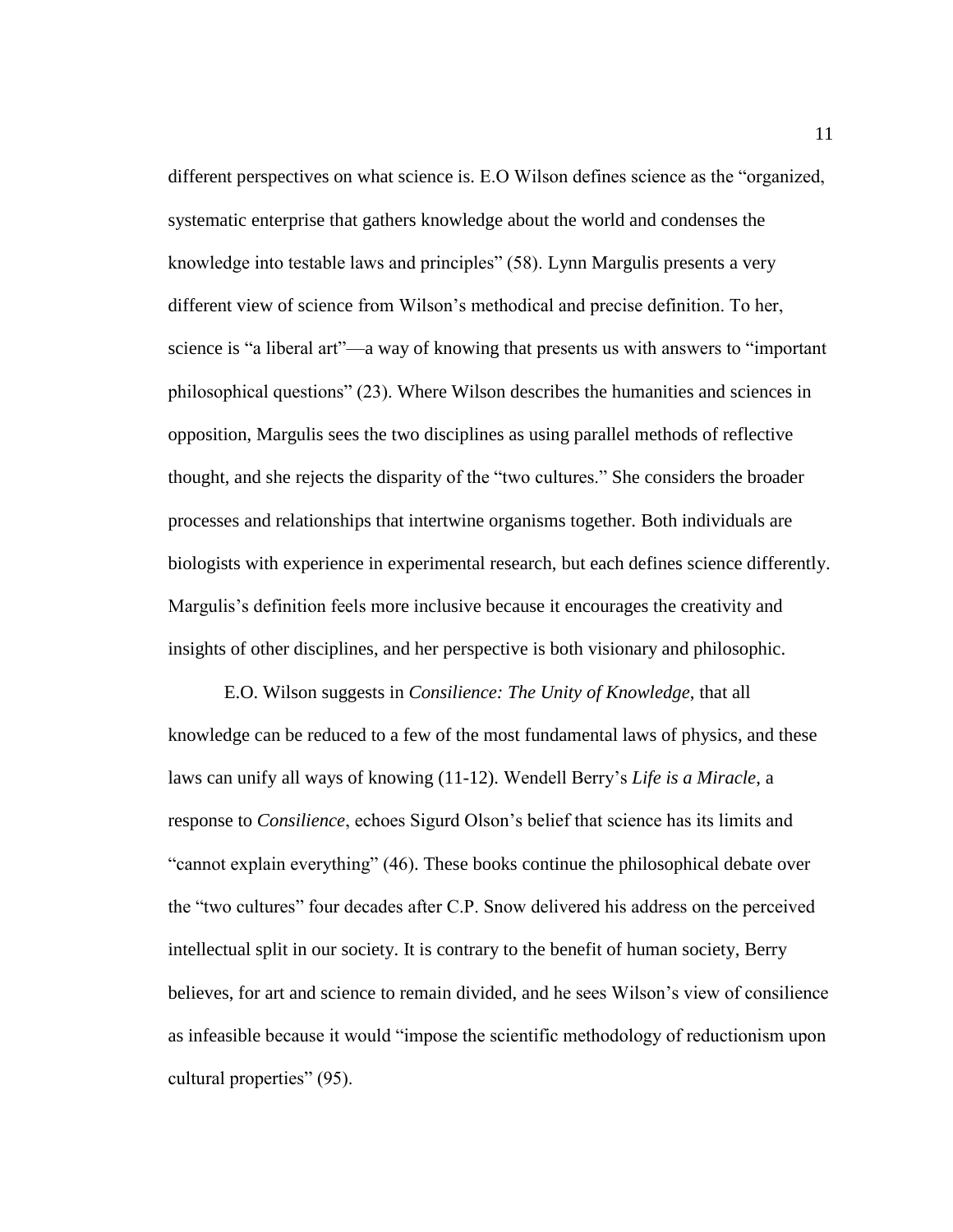Wilson's perspective is problematic because it places ultimate faith in these fundamental laws of physics as absolute truths. It also suggests that deconstruction and reconstruction are interchangeable—that something is merely "the sum of its parts." My high school science teacher, Richard Larson, once stated, "Nothing in science can be proven, only disproven.‖ At the time, those words shook my faith in the belief that everything written in the science books was absolute truth. Since then, I have come to understand that science presents us with very few, if any, absolutes truths. I do not suggest Wilson has a blind faith in science or even an inherently wrong worldview, but if we adopt the philosophy in *Consilience*, we might risk developing a tenuous assurance that reductive science can indeed provide all the answers. A "healthy suspicion" in our scientific knowledge, then, ultimately improves the quality of that knowledge (Bryson 369). Science spends much time trying to disprove existing hypotheses and theories, and its rigorous, cyclical methodology ensures that it will continue to expand and improve upon our current foundational knowledge.

Are there concepts that scientific inquiry cannot explain? Sigurd Olson, for instance, asserts that science fails to even "begin to comprehend the meaning of love, compassion, beauty, or timelessness" (46) and that science only "opens the door to understanding" (48). His statement reinforces the idea that science is the backbone of knowledge, but it does not address the emotional and spiritual heart of human relationships to nature (Thompson 1). In addition, there are other paths to knowledge for example, through personal experience or culturally mediated ways of learning. Philosophical, aesthetic, and spiritual reasons motivate much of our concern for the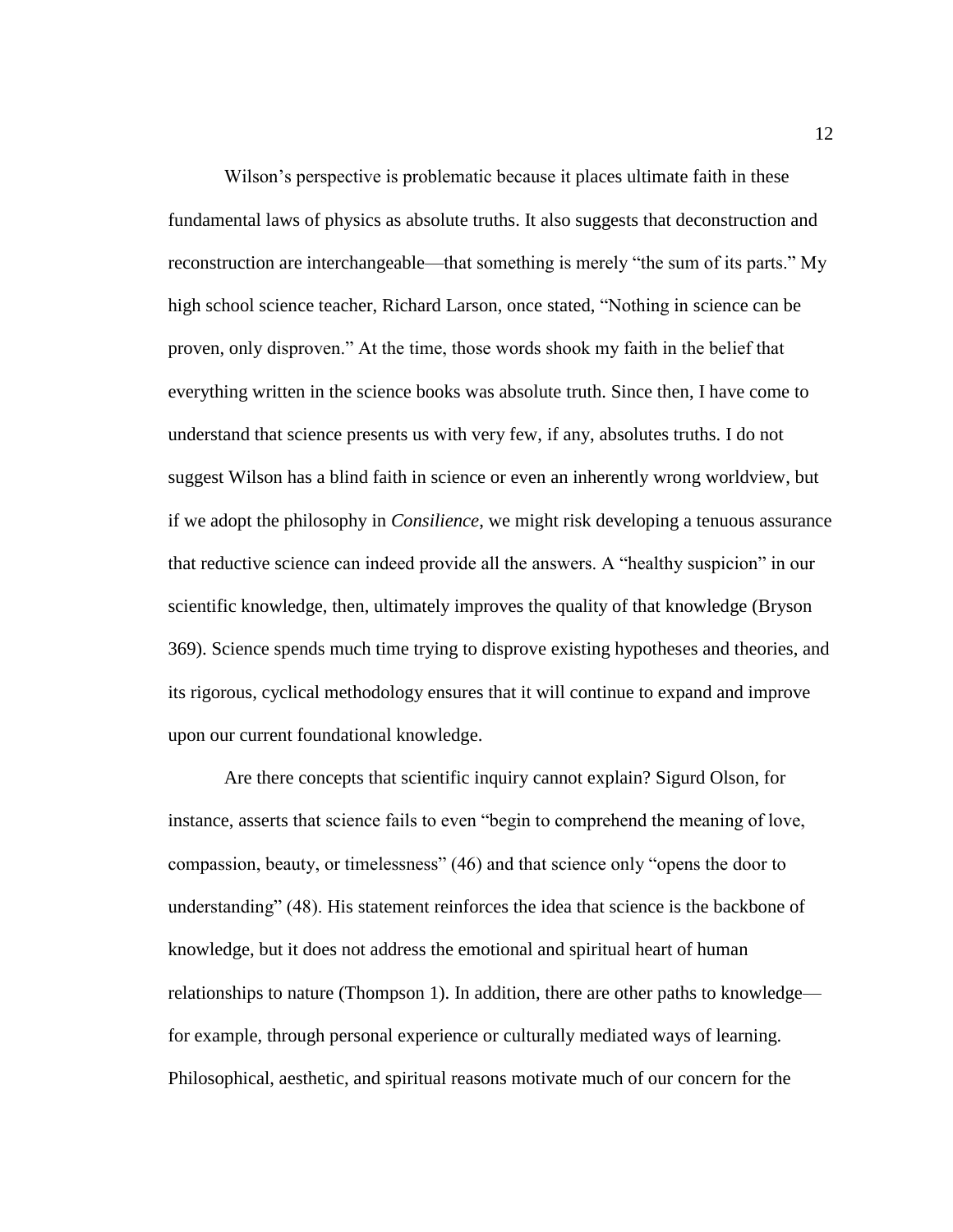environment (Botkin 188). Science may yield the data and the evidence to support a theory, but our motivations to manage natural resources or preserve a species and its habitat come from within.

These views support the idea that science is but one way of knowing, an idea supported by Fred Swanson, who believes that learning through "thoughtful reflection and storytelling" is another way of knowing (Thompson 1). This view of many perspectives of knowledge is one of the foundational beliefs of Reflections project. Robin Kimmerer, a 2004 writer-in-residence, states in her book, *Gathering Moss: A Natural and Cultural History of Mosses* that the "the scientific way of knowing relies" only on empirical information from the world, gathered by the body, and interpreted by the mind" (vii). Kimmerer expressed in a personal interview that telling (mosses') stories through scientific articles felt like she was "reducing them to data, graphs, and hypotheses." For her, storytelling allows her to "tell the truth about mosses [...] Aren't we incredibly lucky as scientists," she said, "to be a witness to the life of these other beings? And it just feels like we ought to respond to that gift with responsibility through telling their story." Robin Kimmerer's statement provides an eloquent segue into a discussion on the value of writing and creative inquiry.

### Value of Reflective Writing

What justifies literary inquiry at an ecological research station? Science is the "pre-eminent" mode of inquiry, and its "prestige and legitimacy" (Raglon141) often overshadows artistic or literary inquiry as a way of knowing about the natural world. In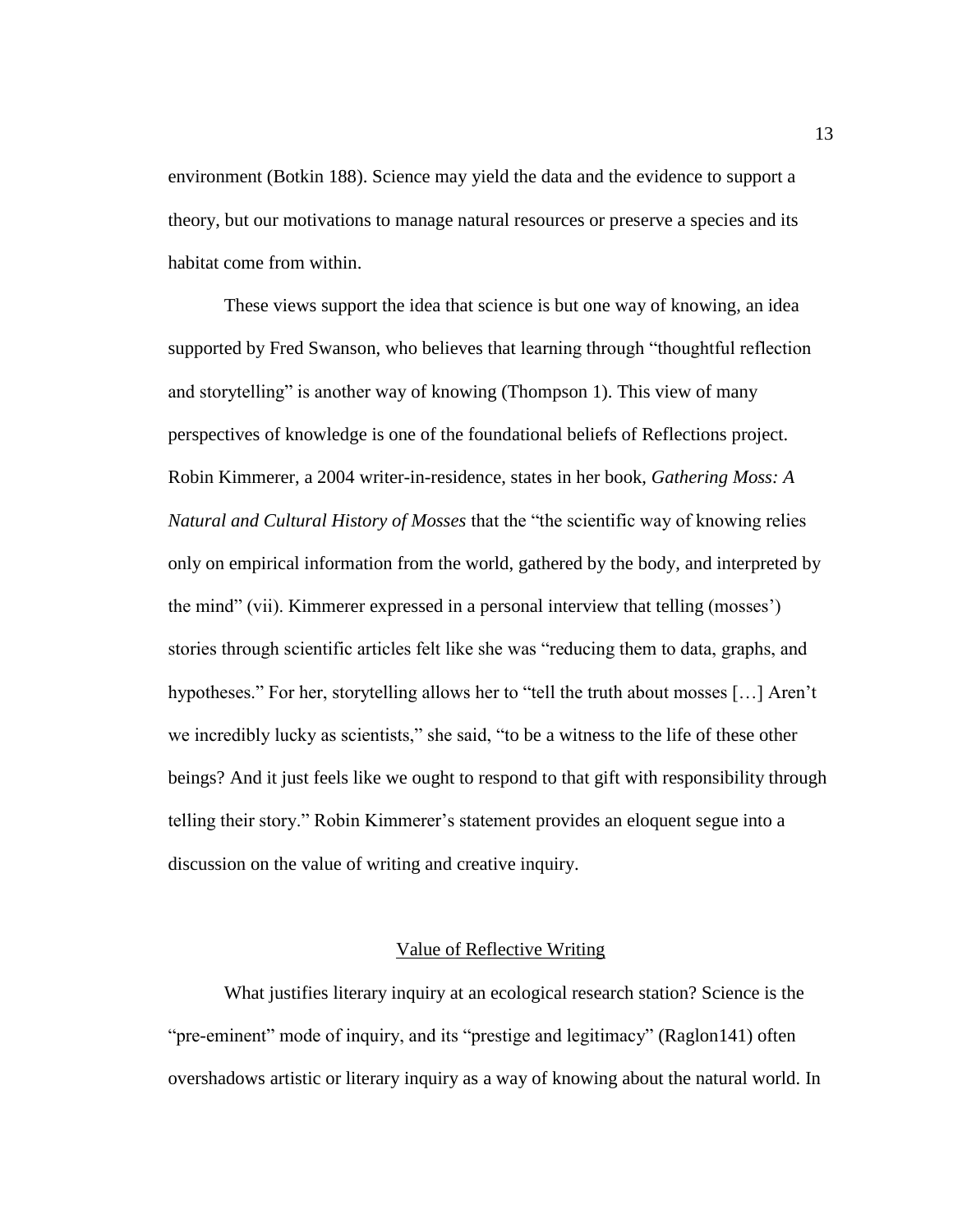a conversation with Fred Swanson and Charles Goodrich, both asserted that they have not had to defend the program often, if at all. Goodrich stated that the Reflections project is a "modest investment" that does not require much money. "It's pretty tiny compared to other science that happens in the context. If (Reflections) grows and resources shrink, then probably somebody is going to question it." So far, that has not happened, and it is inconceivable that creative projects such as Reflections will ever require as much funding as the more expensive, laborious, and complicated scientific projects.

I sense one of the greatest obstacles of the project is defining how to refer to the work of the writers-in-residence. "Nature writing" vaguely defines the variety of authors and genres that write about the environment. Lawrence Buell defines nature writing as ―literary nonfiction that offers scientific scrutiny of the world, or reflects upon the political and philosophical implications of the relationships among human beings and the larger planet" (3). Buell's definition limits the scope of the genre to literary nonfiction only, which is problematic if applied to the Reflections project. Many of the writings are poems, essays, or field notes—certainly not conventional narrative nonfiction. Not every writing reflection offers clear "scientific scrutiny," either, but I would argue that they do generally reflect on human relationships to nature.

On the other hand, Scott Slovic characterizes nature writers as "students of the human mind, literary psychologists." He argues that their "chief preoccupation  $[\dots]$  is with the psychological phenomenon of 'awareness.'" (*Seeking Awareness in American Nature Writing*, 3). Slovic's definition emphasizes keen awareness of the environment,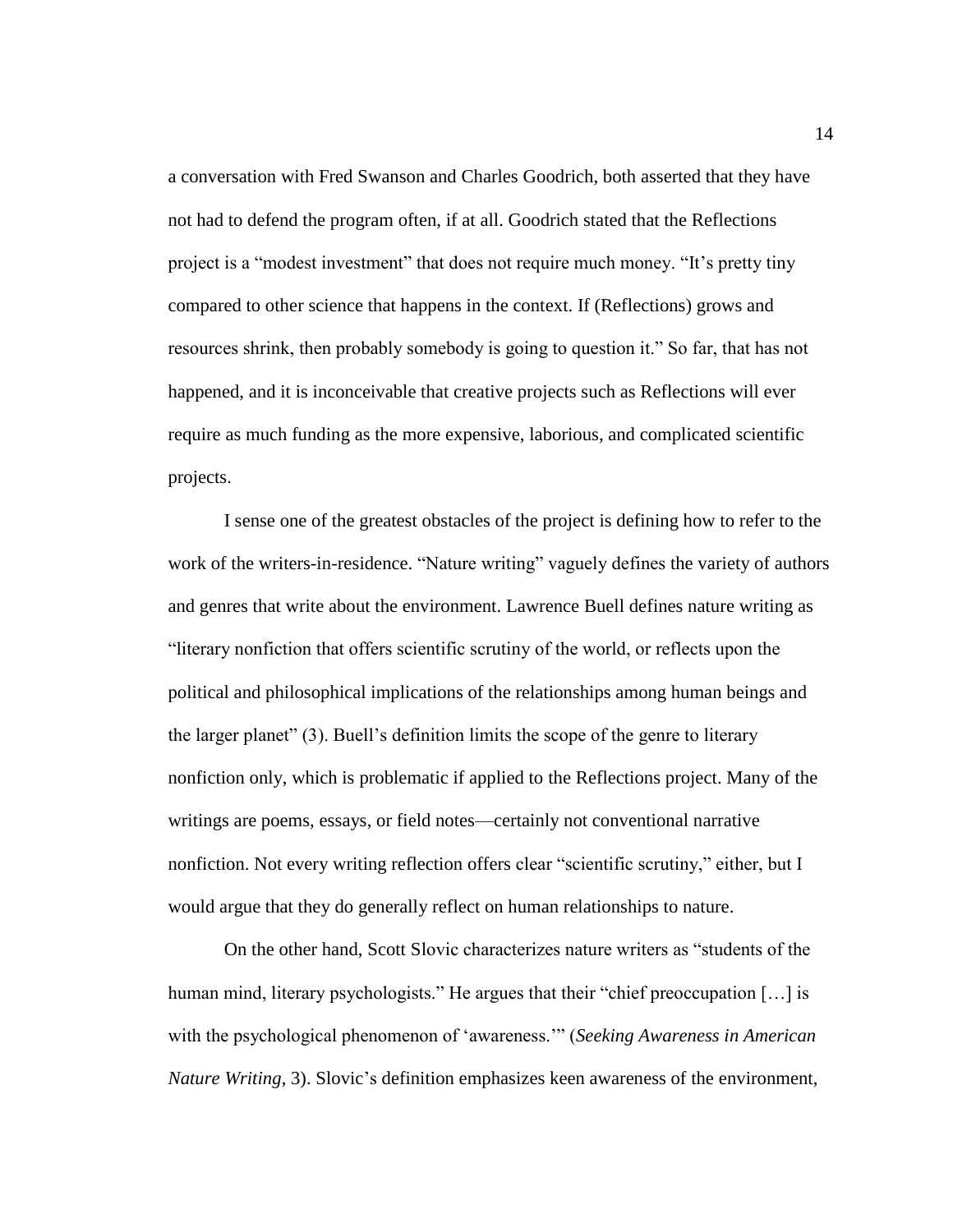an attentiveness that reveals our emotional attachment to place and therefore, our place in the natural world. This definition supports my argument that artistic, literary inquiry can facilitate a more comprehensive ecological awareness. The scholarly body of literature refers primarily to "nature writing" or "environmental literature," and it does not adequately address the differences between general nature writing and reflective experiential writing. It is important to keep in mind that "nature writing" is not identical to the reflective nature writing occurring at the Andrews Forest.

The National Science Foundation (NSF), a major funder of LTER sites, provides compelling evidence for the value of the Reflections program. In a February 2005, NSF director Dr. Arden L. Bement, Jr. voiced his support for the Reflections project with an address to the National Council for Science and the Environment's celebration of the 25<sup>th</sup> anniversary of LTER. His remarks included a vision of merging disciplinary perspectives together, commenting that, "In NSF's approach to the environment, we are constantly stretching that view, across disciplines, across time and across space" (1). Using a quote from Robert Michael Pyle's essay "The Long Haul," Bement highlighted the need to support humanities-based projects that investigate human connections to the natural world. Director Bement's comments illustrate that even science-based organizations feel there is value in storytelling. Stories provide an identifiable emotional appeal (Barker 328); they also make ideas and objects more tangible and real for an everyday audience (Tuan 686). The following sections discuss various ways writing about the natural world is a valuable and legitimate way to expand our ecological awareness.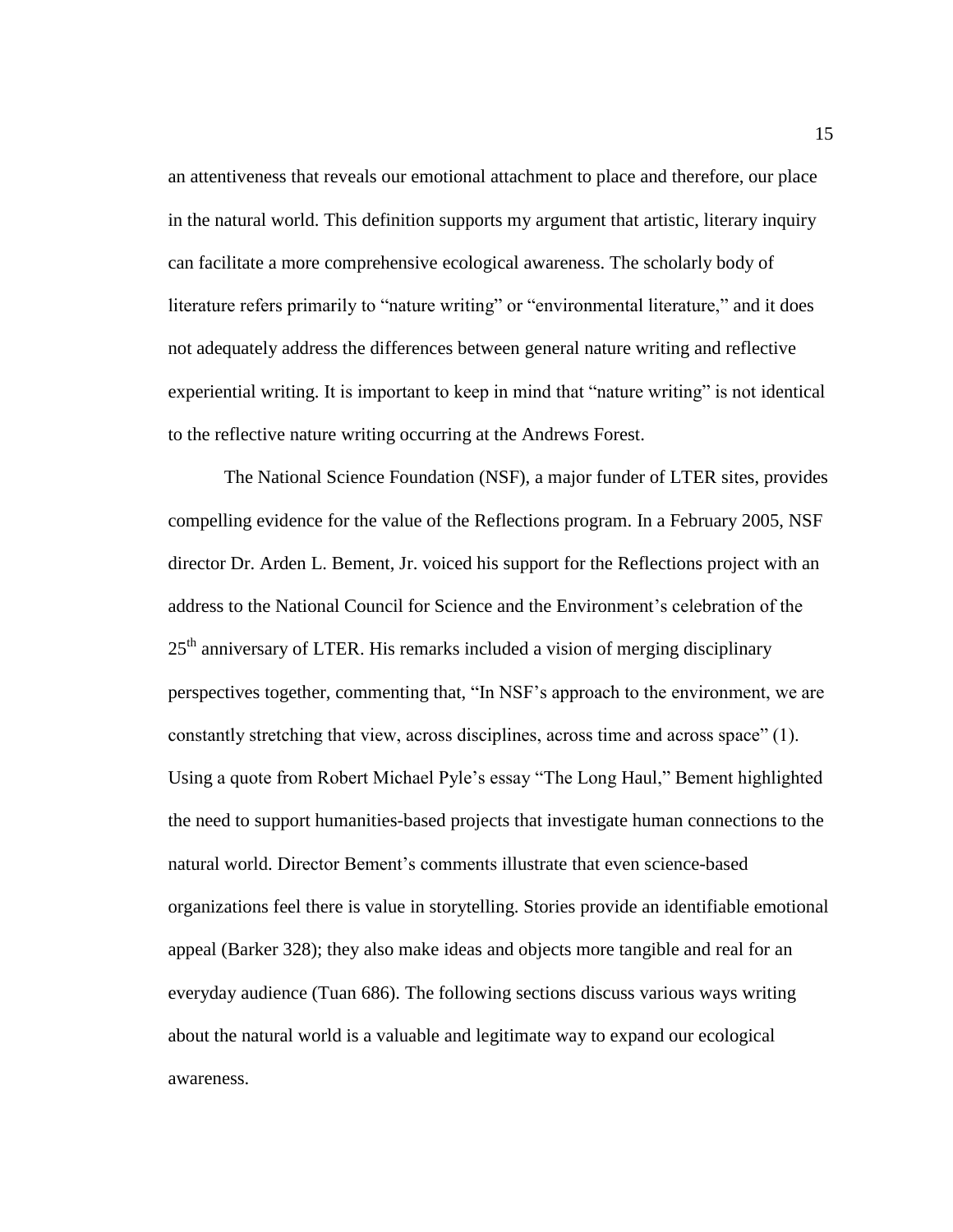#### *Metaphorical Language*

Founders of the Long-Term Ecological Reflections program believe writers can contribute to ecological inquiry through metaphorical language. My conversation with Jim Sedell revealed that metaphors provided a context for creating the Reflections project. According to Sedell, nature writers and poets "use language more precisely" than scientists. ―(Scientists) talk about definitions of things, and people get hung up on them, but for the most part our precision is in the numbers. Our precision isn't in words." Science is a very precise discipline—through both methodology and the technical form of its writing. Maybe "precise" is not the correct word choice in this instance. I sense he is really referencing the relative difficulty science possesses in communicating clearly with the outside public. In other words, scientific language may be *too* precise.

According to Sedell, the initial idea behind the Reflections project was for writers to come to the Andrews Forest, observe, try to understand the scientists and their research, and then write about the research in a way that would stimulate the general populace to "actually care about the sciences as opposed to just politics." Essentially, there was hope that the language writers used would reach an audience that was concerned with forestry issues but might not have a firm grasp of forest science. In 2002, this vision began to come into fruition with the "New Metaphors of Restoration of Forests and Watersheds" workshop. This gathering facilitated a discussion among scientists, writers, poets, and artists to consider the meanings of metaphors in watershed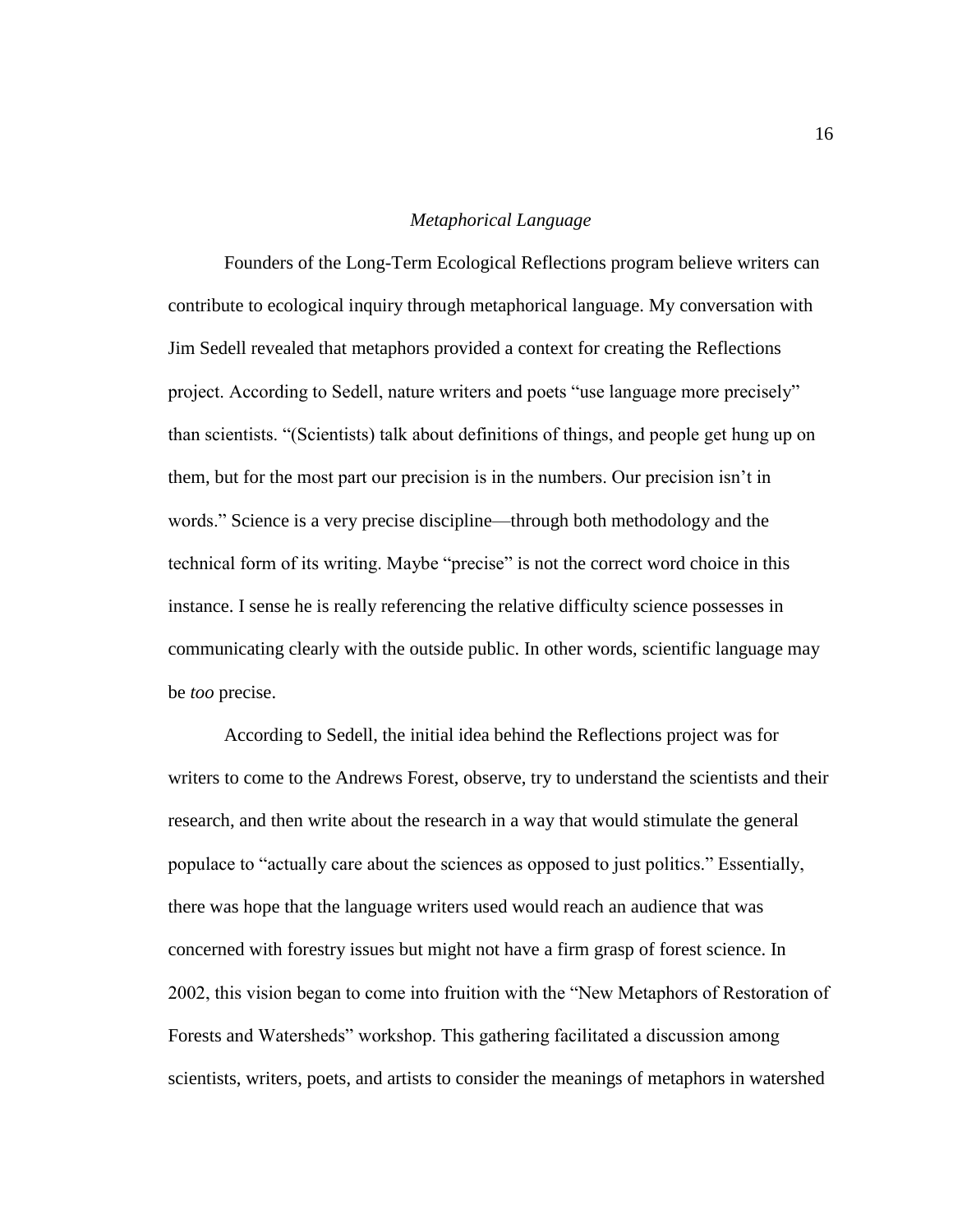and forest science. The H.J. Andrews Experimental Forest homepage describes the process as "brainstorming what it means to bring well- being and balance back into our places and ecological integrity back into our lives."<sup>9</sup>

Fundamentally, metaphors create associations between two unlike subjects, and they force us to use our imagination to consider an object, idea, or an experience in terms of another. Often, metaphors cause us to see something unfamiliar in a new way. Writers use metaphor as a way to enrich descriptions of the natural world (Bryson 372), and as a result, our understanding of the environment may expand.

We use metaphors throughout our daily lives—often unknowingly. According to George Lakoff and Mark Johnson in *Metaphors We Live By*, this is the underlying reason for the effectiveness of metaphor—that our very *"thought processes"* (authors' emphasis) are fundamentally metaphorical (6, 56). They influence the way we think and affect our "everyday functioning, down to the most mundane details" (3). Cognitively, this means people think and act in terms of conceptual associations. "Time is money," for example, associates one idea with another because time is valuable in our society and often correlative to the amount of money we make. We conceive of time, an abstract construct, in the economic terms of being wasted, spent, saved, or budgeted (Lakoff and Johnson 8). Metaphors play a role in determining how we respond to life experiences (5) and influence our mental and emotional perceptions as well. Metaphors are also important determinants of how we interact with the physical environment and with

\_\_\_\_\_\_\_\_\_\_\_\_\_\_\_\_\_\_\_\_\_\_\_\_\_\_\_\_

<sup>&</sup>lt;sup>9</sup> "Events and Activities" link of the Andrews Forest webpage. "New Metaphors of Restoration of Forests and Watersheds" (Sep. 20-22, 2002) was sponsored by the US Forest Service at the Andrews Forest and the Spring Creek Project of Oregon State University. The workshop's goal was to "explore metaphors that can help us understand ecological restoration and communicate its importance."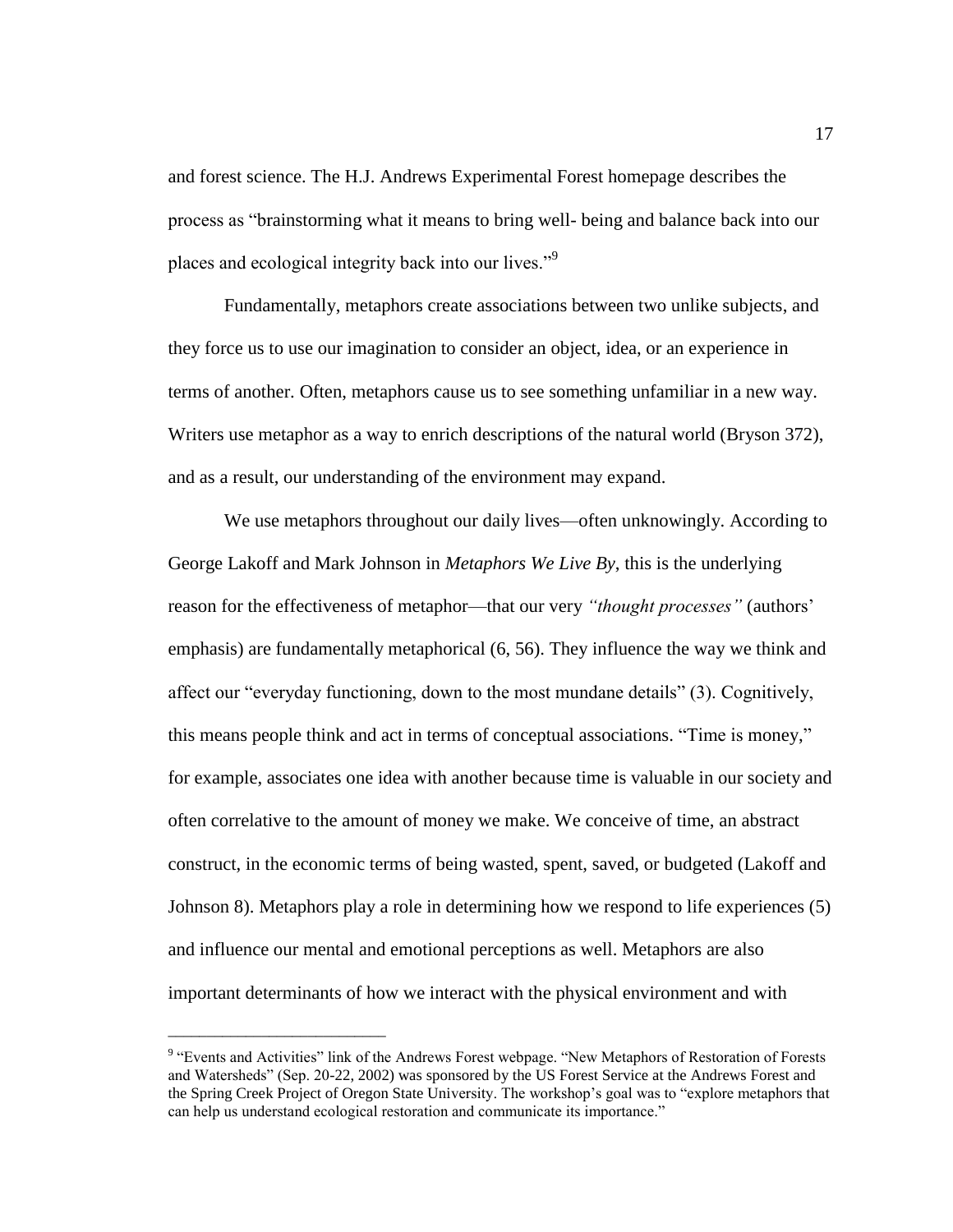other human beings (117). The words on the page appeal to deeply rooted experiences and memories, often creating new associations in the process.

Metaphorical language can create a context for the way biotic and physical environments function. Complex ecological processes are often difficult to comprehend due to their complexity as well as the spatial and temporal scales at which they operate. Those involved with the "New Metaphors" workshop understand that generating fresh cognitive associations may clarify our understanding of how the environment works. For example, we often think of nature in terms of human "health." "Healthy watersheds" or ―forest health‖ are cognitive constructs that help us envision how a watershed or forest should properly function. However, these metaphors often spark debate (e.g. what exactly is a "healthy forest?".

Other metaphors have also influenced ecological thinking. For instance, the concept of "community as an organism" (Marietta 38, McIntosh 428) and subsequent variations appeared as a derivation of Frederick Clements' concept of the close coevolution of species (McIntosh 428). This hypothesis of species interdependence was rejected by Henry Gleason, who advocated a more individualistic sorting of species into communities (McIntosh 427). While Gleason's idea is more widely accepted today, many ecologists fall on a gradient somewhere in the middle. These metaphors still influence modern ecology today.

It is important, however, that we are careful with metaphors and critical of their conceptual meaning. Three especially problematic metaphors are nature as machine (Botkin 189), human as a conqueror, and wilderness as pristine (Marietta 19). The first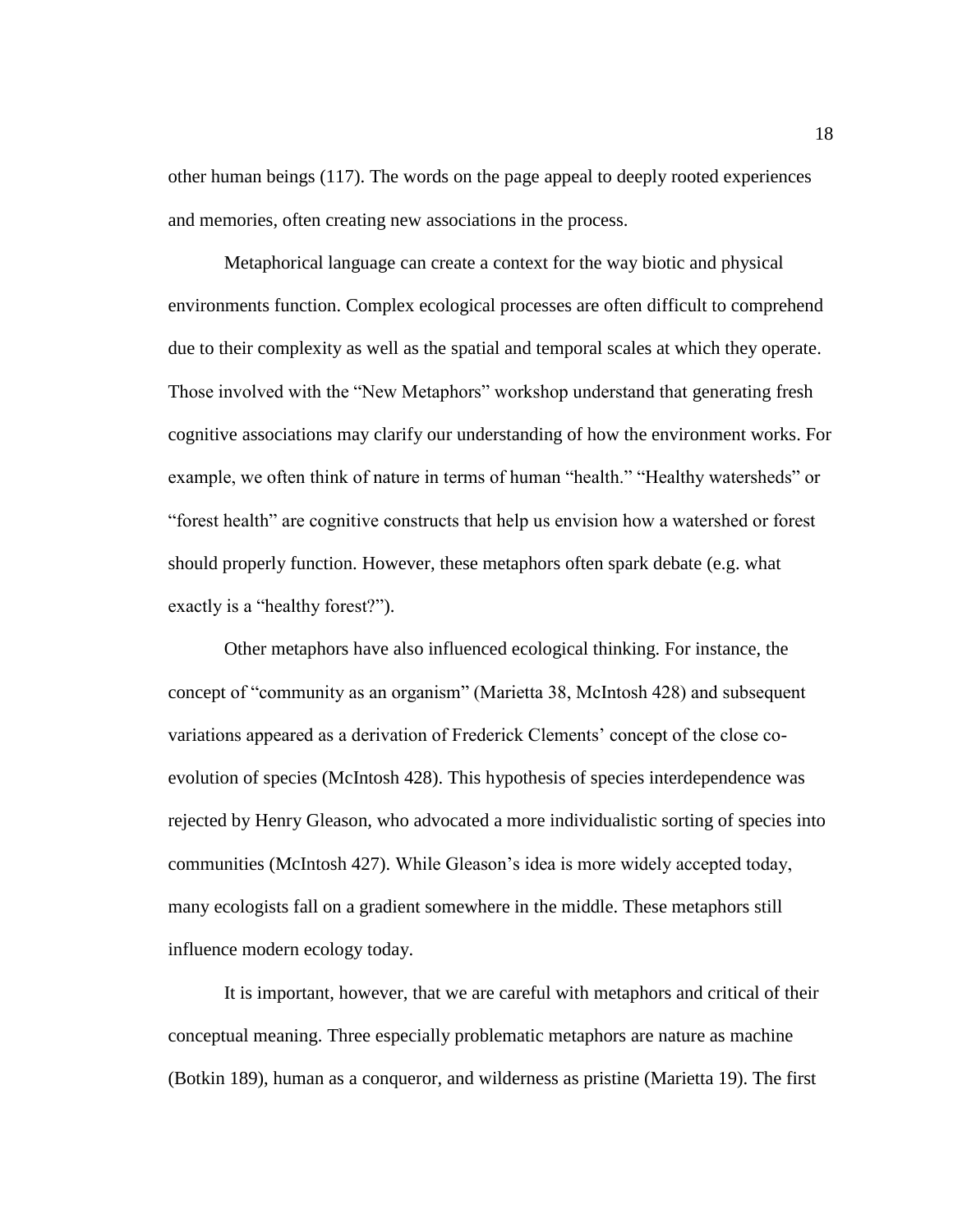example feels cold and unnatural, associating human technology and machines with natural biotic processes. The second example is erroneous because Westernized thinking typically only gives importance to nature in terms of its usefulness to humans (Corbett 28, Marietta 2). When we see ourselves as conquerors, we view nature as "wild," ―savage,‖ and requiring ―taming‖ (notice how we pile metaphors on top of metaphors). Thirdly, there is the problematic metaphor of wilderness as "unspoiled" or "pristine." These words connote romanticized images from postcards seemingly devoid of human influence (Corbett 5). Viewing a place as "pristine" is naïve because our imprint is on every landscape. The construct of wilderness is not inherently problematic until people begin thinking of nature as separate from human interaction.

Religious thinking, particularly Judaism and Christianity, created a philosophy of domination over the landscape (Olson 64), whereas many pagan religions had looked at humans as part of the environment (Marietta 18). In Judeo-Christian practice, the human soul is separate from the body (Marietta 18), and among living beings, only humans have souls. Created in God's image, humans controlled the "savage wilderness." I am not suggesting that religion holds the blame for our separation from nature, but these worldviews have influenced our way of thinking about the natural world.

It is a commonly held assertion that the construct of "wilderness" is often a romanticized, Edenic fantasy (Cronon, "The Trouble with Wilderness," 69, Merchant 133, Slater 114). Modern media reinforce this myth of unspoiled wilderness. Television documentaries take us to places with breathtaking panoramas and charismatic megafauna. The video screen misconstrues our image of nature showing us visions of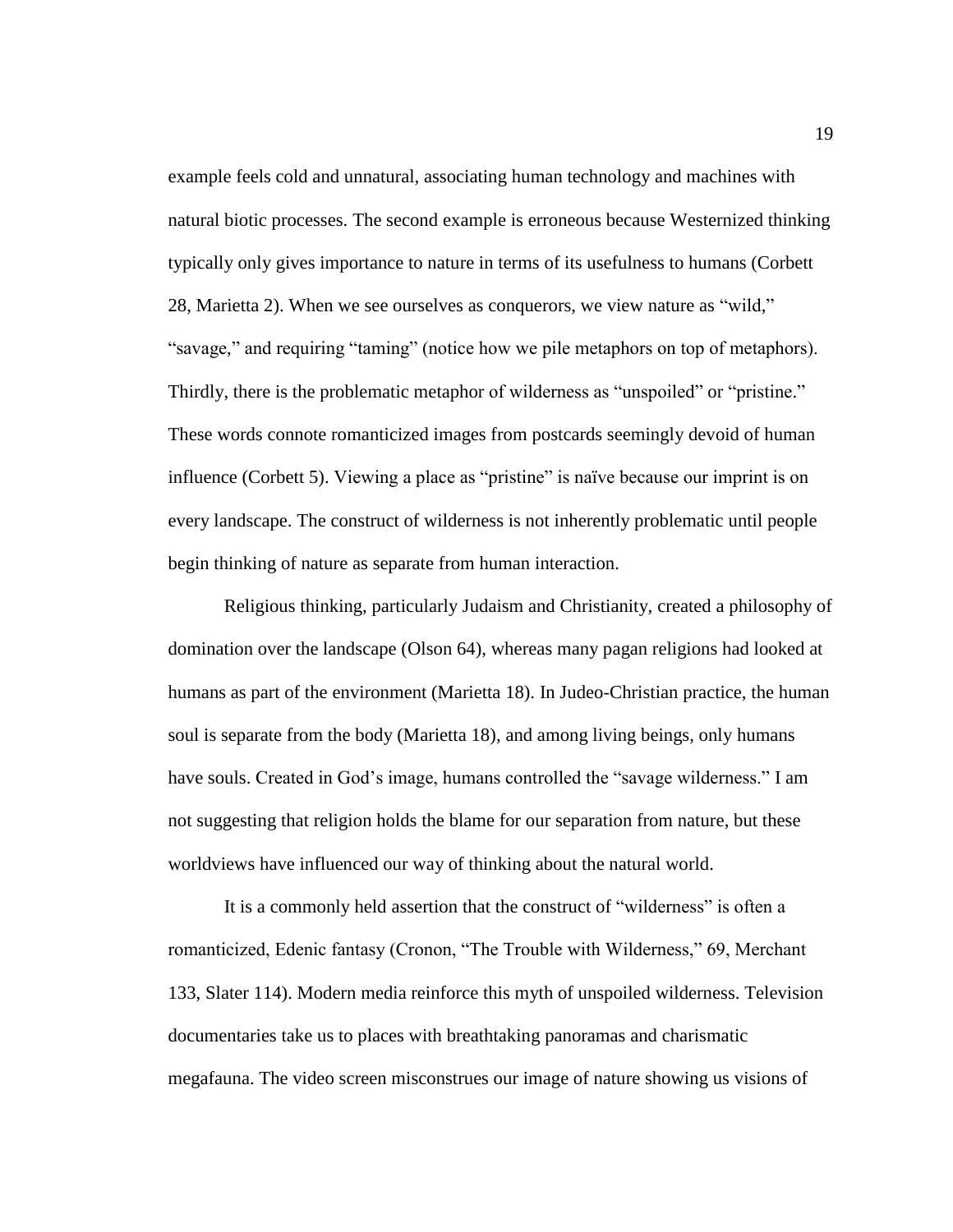bounty and beauty, while avoiding signs of human life at all costs. "Disappearing wildlife magically reappears, often in abundance, before the camera, biological rhythms are dramatically enhanced, and the natural speeds up" (Huggan 219). Through timelapse photography, musical scores, and selective filming, modern technology has perpetuated the idea of this Edenic landscape.

There is likely a relationship between the metaphor of the dangerous wilderness in need of human conquest and the metaphor of nature as pristine wilderness. Both represent our detachment from nature. Western culture has strong Judeo-Christian roots that influenced American settlement. Now, after substantially altering the landscape and moving our populations toward urban areas, we might subconsciously yearn for a lost connection with our historical and biological origins (Olson 42). However, romanticization of preserved natural areas such as national parks also separates us from nature because we view these areas as "natural" while our urban environments or landscapes undergoing human disturbance are "unnatural." To us, the realm of humans is different from the realm of wild animals, and this is problematic because it is easy to forget that all organisms (including people) are part of the same environment.

Metaphors in nature can have multiple meanings and evolve over time. Therefore, we must keep in mind that the conceptual power of metaphors brings with it the potential for a "dangerous way of indicating a relationship" (McIntosh 436). However, this should not imply that metaphors are not vital to our ecological awareness. The metaphors discussed above with their corresponding myths and problems fuel the debate about the legitimacy of writing about nature as a way of knowing. For example,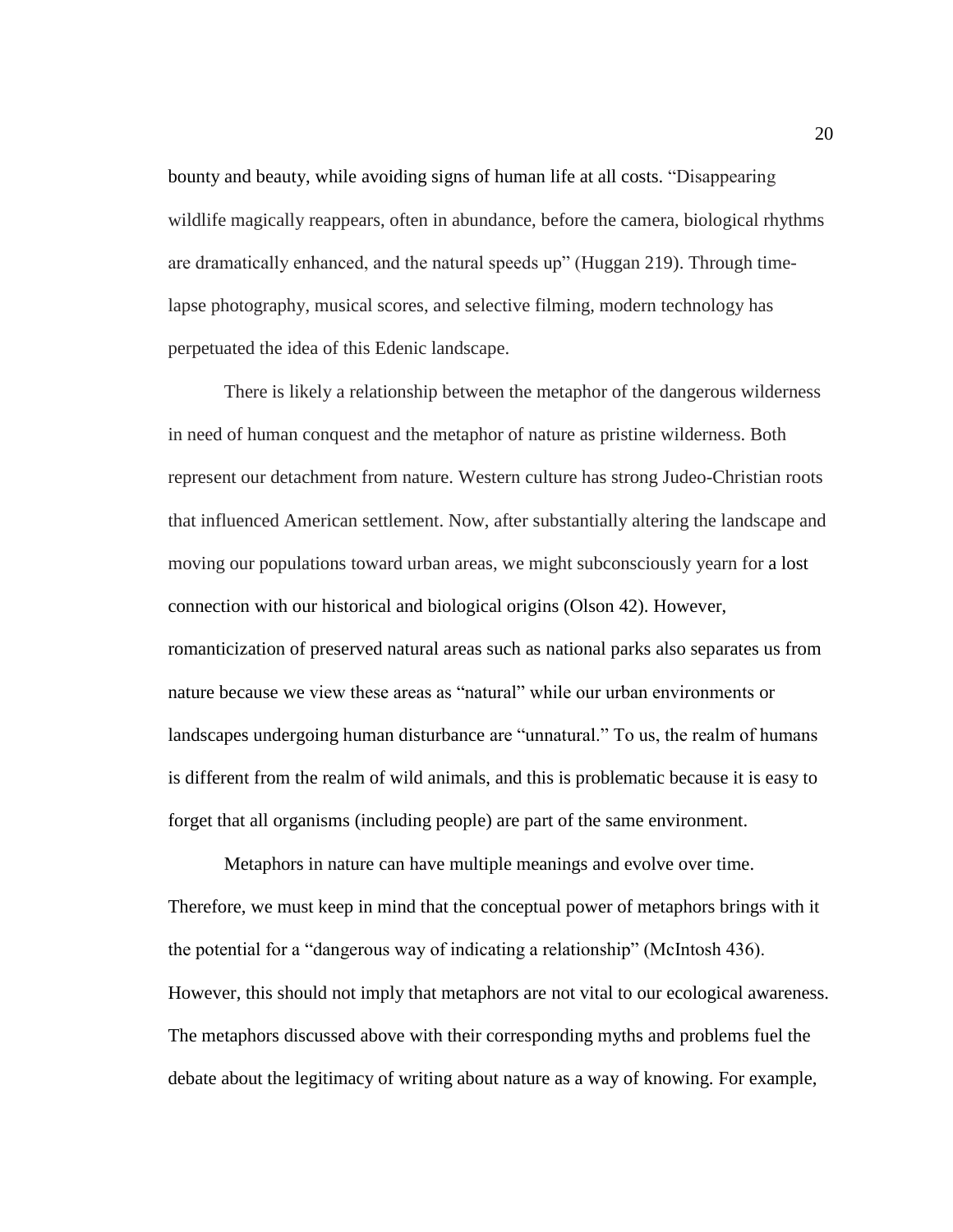Dana Phillips writes that much nature writing is not really nature writing at all, and the writing is merely hollow words when it conforms to these misconceptions and perpetuates tired myths. We must not automatically associate creative inquiry with empty, indulgent expression. Just as science continually rejects hypotheses and adjusts current theories according to new evidence and data, writers must challenge existing metaphors and think critically about the associations they make. One of the problems with calling the Reflections project at the Andrews Forest "nature writing" is the rhetorical baggage associated with the term. The potential certainly exists for the idea of "unspoiled" beauty to consume writers. However, the process at the Andrews Forest also encourages writers to consider, introspectively, human relationships to place. The Reflections project also asks writers to visit sites manipulated by humans. The inherent problem with several of our metaphors for nature (humans as conquerors, nature as economy, wilderness as pristine, etc.) is that they separate people from nature. The Reflections project has the potential to develop a deeper ecological awareness because it focuses on this human-nature interaction. Metaphors can be important tools that clarify our conceptual understanding of nature is itself a process that influences our connection to place, our understanding of spatial and temporal scale, and ultimately, our comprehension of ecologic processes.

### *Direct Experience in Nature*

Another value of reflective literary writing is the direct interaction writers-inresidence at the Andrews Forest experience with the natural environment. According to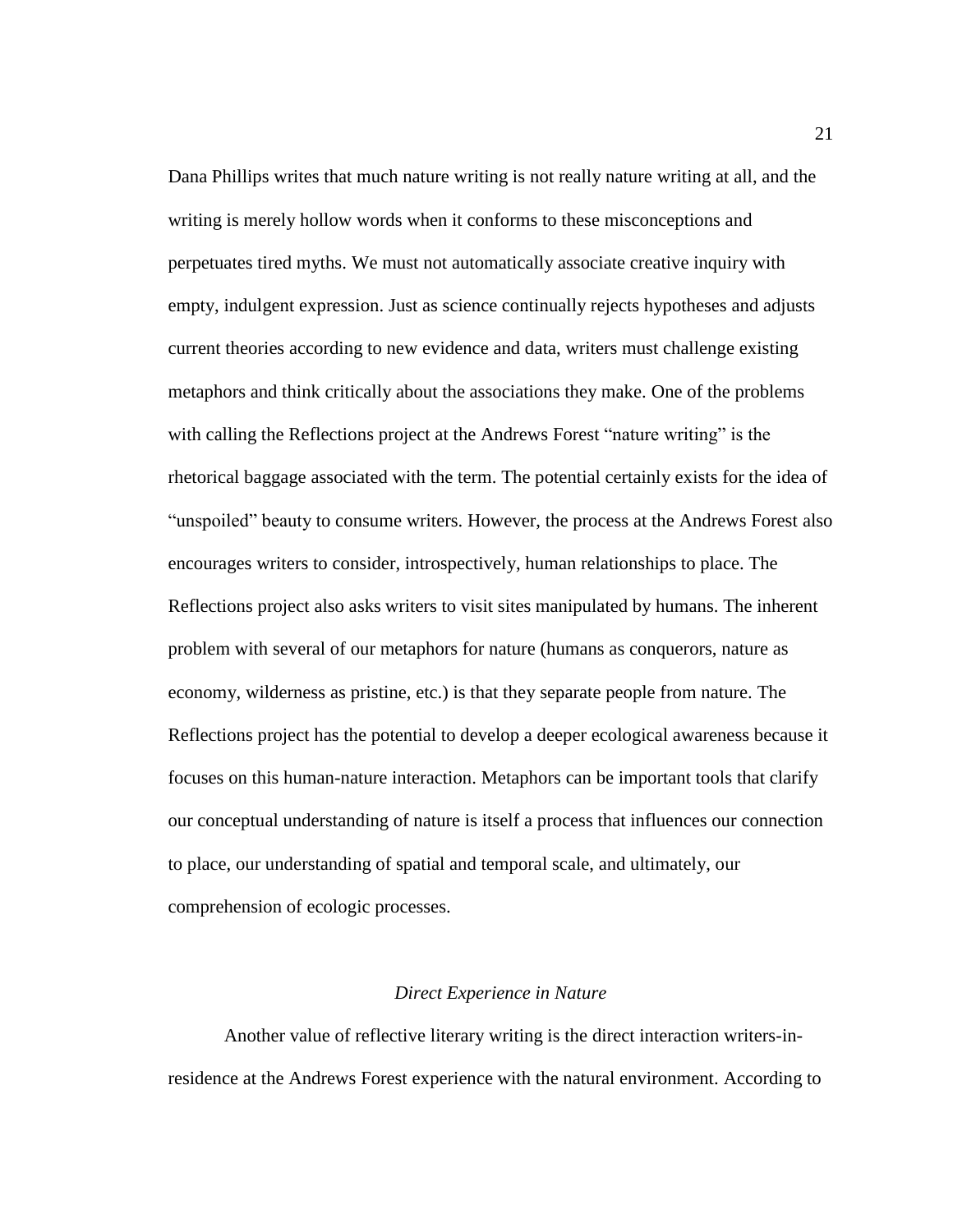Christian Weisser, place shapes the writing process because writers "situat[e] themselves, by putting themselves in a place, by locating with a place‖ (18). Writers end up feeling that they are a part of the environment and their work reflects this intimate experience (Weisser 18-19). The Reflections project is about this physical immersion, and its organization and facilitation aid the process for several reasons:

- The Andrews Forest exposes writers to scientific research, and this exposure potentially creates more informed readers of the process and significance of ecological science.
- Writers learn about a place through attentiveness, interaction, and contact with the environment.
- Writers transfer attentiveness and knowledge about a place to the audience.

Even if the writers have minimal interaction with the actual researchers, they always interact with Andrews personnel, such as Fred Swanson, who provide a context behind the research at the various Reflection Plots. In addition, many sites contain wires, data monitors, survey stakes, and other signs of research. Often, these experimental artifacts show up in the reflections themselves, establishing a human presence in a natural landscape. It is important for readers to visualize the interaction of scientists with the land through their experimentation. Without the visualization of a human presence, the writings, readers might imagine the Andrews Forest as "pristine wilderness" devoid of human involvement, even though Andrews is anything but pristine.

The physicality of experiencing the environment enhances the artistic qualities inherent in many of these writers—the ability to discern tiny details, utilization of multiple senses, and thoughtful meditation. This physicality is evident in many of the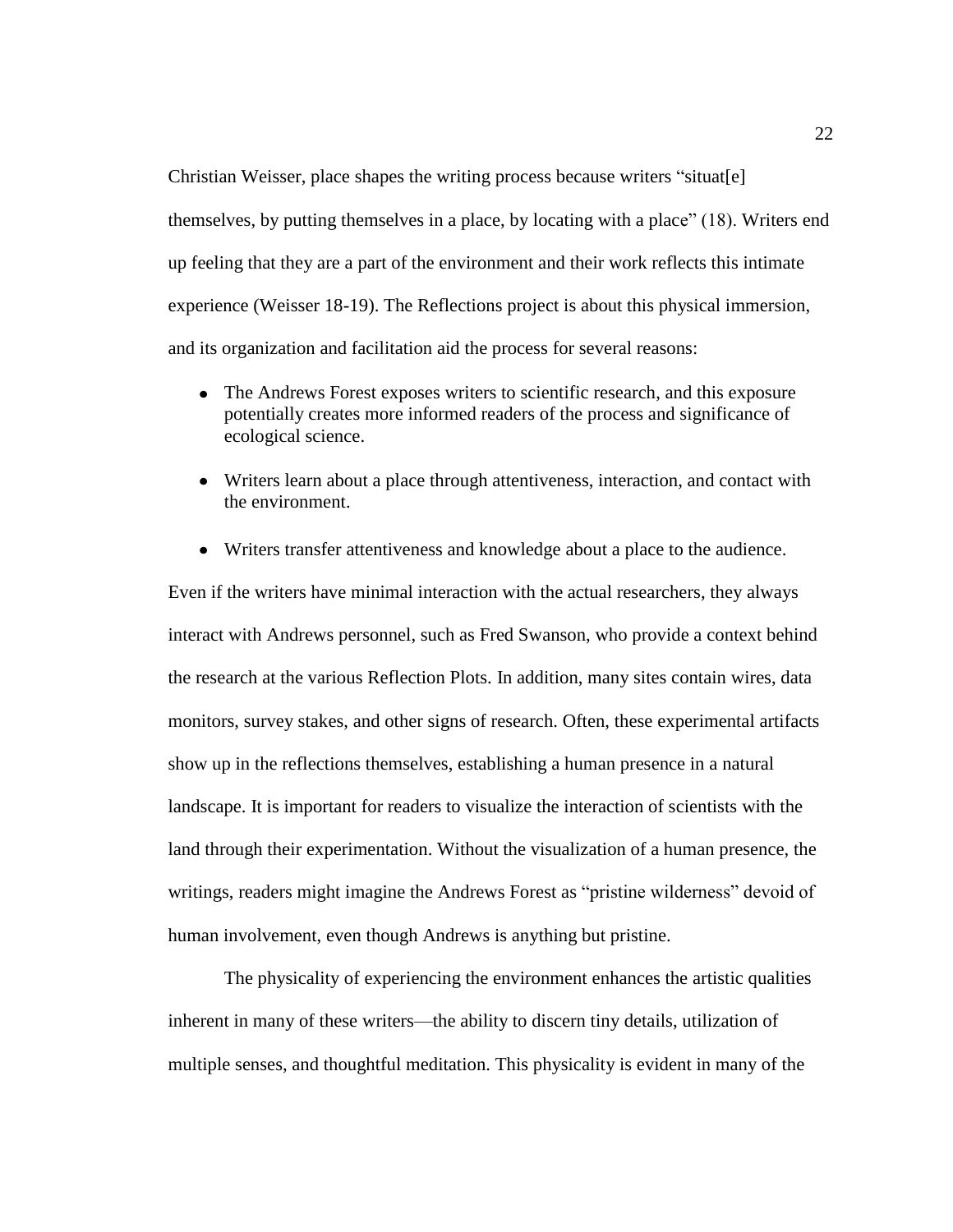reflections: Robin Kimmerer "kneeling in the humus" of the forest floor, Robert Michael Pyle crawling under logs, and Scott Slovic traversing the steep perimeter of a logged hillside or pushing himself to cross Lookout Creek over a fallen log bridge. It is unrealistic for a vast number of people to experience the Andrews Forest first-hand; however, readers can experience Andrews through the words of the writers-in-residence. Artists bring the place to life and provide it a voice, transferring their experience to others. Jonathan Bate richly describes the image-driven language of poetry as an intermediary between personal experience and non-interaction. "The poetic," he writes of Edward Thompson' poem, "Home," "articulates both presence and absence: it is both the imaginary re-creation and the trace on the sand which is all that remains of the wind itself" (58). Bate is suggesting that good storytelling has the ability to place the audience, and stories make a place relatable by using metaphors that draw on the emotion and intimacy of our own experiences.

A potential drawback is that the audience must experience the place through the lens of the writer. This lens, as Lawrence Buell writes, is often limited to defining a specific, narrow part of that place  $(82)$ —a single tree, animal, or geologic formation. A writer could potentially portray the same tree in an urban setting or a forest environment, for instance, without mentioning the surrounding setting. This is an extreme example, but it illustrates that writing about nature can present an incomplete perception of a landscape.

Writing, as any art form, only provides the artist's interpretation of a subject. The perspective the writer uses to investigate and present his or her interpretation may be too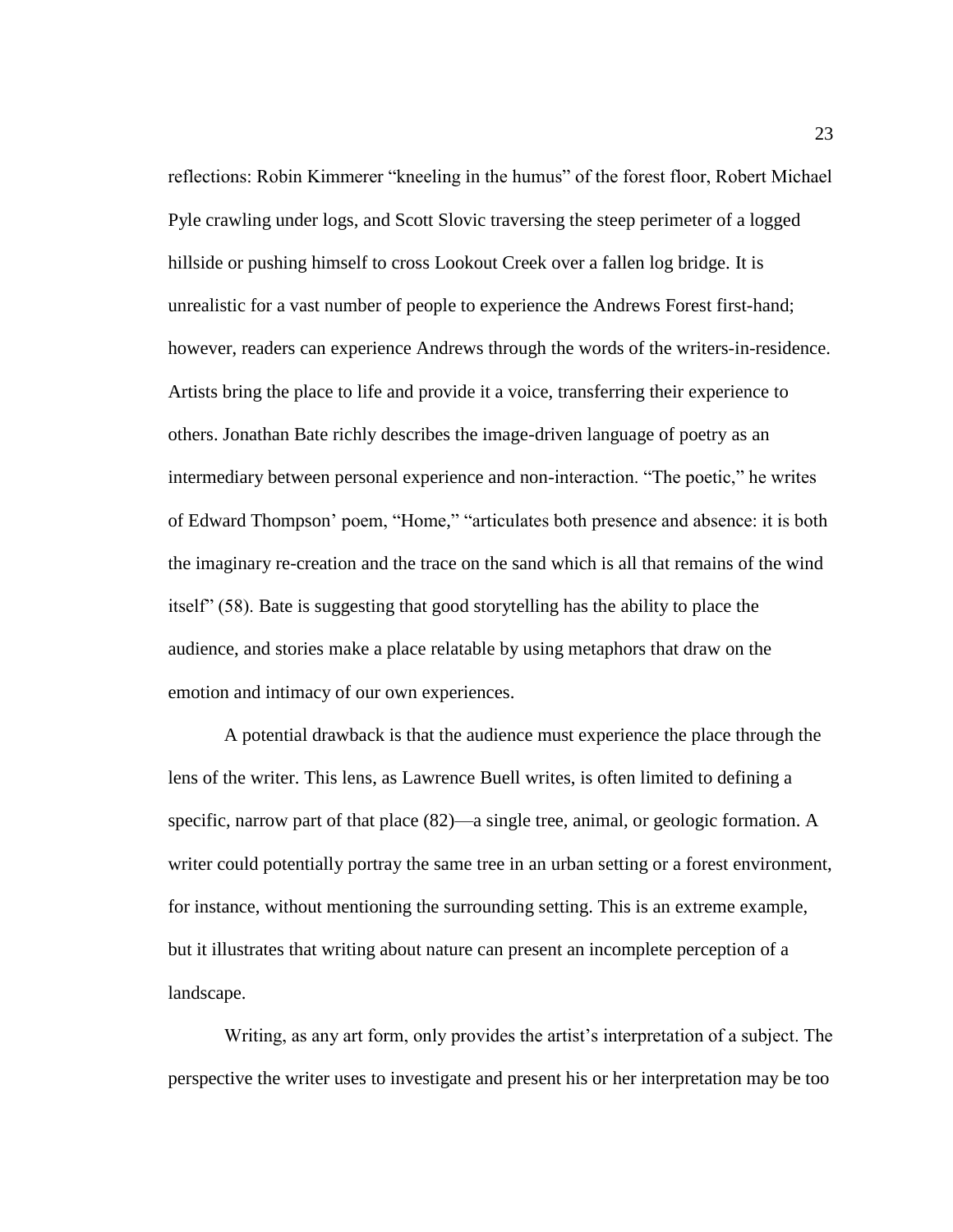narrow, or that lens may be biased. Reflective nature writing has its limitations, and there is obviously no substitute for each person having his or her own personal experience. Nonetheless, Robin Kimmerer mentioned in our conversation that the Andrews Forest is overwhelming as a place, and that she felt the only way to tell its story was in "microcosm." In other words, she needed to "look at the little things in order to see the macrocosm, or at least to express the macrocosm, because it makes it so much more approachable and intimate in a way." In order to appreciate the complexities of the ecosystem as a whole, nature writing needs to look at the intricacies of the environment. A well-written piece of writing will reveal something about the bigger picture through focusing on the details. For example, if we wanted to see how water traveled through a watershed, we might look at a stream. If we *really* wanted to understand how water moves through that system, we would look at dew dripping from mosses, raindrops funneling to the tips of leaves, and follow the trail of where this water collects and moves on before ultimately collecting in the stream. Looking at an ecosystem without details is like trying to put a puzzle together without all the pieces. Good writers translate these details of an experience for the reader.

# *Potential for Cross-Disciplinary Exchange*

The potential to facilitate a forum for cross-disciplinary exchange is another value of reflective nature writing. Taking the long view in ecosystem research invites the involvement of all disciplines, including the humanities. John Magunson writes that some people "can see longer-term events and remember that there was less snow last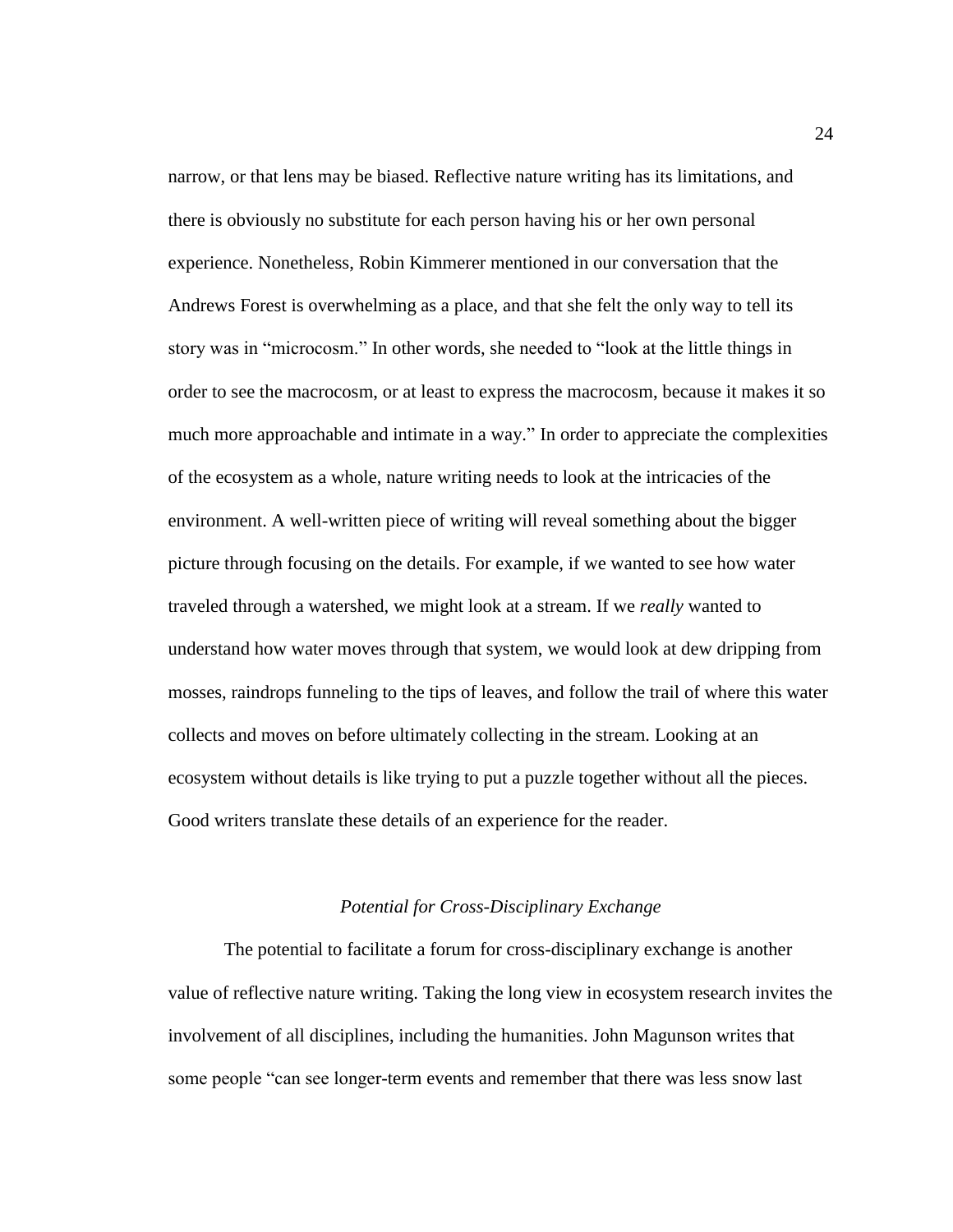winter or that fishing was better a couple of years ago. But it is the unusual person who senses with any precision changes occurring over decades" (495). The long view in ecosystem research aspires for this precision in data collection over decades, and creative inquiry can aid in this precision. Data may record quantitative measurements, but it does not record human responses to witnessing these events or our feelings when we uncover new information. Magnuson further describes long-term ecological research as "time-lapse photography reveal [ing] the blooming of a flower or the movement of the snail" (495). This statement is an artistic metaphor for long-term research as time-lapse photography; written before the Reflections project began, Magnuson's statement seems to foreshadow it. Cross-pollination may facilitate a more complete long-term picture of the environment and stimulate further curiosity. This can even lead to further scientific questions.

The writing reflections are in many ways representative of our awareness of the environment as a society. These works become a narrative translated into metaphors, experiences, and memories readers can relate to (Jacobson 8). Ultimately, the question becomes, *what is our role in the world?*—not only as stewards of the earth, but as members of a greater biological community. Examining the reflections at the Andrews Forest is not simply an analysis of nature writing itself, but a "study of writing and ecology and the ecology of writing" (Dobrin 62). This idea suggests that there is a link between ecology and writing, and writing about the environment is a dynamic web of thoughts, perceptions, feelings, and interactions—itself a form of ecology.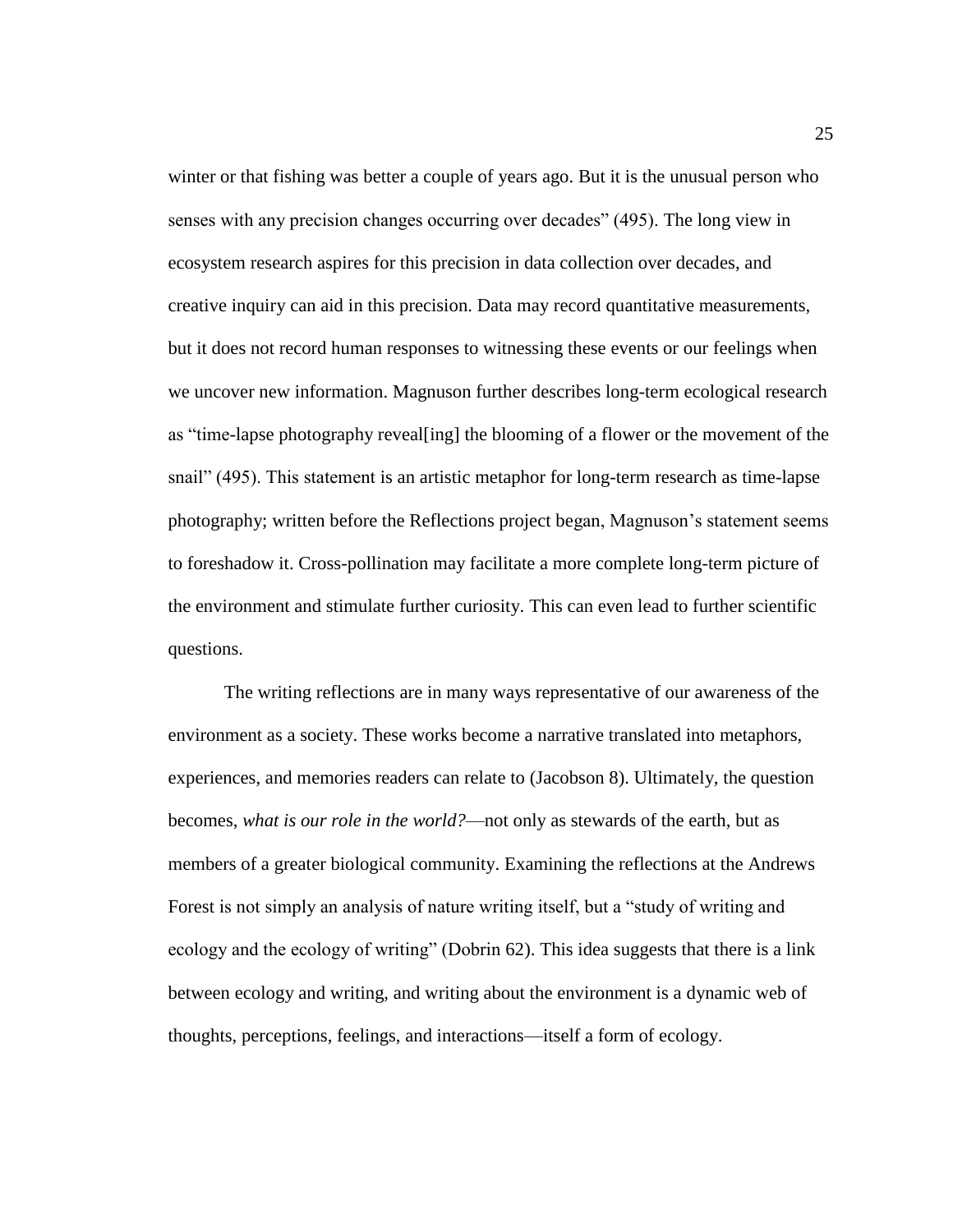For example, sustainability is a social, political, and economic construct that lays a foundation for integrating ecology and the social sciences (Paehlke 36). Much of the cross-disciplinary environmental discourse today enters on this concept of sustainability. Originally, sustainability was a utilitarian and economic concept largely derived from the idea of "sustainable yields" (Callicott 16). This ideology influenced our idea of conservation for much of American history. For instance, the Forest Service in the early part of the  $20<sup>th</sup>$  Century believed that using sound science and economic principles together would yield a veritable never-ending supply of resources (Newton 25).

Conservation biology is in many ways a merger of biology, ecology, and environmental philosophy. Environmental ethics are deeply rooted in human philosophy. For example, J. Baird Callicott divides modern environmental philosophies into three separate conservation ethics: the Romantic-Transcendental Preservation Ethic, the Progressive-Utilitarian Resource Conservation Ethic, and the Evolutionary-Ecological Land Ethic (18). Romantic-Transcendentalism, according to Callicott, is rooted in spirituality and is apparent in the writings of Henry David Thoreau and Ralph Waldo Emerson. Nature is a thing of beauty, a creation by God. Humans should preserve species for their uniqueness and aesthetic value and to destroy a creature of God is arrogance (Callicott 16). On the other hand, there is the Resource Conservation Ethic, a utilitarian idea advocated by Gifford Pinchot, who felt that resources should be preserved for the "greatest good of the greatest number for the longest time" while at the same time fairly distributed to all (Callicott 16). Finally, Aldo Leopold's land ethic within *A Sand County Almanac* is one of the most widely discussed pieces of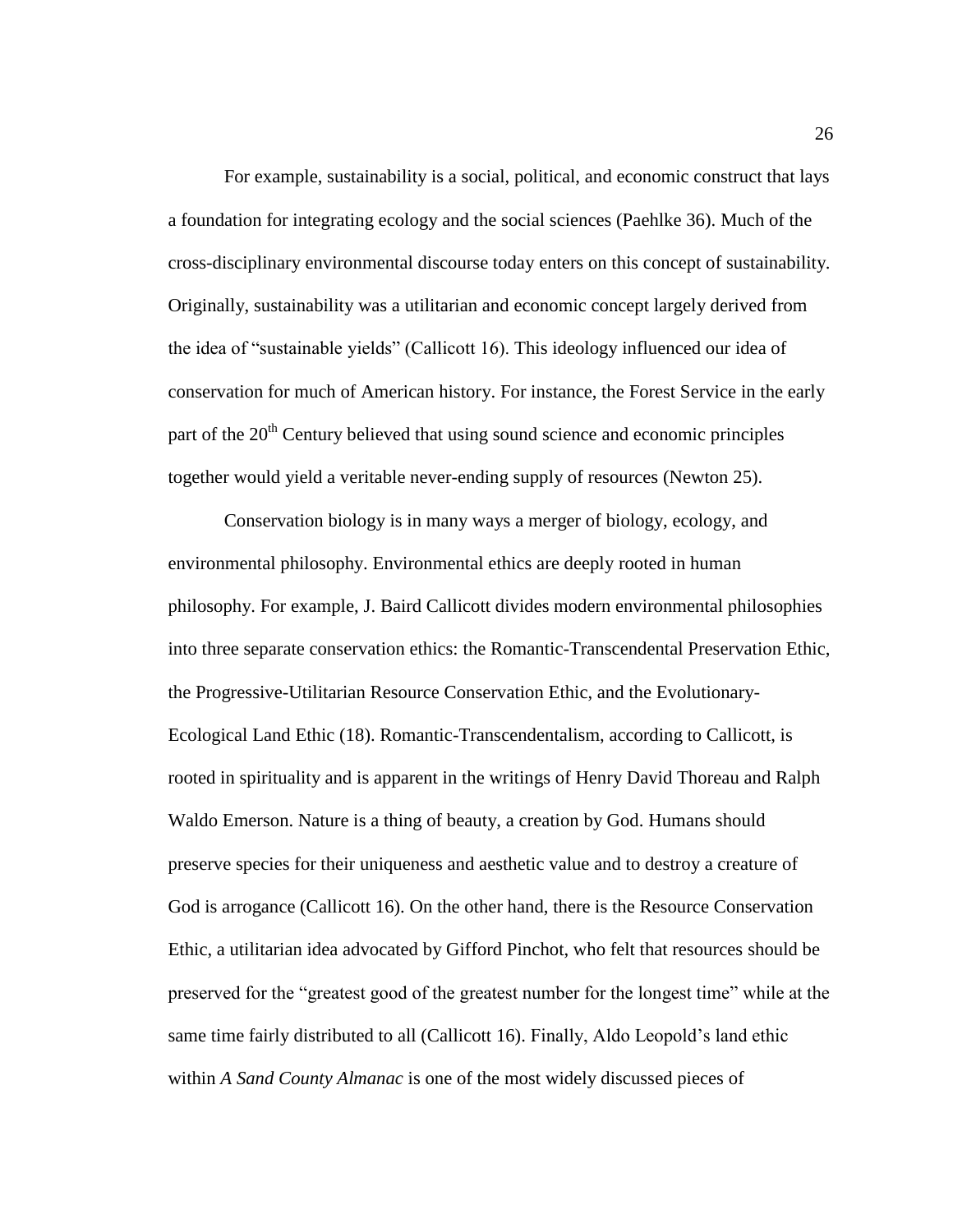environmental literature, considered by many as the foundation for contemporary conservation biology (Belshaw 169). A Sand County Almanac and specifically, "The Land Ethic" chapter, emphasized the interconnectedness of all organisms, including humans, in an ecosystem where all species play a role as interacting members of a community (Leopold 215, Marietta 37, Scoville 60). While the land ethic certainly appreciates the beauty of the land, it goes well beyond human perceptions of aesthetic value and economic self-interest (Belshaw 172). The land ethic also advocates the intrinsic value of all species (Callicott 18) and warns against basing conservation practices on romantic or economic principles alone. *A Sand County Almanac* represents a place in history alongside *Walden* and *Silent Spring* as hallmarks of influential environmental literature.

Contemporary environmental writers such as Edward Abbey, Gary Paul Nabhan, Gary Snyder, Robin Kimmerer, Gretel Ehrlich, and Terry Tempest Williams are carrying on the tradition of Thoreau, Carson, and Leopold. The human spirit, as well as science, informs their writing. An example of a published collection of nature reflections is *In the Blast Zone: Catastrophe and Renewal on Mount St. Helens*—assembled by the individuals of the Spring Creek Project. The writers of *In the Blast Zone* share their emotions of awe, sadness and hope after visiting Mount St. Helens 25 years after its eruption. The interaction among writers and scientists within nature fosters a sense of community that also promotes a connection to the land. The experience of crosspollination among these individuals enhances within the natural environment,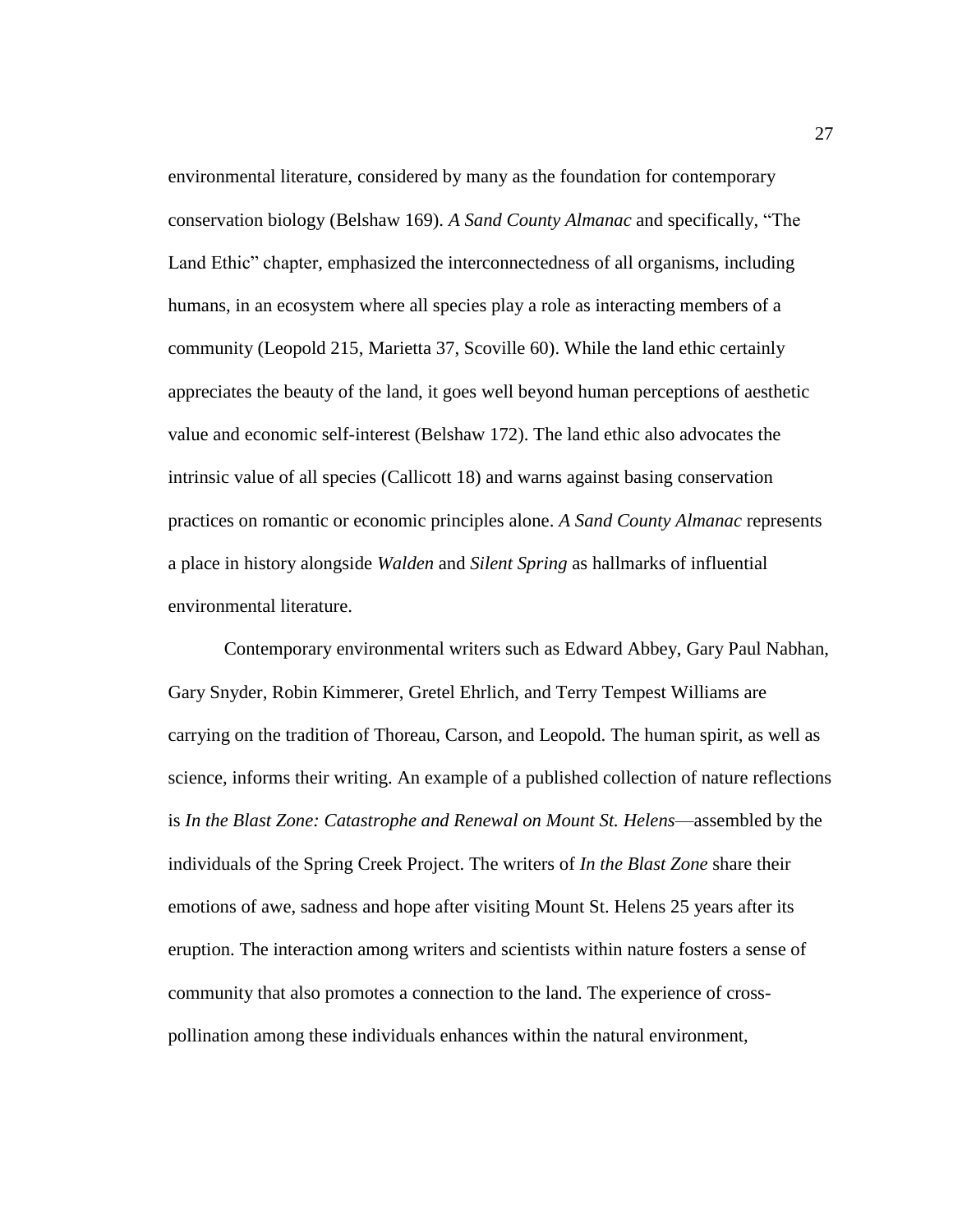establishing a deeper emotional connection with place that leads to a deeper appreciation and understanding of the environment.

Though science strives for objectivity through the scientific method and stringent peer review, there is a basis for consulting with other, more "subjective," disciplines. For instance, contemporary environmental science is already evolving toward integrating behavioral sciences with physical and natural science (Ehrlich 31). Increasingly, scientists feel they part of their responsibility involves advising society about environmental issues (33). The next step for interdisciplinary research is a greater acknowledgement that emotion, intuition, insight, and imagination also define elements of what it means to be human and understand our role in the biosphere. If we only asked questions based on our feelings, intuition, and personal feelings, we would have a very inaccurate, irrational perspective. At the same time, if we only attempted to form rational, objective hypotheses from testable data through scientific experimentation, our perspective would be equally as incomplete.

Robin Kimmerer articulated in our conversation that there are "different tools, but when you're in a place that speaks as loudly as the Andrews does, I think that that can be really transformative for scientists and artists to realize [that] they're kind of on the same path." The natural world can be an equalizer, and despite our professional background or methodology, we may find that we have similar hopes, fears, or questions about the environment and our place within it. Though there are many different ways of looking at the world and answering questions, cross-disciplinary exchange can help us remember that we are all human and face the same challenges and concerns.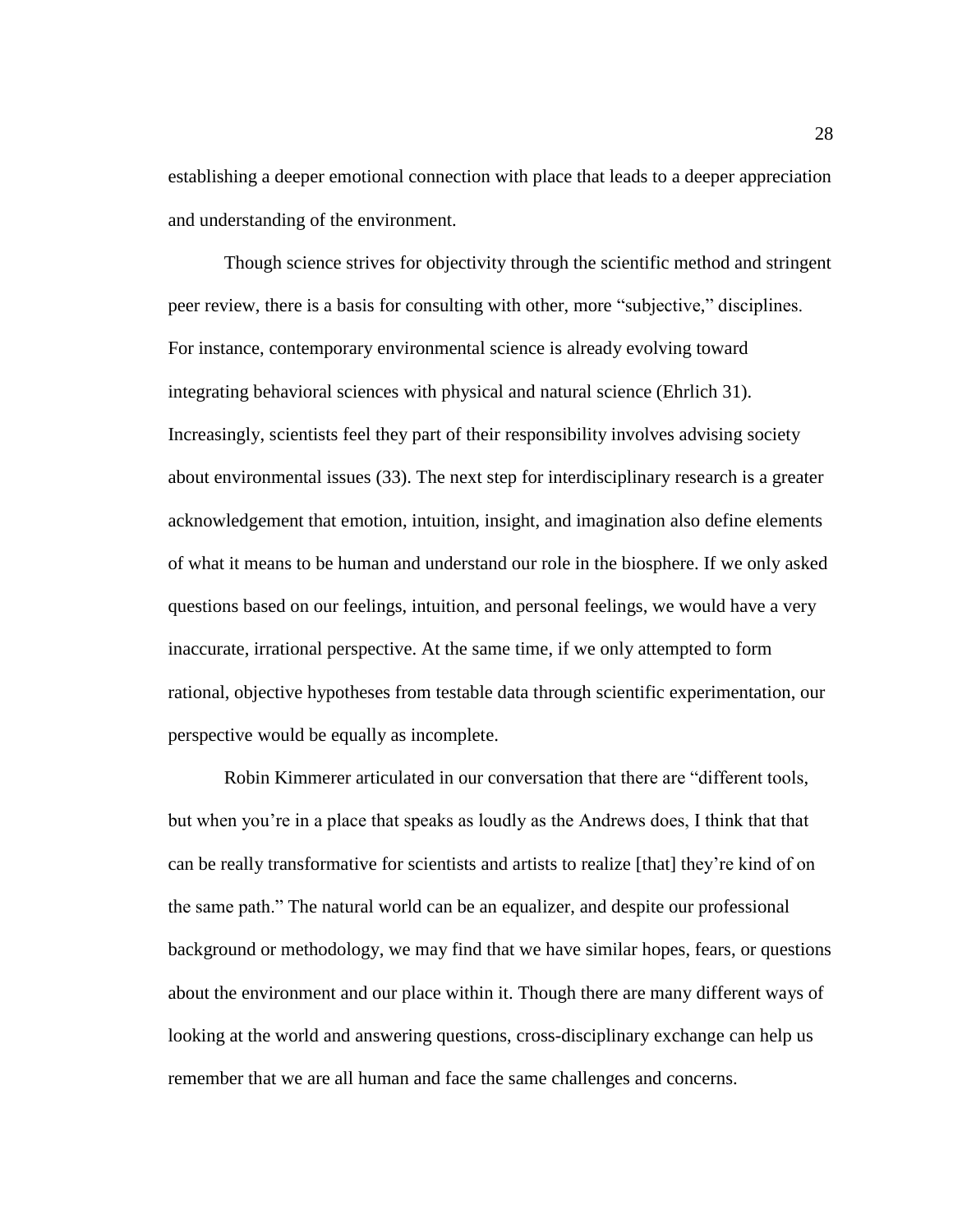#### Value of Reflections Project: Writers' Perspective

Each writer I spoke with articulated his or her insight on the value of the

Reflections project. These excerpts from our conversations illustrate why creative

literary inquiry is important, how storytelling influences our relationship to the natural

environment, and what long-term benefits may appear decades from now.

Robin Kimmerer:

[T]he value of this literature will give us a kind of chronosequence of relationship to place. I think it would be immensely interesting in 50 years to look at what were the circumstances under which people were grieving for what was happening in the world. What were the times when people were really optimistic and how were those hopes embodied? What are the perspectives that are changing over time?—is something that would be so fascinating to see. Very difficult, in a way, because of the different lenses that every single writer brings, which perhaps argues for repeat visits of the same writers so that you could see the chronosequence of their relationship to place too.

Jane Coffey:

[P]eople want to read about what people are doing and why they're doing it. It's going back to that same idea of us not being part of nature. [The researchers] are a part of that forest—one part of the whole system. If we keep human beings out of the equation, out of the natural system, you can write about trees all you want, but it will only reach a certain type of person. Will the general public relate it to their own lives? Maybe not, but they do relate to the stories of other people.

Freeman House:

Well I think what it will reflect is changing attitudes [...] toward the landscape and […] I want to say ecological sciences, but really toward the earth as a living place over time—changes over time of perceptions of the larger social body.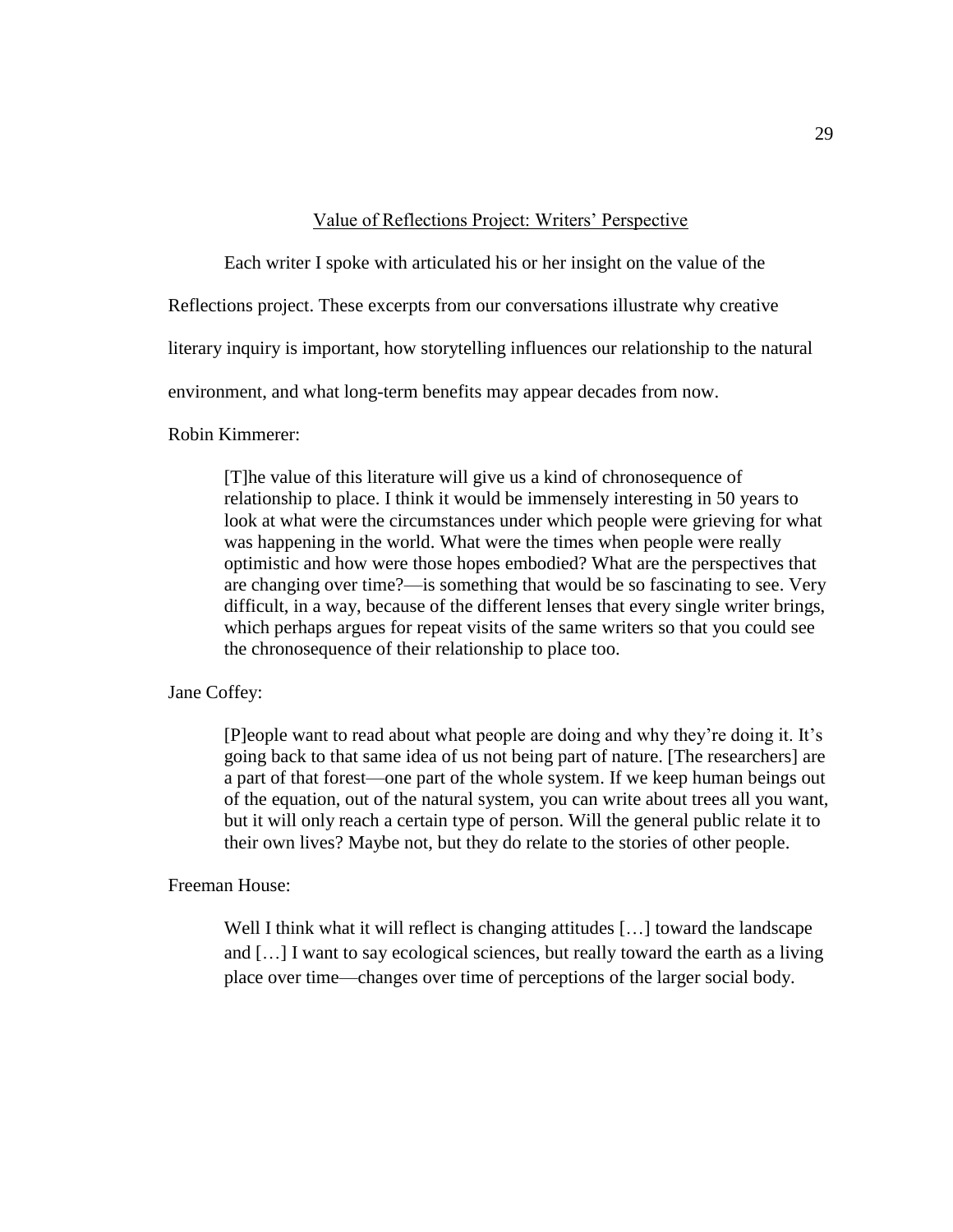#### Vicki Graham:

And what I look for in the future is that this is a record, and everything in this forest is going to change, and we don't know what climate change is going to bring. But in 50 to 100 to 200 it's not going to be the same place, and the people who go there aren't going to be in the same place—scientists as well as artists. It's like each one of these ecological reflections is a dot on a line that's going to add up to this is the forest at a particular time with particular people. And everything that I think is very valuable, and why I think we need to save wild places, is that we need to remember what these places are like before they're gone. And I hope that what I got into my poem can give somebody a picture of what is there. […] so I do think that getting all of this work out beyond the website, which is great because websites are accessible and people read them, would just open people's sensitivities. If they read my poem about the Andrews, they might be more sensitive about their own environment, and start looking at the tiny details and the big picture in their own environment.

The varying responses represent the diverse backgrounds and perspectives of the

writers, further representing the diversity in the genre of nature writing. The concept of long-term research and the potential union for science and the humanities has captured the attention and the imaginations of nearly all the writers. It is challenging to envision the value of the project in 20, 50, 100, or even 200 years from now. While writers' look toward the future with a mixture of uncertainty and expectation, it is apparent, however, that each writer sees this project as an incredibly valuable endeavor.

#### Summary

Achieving a deeper ecological awareness is a complex and dynamic process. An underlying foundational knowledge of local flora, fauna, and ecological processes is vital, yet it provides only a one-dimensional understanding. A more comprehensive understanding includes the complex interrelationships of the biotic and abiotic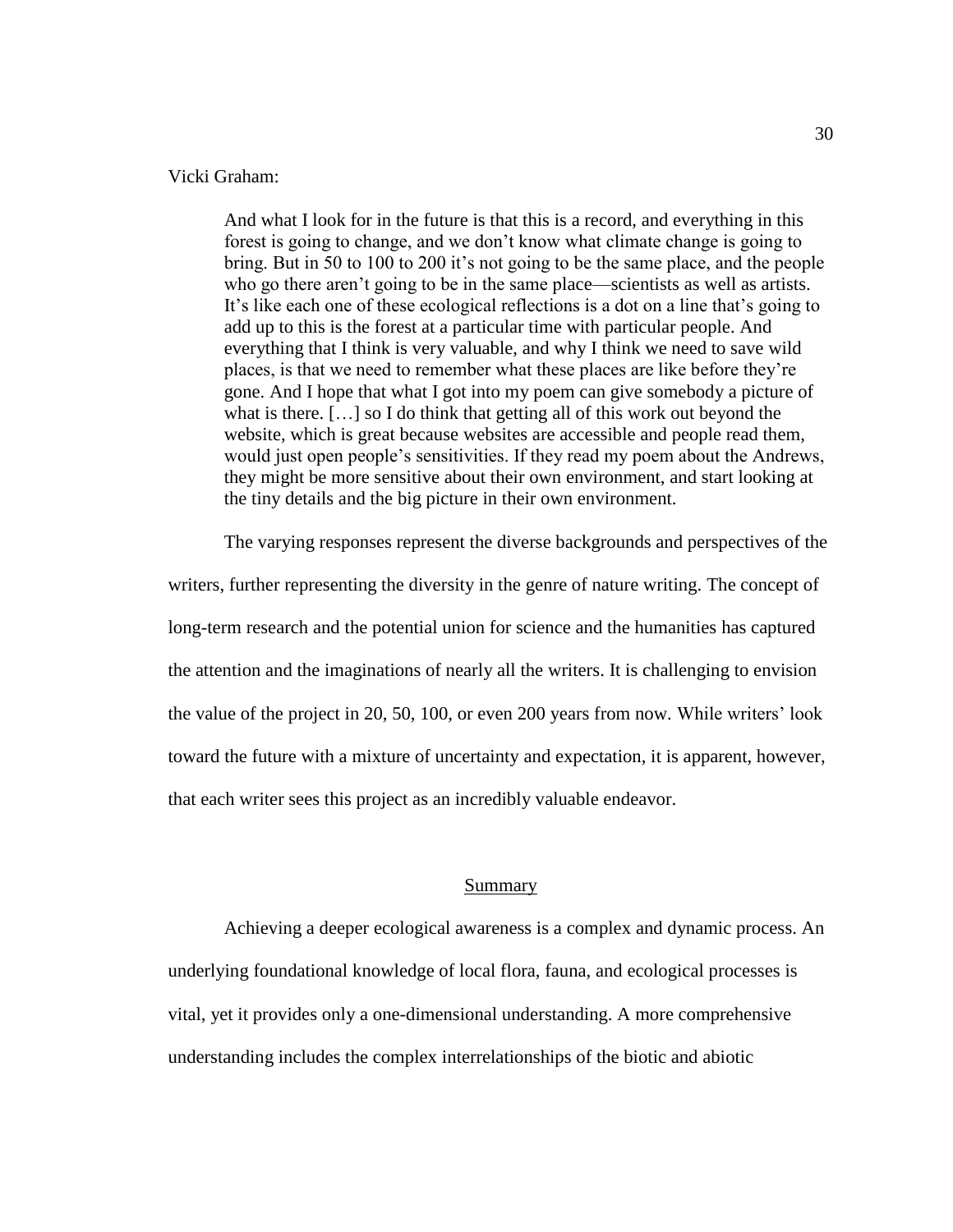environment, as well as acknowledgement of the importance of emotional and spiritual experience. Reflective nature writing has the capability to convey the human spirit through language, and it connects the audience with place through symbolism, metaphor, and imagery. Unlike scientific literature, nature writers often insert themselves into the narrative. In doing so, they touch the audience in a way technical writing often cannot.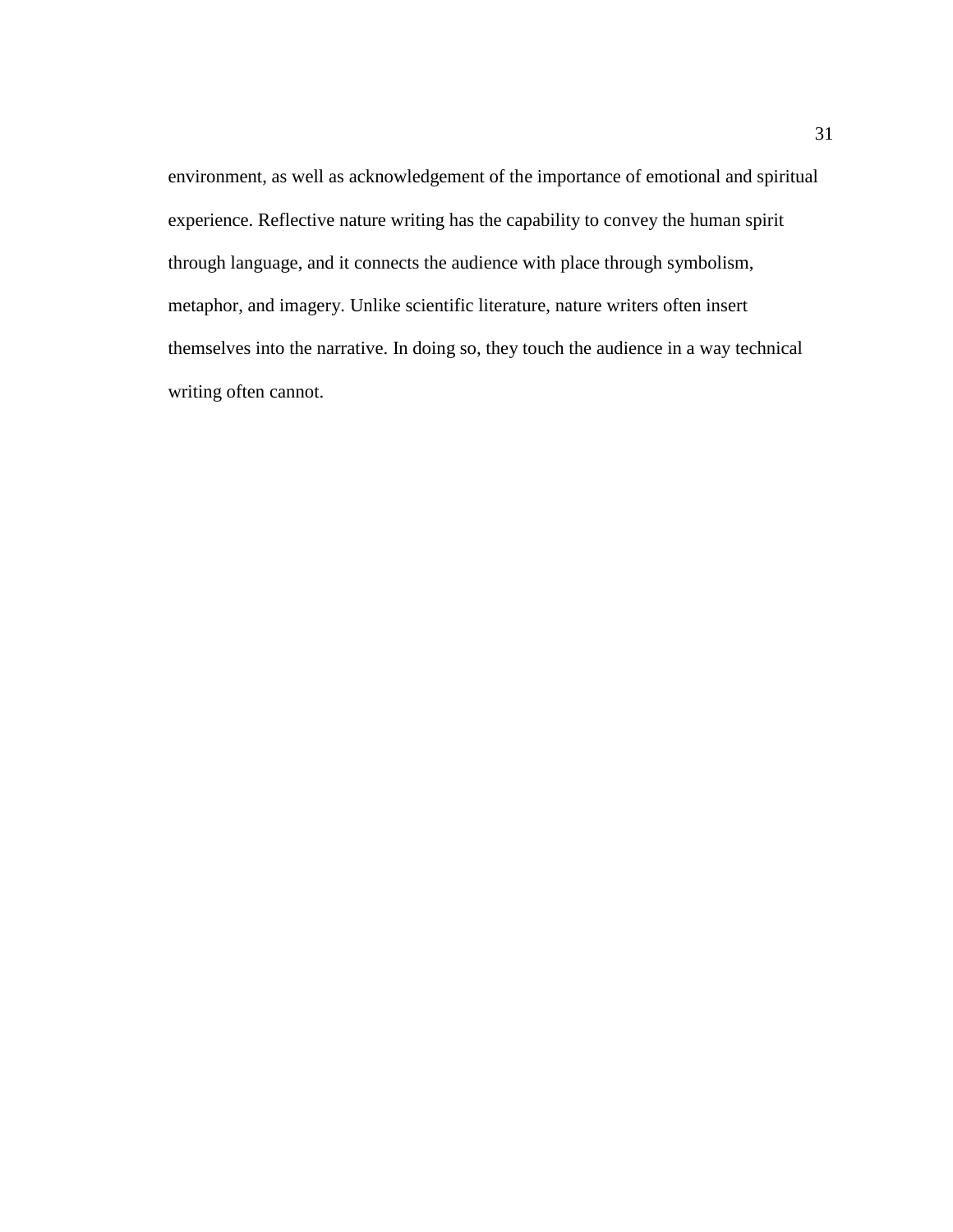# CHAPTER III

# LONG-TERM ECOLOGICAL REFLECTIONS & ECOLOGICAL AWARENESS: A CRITICAL ANALYSIS

#### Overview & Emerging Themes

Project coordinators Fred Swanson, Charles Goodrich, and Kathleen Dean Moore recognize several emerging themes in the Reflections project. They outline those themes in "Bridging Boundaries: Scientists, Creative Writers, and the Long View of the Forest,"<sup>9</sup> a 2008 paper published in *Frontiers in Ecology and the Environment*. Those themes include:

- A focus on the long-term perspective of ecological inquiry
- The use of metaphorical language to shape new ideas
- $\bullet$ Natural and human response to dramatic change

These themes are important and particularly relevant to LTER and ecological inquiry, and before this chapter probes deeper into the thematic framework of the Reflections, I will briefly explore each theme from the "Bridging Boundaries" paper.

# *The Long View*

Nearly every writer "has been moved" to address a long-term view in his or her reflection piece (Swanson, "Bridging Boundaries). Alison Hawthorne Deming, for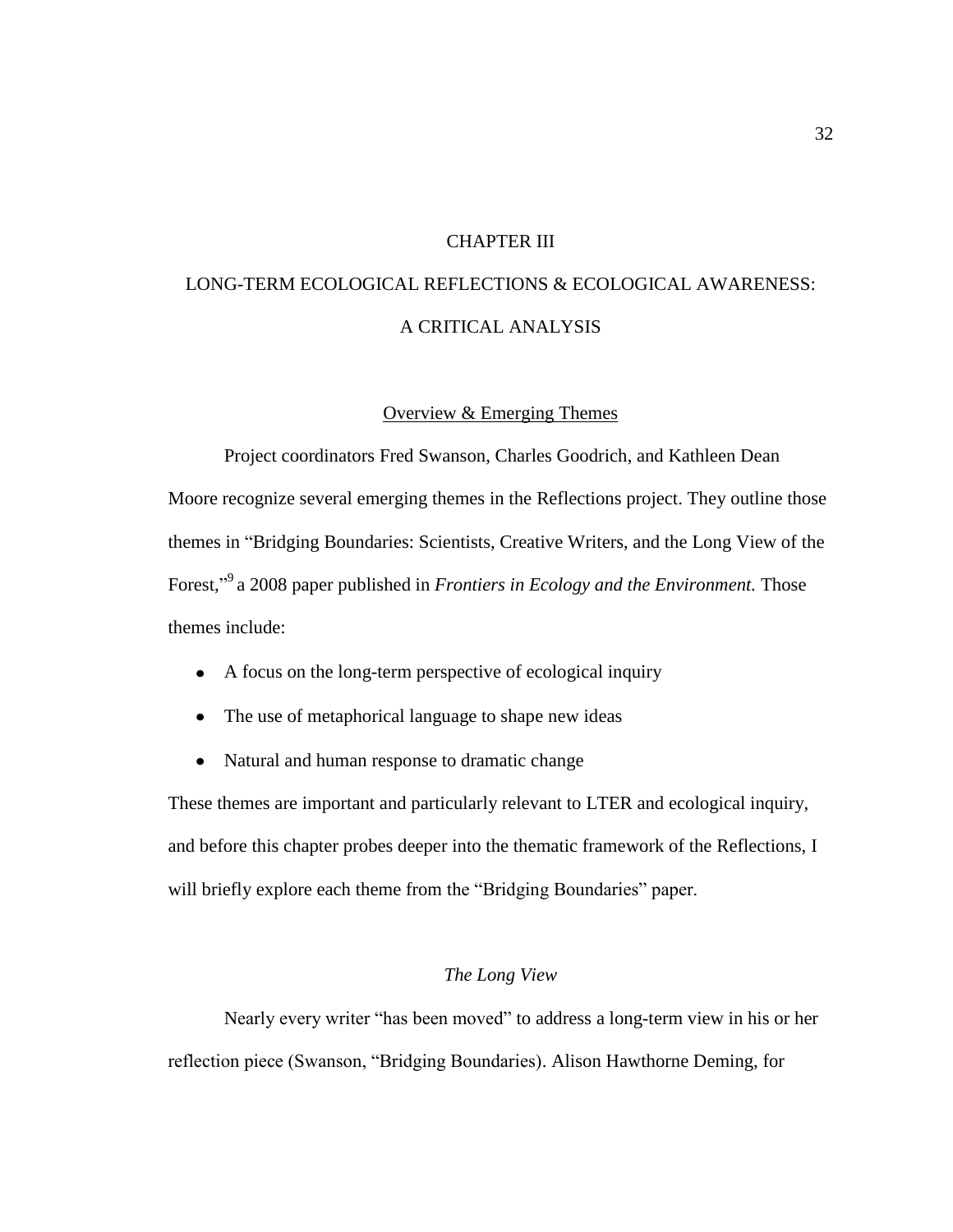example, writes in her poem, "Forest Time," that the workday of a mountain is "ten million years long"  $(12-13)$  as geologic processes continuously shape it. Her poem resonates as a humbling reminder of our own relatively brief existence in comparison with the uplifting and erosion of mountains. A long-term perspective is also the central idea of Scott Slovic's "Out of Time" and Robert Michael Pyle's "The Long Haul."

Slovic's essay describes the perseverance required in order to develop a longterm perspective. This is challenging, as in LTER research, scientists often gather information that does not immediately appear relevant or meaningful (Slovic, "Out of Time," 2). The scientific method requires patience, repetition of experiments, and similar results before a theory is widely accepted. LTER provides an opportunity for ecological research to accumulate data over decades and centuries. Even if data collected today do not seem significant now, it may hold answers to questions we have yet to ask.

Similarly, a major theme in Pyle's "The Long Haul" predicts that continued patience in a long-term perspective will impart knowledge we can carry forward into the future. It is a perspective that "requires faith in the future—even if you won't be here to see it for yourself" (71). It is somewhat frightening to consider a perspective that forces us to consider our "own inevitable demise"  $(71)$ , but it also allows us to consider how the natural environment operates at a scale unlike ours. As a result, the writing reflections often project intense feelings of awe and humility.

In an excerpt from our conversation, Coffey describes what the long view meant to her during her residency.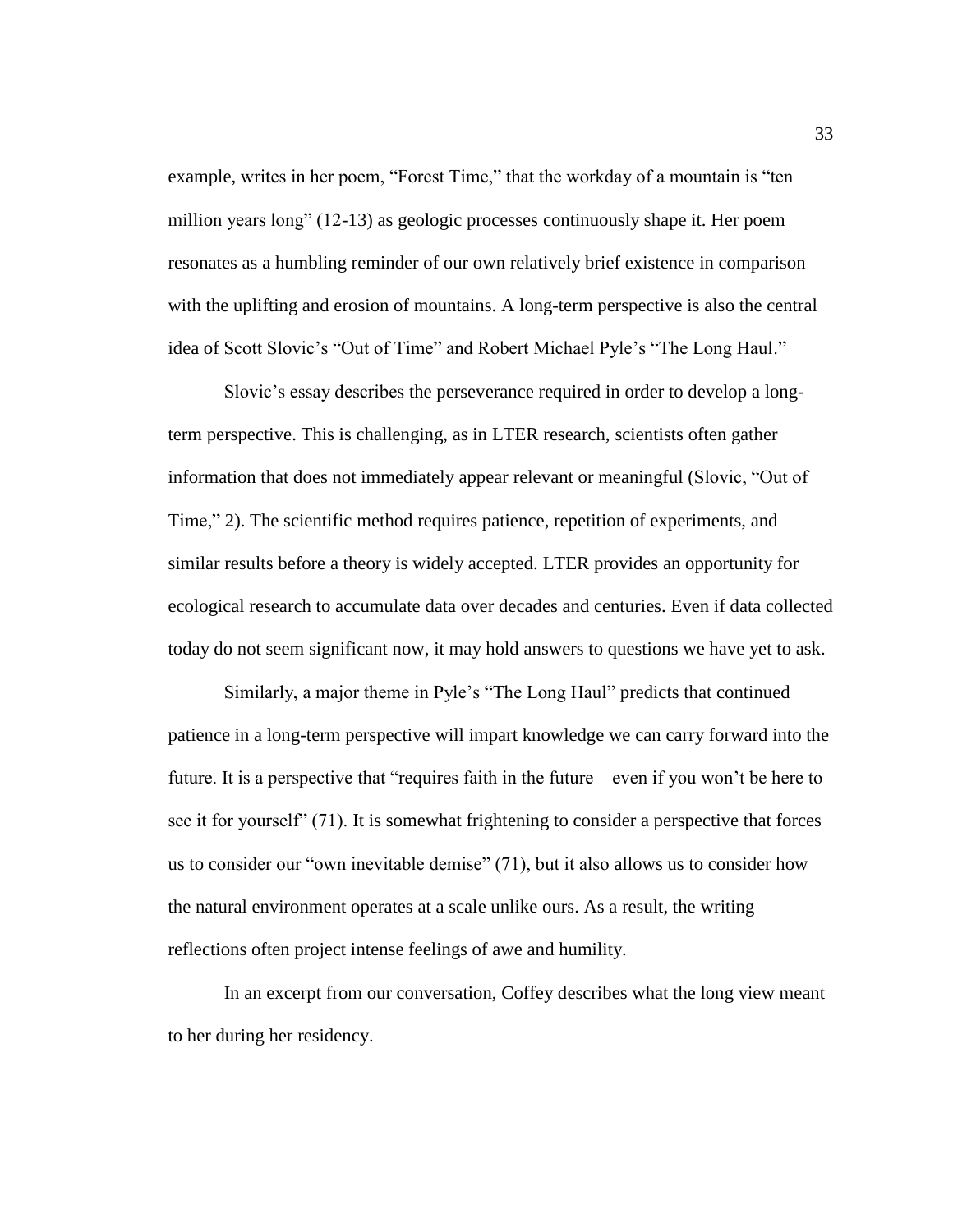In realizing that a log could take up to 200 years to decay I started thinking about all that would happen over the course of 200 years on that log, around that log, until the shape of that once mammoth tree disappeared into a myriad of other living things. Thinking about the complex process and the community of plants and animals involved opened up this whole different way of seeing this forest, seeing all forests and that gave me many things to think about, and a different way to consider the idea of long-term research—exactly what does long-term mean in our lives?

A long-term approach to ecosystem research and reflective writing aids us in tracing the natural cycles and rhythms of the natural world. Coffey's words allow us to see the connections in the ecosystem, and we can visualize the cycle of a tree—from a sprouting embryo to eventual decay and the network of other organisms and processes affected throughout that cycle.

## *Metaphorical Language*

Echoing the assertion of Lakoff and Johnson, the authors of "Bridging" Boundaries" write that metaphorical language plays a critical role in "how we think and act.‖ They suggest that metaphors influence how we make decisions and take action. For instance, they assert that metaphorical language and storytelling express the "cultural" and spiritual values of a people." Writers-in-residence insert their own feelings into the language presented on the page, and due to their immersion in the place, the place has also immersed itself into their writing.

The Log Decomposition site is one of the most widely written-about places. In response to the long view, several writers use metaphor to frame decomposition and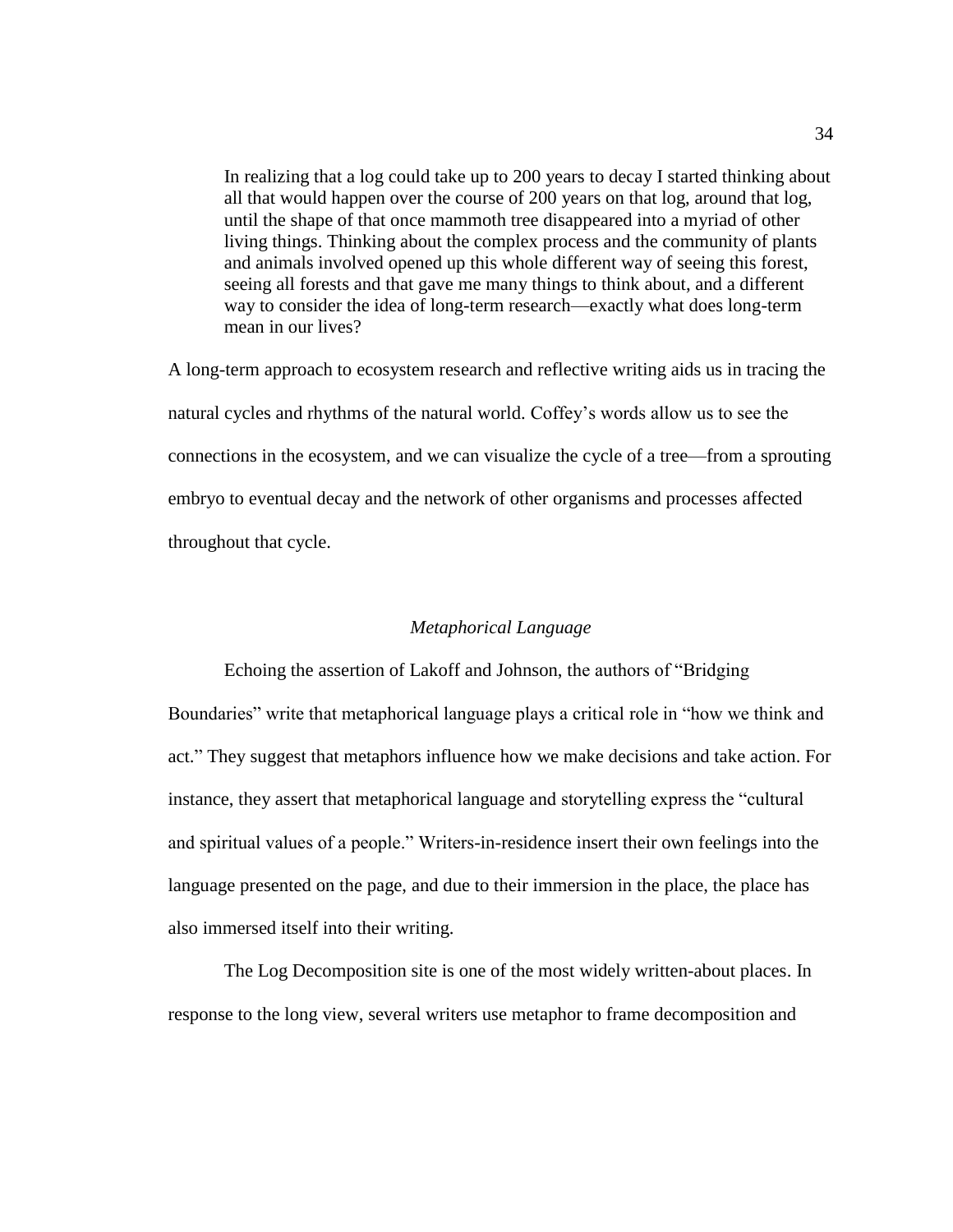death as a beautiful, intricate process. For example, Joan Maloof's austerely titled poem, ―Log Decomposition‖ romantically personifies the death of trees.

The dead in a real forest belong, they are beautiful there, They die in each other's arms, or their bones shatter as they hit the ground (1-5).

Maloof personifies the trees as human beings, and the metaphor illustrates that there is an ironic beauty to these standing dead or "snags." Maloof plays on our own fears of mortality—the fear of dying alone. Those trees that are not caught "in other's arms," or the branches of other trees, have nothing to break their fall. The metaphor is effective because it forces us to confront the powerful emotions associated with death. As a result, we look at the dead trees differently, and as Maloof emphasizes, these dead trees belong "in a real forest." The metaphor makes it feel anathema to disturb their final resting place in the forest.

## *Response to Dramatic Change*

Log decomposition is an example of a slow process that does not have the immediate impact of a flood or a fire. Yet decay is the result of a disturbance that is no less important to the ecology of the forest. Modern ecology has evolved to view disturbance as a normal aspect of ecosystems, so that increasingly, ecologists are moving away from the concept of ecological equilibrium. It is difficult to identify exactly what is the "normal" state of a "healthy" ecosystem (Kolb 13). Kolb offers a modern definition of ecosystem health that focuses less on the concept of equilibrium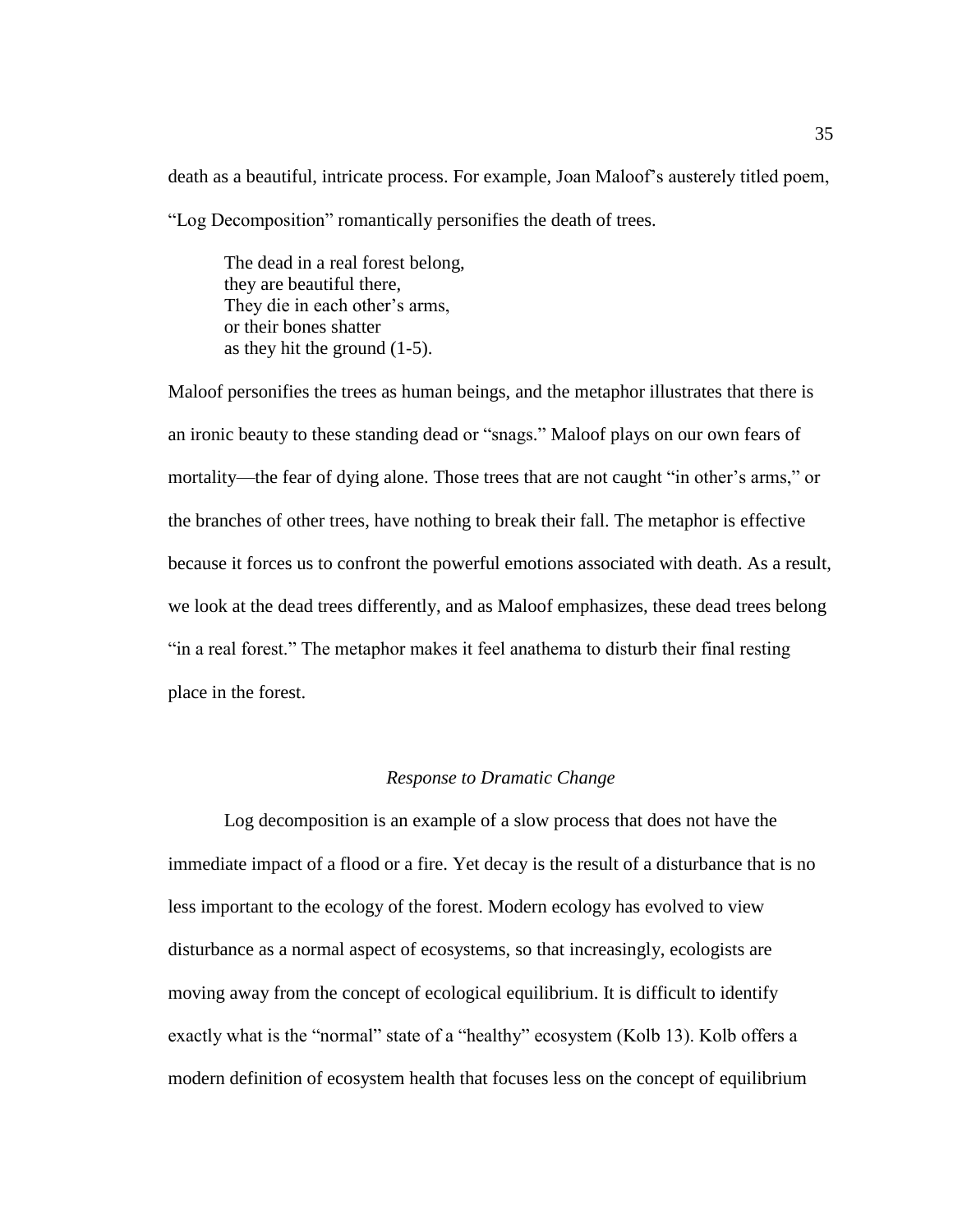and more on an ecosystem's ability to resist and recover from catastrophic change (12). This definition also recognizes that there is temporal variation due to disturbance, and many disturbances can be critically important for maintaining diversity and functioning ecosystem processes.

Forays to dramatically disturbed places, such as Mount St. Helens, are critically important. They measure our response to dramatic change, providing a barometer of our emotions over time as the landscape itself responds to the change. Swanson describes the experience at St. Helens as a way of exploring "ideas of destruction and rebirth in geological, ecological, and human terms, and asked the question: "What can this radically altered landscape tell us about how to understand nature and how to live our lives?" ("Bridging Boundaries"). However, as we will see with Vicki Graham and Freeman House, attentiveness to minute details and change reveals truths as important as from spectacular disturbances. The log decomposition and watershed research sites have inspired writing reflections that focus on dynamic change requiring careful observance.

## *Other Emerging Characteristics*

The inclusiveness of scientific data is another prevalent characteristic in the reflections; many writers describe the plastic tubing, the mass of wires, and the plethora of other monitoring instruments. Rather than ignoring an apparently unnatural presence in a natural setting, the authors choose to incorporate these elements, and thus imply that wires and scientific equipment are tangible, symbolic metaphors for our ubiquitous influence. More importantly, these descriptions draw attention to the important work of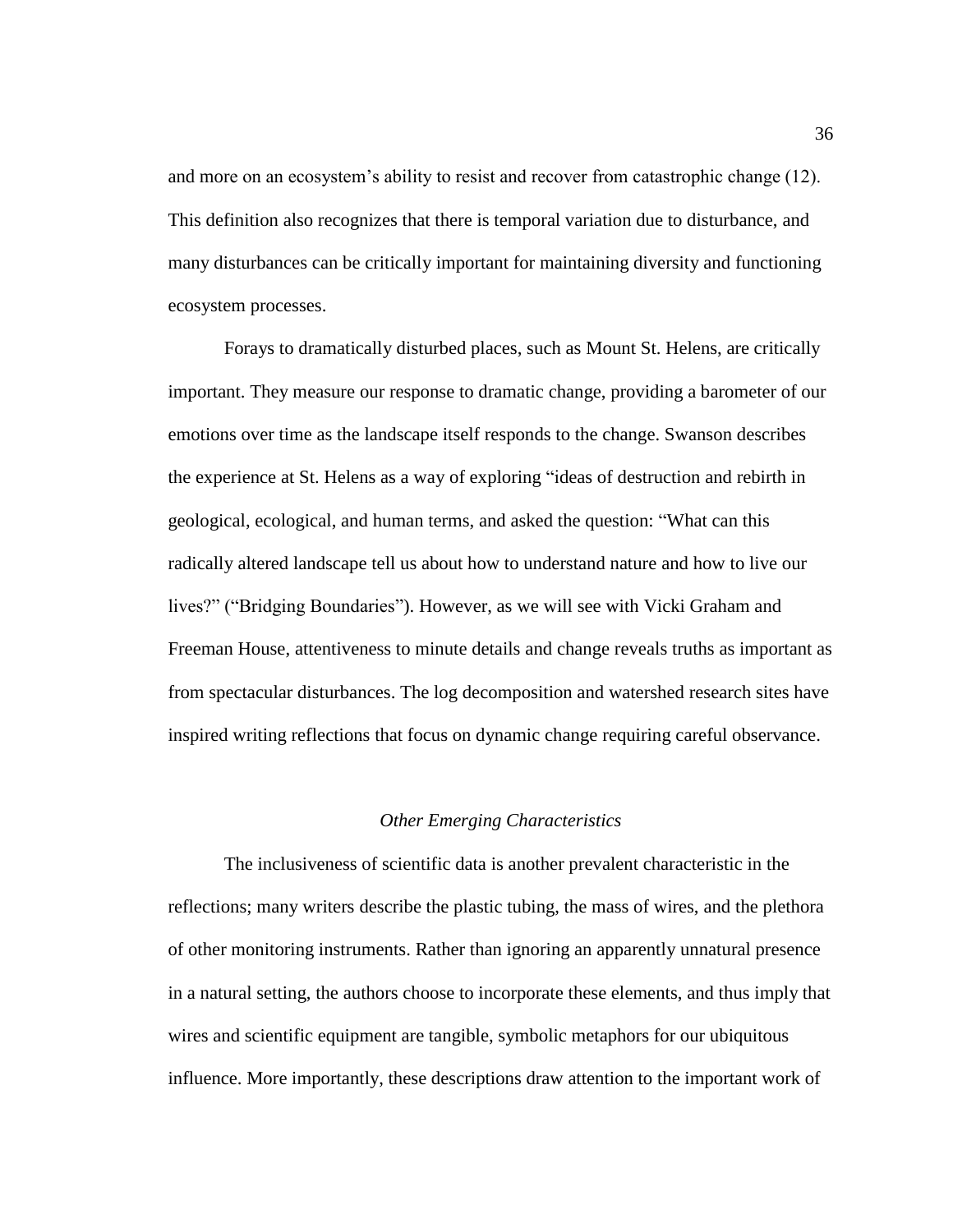the scientists. Readers get a sense of the complexity and precision of these research experiments.

The Andrews Forest may superficially appear like a pristine wilderness, but humans have affected the land, both directly through logging and other land use changes, as well as indirectly through climate change and pollution. The Andrews Forest is foremost a scientific research station with a great deal of human activity, and it is important that writers do not perpetuate a vision of Andrews as a place devoid of human influence. The effectiveness of the Reflections project partially depends upon the writers' ability to interact with scientists and engage in thought-provoking discourse. Effective writing must move beyond than the exhausted motif of wilderness tranquility, and the most effective writers understand that romanticizing nature does not capture the true essence of the environment. For the most part, the writers-in-residence have avoided this pitfall.

The following sections explore the reflections of Robin Kimmerer, Jane Coffey, Freeman House, and Vicki Graham, analyzing the contributions of their work to ecological awareness. Kimmerer's fluid style allows her to transition smoothly between scientist and spiritual essayist in "Interview with a Watershed." Coffey's "Juxtaposition" uses rich metaphors to articulate the value of an interchange between scientists and nature writers. Lastly, Vicki Graham and Freeman House advocate for attentiveness to both dramatic and more subtle change. Each writer creates a strong sense of place for the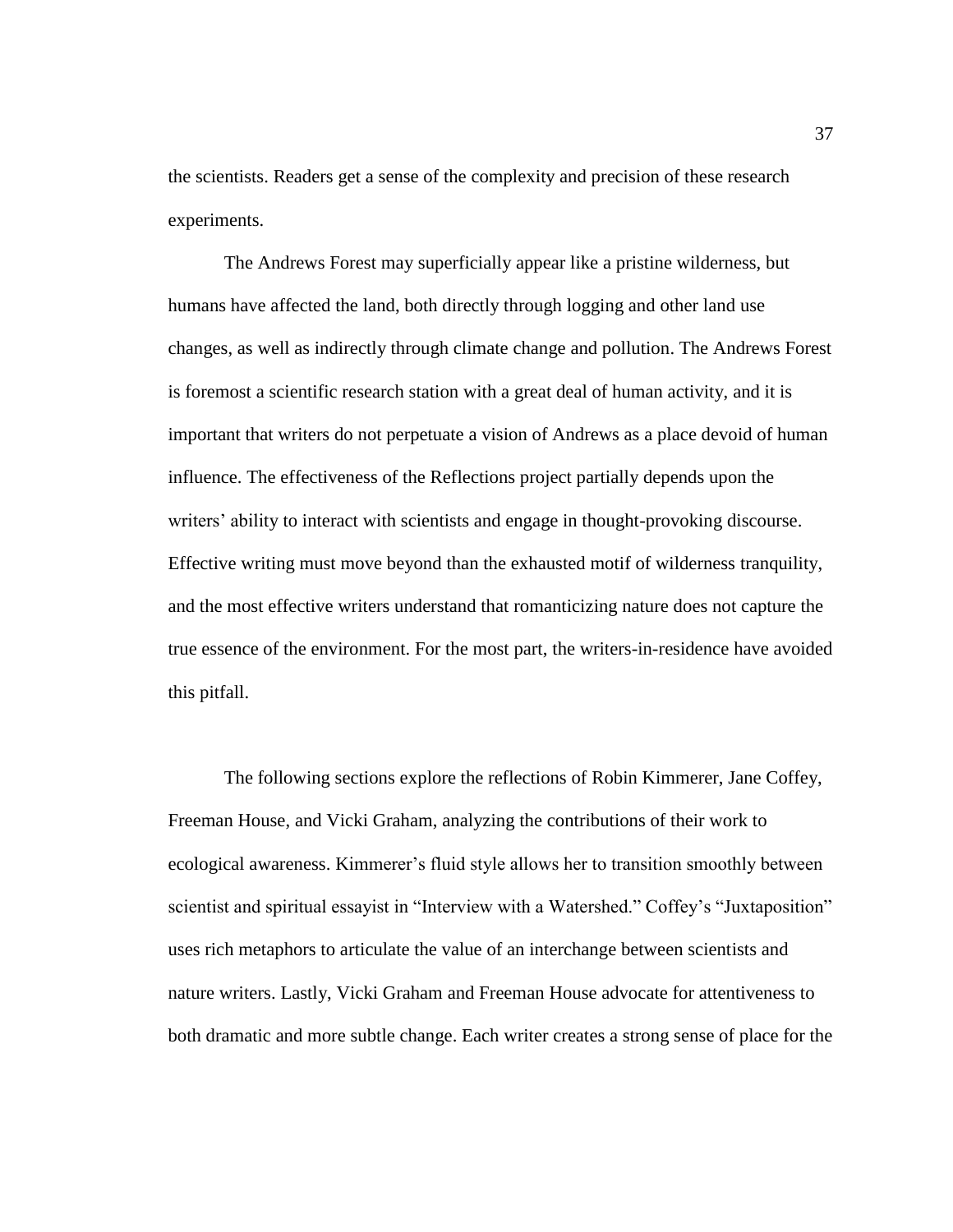reader through thought-provoking visual language, and the personal background and experiences of each writer enrich his or her work.

#### Robin Kimmerer: "Interview with a Watershed"

Robin Kimmerer's diverse background truly sets her apart as one of the more versatile writers-in-residence. Professionally, as a bryologist (moss scientist), writer, and teacher, Kimmerer transcends the gap between science and the humanities. Her personal identity as a woman and parent, as well as her Native American heritage influences her writing. This array of talents and experiences is evident in her apparently effortless prose. Best known for her book *Gathering Moss: A Natural and Cultural History of Mosses*, she wrote two essays, "Interview with a Watershed" and "Listening to Water," for her residency at in 2004.

Her writing exhibits a commanding familiarity with the scientific process, and though most of her training is in peer-reviewed science, she blends technical writing beautifully with vivid prose that provide the reader with a lovely yet informed image of the natural world. Despite an interest in writing at a young age, she ultimately chose the path of science after being advised to choose between the two. Today, she has blossomed into a respected professional in both fields.

This analysis will concentrate on the qualities within "Interview with a Watershed" that promote seeking wisdom from the natural environment through multiple ways of knowing and the metaphor of a watershed as an interviewee.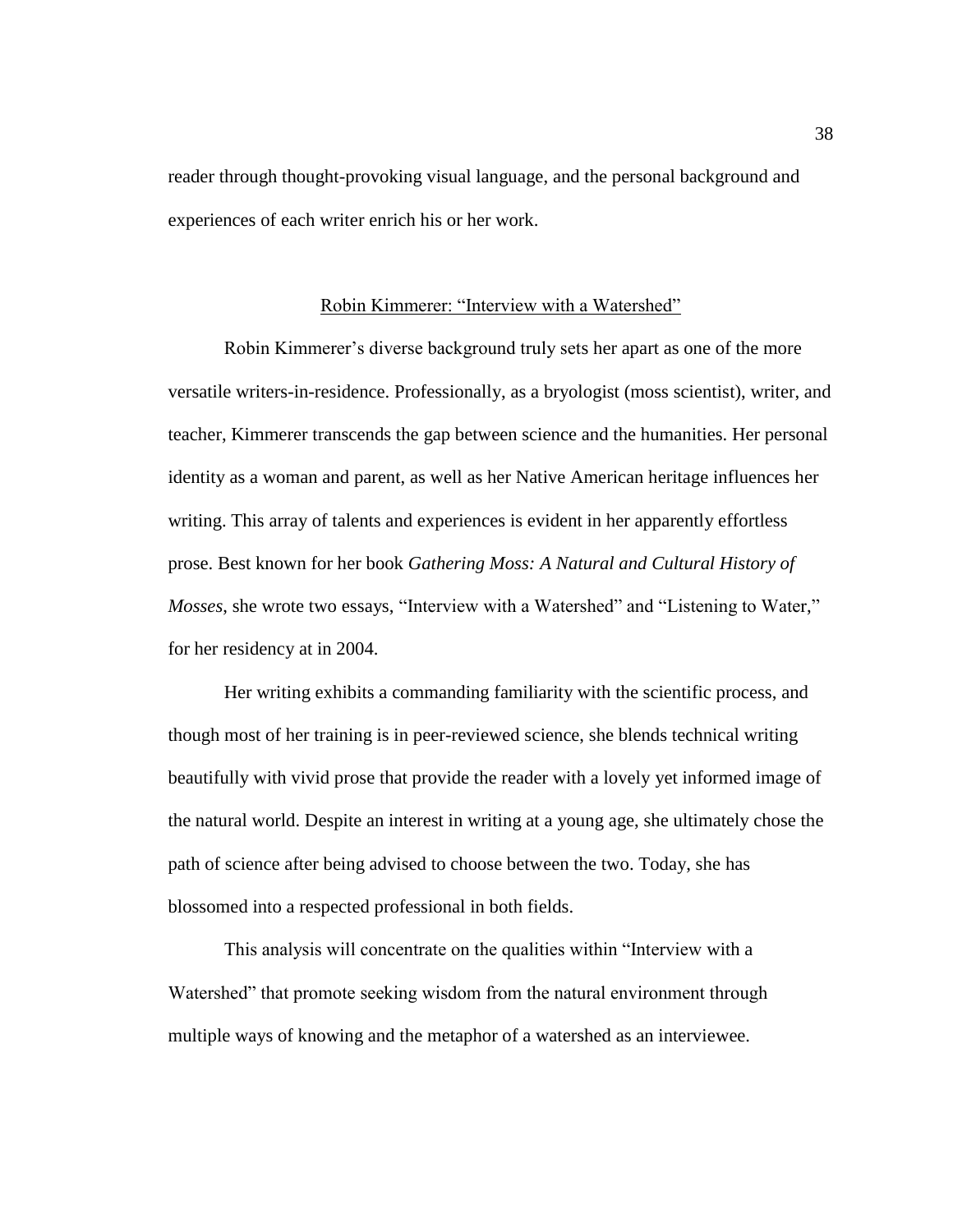#### *Scientific Way of Knowing*

―Interview with a Watershed‖ describes in detail the scientific processes of data collection at a watershed research station. "The numbers arrive at the telemetry terminal as a radio signal transmitted from a small box of wires out in the woods, where a chipmunk sits on the cover absorbing the modicum of heat from within"  $(1)$ . Many nature writers may decide to start by describing the beauty of the place, but Kimmerer begins with a striking description of the presence of research materials. This provides an important context for the scientific research at the Andrews Forest because Kimmerer does not romanticize the environment as separate from human interaction. This is evident from the image of the chipmunk warming itself on the terminal.

Early in the essay, she describes meeting with watershed technician John Moreau, who acted as her guide to watershed research at the Andrews Forest. As a fellow research scientist, Kimmerer reflects on Moreau's place in the forest and the value of his work. She mentions his 28 years of service at the research station, asserting that by now, "the peace of the place has rubbed off on him"  $(1-2)$ . Kimmerer's respect for his experience in the field was evident during her conversation with me.

[I]t struck me at the time, as a field biologist, that I really cherished the things that John did. You get to be alone. […] The job is on the surface of things, but he did seem to have a great affection and knowledge for the place that I think writers strive for but field biologists just get by virtue of privilege to be in gorgeous places by yourself.

Kimmerer places emphasis on receiving wisdom from the land itself. Not only does she respect the 12 hours required to retrieve one sample (2), she *cherishes* Moreau's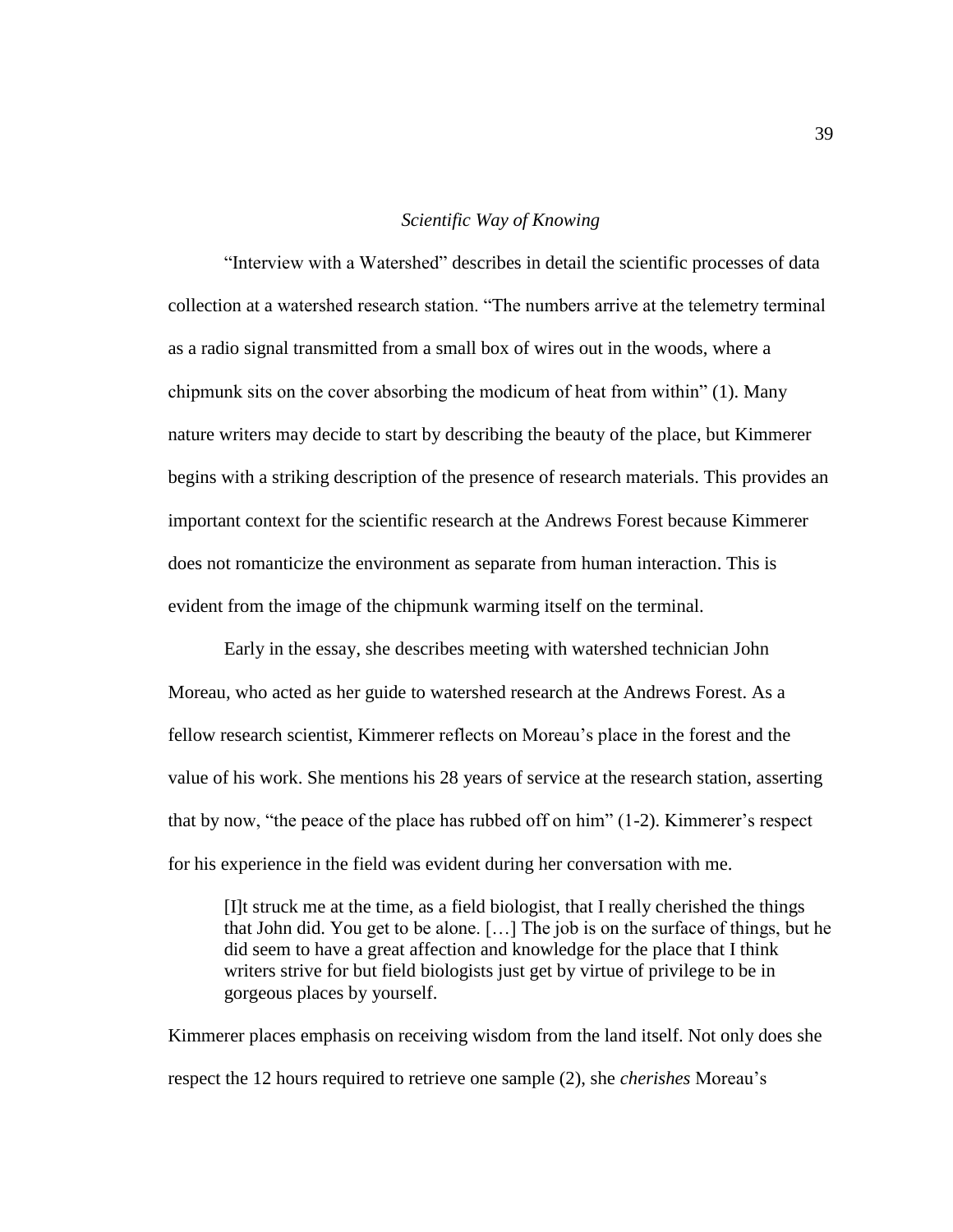opportunity to immerse himself in the place, arguing that field researchers often possess a greater a sense of place than nature writers.

The flow of data through the wires into the instruments symbolizes the flow of knowledge from the land to humans, yet Kimmerer recognizes the greater transfer of knowledge through the immersion of real people like Moreau. In our interview, she asserted that the "that conversation between land and human that is so obvious at the Andrews." The "interview" with the watershed does not only involve her as the writer, it especially represents a conversation between the scientists and the land.

## *Traditional Ways of Knowing*

As a woman of Native American heritage, she also greatly values traditional ways of seeking wisdom from the land. "The elders used to say that you could learn a lot from listening to water. It will tell you what you need to know, what has happened and what is on the way"  $(1)$ , she writes, introducing Native American ways of seeking knowledge. She follows with a specific example of how her Karuk friend, Frank Lake, garners this wisdom from the land through tasting the water, paying attention to changes in the water's flow, and the growth of the plants along the shore. The Pacific Giant Salamander is a "sign of well-being of the waters" (1). She further emphasizes the spirituality in cultural knowledge:

At each pool, they offer prayers of thanksgiving for the waters and hopes that they will continue to run. Long ago and to the present day, our people did not turn to sacred texts for understanding. We understood back then that wisdom lived in the land (1).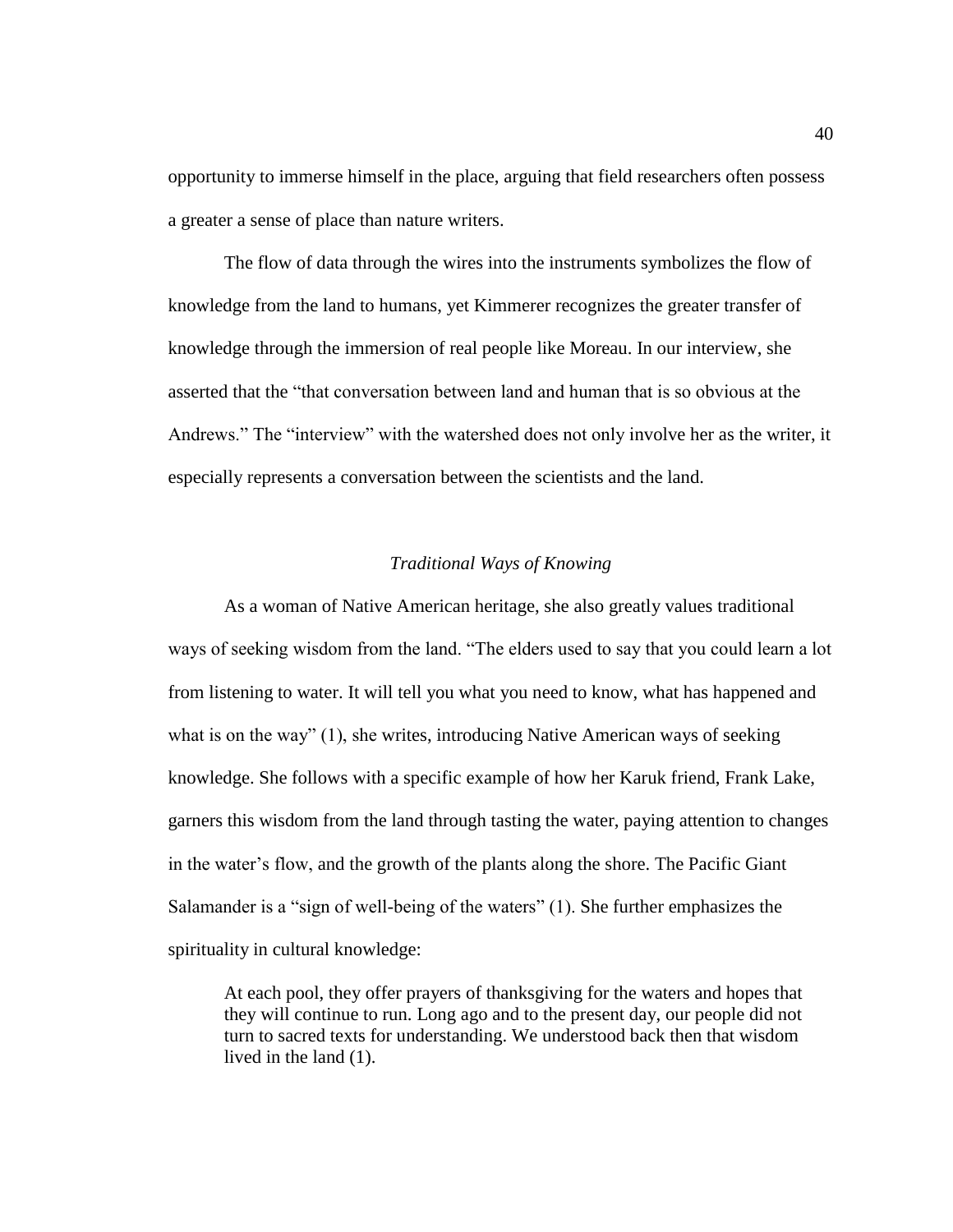This passage is full of humility. "Wisdom *lived* (my emphasis) in the land," implying that ecological awareness is knowledge that must be earned, not taken from the land. It requires patience, and most of all, humility and gratitude. Kimmerer offers a scathing critique of this lost humility, but also a hope that we may regain it.

It is a hopeful sign that people return to the words of the elders and again look to the land for knowledge. Our people say that long time ago we could all speak the same language, the trees, the birds, the wolves and the water, but we have long since forgotten. Human capacities have been so reduced that we can understand only our own tongue.

This passage exemplifies the attentiveness of traditional ways of knowing, further playing on the metaphor of the land as the interviewee. Those who seek wisdom from the land itself have the ability to understand and converse with the birds and the water. Yet what exactly is this wisdom? In our conversation, Kimmerer described this knowledge as a relationship with place achieved through each of the "four aspects of the human being"—"intellectual, mental, physical, but also spiritual and emotional." It is this spiritual and emotional connection, she argues, that makes people care about a place rather than the scientific data. Though often viewed as primitive when compared with science, she makes a persuasive argument that traditional ways of knowing impart a more comprehensive ecological awareness than a reliance on scientific data alone.

## *Storytelling as a Way of Knowing*

Kimmerer's essay is a powerful declaration of storytelling's value as a way of knowing that appeals to the spiritual and emotional nature of human beings. "Lewis Thompson," she cites, "identified a fourth and highest form of language. That language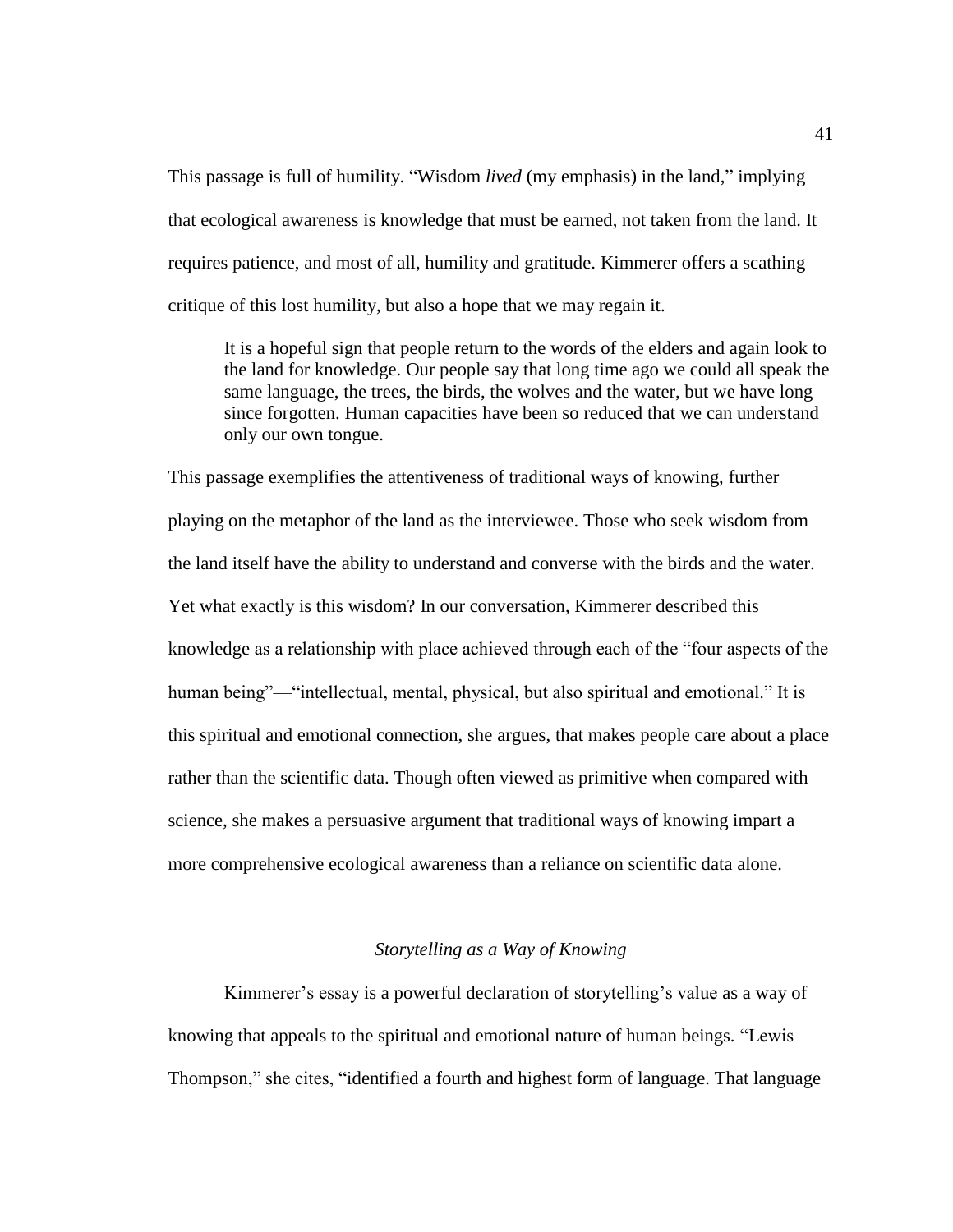is poetry. The data may change our minds, but we need poetry to change our hearts" $(6)$ . The second part of that passage is a lovely summation of Kimmerer's personal ideology, which she elaborated upon in our conversation: "(Storytelling) is guiding people's attention, helping them pay attention so that they'll fall in love with the world." For Kimmerer, environmental stewardship "begins with falling in love with the world." She sees this as the ultimate value in writing about the environment, and she imparts this belief into her writing. When their goal is to help readers fall in love with the natural environment, writers may truly deepen our appreciation of nature through appealing to our emotions through the language of storytelling.

The other human "languages," or ways of knowing, cited from physician and poet Lewis Thompson, include: 1) informal "chit chat," 2) meaningful conversation, and 3) mathematics (3-4). Kimmerer describes mathematics as the "language we use to interview the land" (4), explaining that we can ask quantifiable questions, collect measurable amounts of data, and make testable hypotheses from these data. However, this "language" is limited, and there is danger in believing we can answer difficult questions with more measurements. For instance, Kimmerer states that we are unable to quantify the suffering of a forest if we remove its trees (4). We also cannot quantify our own spiritual connections to the natural environment. True knowledge, Kimmerer writes, requires a lifetime to achieve, "or even more" (4).

The binding thread in "Interview with a Watershed" is listening to nature as a source of wisdom, and water as a storyteller acts as the pervasive metaphor—in this case, the Lookout Creek watershed. "Water is a storyteller, and listening to that story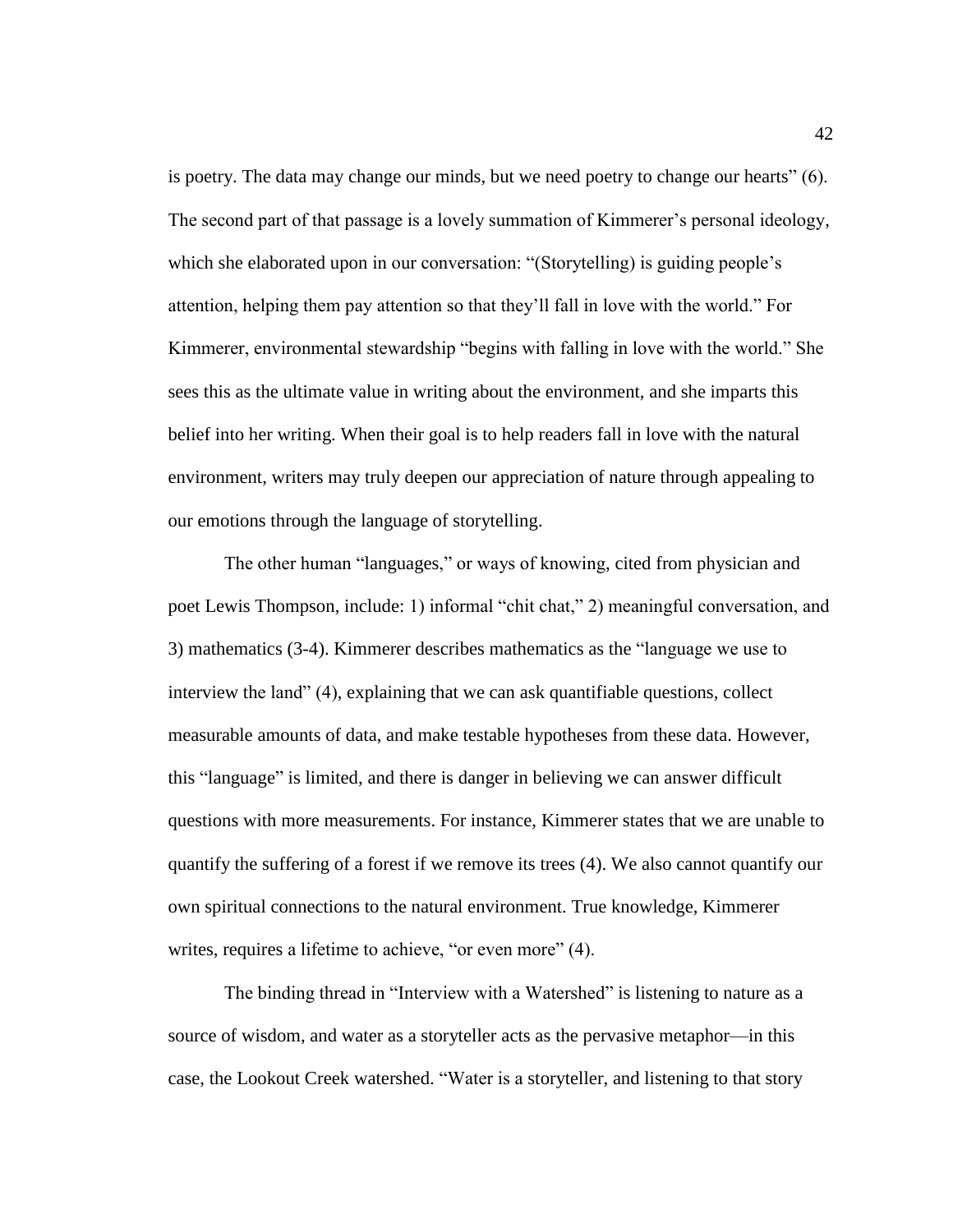helped to write a new one." Nature can teach us in a number of ways: through storytelling, quiet reflection, and consulting those researchers that have spent considerable time trying to tease answers from the land. It is up to us to pay attention and "listen" to the stories nature has to tell.

Art, poetry, and oral traditions are all emotive, creative processes. Collecting and interpreting data, while vitally important and requiring creativity, does not provide a complete understanding of our environment because it often ignores the spiritual and emotional aspects of our humanity. Both science and poetry are described as a "language," yet the "language of the land" is the language "we have yet to learn, and the stories we must hear, stories which are simultaneously material and spiritual" (7). The material is the language of science, the language of objectivity, data, and precision while the spiritual is the language of the creative arts. Storytelling can bridge the material and the spiritual.

Here, water is a source of both scientific and spiritual. Indirectly, water communicates information through the work of John Moreau and other research technicians, making the Andrews scientists a channel for that knowledge. Their ability to communicate the ecological processes of the Andrews Forest likely made it easier for Kimmerer to listen to the "story" directly from the water itself.

The metaphor of water as a storyteller uses "the language of the land" to illustrate how attentive observation deepens our knowledge of nature. The metaphor works by using the fundamental chemical elements as the alphabet of the land, woven into living organisms and providing the sentence structure. "The words are living beings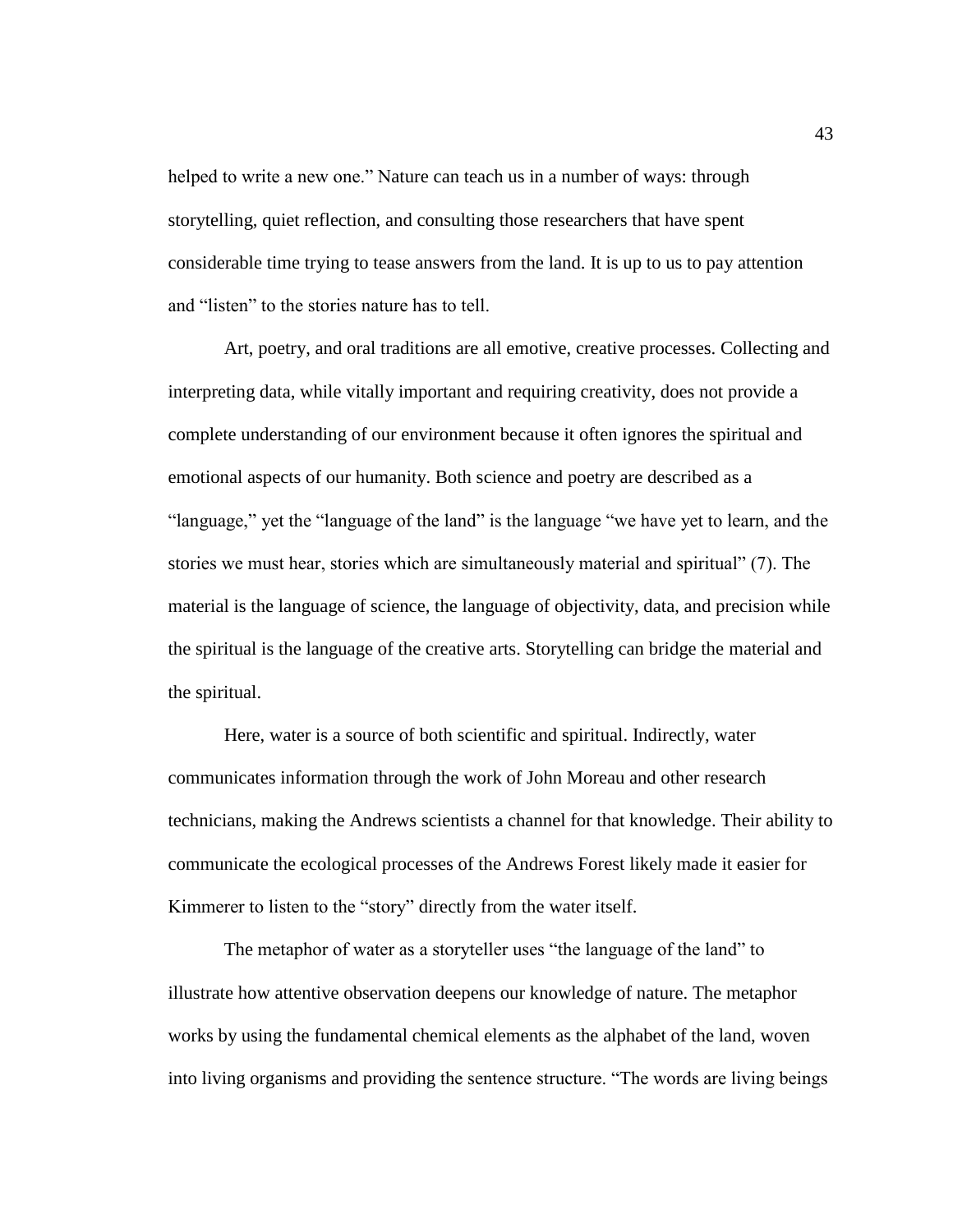and its syntax is connection. There is a flow of information, a network of relationship" (7). This works through conveying the transfer of information as a series of biotic interactions between organisms, and water acts as the binding force among this network, and simultaneously, each "language" (or way of knowing).

It takes practice to become proficient in the "language of the land," and throughout the essay, Kimmerer reminds us that it is not only scientific wisdom, but emotional and spiritual wisdom we can reap from speaking nature's language. "The archive of this language, the sacred text is the land itself. In the woods there is a constant stream of data... We need to listen to the land, not just for data, but for wisdom (7)." She illustrates that spiritual wisdom comes from personal immersion in a place, reflection, careful observation, and reconnecting with traditional ways of knowing. Each aspect of Kimmerer's life—scientific, literary, and cultural—is also a different, yet equally important, way of knowing. Together, these "languages" thread together to provide a more complete "flow of information," or awareness about the natural environment.

## Jane Coffey: "Juxtaposition"

Freelance writer and photographer Jane Coffey's essay "Juxtaposition" advocates the value of a shared discourse between the sciences and humanities. She directly and self-assuredly engages the subject of cross-disciplinary exchange, arguing why science is valuable for artists and vice versa. As a result, her piece stands out as one of the few reflections that delve so boldly into such complex and abstract subject matter.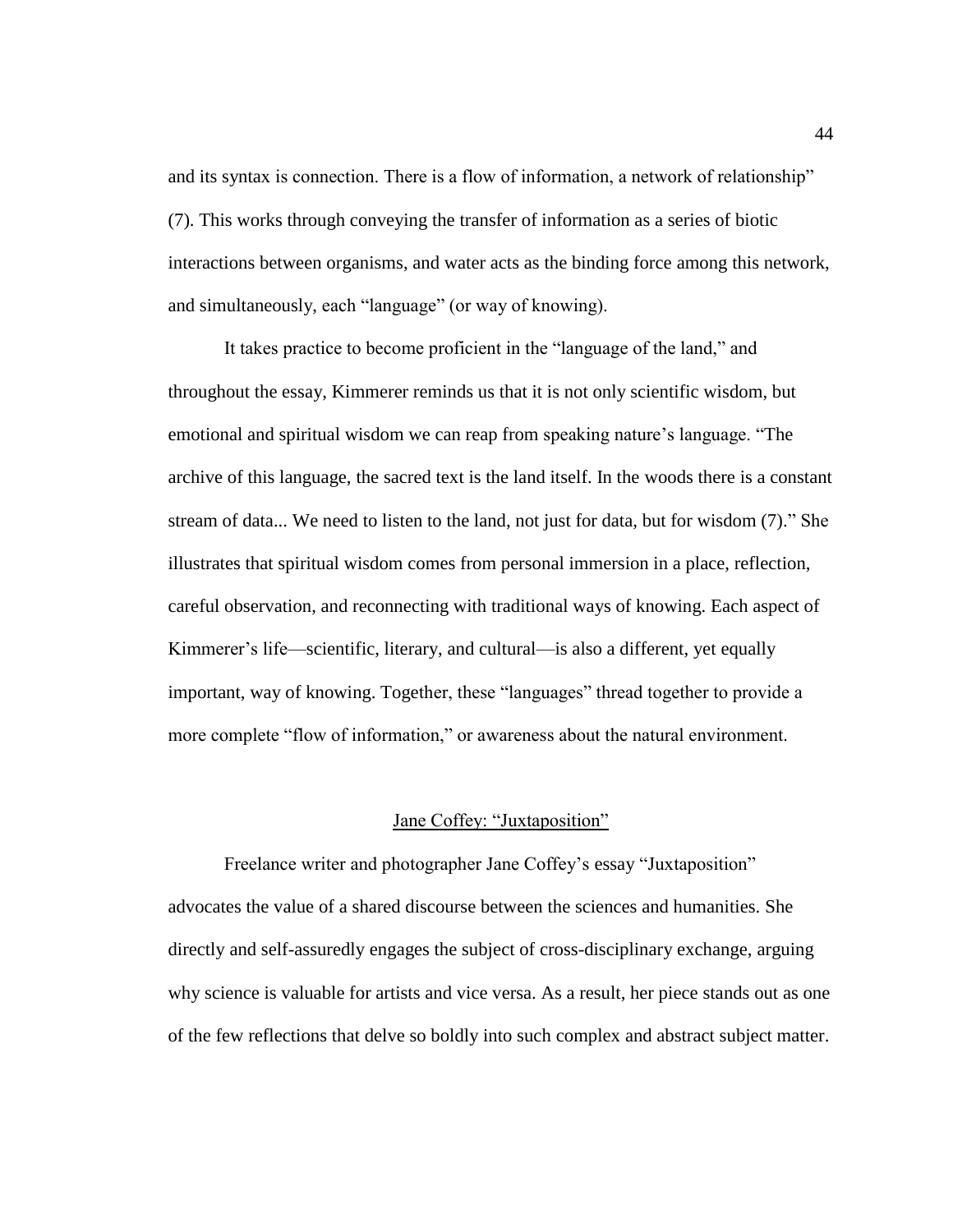―Juxtaposition‖ presents the imagined situation of a nameless naturalist and artist walking together in a natural setting. As the title suggests, the essay "juxtaposes" the artist's way of seeing the world with the scientist's. Coffey is ambiguous about the location of the place. It could be a walk "across the hot waver of a desert or down the length of a windy shore"  $(1)$ , or it could even be a walk through the forest of the Pacific Northwest. Coffey's motive is to illustrate that both parties share a fundamental way of looking at the world that allows this discourse to occur anywhere. "The artist and naturalist notice things differently but the awareness of each to their surroundings is grounded in a similar sense—the art in, and of, observation" (1). This underlying art of observation is the unifying narrative thread forming the basis for her argument.

First, it is important to clarify Coffey's use of the word "naturalist," which appears to be synonymous with scientist; "artists" are commonly referred to as painters, but could just as easily represent writers. This terminology is ambiguous because Coffey designed the naturalist and artist as representative figures of their respective disciplines. Coffey's argument applies to both disciplines broadly and not to specific professions. However, a naturalist does not necessarily refer to someone who utilizes the scientific method and practices scientific research, and a reader could infer that a naturalist is someone who taxonomically describes organisms. Similarly, painters may more adeptly process visual information than a musician, or consider visual information in a different way than writers. As a result, this lack of clarity is a potential weakness of Coffey's piece because there is a variety of attributes to any discipline.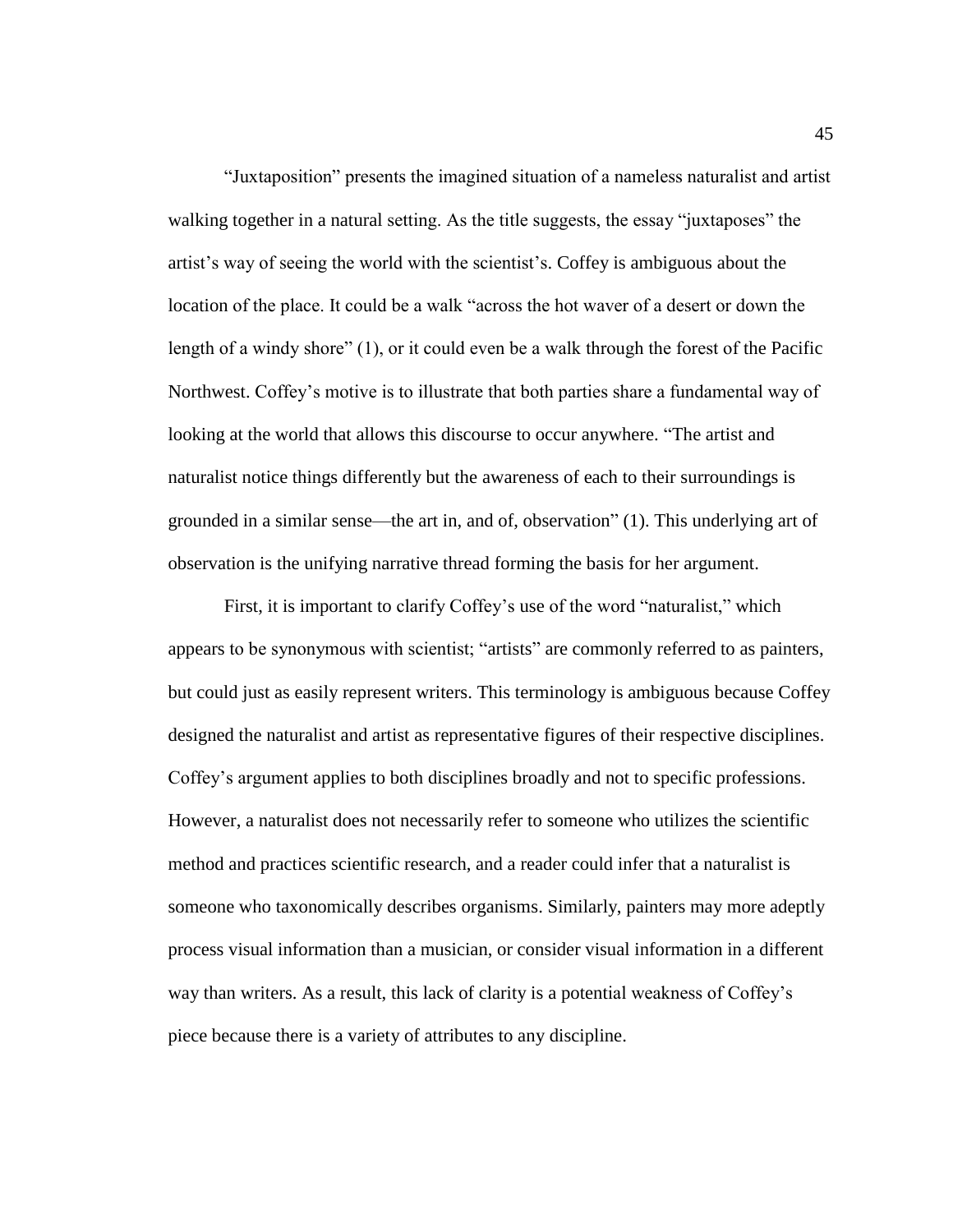Coffey is very clear, however, in her stance on our society's emphasis on specialization, which she feels has created a rift between science and the humanities. In an interview, Coffey stated that the "compartmentalization" of science, or its separation from the social sciences and humanities, is a relatively recent  $20<sup>th</sup>$  Century way of thinking. Placing the exclusive responsibility for studying nature on science, she states, has done more harm than good, and specialization has taken the "humanity" out of studying the natural world. This humanity, of course, is our affinity for the emotional expression that comes from art.

While the essay reflects Coffey's sentiments expressed in our conversation, it also asserts that there is hope to reestablish a connection between the natural sciences and humanities.

Modern culture has developed a strong penchant for specialization and both the fields of natural science and the visual arts have their separate languages in which to converse. Ordinarily, this makes it more difficult to use each other's tools, but in the translation of terms dealing with the process of observation, of seeing, these two disciplines can, in fact, understand each other perfectly (1).

This passage supports Robin Kimmerer's view of several "languages" but it also asserts that behind these different ways of knowing is a common "process of observation," and through this process, scientists and artists can relate to one another. Coffey argues that there are shared, inherent ways the human mind processes shape and form. "Both use contrast, scale, shape, color, and texture as tools of comparison, as meters of understanding" (1). While it is unfounded to suggest that science and art have the ability to understand each other "perfectly," it is reasonable to suggest that scientists and artists share at least some inherently human ways of processing information. "The place to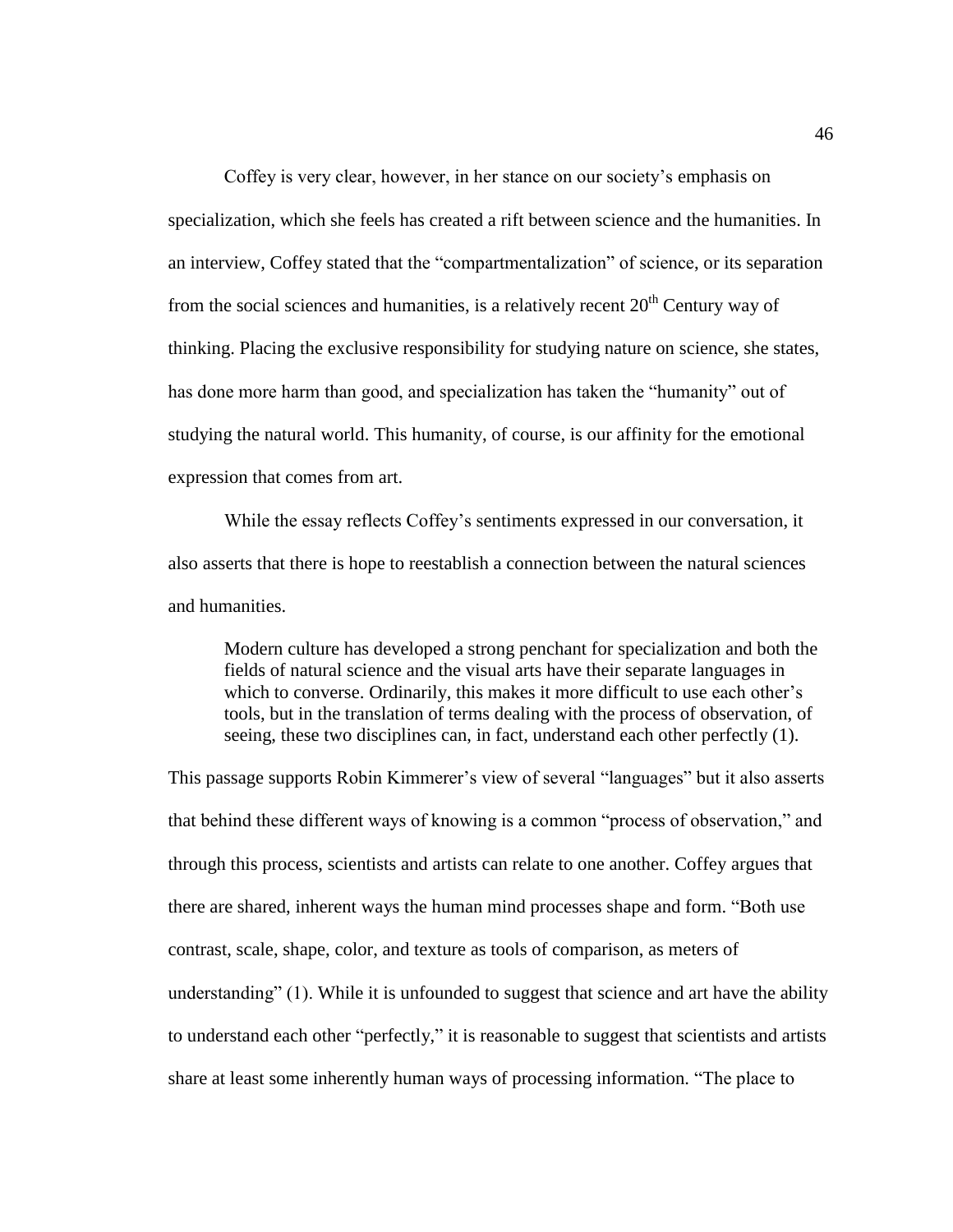which the artist and naturalist take this visual information may be different, but the process, how we teach ourselves to see, is much the same"  $(1)$ .

For example, one of the scenes she presents is the challenge of describing a tree, given the different methods of a naturalist and an artist. In the narrative example, both artist and naturalist juxtapose the shape, form, texture, and color—the common tools of observation Coffey has established—against the rest of the tree's environment. From this perspective, both ways of seeing the world are similar. They compare and contrast their subject against the environment and recognize the individual differences between and within species. Coffey somewhat obtusely uses the color viridian green as an example of where the painter and scientist diverge. If the artist generically chooses viridian paint to represent any sort of tree, that artist is not truly concentrating on what he or she is seeing (3). The artist is only able to capture the real identity of the different trees through juxtaposing an individual tree with the rest of the environment.

If, however, an artist decides after placing one thing next to another, seeing the red (cedar-green) and blue (spruce green), choosing one strong shape over another, that a solid swath of viridian green is really how they wish to interpret what they see, then the goals of the naturalist and the artist do diverge (3).

The difference is that the artist has freedom to use abstraction—a "poetic license" to alter the visual properties of the tree to establish a creative, aesthetic effect. The naturalist, on the other hand, describes the trees form and color for practical purposes only. There is no abstraction, and scientists would not necessarily have the same creative freedom.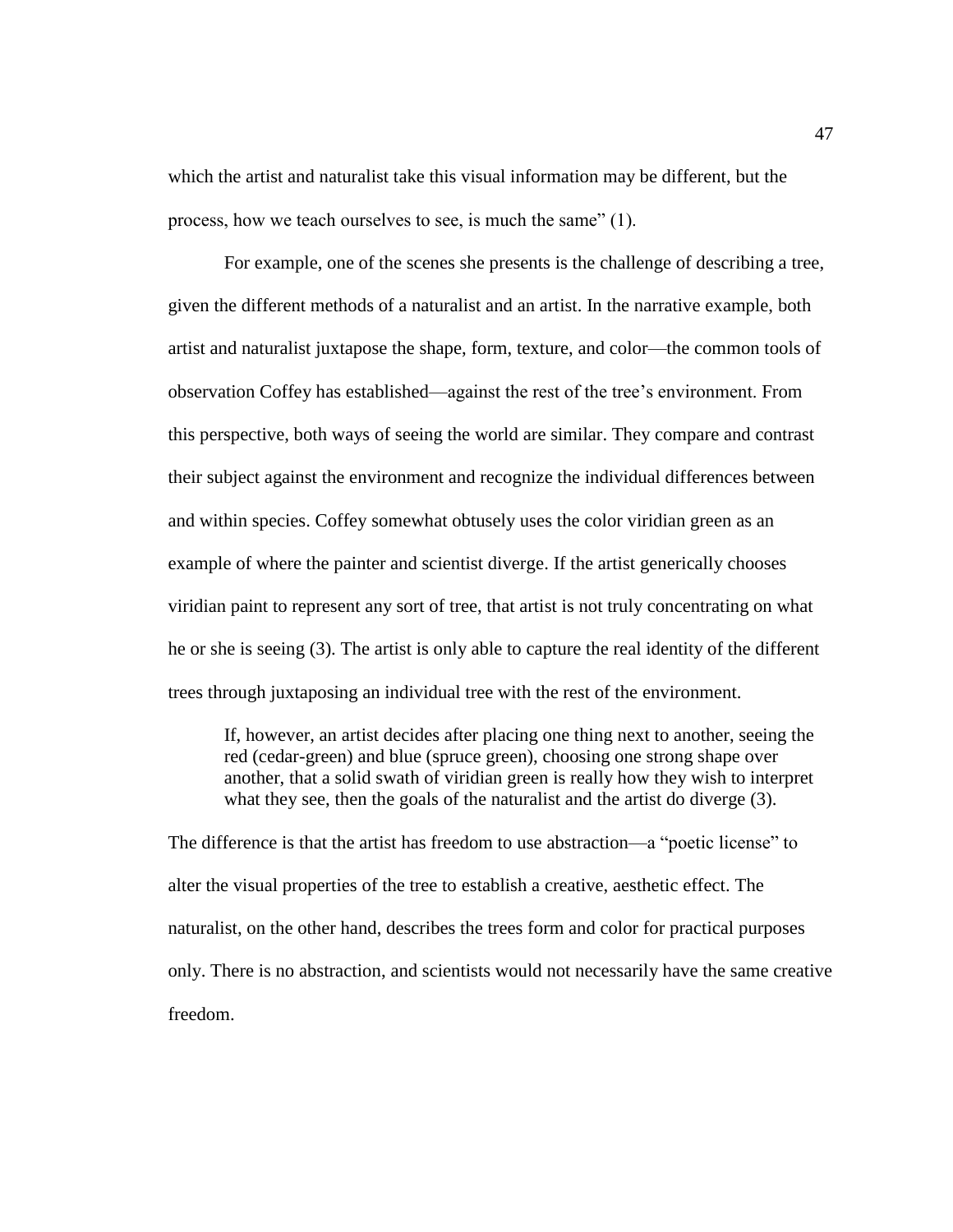Continuing with the example of shades of green, Coffey suggests that the naturalist's vocabulary is limited in the scope of describing new specimens.

The capacity of the artist to understand this complexity can help the naturalist associate further qualities that help them differentiate one thing from another. Stuck with the words, light green, when trying to key out an unknown specimen, the naturalist, knowing they are surrounded by a sea of very different light greens, senses this gap between language and the visual world but may be unschooled in what to do about it (3).

This may be true for some people in the sciences (though many possess an acute vocabulary and ability to describe what they observe). Perhaps the real of value of this process is the act of mental stimulation through considering other ways of seeing the world. This process may free us from the mire of habitual observation (4). Without variety in the way we perceive the world, we may actually overlook the obvious. For instance, Coffey mentioned in our conversation that she felt many people are "under the assumption that everything there is to know about nature is known," but the natural sciences actually reveal how little we do know. Scientists, more than anyone, realize this truth. Using different perspectives to look at something differently, such as through metaphor or artistic impression, may reveal truths that are right beneath us.

It is surprising that Coffey does not delve into the value of considering the emotive human element within the example of describing a tree. The artist's way of understanding nature is more subjective, but discussions with the artist may help the naturalist reconnect with his or her own feelings. The interaction may provide an outlet for the scientist to engage in a deeper awareness of his or her own senses, feelings, and instincts. While the goal of science is to remain objective and limit bias, the scientist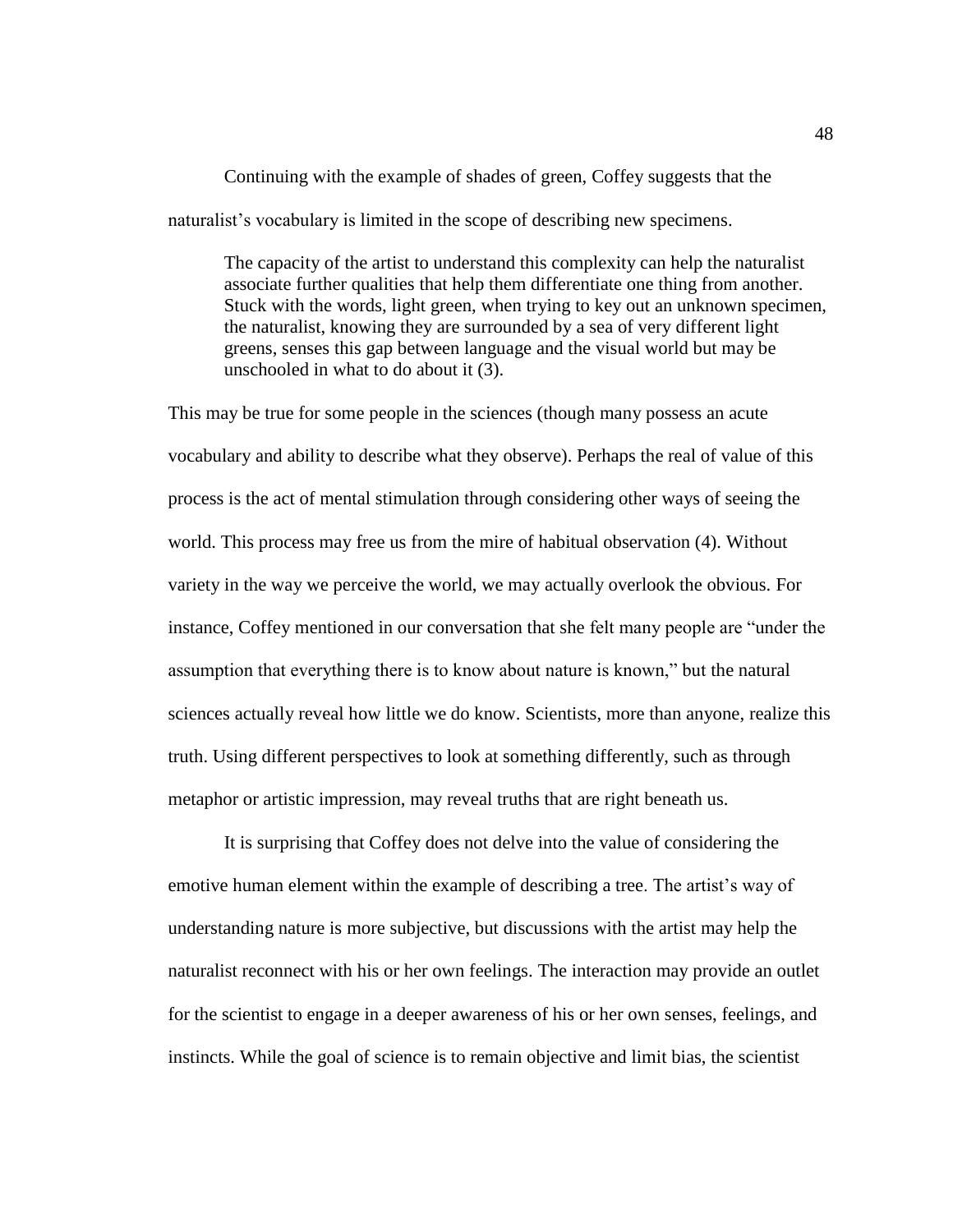conducting the experiment is still human. Each researcher possesses unique feelings relative to his or her own experiences, upbringing, and worldview. The Long-Term Ecological Reflections project offers a platform for ecological research to consider the spectrum of human feeling woven into the Andrews Forest as a place of spiritual and emotional value, rather than a place of scientific research alone. Isn't this the real value of art—to remind us of what makes human through challenging our hearts in addition to our minds?

The text is less clear what benefit the naturalist provides the artist. Once again, Coffey returns to the theme of form and shape.

Conversely, the artist, trying to understand the line in nature as opposed to the line man made or learning to see negative space in the shadows of a dense forest floor, can learn these visual lessons from nature on their own but the naturalist can facilitate that understanding by presenting to the artist details inherent in these scenes (3).

The naturalist carries a foundation of knowledge and experience. Over time, the eyes of naturalists are trained to recognize differences between and among species' forms and shapes. While both artists and scientists may use the same innate processes to observe what they see, the naturalist has learned to discern between different species based on that form, while the artist does not always need to know the difference in species to paint a picture of the scene. Therefore, the artist may be unaware of specific interspecies or intra-species differences, and Coffey seems to argue that the naturalist can teach the artist this skill of discernment.

I'm surprised that Coffey did not take that benefit further and go beyond the visual. An ecologist can complement an artist's understanding of the world by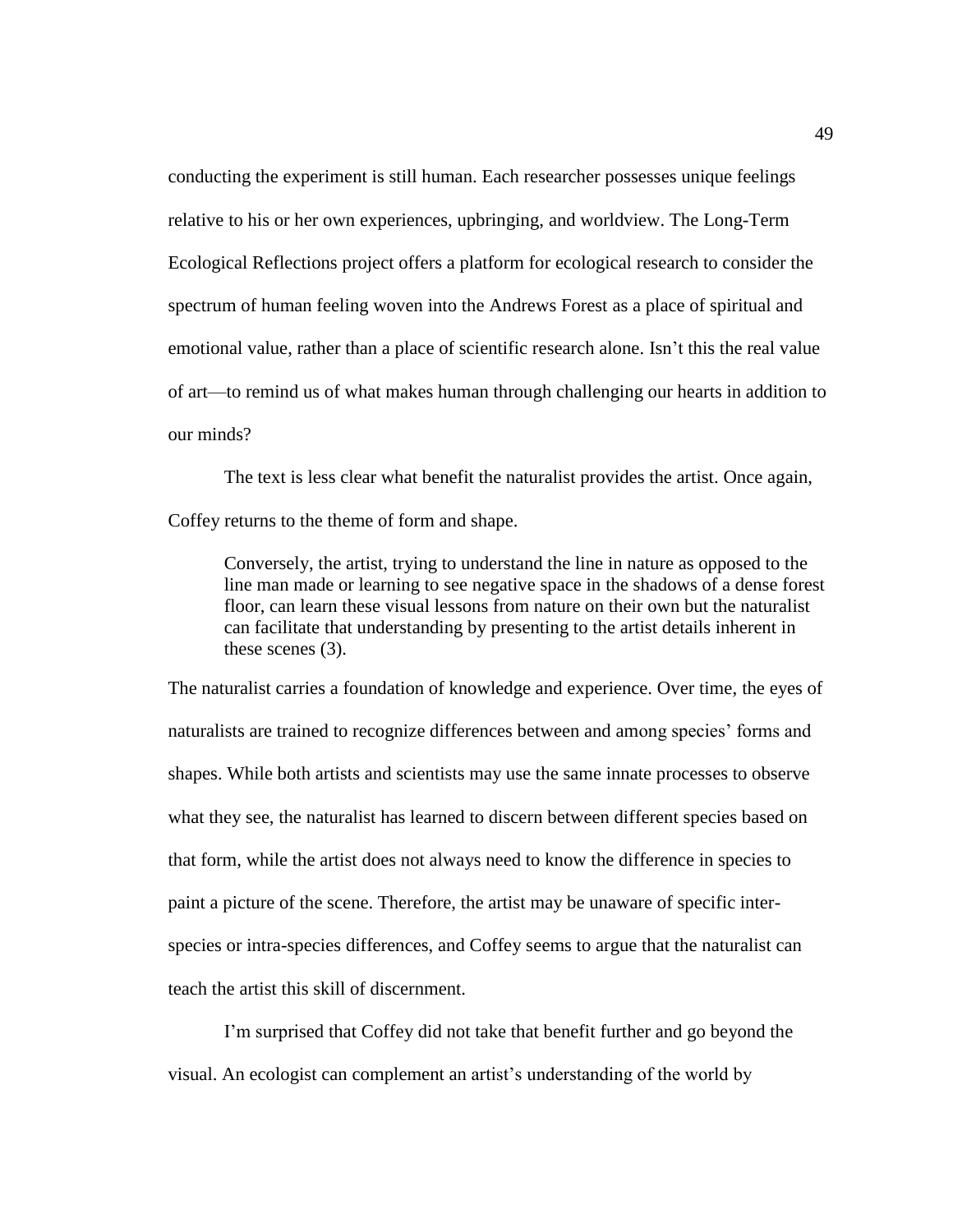presenting the artist with knowledge of ecological details. The ecologist may explain that the mushrooms are the fruiting bodies of mycorrhizal fungi that provide nutrients to the trees, why red alders found more along riparian areas, and why the bark of Douglasfir is thickly furrowed. The scientist provides a context for what the artist sees:

[For the artist] the tangle of form that is the forest becomes more accessible, and understanding the essence of something, to have someone point out the heft and muscle-like twist to the trunk of an ironwood tree offers the artist more ideas about line, texture, motion (3-4).

In other words, the naturalist has enhanced the artist's abilities to make detailed associations with the visual images. Now, the artist is seeing beyond the narrow visual perspective and looks at the entire ecological picture. A scientist can instruct the artist how to consider interrelationships and processes. Aspects of these associations, in the form of a deeper literacy about the environment may come out in the artist's work. The naturalist has effectively helped the artist increase the quality of work and improved the ecological awareness of the artist. The artist may then pass on this awareness through his or her art to an audience.

In summary of Coffey's main arguments, there is an unconscious process for visual observation intrinsic to all humans. Artists possess an acute awareness of scenic composition, paying close attention to shadows, colors, shape and texture while naturalists, or more broadly defined, scientists, are often keen observers of taxonomic features that distinguish species or members of a single species. Shared experiences and a dialogue between the two groups can improve the perspective of each. The important message from "Juxtaposition" is that cooperative inquiry across disciplines facilitates a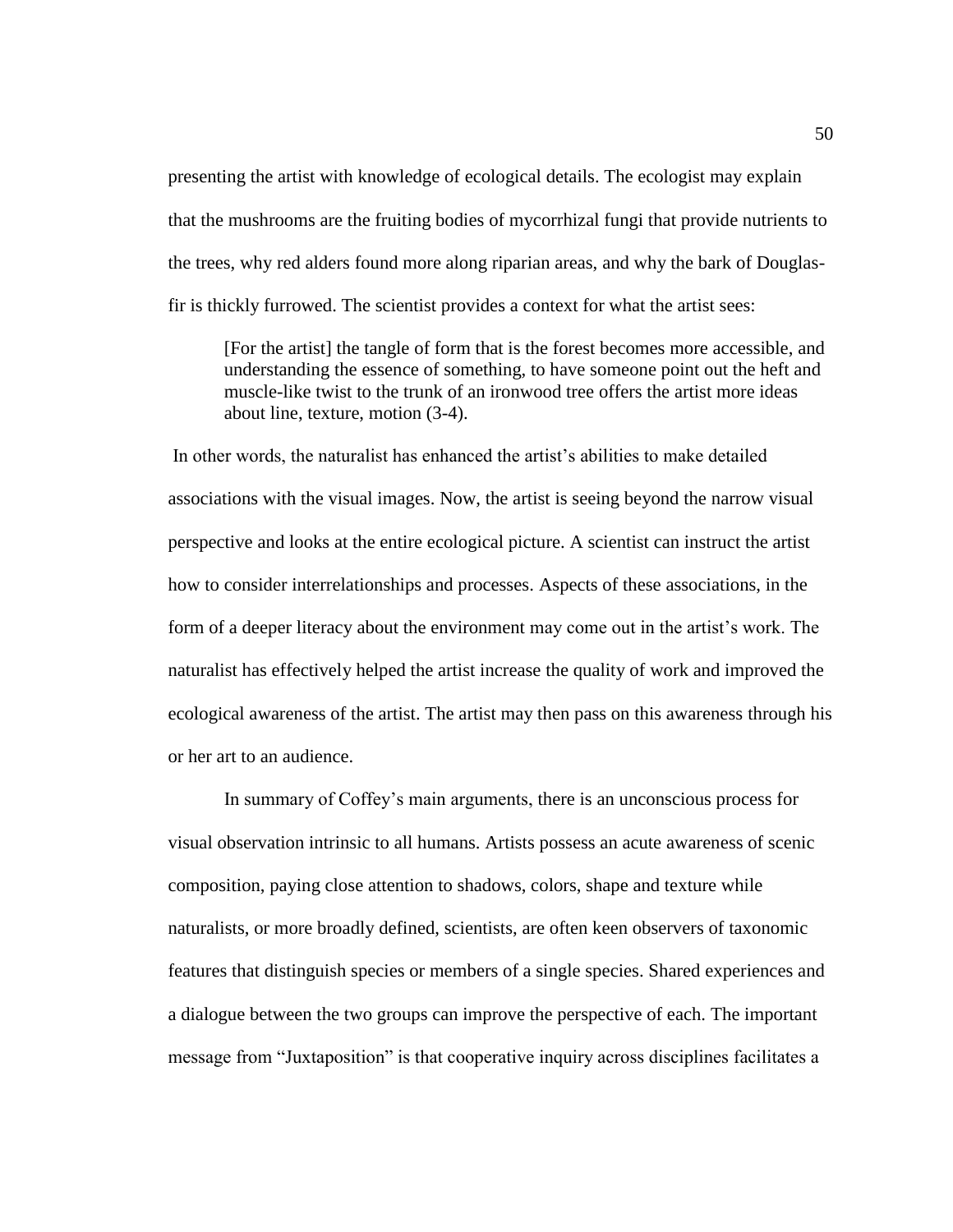more complete understanding of the natural environment than one way of knowing alone, and Coffey's philosophical reflection offers an avenue to discuss the value of cross-pollination.

If anything, "Juxtaposition" could go even further, delving into the emotional appeal of art, something that science does not often achieve. It could also more clearly describe the ecological foundation for knowledge provided by science. Without it, environmental art would likely be of a lesser quality. Science informs art through providing invaluable information about individual taxonomic species, the relationships between those species, and the processes that occur in an ecosystem. This knowledge enriches the art, and the art, reciprocally, enriches the human spirit. Coffey suggests that through juxtaposing art and science, we not only see how one discipline may serve the other, but we also see that the basis for both disciplines is not very different. It would be more correct to assume that at our core, humans share similar unconscious methods of observation. We use similar visual cues: line, form, shape, color, texture, etc. Nevertheless, there are vast differences between scientific and artistic worldviews; while science and art are two ways of knowing, humans possess fundamental similarities.

#### Freeman House: "Varieties of Attentiveness"

Achieving a greater understanding of ecosystem processes, in large part, requires attention to all aspects of a landscape: ecological, social, cultural, and emotional. Each of these components is integral in our understanding of a landscape as well as our relationship with it. In "Varieties of Attentiveness" Freeman House ponders the meaning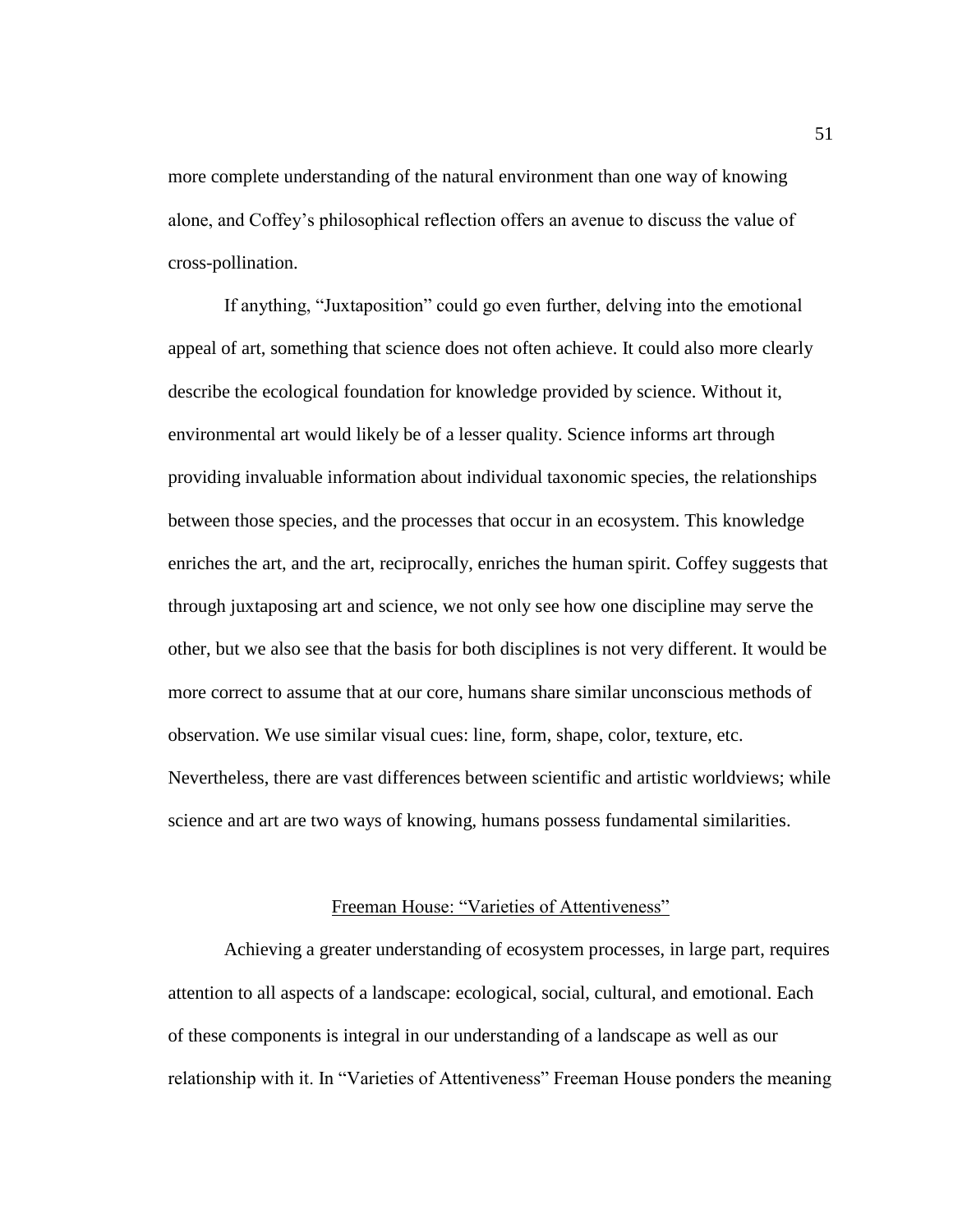of attention versus attentiveness, and suggests that attentiveness is a more appropriate concept for the long-term ecological care of a place. House is known for his book, *Totem Salmon: Life Lessons from another Species*, a soulful memoir of his restoration work with salmon on the Mattole River watershed in California.

When I spoke with House, it was clear that his nearly 30 years of restoration experience at the Mattole River was a powerful influence for "Varieties of Attentiveness." This experience led to the conviction that "cumulative knowledge gained from being engaged in one place for a long time is the only avenue‖ toward developing a relationship within a place. He described this relationship as a "deep" understanding of specific ecological processes in a specific place and the relationship [and also] how human beings fit into that relationship." House's long-term experiences in restoration contribute to his effectiveness as a writer. His contemplative, relaxed prose relates the significance of his life experiences to the Andrews Forest.

House's meaning of attentiveness runs deeper than close observation and concentration, and it combines personal and communal engagement with the land.

Attention is not the same as attentiveness in the sense that I would like to use the word. Attention is narrowly focused and intense; it can only be maintained for relatively short periods of time, although it can be made cumulative through record keeping stored in databases (4).

House is appealing to our instinctive linguistic distinctions. Attention, as evident from this passage, connotes intense concentration. By paying *attention to* something or someone, we adjust the focus of what we notice and filter out distractions, which requires an enormous amount of concentration from our brains. When considering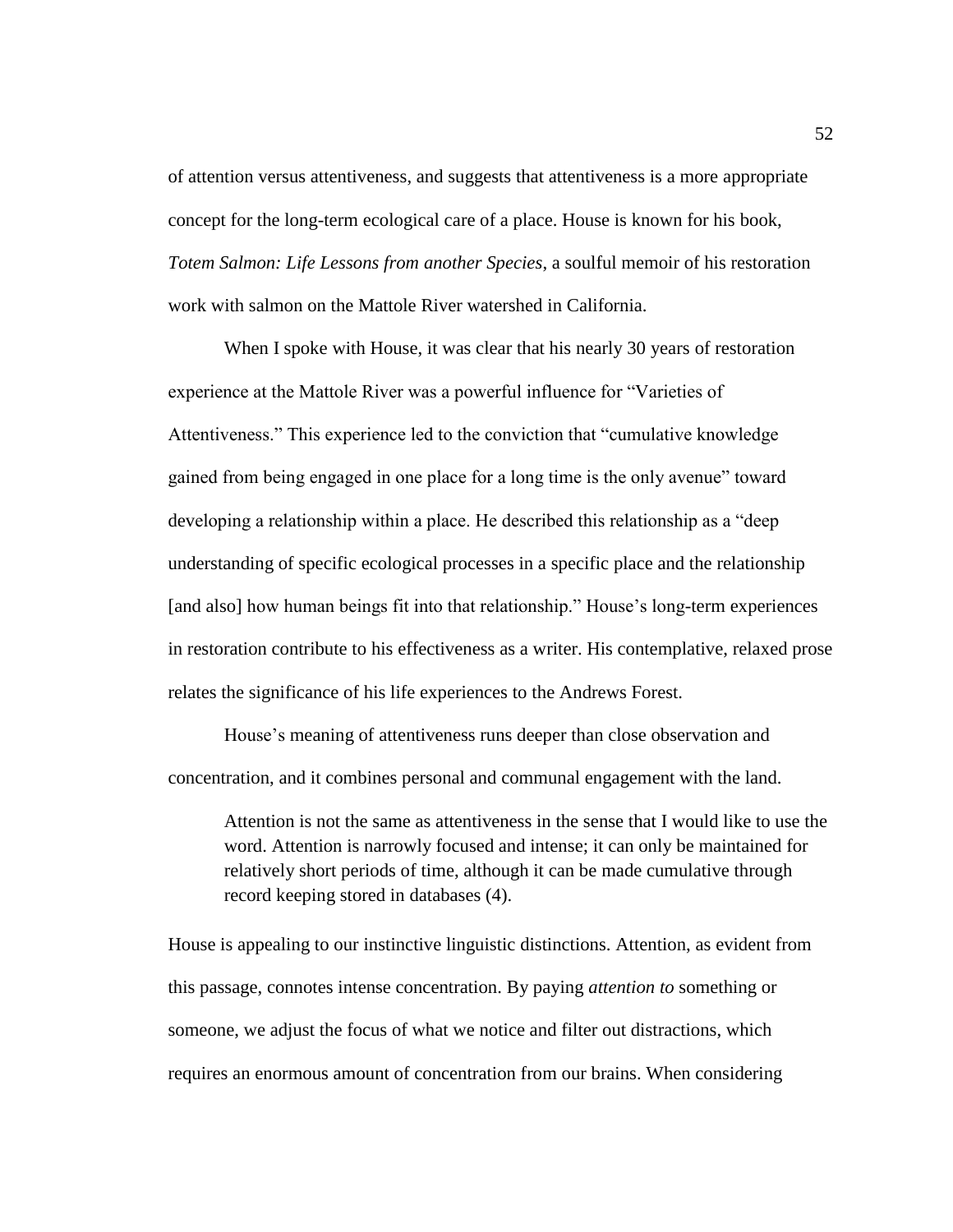*attention* in this context, it is difficult to imagine ourselves sustaining this sort of focus very long. Thus, those who give their *undivided attention* are respected and why we lament having short *attention spans*. Attention, as House elaborates, is mechanical and somewhat empty when we pass our observations onto records and databases. This creates a break in our focus; it is not a continual process. Conversely, *attentiveness* connotes a sense of care and devotion. House defines this act as a "necessarily long-term practice"  $(6)$ —a practice that requires sustained focus and effort that occurs alongside the growth and development of our knowledge.

Ideally, this long-term practice of attentiveness is part of daily life. We become part of the place through interacting with it, and in turn, the place becomes a part of us. A place that has held our attentiveness in turn holds our fondest memories.

To be attentive in my sense is to work toward becoming a functional part of a place. To begin to be attentive to this little patch of space, I would have needed to return here again and again over the last twenty or so years. I would have needed to bring my children with me and had conversations with them about the place. What does it mean to live here? What are our responsibilities? What can we take from here to nourish ourselves without harming the place? (6)

Attentiveness is also asking relevant questions about stewardship and learning through experience. As an analogy, one who has lived in his or her home for decades understands through accumulated knowledge the intricacies and idiosyncrasies of not only that particular home, but of the people who share it. What are our responsibilities to keep our home in good order? Most importantly, what are our responsibilities to each other and our family? It takes time and experience to answer those questions with confidence. Understanding our role within the natural environment is even more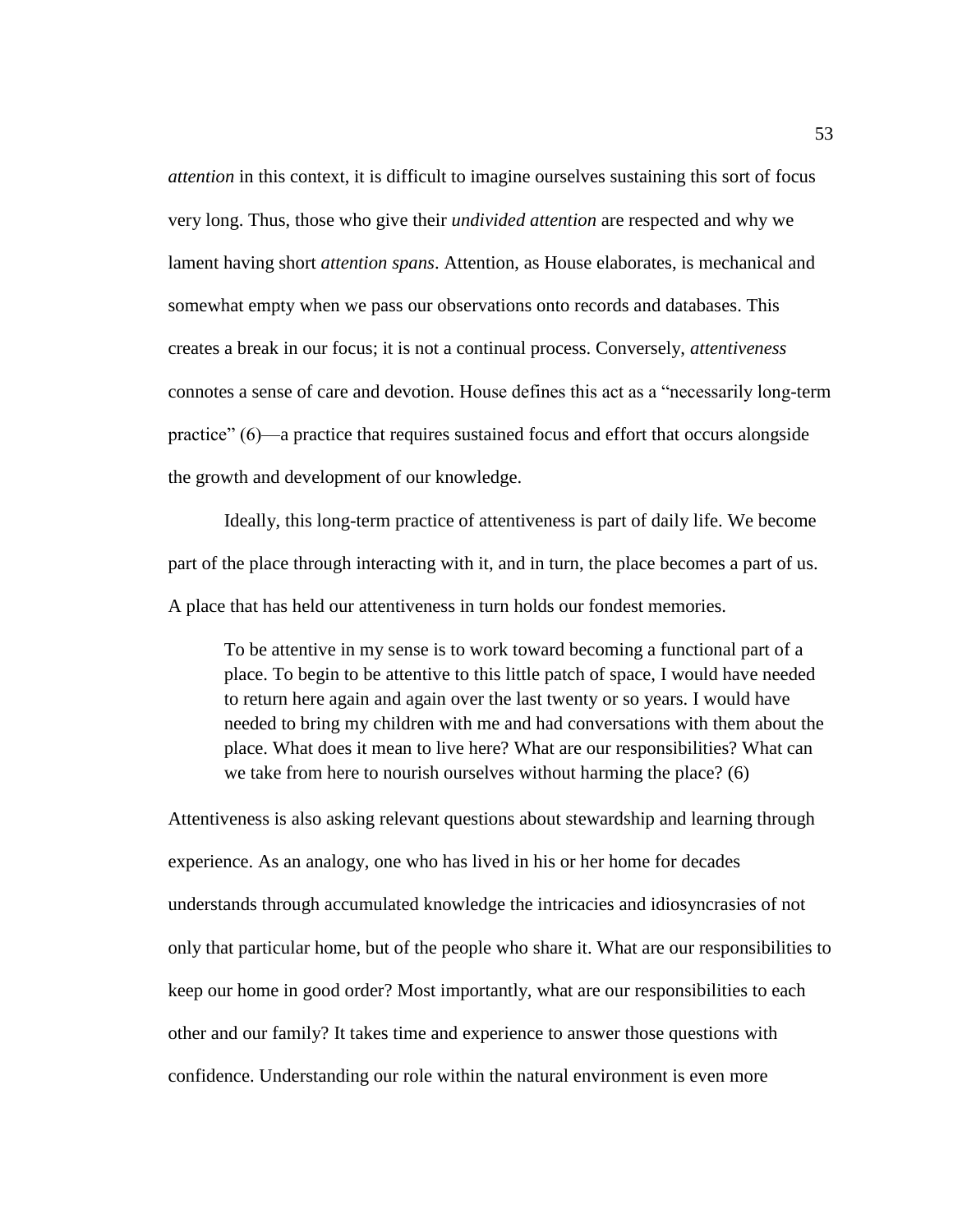complex, and long-term attentiveness promotes ecological understanding through physical immersion that allows people to develop an intimate relationship to place.

In our conversation, House described attentiveness as the "intensification of relationship between humans and other species." Without that relationship, it is more difficult to answer the challenging environmental questions we face. "I would speculate that attentiveness can lead to reconnection, communion with places. Attentiveness is a personal and necessarily long-term practice; it can quickly become a community practice‖ (6). Attentiveness is an ongoing dedication to redevelop a relationship with the natural world and understand our role within it. He uses the word *reconnect* instead of *connect* (my emphases), suggesting a belief that people at one time held a closer relationship to that place. Most of all, the two preceding excerpts demonstrate a community possessing a sense of shared responsibility for past inattentiveness toward an ecosystem. House then emphasizes that a close connection to place is also a cooperative community effort and requires the collective efforts of those with a stake in a particular.

With many years of personal experience in the Mattole River, House has accumulated the authority to define what is required for long-term ecological awareness. He emphasizes the sense of community that develops from sustained cooperative attentiveness in a place.

(Attentiveness) can quickly become a community practice... In my home place, the practice has taken the form of the contemporary community going out to engage the landscape we inhabit and attempt to repair some of the wounds that we and our ancestors may have inflicted on the place. After [25] years, that communal practice has become one of the signifiers of our local community (4).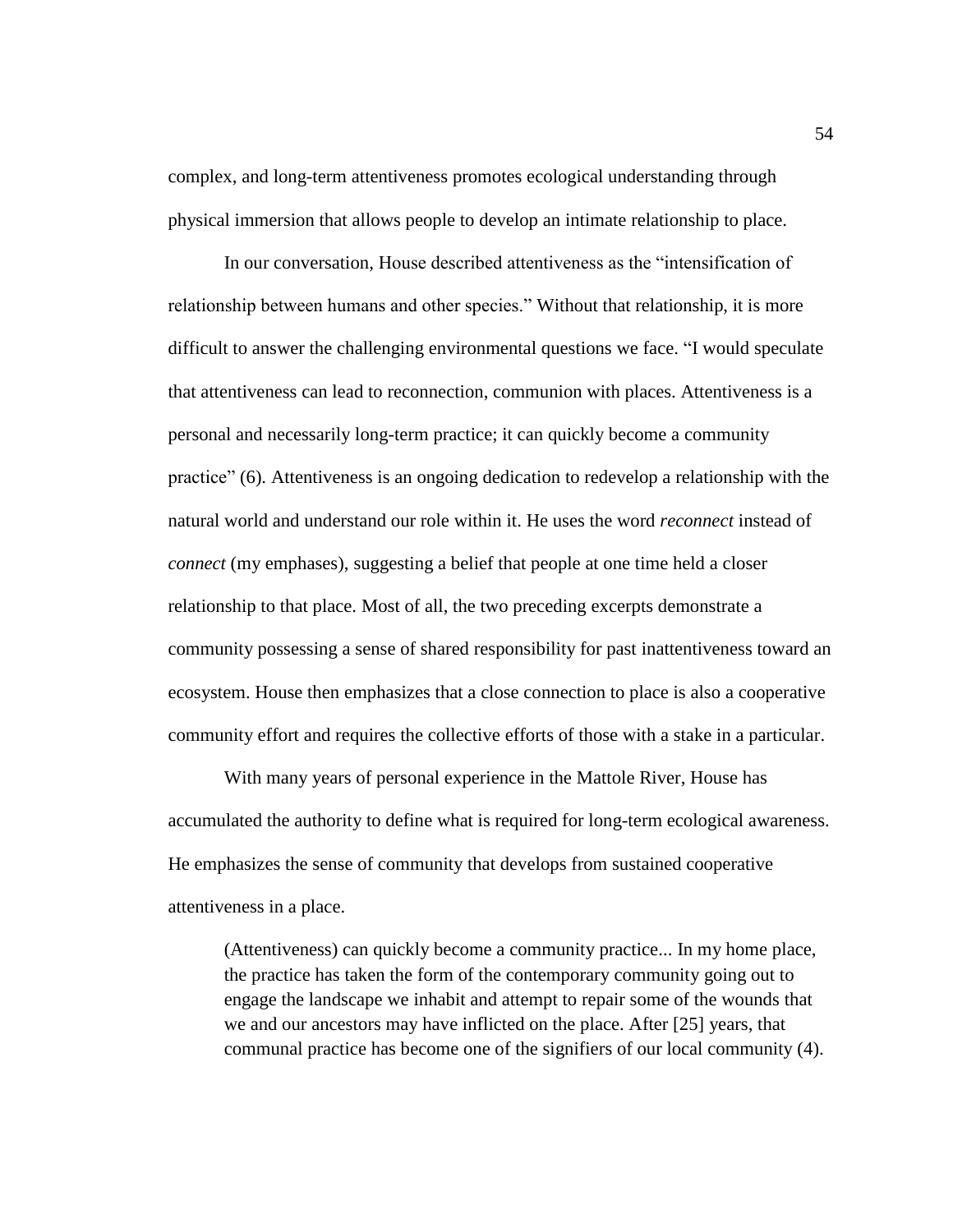This is only a taste of House's experiences in watershed restoration outlined in *Totem Salmon.* Unfortunately, without having read *Totem Salmon*, the full context of House's experience is not apparent within his essay. This experience implies an emotional tie to a landscape among the people who call this place home. The significance is a change in behavior and a long-term commitment to reconnect with nature. This behavior also fostered plans of action that began to restore the ecosystem to a previous state, and it is an ongoing effort that has sustained itself for a quarter century. The community's focus has not only been on the present, but also looked to the past for knowledge. This kind of practice can help address present issues as well as guide us toward the future.

The essay also suggests there is the potential for a cooperative attentiveness across disciplines. As a writer, House recognizes the importance of scientific knowledge, citing the role it has played in helping his community understand the value of old-growth forest ecosystems. "Science has always played a role: the new science of old-growth Douglas-fir ecology that has been generated at [the Andrews Forest] has played an important role in helping us defend our own ancient Douglas-fir forests." As a foundation for the knowledge necessary to make appropriate management decisions, science helped him and his community answer important questions, guiding them as they reconnected with, and sought to restore, the natural environment of their home.

It is also clear that House respects those who write about science, and that science has played an integral role in his own work. "There's nothing I admire more than a skilled science writer," he stated in our conversation. "There's no class of writer that I find more useful in my work." However, he also believes that science alone is not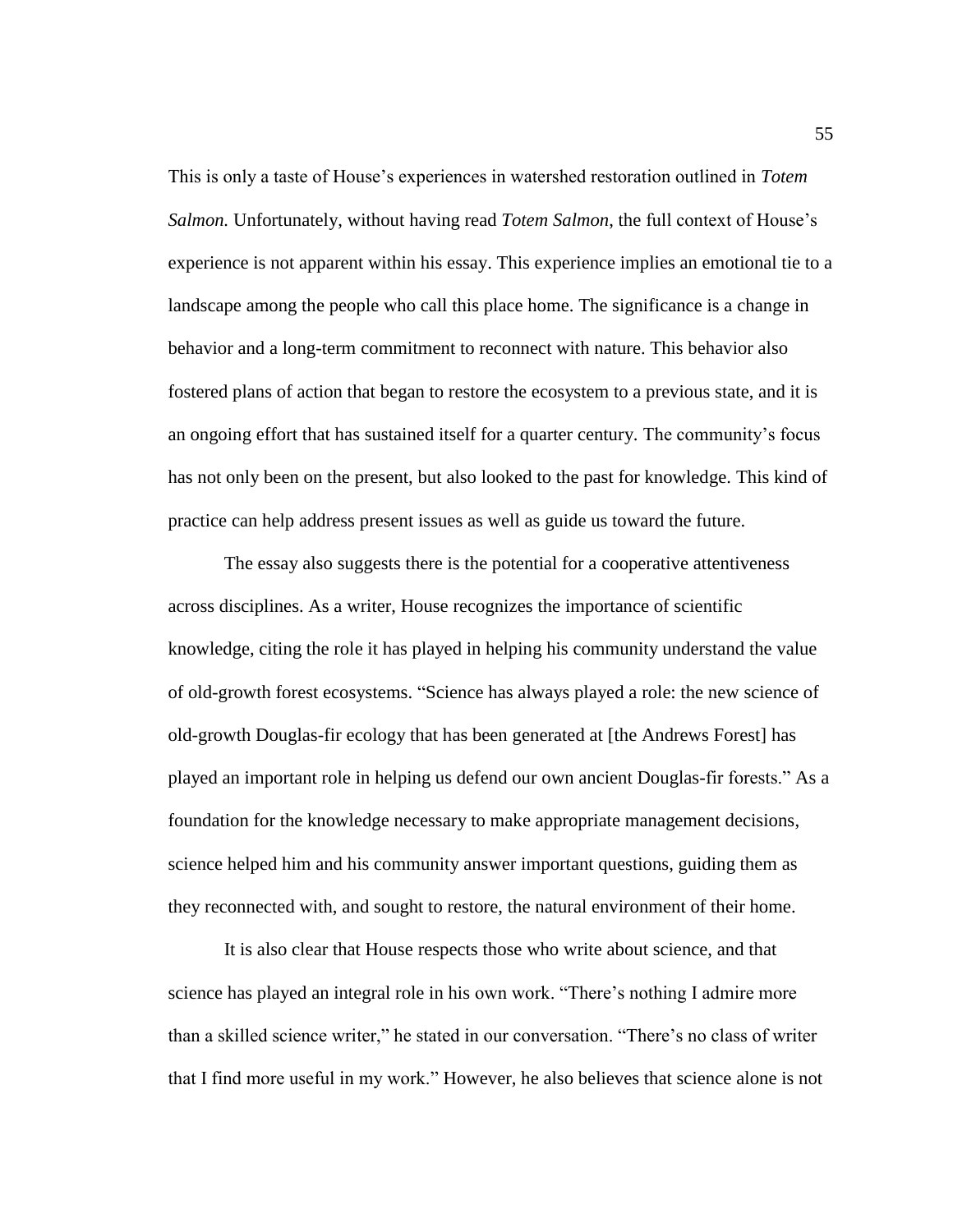enough to define our relationship with nature, a relationship that includes experiencing a place, physically and emotionally.

But it's hard for me to see how scientific method by itself can get us to that desired state of belonging, a state of being that includes an intuitive sense of how to act so as to do it no harm. You can't immerse yourself in a landscape by translating the landscape and yourself into numbers and formulae (4).

Immersion into place is a powerful and emotional experience. The last line of this passage is reminiscent of Robin Kimmerer's declaration, "I want a flow of data, streamed into some monitoring center that measures a change of heart" (6). Consistently, the writers-in-residence are proclaiming that there is more to knowing and experiencing a landscape than data and numbers. There are feelings that span the spectrum of human emotion—powerful sensations, and memories of those experiences that transcend data.

However, at times, the view of science presented in "Varieties of Attentiveness" is limited. Indeed, as a nature writer and one who has worked in ecological restoration, he has a great respect for scientists. He is grateful to have spent time with them, and believes "without a doubt" that some of them have "become a part of the place" (4). The work of scientists in the field has given them a tremendous amount of authority through their physical experience at the Andrews Forest. Even as House praises the work of scientists, he would personally find their work somewhat unfulfilling. "But when they retire, what will they leave behind but a cold but thorough database on which to build" (5). This illustrates the barriers in understanding which separate science from the humanities. As a writer, House would have difficulty viewing himself as a scientist. "A cold understanding" alludes to the mechanistic metaphor of the repetitive procedure of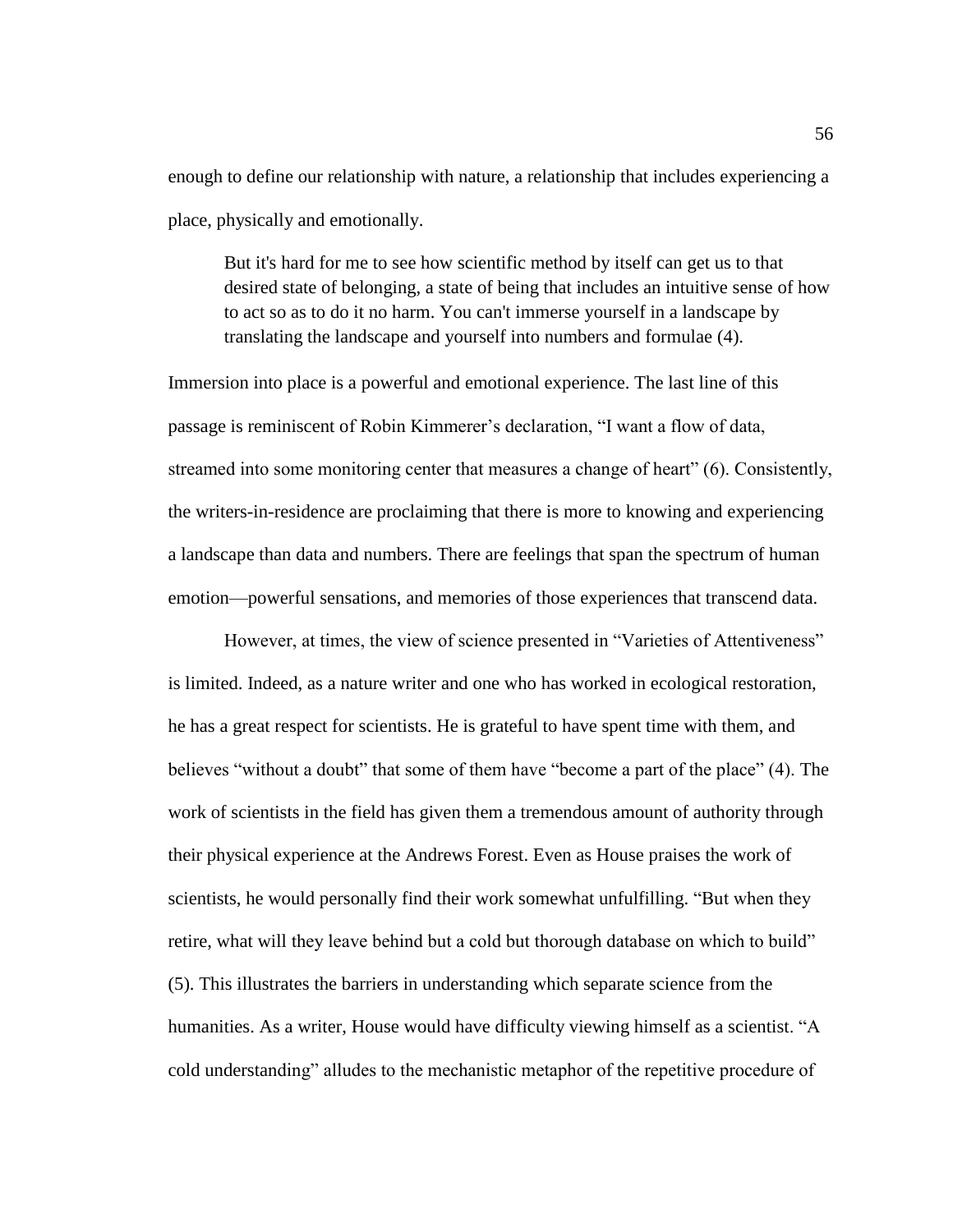the scientific method. This is somewhat unfair and does not provide a complete view of science. Yes, the scientific method requires tedious record keeping and repetition, but ultimately, this sentiment ignores the countless ideas generated from collecting data. Science and art both require inspiration and dedication, but the approaches and methodology to each respective craft often appear foreign for those outside the realm of either discipline.

Ultimately, "Varieties of Attentiveness" encourages us to consider the following questions: ―What does it mean to live here? What are our responsibilities? What can we take from here to nourish ourselves without harming the place?" (4). These are difficult questions, but House's essay demonstrates that long-term attentiveness—care, devotion, and awareness of a place—furthers our ability to answer those questions. Attentiveness is both a personal and communal act, and the effectiveness of paying long-term attention to a place increases with community and cross-disciplinary involvement.

#### Vicki Graham: "Debris"

Many writers-in-residence have submitted poems as their writing reflection, and poetry represents a significant contribution to the Reflections project. Vicki Graham's poem, "Debris," addresses our perceptions of change and forest time, the utilization of multiple senses to experience and understand nature, and the intersection of science with art. Graham's poem utilizes deeply symbolic messages to illuminate her ideas. "Debris" reads as an epic poem in the sense that it describes a figurative journey. Structurally, it is similar to T.S. Eliot's "The Wasteland," and in addition, it carries forward major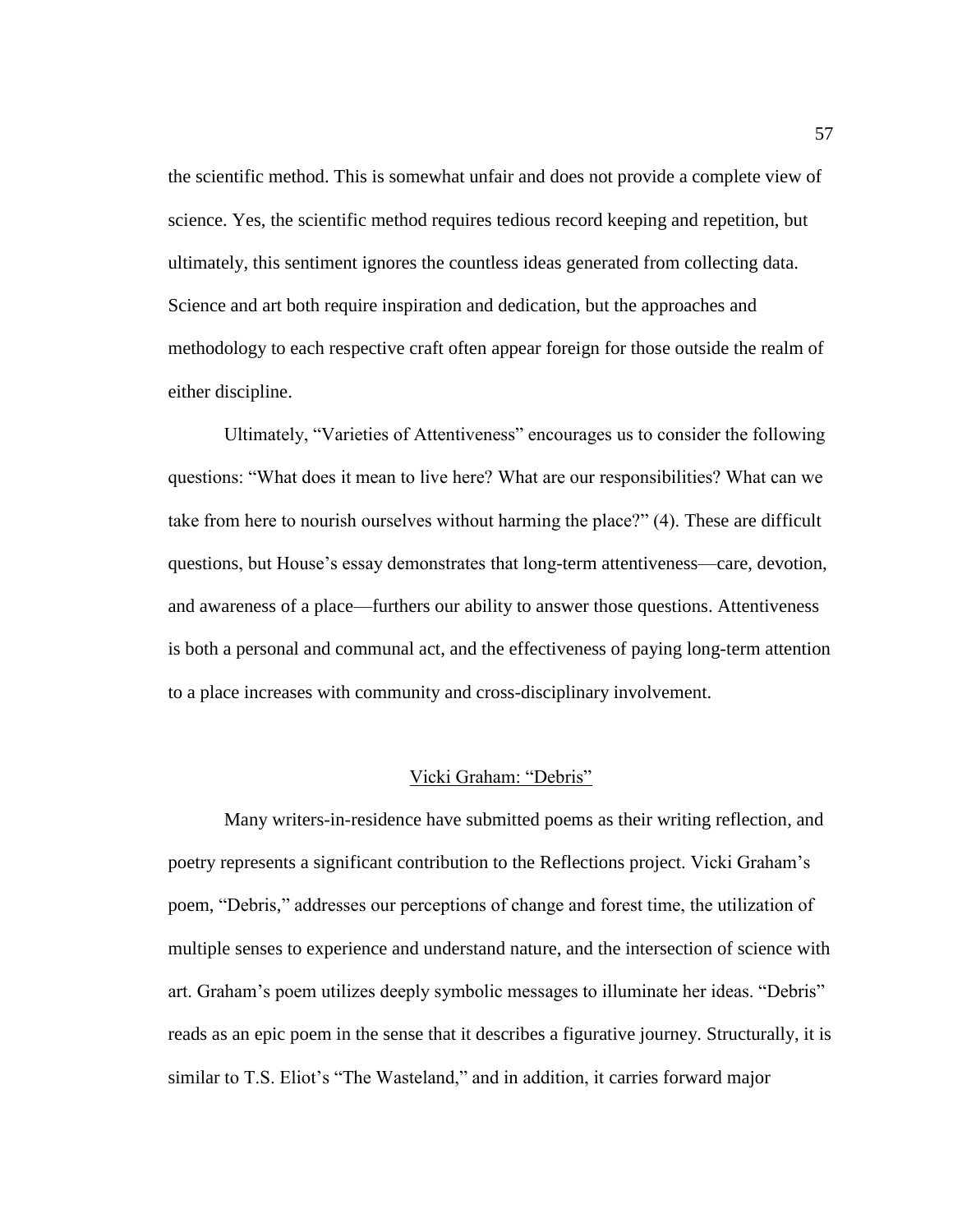symbols from one section to the next much as "The Wasteland" does with references to classical Greek elements such as fire and water. Water is a dominant symbol in ―Debris,‖ and it acts as the metaphoric arc, binding together the themes of attentiveness, long-term change, and experiencing nature through one's senses. For example, water is a pervasive symbol of change. In particular, Lookout Creek symbolizes the passage of time and demonstrates time on varying scales (e.g. geologic and evolutionary time scales); the water from the creek is also often the agent of change. "Cosymbiosis," the title of the second section, symbolizes both the literal mutualistic relationship between two organisms and the cooperation of seemingly disparate disciplines. Furthermore, both water and the metaphor of cosymbiosis act as the connective threads between artistic and scientific knowledge.

The greatest trademark of "Debris," though, is the amount of detail richly woven into economical verse. As I spoke with Graham about her experience as a writer-inresidence, it became clearer how moved she was by the Andrews Forest. "I think for anybody going to a new place," Graham responded, "it can be just an incredible discovery for opening up your senses all over again in a new way." This enthusiastic desire to explore a new place is indicative of her poem, "Debris," which pays such close attention to sensory detail. Graham, who had lived extensively in California's Bay Area and the southern Oregon coast, felt an immediate connection to the Andrews Forest as a place because "in some ways the Andrews felt home, and in other ways it was kind of a landscape different enough in that it was unfolding and I was noticing things a little bit differently." She found herself paying particular attention to those plants that were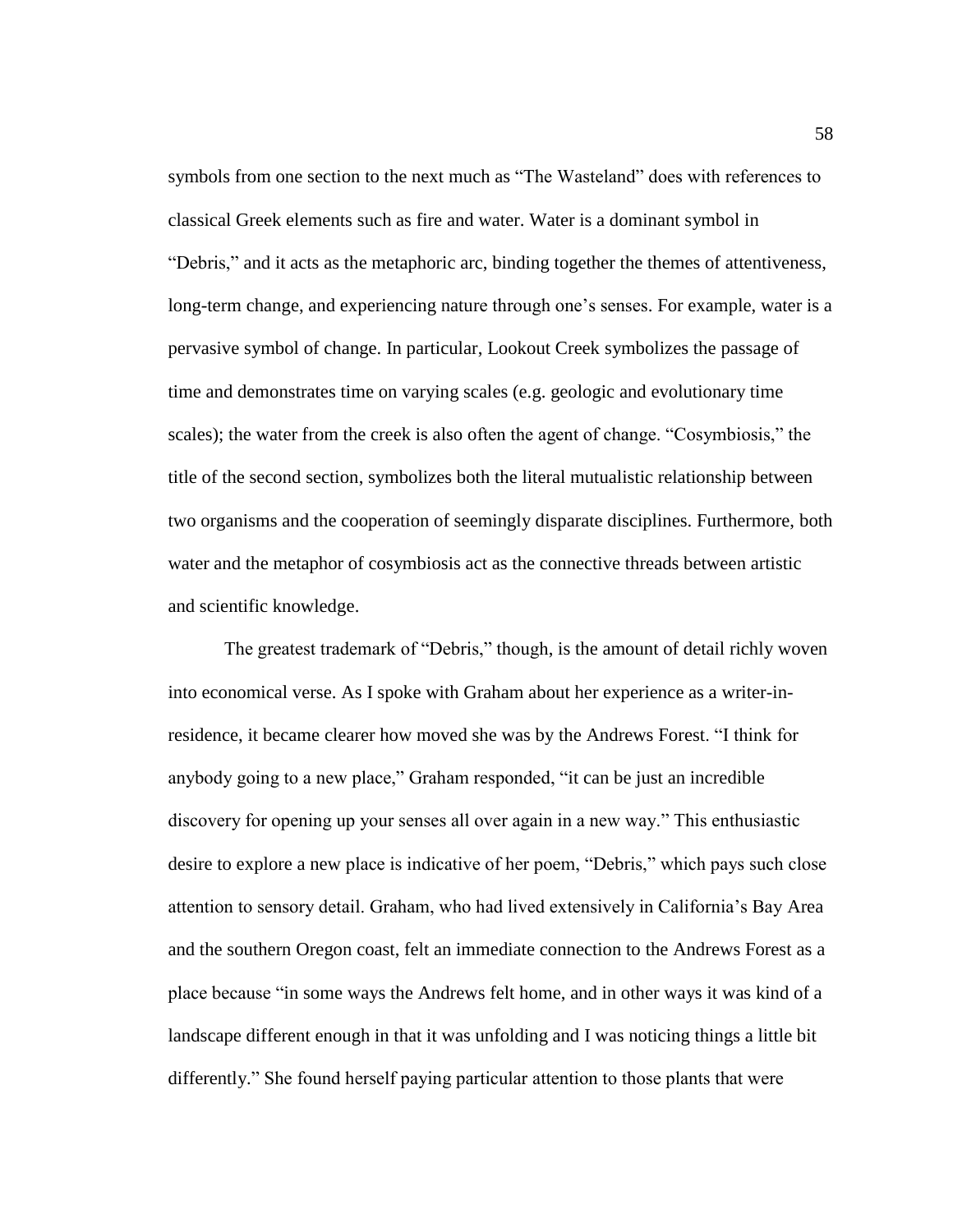unfamiliar to her. "Debris" reflects this keen attention to detail and Graham's sense of curiosity, and the poem channels these experiences and sentiments to the reader. Reading "Debris" is a visceral experience, enticing the audience to consider each of the senses Graham utilizes and describes.

#### *Forest Time & Perceptions of Change*

The first section, "The Forest," presents the theme of flowing, cyclical water in two forms: the dripping of morning dew from a moss-covered log and the flooding of Lookout Creek. Both illustrate transformations, a cyclical, natural part of forest succession, but both also represent contrasting perceptions of change and of time. The section begins by magnifying small details—spores, feathers, pebbles, the dripping of water from decomposing logs—particulars often overlooked against the broader backdrop of large trees and billowing ferns in the Pacific Northwest. These minute details, however, have a dramatic effect on the composition and structure of the forest ecosystem. Slow and subtle processes have acted for decades and centuries. The forest appears deceptively quiet until a single momentous event as a flood grabs our attention.

Winter floods: boulders crash down Lookout Creek. A four hundred year fir falls, blocks the channel. Gravel bars shift stone by stone. A single alder leaf turns in an eddy. (7-12)

This passage appears to reference the fall of an ancient Douglas-fir across the Lookout creek channel after a flood. The fallen fir forces the gravel bar to shift as the channel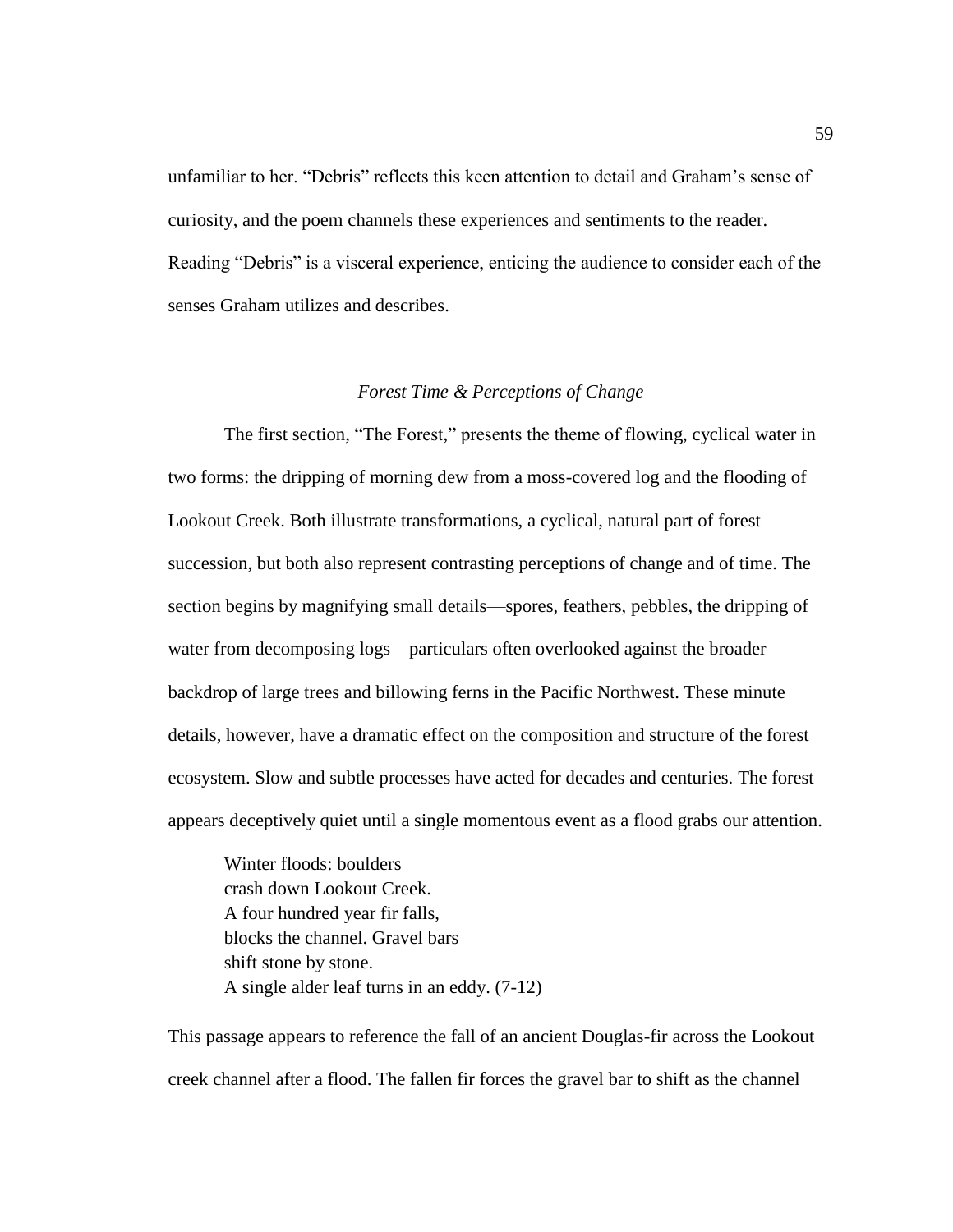alters course, forming calm eddies where a single leaf can float placidly. These periodic events have momentous impacts on the geology and hydrology of the watershed. The creek channel has always been changing its course both gradually over time and abruptly. However, dramatic disturbances such as large-scale floods are obvious and momentous on a human scale, gravel and sediments have shifted "stone by stone" throughout the creek's history. This continual process will operate with or without largescale floods. The difference is in temporal perspective. Graham presents the idea of quiet, slow alterations and noticeable dramatic change together (e.g., the slow turning of an alder leave vs. the dramatic change in the gravel bed). This juxtaposition of the differing scales of forest time creates an awareness of the importance of a long-term perspective. Additionally, it echoes in a poetic way the "attentiveness" described by Freeman House that requires acknowledgement of small details and processes that occur beyond the scale of human perception.

"Debris" compels us to consider how we should pay attention. The third section, "Threads," hints that we should direct our attention to the water of a forest. Graham challenges us to look for water and then peer beyond the obvious—for connections and cycles in the needles of a western hemlock, the cones of a fir, or the moss draped from branches. Water in this section of the poem continues its symbolism as an agent of change: "Creek music: thunk thunk thunk  $/$  deeper than the heartbeat of stones,  $/$  a baseline thrums‖ (139-141). The sounds of Lookout Creek become an onomatopoetic cadence representing the ceaseless movement of the stream channel and the reorganization of rubble and boulders in its wake. The water also takes on a subtler role,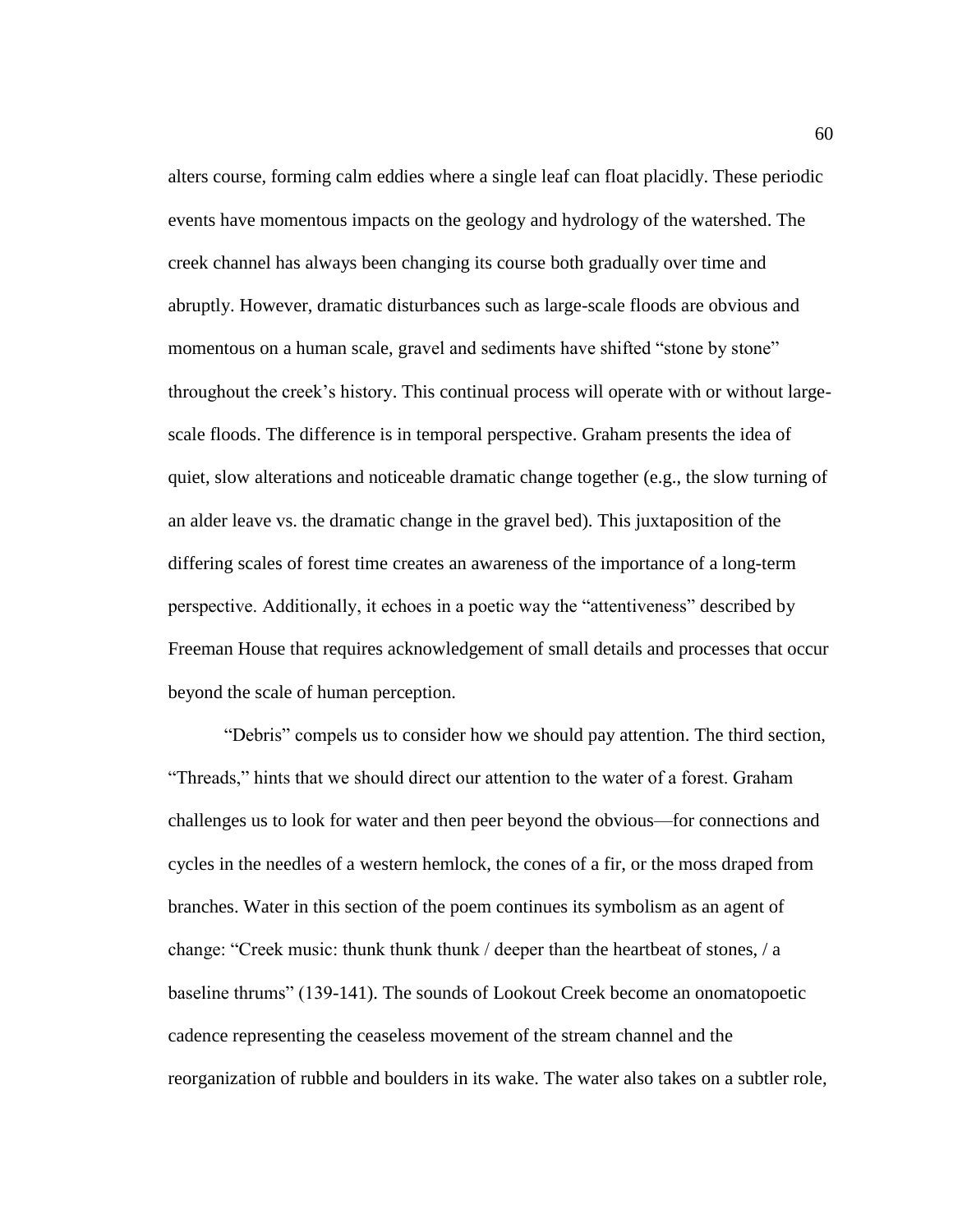however, as a guide to focus our attention. Graham is guiding us with the water on the pathway of the water between precipitation and the stream. "Moss hangs like mist, drops scrims from maple and yew" (153-4). Graham draws our attention to the ubiquitous, yet often overlooked, carpets of green moss and their saturated reservoirs, of the precipitation and foggy dew dripping through the canopy.

Roots grow deep, not open in light and air, but lapped, cramped, crowded, jammed and crossed, rigid, ingrown; arthritic fingers clutch earth, seek water, cradle stones (161-165)

Even less apparent is the matrix of tree roots shielded from view by the forest floor, where xylem pulls up water through the tree all the way to the tips of the leaves, as water is lost again in transpiration through the stomata.

Appropriately titled, the section, "Threads," ties together the cyclical journey of water through the ecosystem. "Debris" calls for us to "learn about time"  $(45)$  through studying the forest ecosystem by paying careful attention to minute, often indistinct details and changes to those structures and organisms. The poem agrees with "Interview" with a Watershed" that a "trees alone don't make a forest" (Kimmerer 145), and what makes a Pacific Northwest forest has as much to do with mosses, centipedes, and mycorrhizae, as it does with the giant trees that dominate our vision. These organisms, though small and generally perceived as uncharismatic, are not insignificant.

This same attention to detail is also present in the Freeman House piece. Both Graham and House touch on the potential for deep-seated understanding of a place that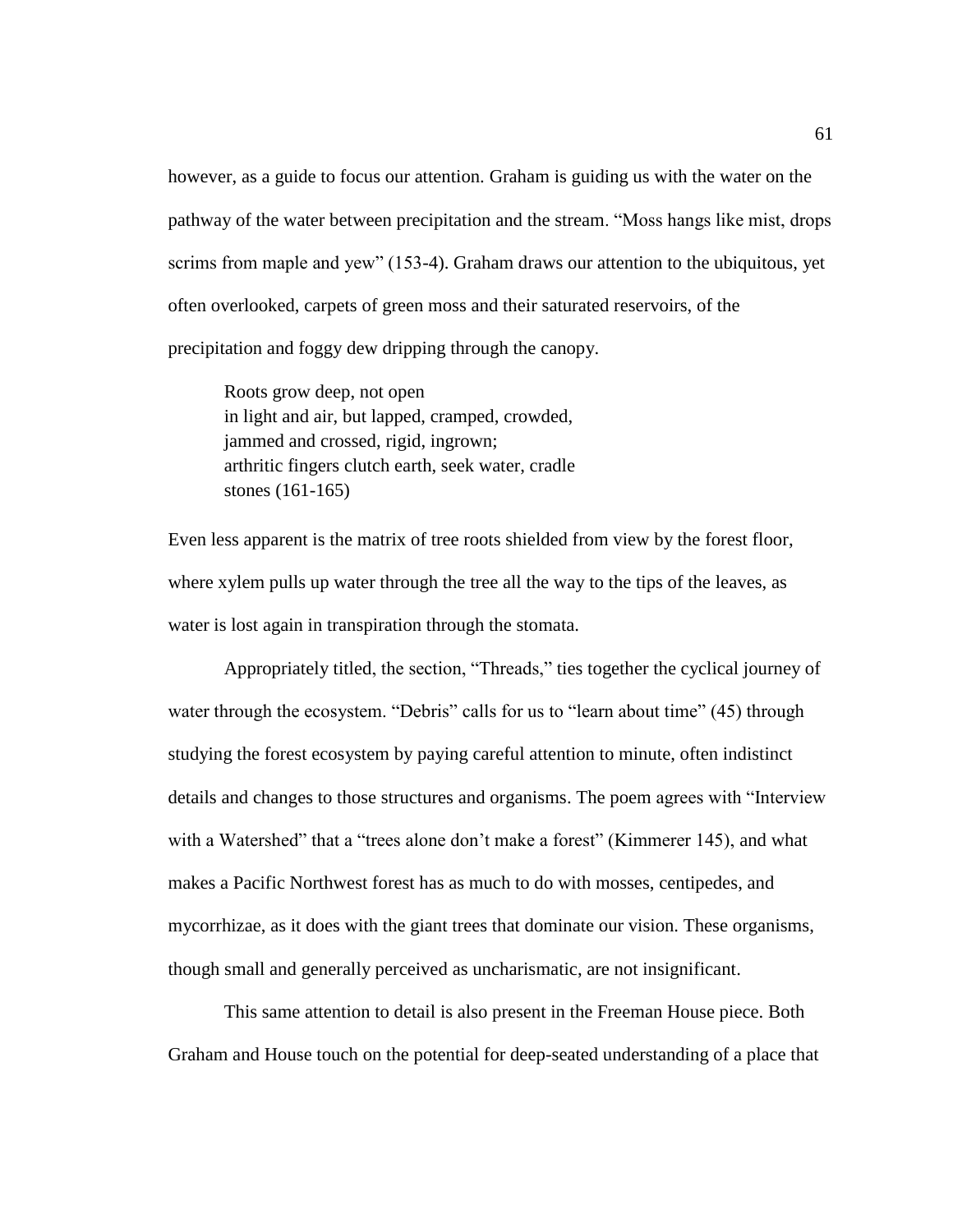requires us to look beyond the trees. Upon inspection of the details of a forest and its components, we see differences in time scale from organism to organism and from process to process. Every organism, each type of rock and sediment, and the water itself exists on a different scale. The following excerpt contains only the first line from four consecutive stanzas. Note how each line illustrates a different temporal perspective.

Water time. Soil time. Tree time. (179) Mite time. Orchid time. Spore time. (183) Owl time. Bear time. Vole time. (187) Moss time. Stone time Creek time. (191)

We can also consider how the objects or organisms of each triplet are connected to one another. What is the significance of the time scale of water versus that of soil or a western hemlock? At the same time, we may want to consider how each triplet differs from the next. The time scale of water, soil, and trees traverses decades and centuries. The temporal scale of mites, orchids, and spores is that of a single growing season or less. Bear in mind that all of these perspectives are different from our own, yet each noun of a triplet has potential implications for the other groups of triplets. All of the organisms and objects listed potentially influence one another, as well as people. This type of poetic structure encourages readers to consider the relationships among organisms and humans. The next section discusses the act of attentiveness in "Debris" through utilizing each of one's senses.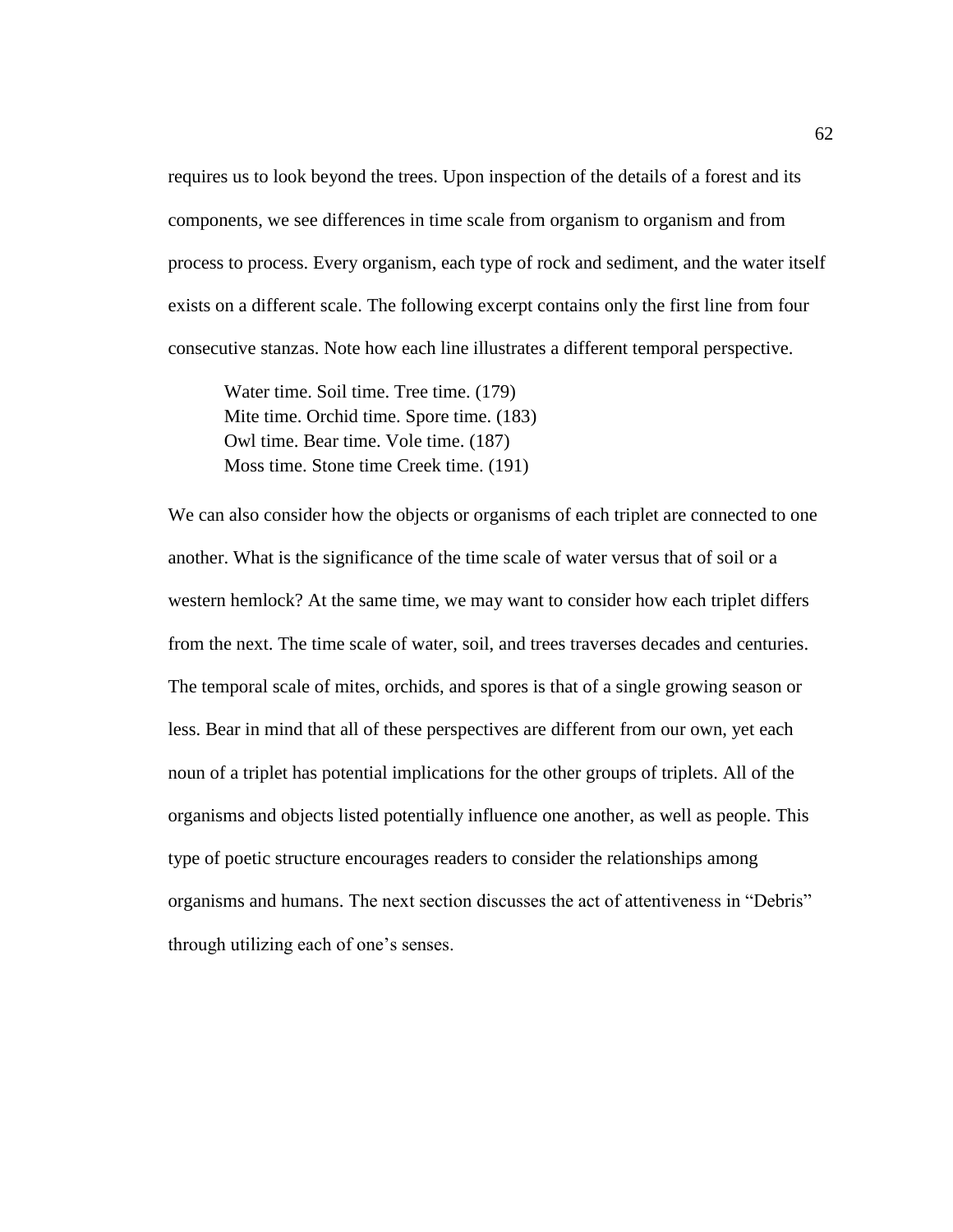#### *Sensory Experience of Nature*

"Debris" is an invitation to explore every aspect of the environment with one's senses. One of the ways to become more attentive to place is to open up not only our eyes, but also our ears, our noses, and our mouths. We never literally forget how to smell, taste, or listen, though we can fail to remember what the experience is like. As a professor at the University of Minnesota, Morris, she teaches an "Environmental" Imagination" course where she brings students out into the field and encourages them to use senses beyond their eyes and ears. She stated in our conversation that "when your body and your mind are totally immersed in a place that something happens to you, and you change." That change is an experience of the mind, body, and spiritual "all rolled up into one."

"Debris" reminds us that employing each of our senses develop habits into practice, reinforcing our understanding of how to pay attention through those senses. In the section entitled, "The Forest," Graham transitions from the geologic and hydrologic changes of Lookout Creek to several stanzas on experiencing nature through one's senses. The transition is effective and does not entirely shift from the subject of change.

Study the wind, listen to what it says about the shape of the land, the shape of a stone, the shape of the needles that sieve it (28-33)

This call to listen is both literal and figurative. It is literal in the sense that one can stand in a canyon or river valley and hear the wind bending around the corner, whipping rock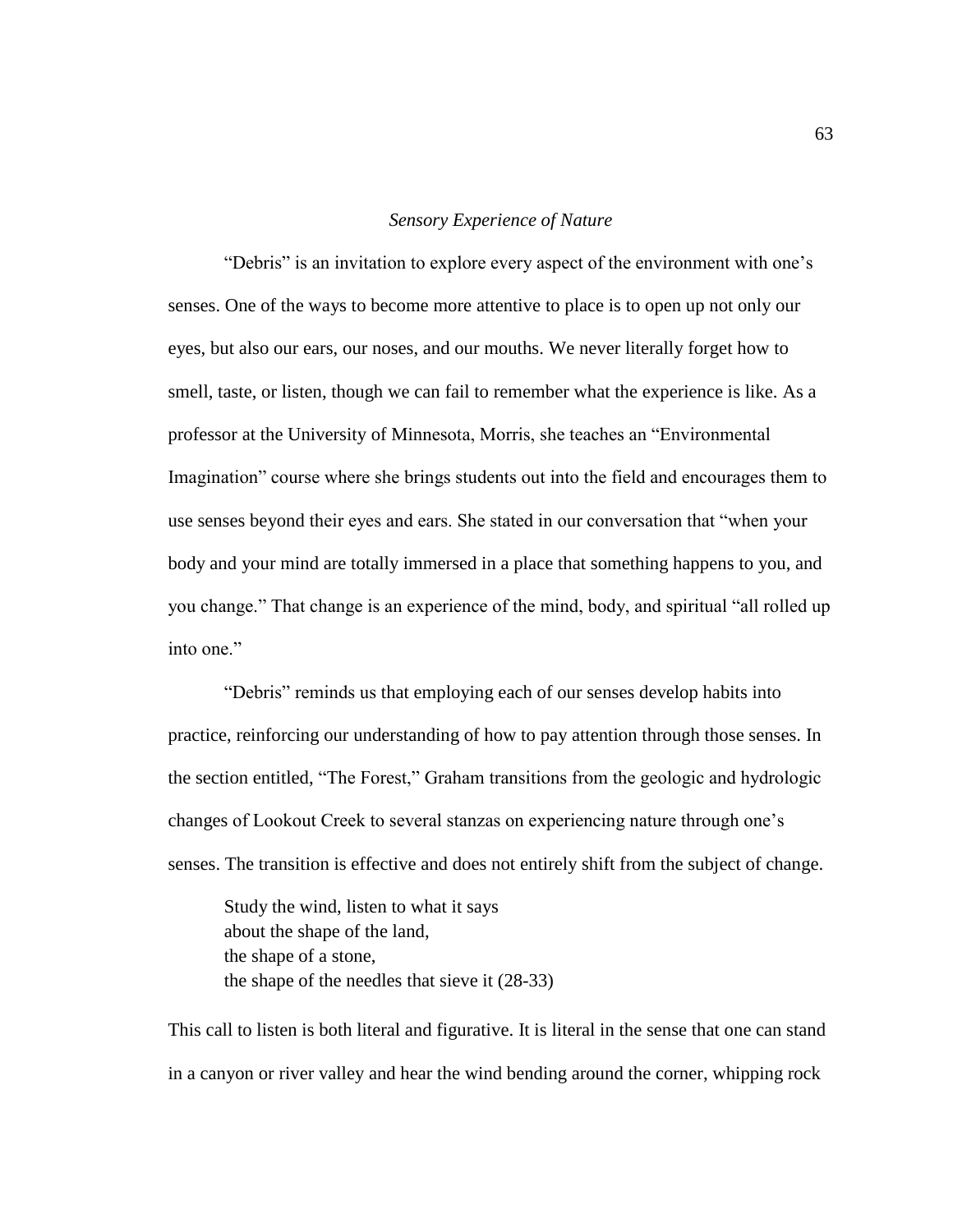faces and sifting through the trees. Figuratively, if we "listen" to the wind in the sense that we examine air patterns as we do the movements of water in watersheds, we can further understand how wind and atmospheric patterns shape the landscape. It weathers rock, and even on a microclimatic scale, it can create a difference in air temperature between the north and south-facing slope of a watershed. The wind can teach us about localized patterns of vegetation growth. This stanza convincingly testifies to the power of what is invisible yet tangible through other senses. "Study the wind. Listen / to what it says about you" (45-6). Nature is a source of wisdom, and we can learn a great deal about ourselves. Graham challenges us to seek that wisdom with more than our eyes.

Graham provides examples of smell through the petals of a violet, of taste through miner's lettuce, imploring us to "Let the tongue explore, / The body learn the forest inside itself" (43-4). Free your senses and free your mind. Too many of us experience nature only through television, magazines, and photographs—each only a visible medium. We are accustomed to viewing through our eyes only, and in so doing we provide ourselves a great disservice.

Study the taste of creek water in September before the first winter rain, the taste in May when the snow melts. (34-36).

The presence of water can symbolize the journey to a deeper understanding of nature, its processes, and our relationship with it. This time, Graham accomplishes that through emphasizing a sense of taste. The changing of the seasons and the melting away of the snow that freezes water into a single state represents the transition to a better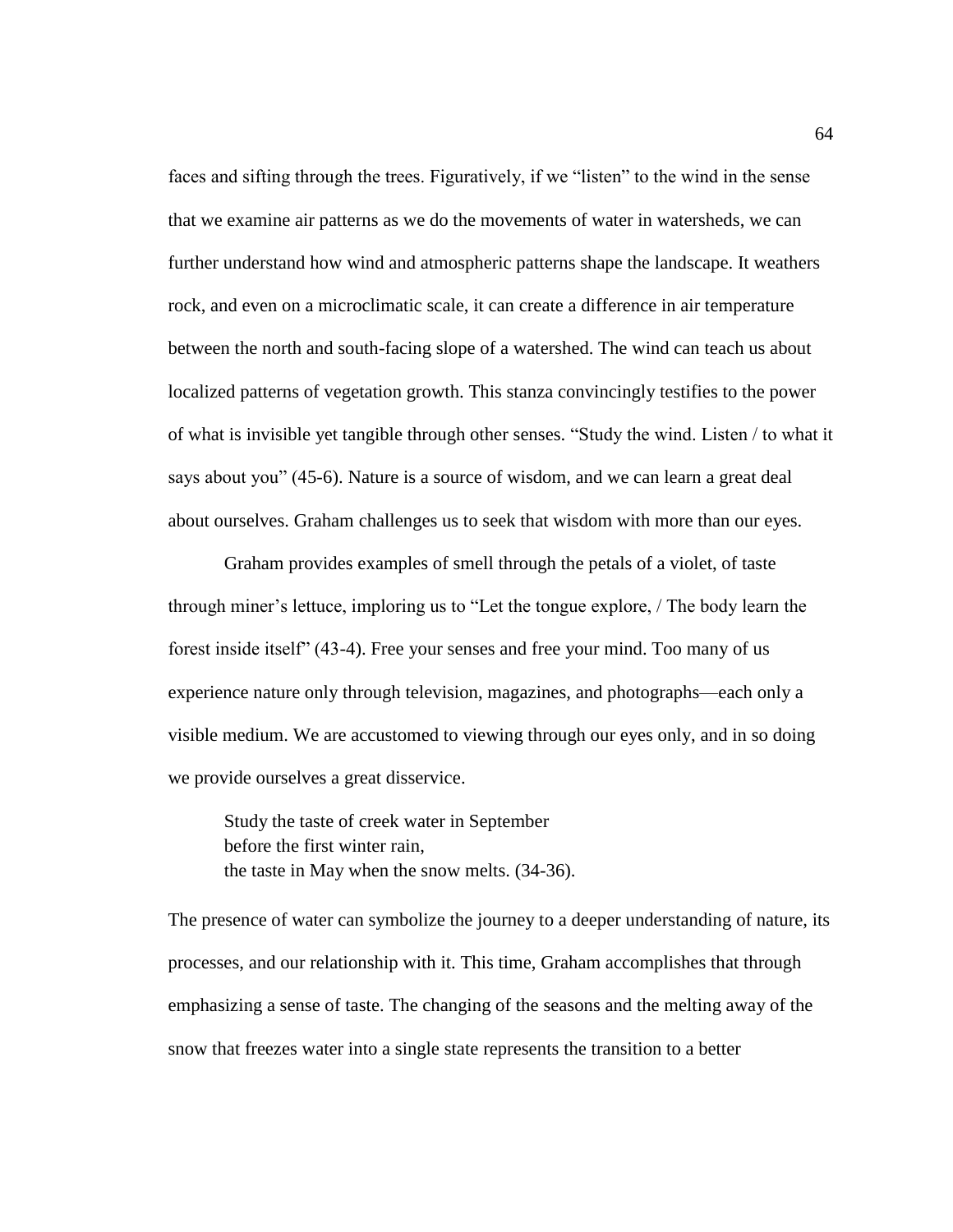understanding of our own senses. This is an experience one can only have in the forest itself. Technology like television may create images that are vivid enough where our eyes attempt to send sensations to our tongue and nose, but it is something we will only have a false impression of unless we experience it firsthand.

Let the body and then the heart learn the forest and remember Data collection, computer analysis, Digitized imaging begin with hand and eye, tongue, nose, and ear. (342-6)

We need all of our senses to answer ecological questions, and this is something that both the writers-in-residence and the scientists at the Andrews Forest share: an intimate connection with place through personal experience. Writers are not basing their work on something they read about in a book, and the scientists are not basing all their understanding of the ecosystem on laboratory work. As the next section illustrates, we often overlook the mutuality between the two disciplines.

### *Symbiosis of Art & Science*

The journey of water in "Debris" also symbolizes the evolution of ideas—an evolution of a symbiotic relationship between two disciplines that not only tolerate each other, but also cooperate and enlighten the other's perspective. The "Cosymbionts" section sets up the analogy of the relationship between a saprophyte, bird of prey, and an insect as well as the relationship between a geologist, hydrologist, and a botanist (87-8). The organismal set of relationships expands the traditional definition of symbiotes,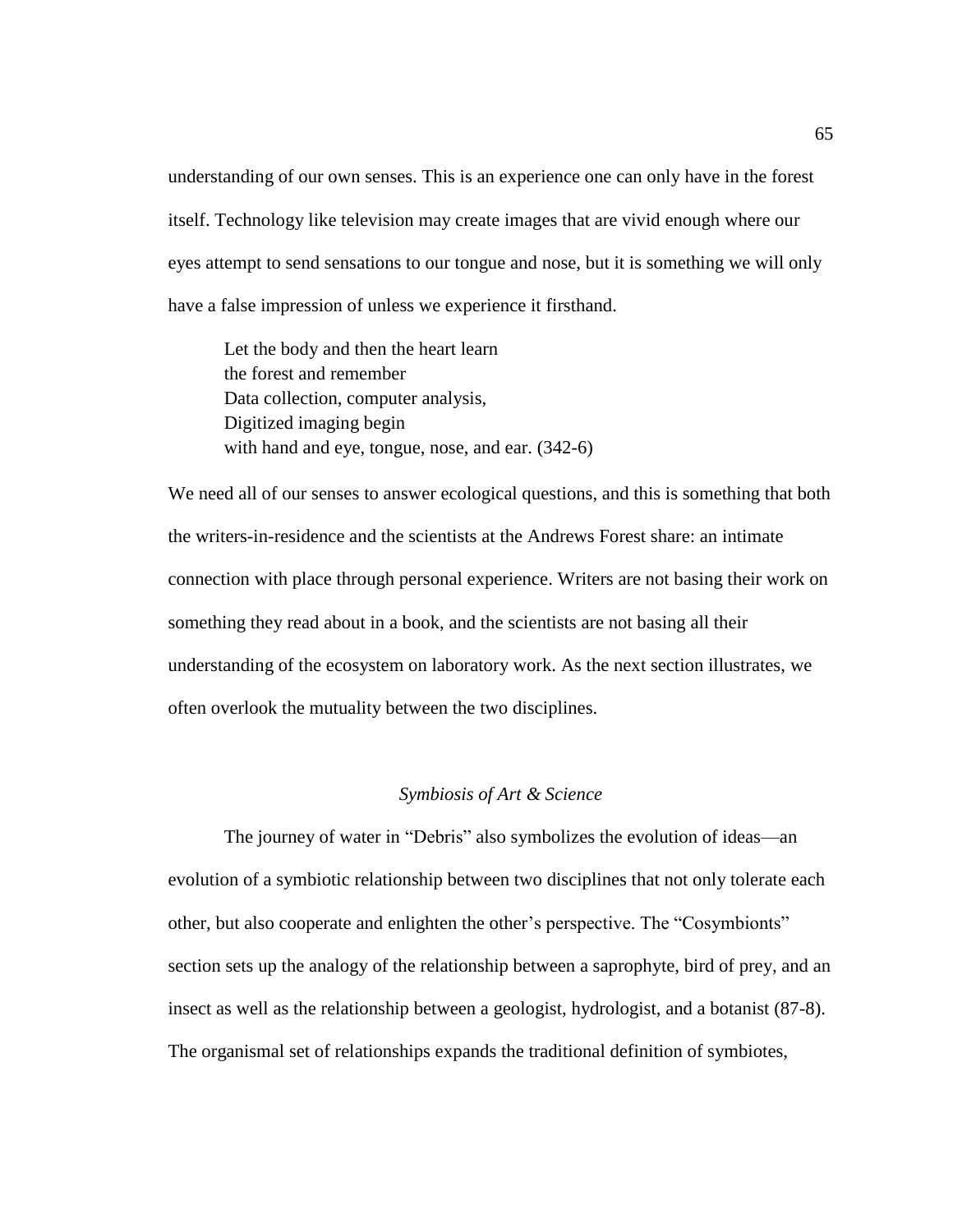which most commonly refers to two organisms coexisting in a mutually beneficial relationship. "Debris" constructs an argument that science and art can exist in mutualism with one another.

As Graham worked on this poem, she felt aware of a symbiosis between art and science, believing that they were connected, had to "speak to each other in some way just in the way that a tree and a fungus that wraps itself around the roots are in contact with each other." This lovely metaphor aptly represents the way "Debris" articulates the "symbiosis" between the two disciplines.

Shared experience acts as one connection. Scientists at the Andrews Forest are intimately in contact with the environment in which they work. Graham suggests that writers-in-residence are not any more in touch with their senses than scientists—that ecologists and hydrologists experience their workplace through taste, touch, and smell. Fieldwork, Graham suggests, is much more than data crunching and laboratory work.

And while the pencil hovers over the page or the hand grips a water gauge, the scientist has time to stroke the willow leaf's silk, breathe in the lemon scent of chanterelles, follow the arc of a swallow's flight. The artist, too, has time to taste and touch, and then to study the moss spore's journey from protonema to gametophyte, time to trace root and hypha to fir and fungus, count the fir cone's three-pronged bracts. (397-409)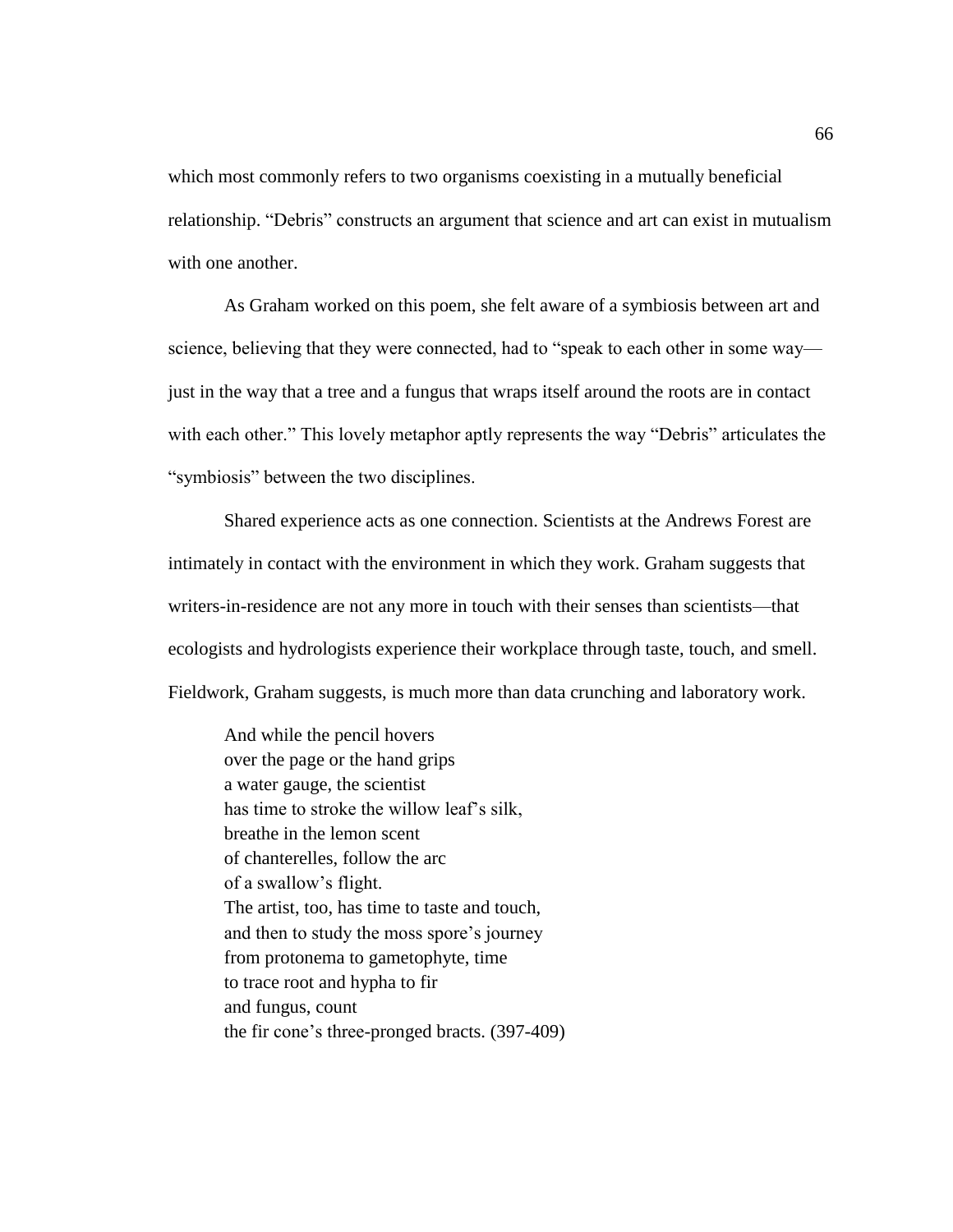These verses further suggest that the artist absorbs some scientific information through the data collection of sensory experience, and it suggests that writers may even find the language of science enjoyable. Intrigued, the artist traces the lifecycle of a bryophyte or identifies a species of tree based on visual characteristics. A shared experience of intimate interaction with the environment is more comfortable and promotes a natural dialogue because both parties share in the participation of connecting with a place.

Graham presents science as an art form of its own, and it is important for the reader that she portrays it in this manner. Many scientists would consider their work creative. Is not asking insightful questions and designing novel experiments creative? The very definition of "creative" is novelty, and Graham adeptly creates this artistic link with science with the symbol of water. The water appears again in the seventh section, "The Art of Science," and Lookout Creek is once again an agent of change.

let the words of science by honed by use, shaped by lips and tongue rounded, smoothed, cut, faceted as stones tumbled in creek water (357-360)

This time, the water is an artistic medium, molding scientific hypotheses and ideas as a sculptor would manipulate clay and as the creek alters the streambed over time. Graham posits an important point: science is not stagnant. Its knowledge evolves through time, and it is as variable as Lookout Creek. As many stereotypes exist about science as the humanities. Humanists often refer to science as mechanistic and inaccessible by scholars and lay people alike. Graham's poem not only makes the ecological science, but the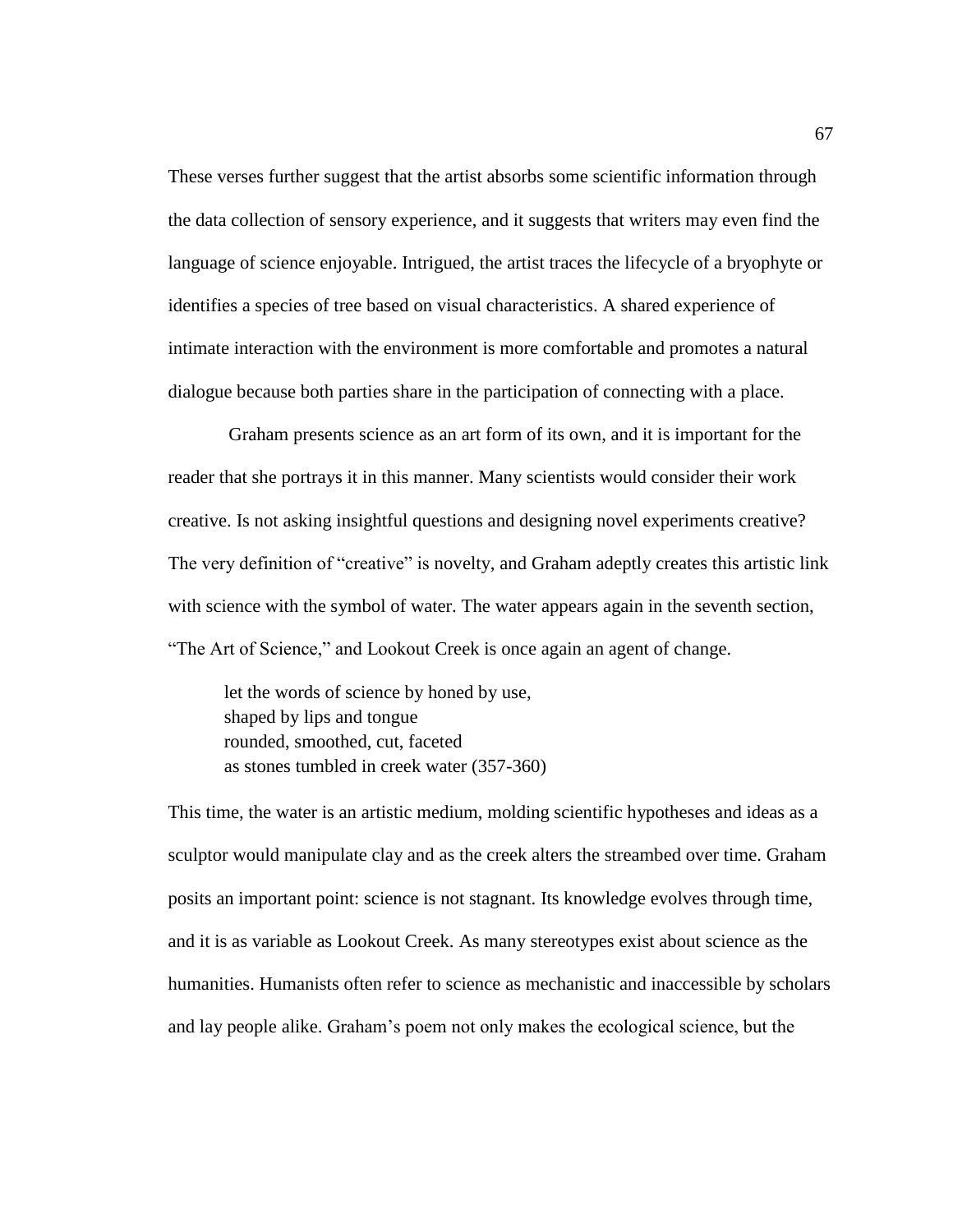scientists themselves, accessible to the reader. What a wonderful thing for a writer to provide a voice to science.

Furthermore, Graham appears to embrace the concept of a collective artistic and scientific mind. These verses unite science and art through imagination and the senses.

Begin with love, a composite of science, art, imagination, and the pure world of the senses (375-377)

Graham takes a powerful emotion, love, and renders it as a symbiotic mental state that includes reason, creativity, and personal feeling. It is an assertion that challenges the "left brain – right brain" duality and instead posits a need for the cooperation of scientists and writers toward constructing an ecological awareness. The metaphor of the symbiotic disciplines as organisms living in close proximity and dependent upon one another strikes a powerful chord. It is an idea that synthesizes the other threads of the poem, including the journey of water and the evolution of the streambed. These ideas form a single composite motif of a transformation from the humanities and the sciences as disparate disciplines toward a combined effort of shared knowledge.

―Symbiosis‖ is an idea that acts as the threads of the poem, interweaving the symbolism of the water, the attentiveness to changes dramatic and gradual, and the importance of sensory exploration. The repetition of these aspects throughout the poem instills these ideas into the memory of the reader. "Debris" ties together science with art and humans with nature through exceptional poetic verse.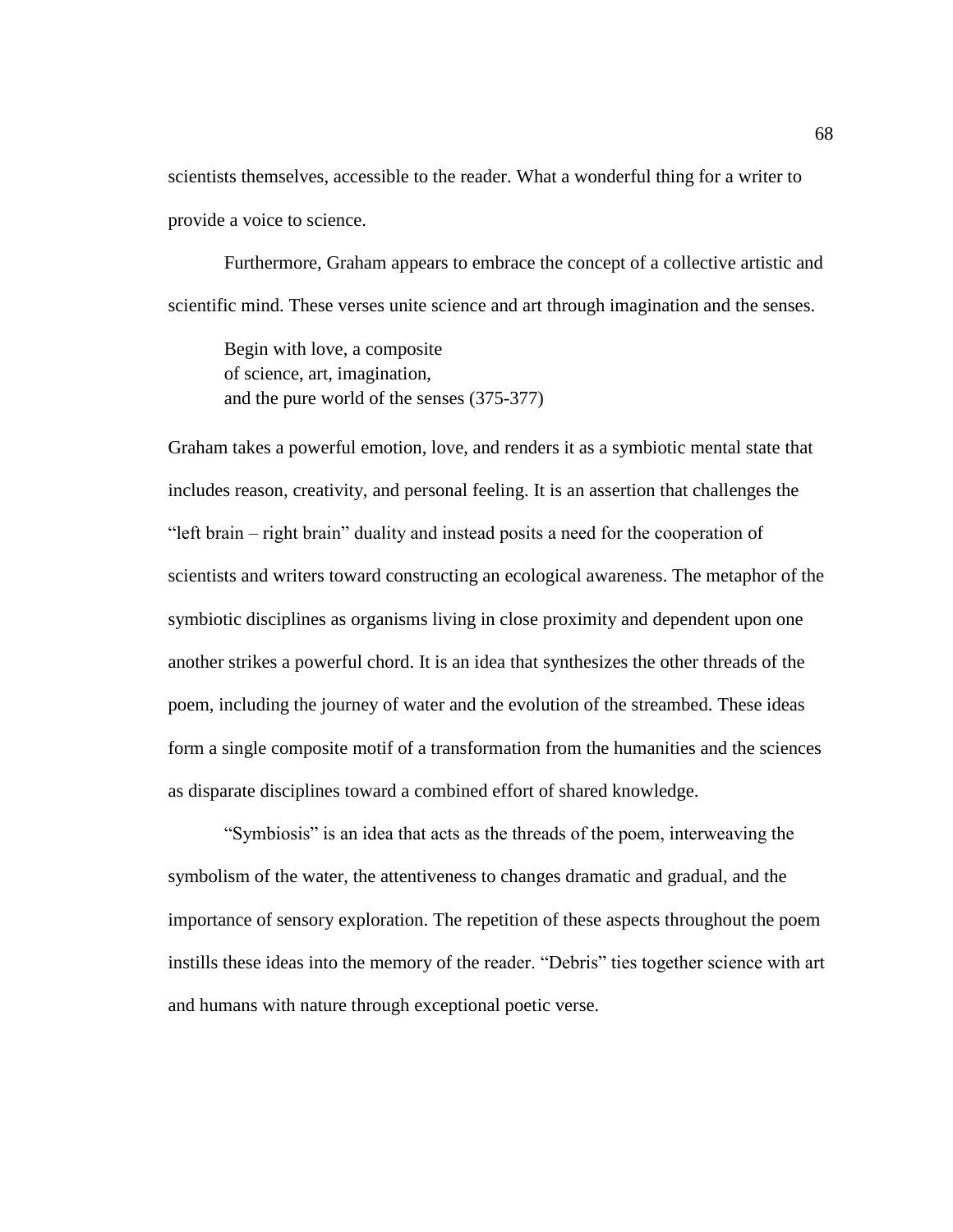## CHAPTER IV

# CONCLUSIONS: ACHIEVING AN ECOLOGICAL AWARENESS

### Long-Term Ecological Reflections: A Worthwhile Endeavor

Over the past year and a half, I have had the privilege to work on an interdisciplinary thesis. With a background in both zoology and English, I find the sciences and arts equally intriguing. It is unfortunate, however, that our society often views these disciplines as unrelated, and I have experienced the question, "What are you going to do with (duel degrees in the humanities and sciences) in your life?" The Long-Term Ecological Reflections project is a fresh and inspiring reminder of what people can do with an interest in both areas. The concept of the Reflections project rejects the societal compartmentalization of disciplines into a "left-brain / right-brain," or "objective / subjective" dichotomy. In an era where funding for music and creative arts education is dwindling from our schools, H.J. Andrews Experimental Forest, Oregon State University, the U.S. Forest Service, and the National Science Foundation are looking for ways to encourage humanities-based learning at scientific research stations. This sends a profound message to our society that, yes, the arts have a place.

This thesis has explored the value of reflective nature writing, and specifically, how the poems, essays, journals, and field notes may expand the ecological awareness of readers. The audience of the Reflections project is an important consideration, and the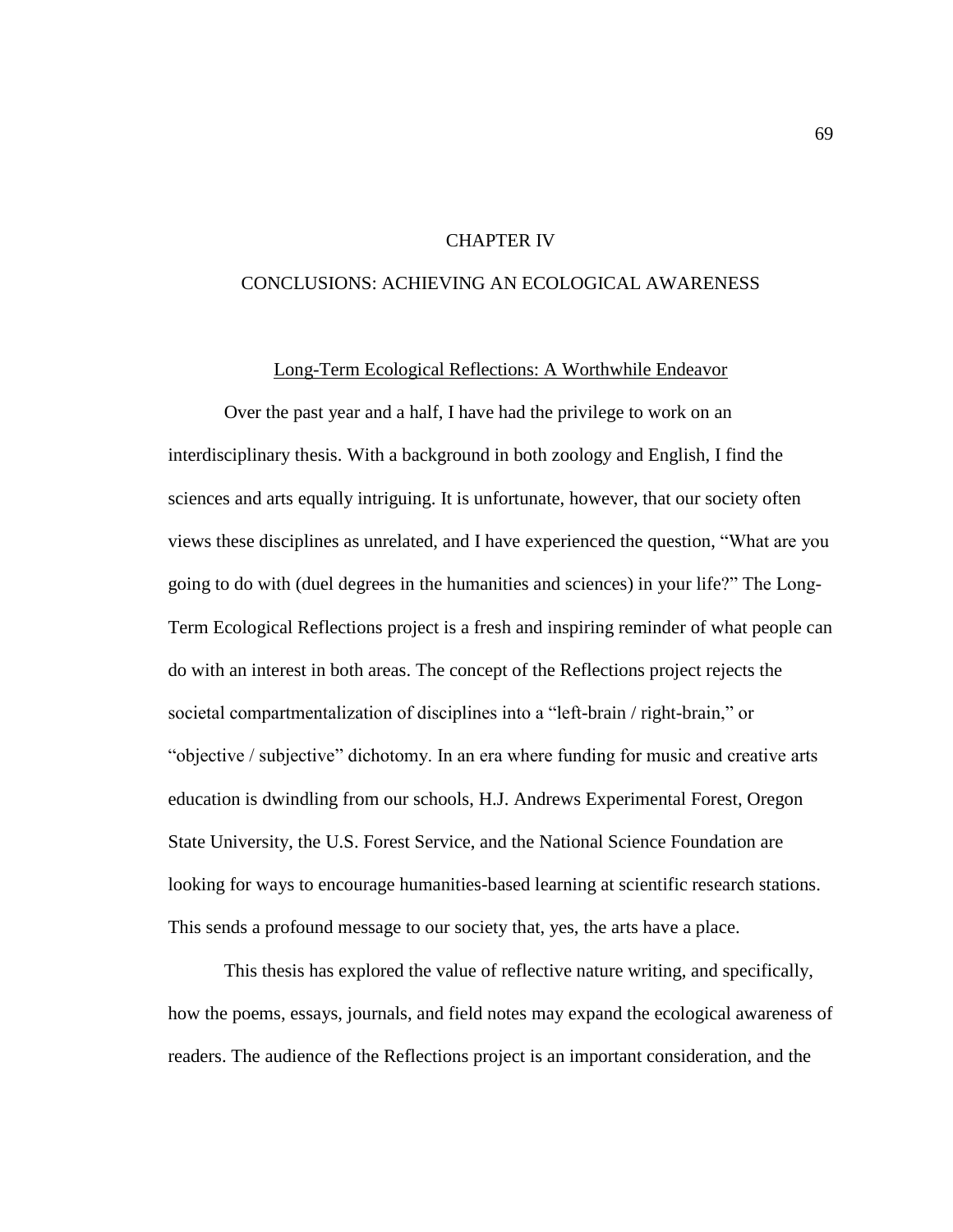effectiveness of the project depends upon the significance of this audience. Creative writing has a mass appeal that technical scientific writing often does not. Once again, there is an issue of how to refer to the writing reflections. Are they works of creative writing, narrative non-fiction, or simply nature writing? Really, Reflections is all of these and more. The beauty of the project is that it encompasses myriad genres and is not definable by a single term. The poetry, prose, essays, journals, field notes, and letters possess such a variety in form, structure, and style that nearly everyone will find a piece that speaks to him or her.

The abundance of poetry posted to the "Forest Log" is somewhat surprising but also refreshing. Many people tend to feel apprehensive toward poetry, often assuming that it is too abstract or challenging to understand. However, several of the best reflection pieces are poems. For instance, Graham's "Debris" is one of the most vivid and articulate reflections to date, but the language is equally clear and accessible. Poetry often holds the stereotype of "high art" that is above the average person. The poetry of Graham, Pattiann Rogers, Christina Lovin, and Alison Hawthorne Deming goes a long way in dispelling that myth, as these pieces are some of the richest reflections.

Currently, the Andrews Forest homepage posts the completed reflections on the ―Forest Log,‖ which is accessible to the public. The staff of the Andrews Forest, the Spring Creek Project, and Long-Term Ecological Reflections is currently working to increase the navigability of the website. I suspect that the casual web surfer may rarely stumble upon these works, and the majority of people reading these reflections are likely scholars, other nature writers, and those directly affiliated with the Andrews Forest. In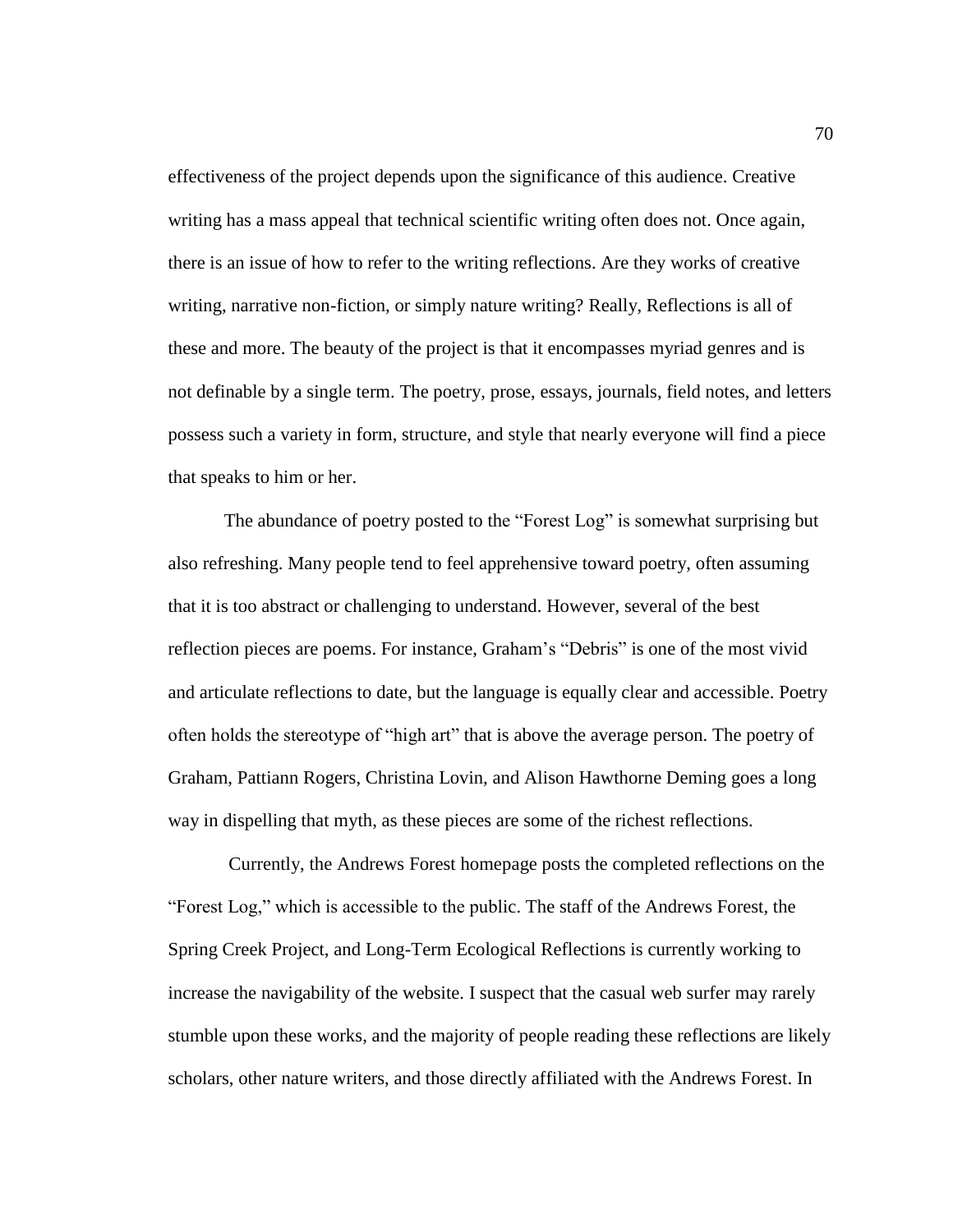time, however, this too may improve, as it is difficult for any homepage such as this to reach a wide audience.

Project facilitators Fred Swanson and Charles Goodrich have both expressed interest in reaching a broader audience. They plan to release a book much like *In the Blast Zone: Catastrophe and Renewal on Mount St. Helens* once they accumulate enough publishable material*.* Assembling this type of book requires a great deal of time and energy, and no target date has yet been set to develop this book. *In the Blast Zone* is an amalgam of essays and poetry—a collaborative collection from scientists and writers alike wonderfully rich in both language and message. It presents a wonderful template of what a book of Reflections may look like. The public has the opportunity to purchase *In the Blast Zone* at local Northwest bookstores, and Goodrich mentioned that it is selling fairly well. The attractive cover, critical reviews, and relaxed style of the book invites casual readers to take a closer look.

Certainly, some people are more disposed to purchase a book such as *In the Blast Zone*, particularly those who already have an interest in nature or the outdoors, but a book of any genre has a target audience. However, it is notable that Mount St. Helens has many more annual public visitors than the Andrews Forest, and *In the Blast Zone* likely targets an audience who has visited the national park or is familiar with the eruption. Publishing a mainstream collection of Reflections is only one potential avenue for reaching a broader audience. Another avenue is through education. Currently, the Forest Team of the University of Oregon's Environmental Leadership Program is working on a "Canopy Connections" project in partnership with The Andrews Forest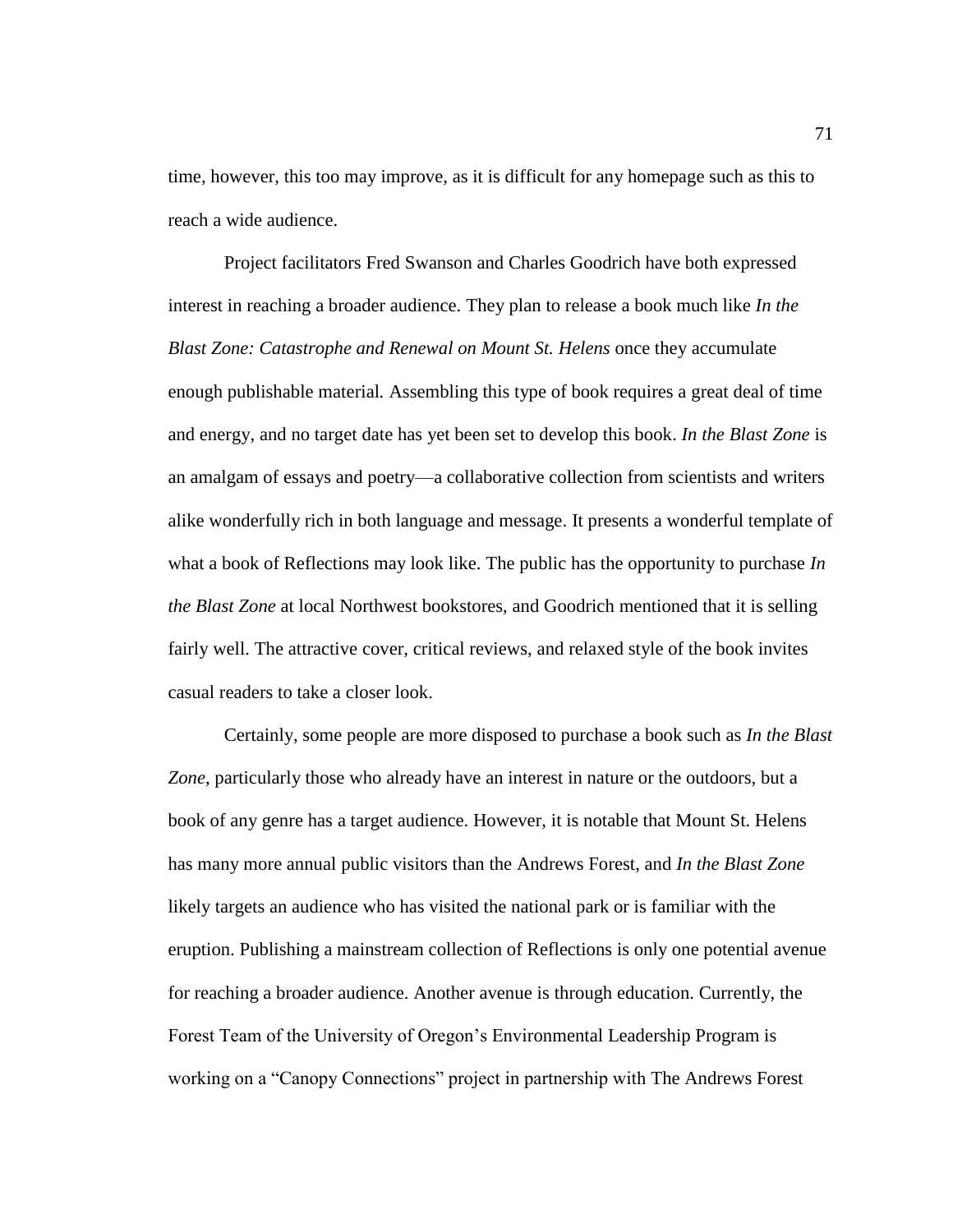and the Pacific Tree Climbing Institute. The project's goal is to educate nearly 150 middle school children about the ecology of Pacific Northwest forests, particularly the forest canopy. A significant part of this education process involves field trips to The Andrews Forest, and of the eight total lesson plans, several will involve some aspect of the Reflections project. This includes poetry readings, silent reflection, and an exercise in writing a collaborative class poem. Is there a better way to increase the ecological knowledge of the public than through reaching children?

Education and outreach are potentially the best ways to increase the audience of this program. Experiential education will not only increase children's exposure to nature, it will also likely enhance their interest in outdoor activities and concern for environmental issues. Incorporating humanities-based learning into education can facilitate a more comprehensive knowledge of the natural environment. This exposure will help promote the continued inclusion of the humanities in future conservation, resource management, and ecosystem practices. Though the current audience of the Reflections project is not broad, it is quickly making strides in the number of people reached. As education and published materials increase the project's outreach, it has the potential to make a meaningful impact on the ecological awareness of many Oregon residents.

The Andrews Forest is only one place, though, and it is equally important for other locations to incorporate humanities elements into LTER as well. Bonanza Creek (Thompson 5) in Alaska is an example of another LTER station that is following the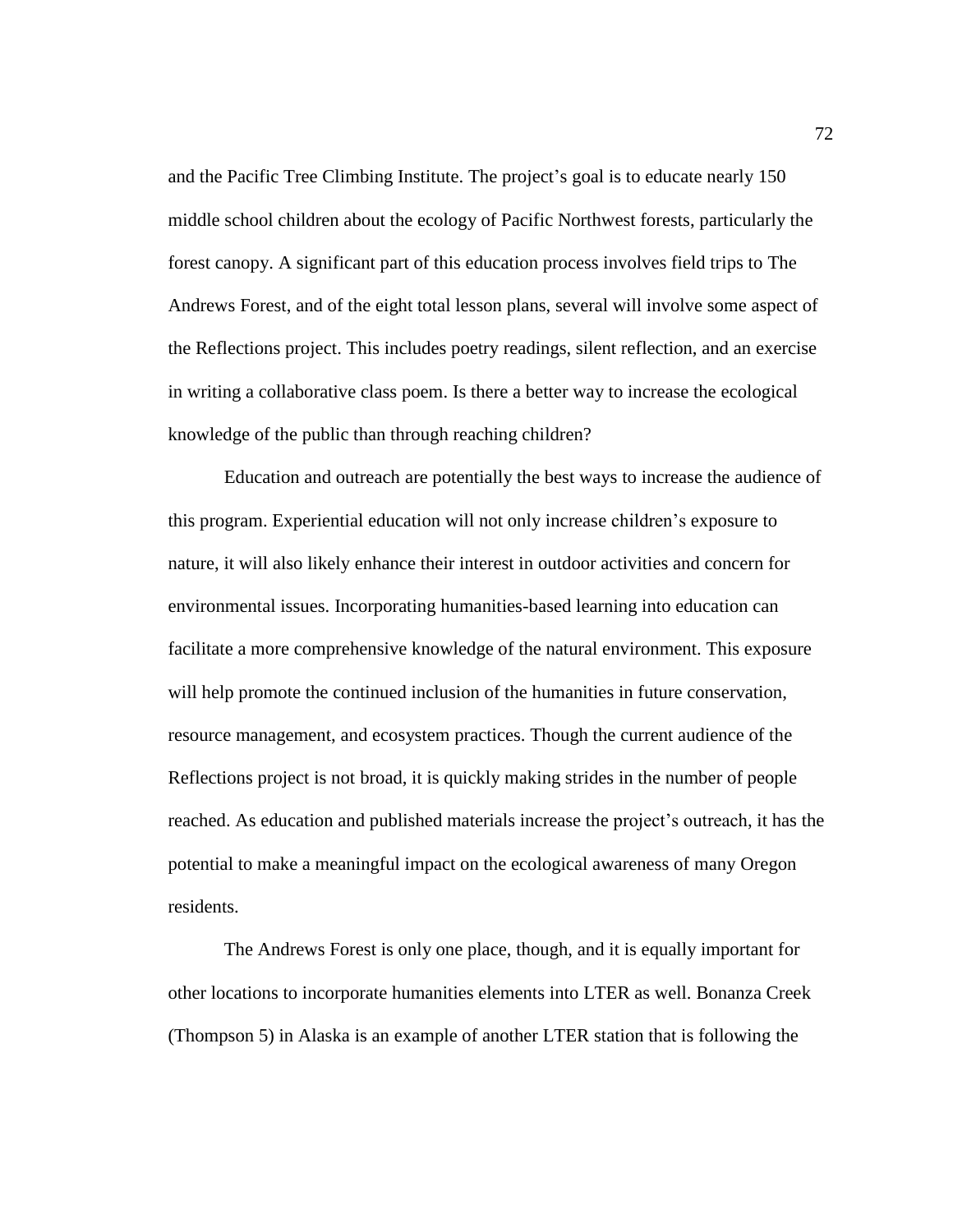example of the Reflections project at the Andrews Forest. Fred Swanson described this influence as a "very powerful complement  $[\dots]$  when others try to emulate or draw from your example and then go do it." He also appreciates that each site has a different take on the Reflections project, such as using theater or the visual arts. Swanson states that it is important for each location to incorporate the arts and humanities in a "different way" to capitalize on the capacities and instincts of their own resources."

Prior to a close analysis of the Reflections project, my preconceived conceptualization of ecological awareness was insufficient and one-dimensional. This initial conception only considered knowledge of the local flora and fauna as well as an understanding of the complex interactions of the biotic and abiotic environment, but this fails to capture the complexity of a more profound understanding of the natural environment. The Reflections project validates the idea that writing about nature creates an emotional and spiritual connection to nature and establishes a sense of place that goes beyond an understanding of ecosystem processes. The reflections, particularly those of the writers featured in this thesis, may facilitate an ecological awareness in the following ways (parentheses indicate which writers I feel best exemplify the given point):

- Nature writing as immersion in a place, and transferring the experiences of the  $\bullet$ writer to the audience through vivid, sensory language (Graham, Kimmerer, House, and Coffey)
- Metaphorical language as a way to describe ecosystem processes and species  $\bullet$ with a fresh and enlightening perspective (Kimmerer, Graham, Coffey)
- Utilization of all five senses to describe and understand a place (Graham, Kimmerer)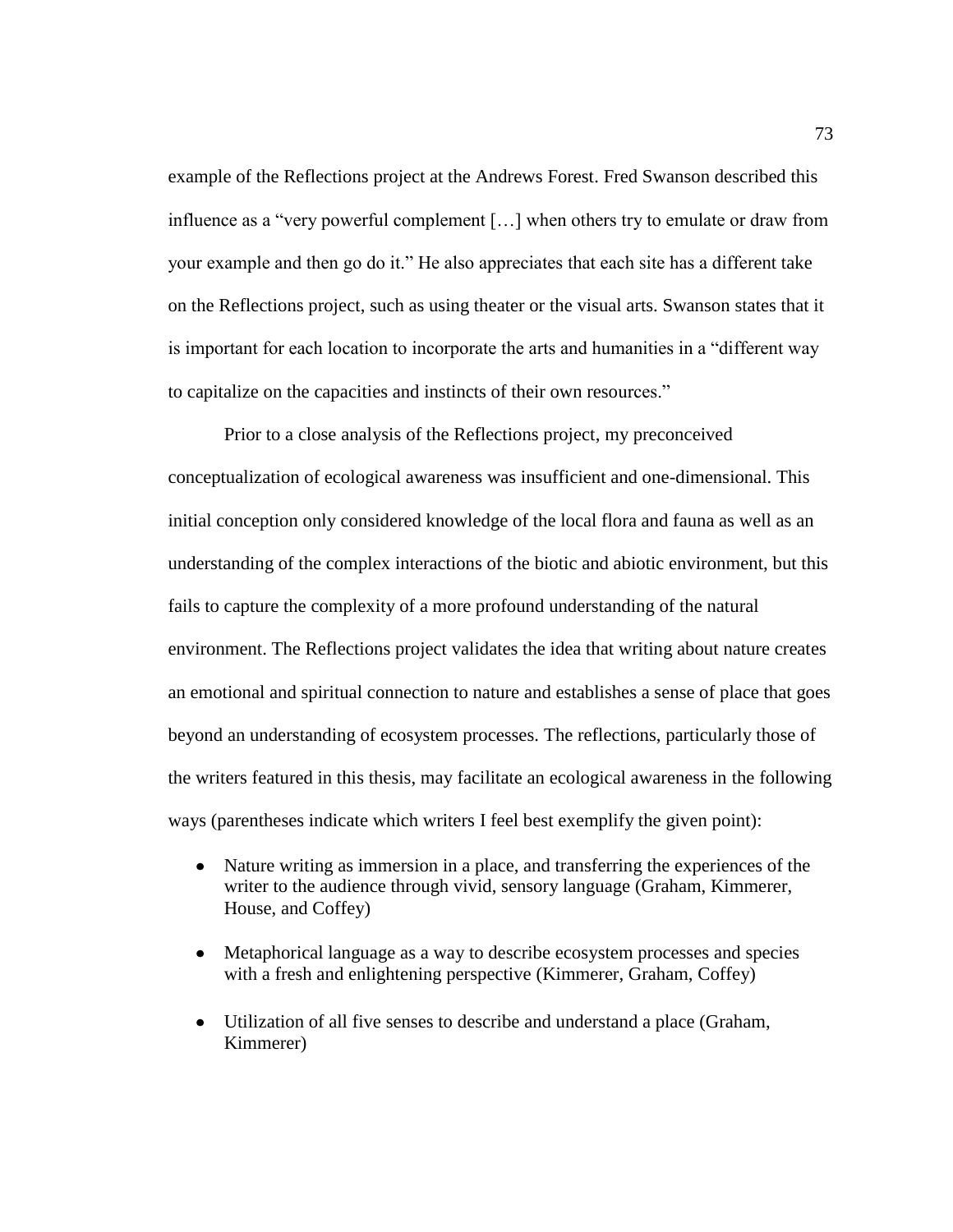- Attentiveness to both small and large scale details in the forest ecosystem (House, Graham)
- The shared experience of scientists and writers-in-residence bind them together, regardless of their discipline (Kimmerer, Coffey)
- We can seek wisdom from the land in number of different ways—scientific, artistic, spiritual—and each way of knowing is valuable (Kimmerer, Coffey, Graham)

It is important to consider the connections between various areas, and to realize that alone, metaphors or physical immersion do not effectively transfer a deeper understanding of the forest ecosystem to the reader. It is up to the individual writer to utilize all of these methods to synthesize a piece of writing that connects with the reader. The Reflections project has a great potential to educate people about not only the Andrews Forest, but also how they can pay greater attention to the natural environments of their own backyards. While it is not feasible for everyone to experience the Andrews Forest on site, reflective nature writing instructs us how to experience a place, and this does not necessarily need to be a Pacific Northwest ecosystem. It is the close attentiveness and sensory recognition of minute details that we overlook in our everyday lives—details that Freeman House and Vicki Graham encourage us to look for. These details are extraordinarily important to the function of ecological processes over time, but they often happen on such a small spatial or slow time scale that we do not recognize their significance. Consequently, we recognize the significance of the dramatic changes from events such as large-scale floods while the everyday changes vital to daily ecosystem function escape our notice.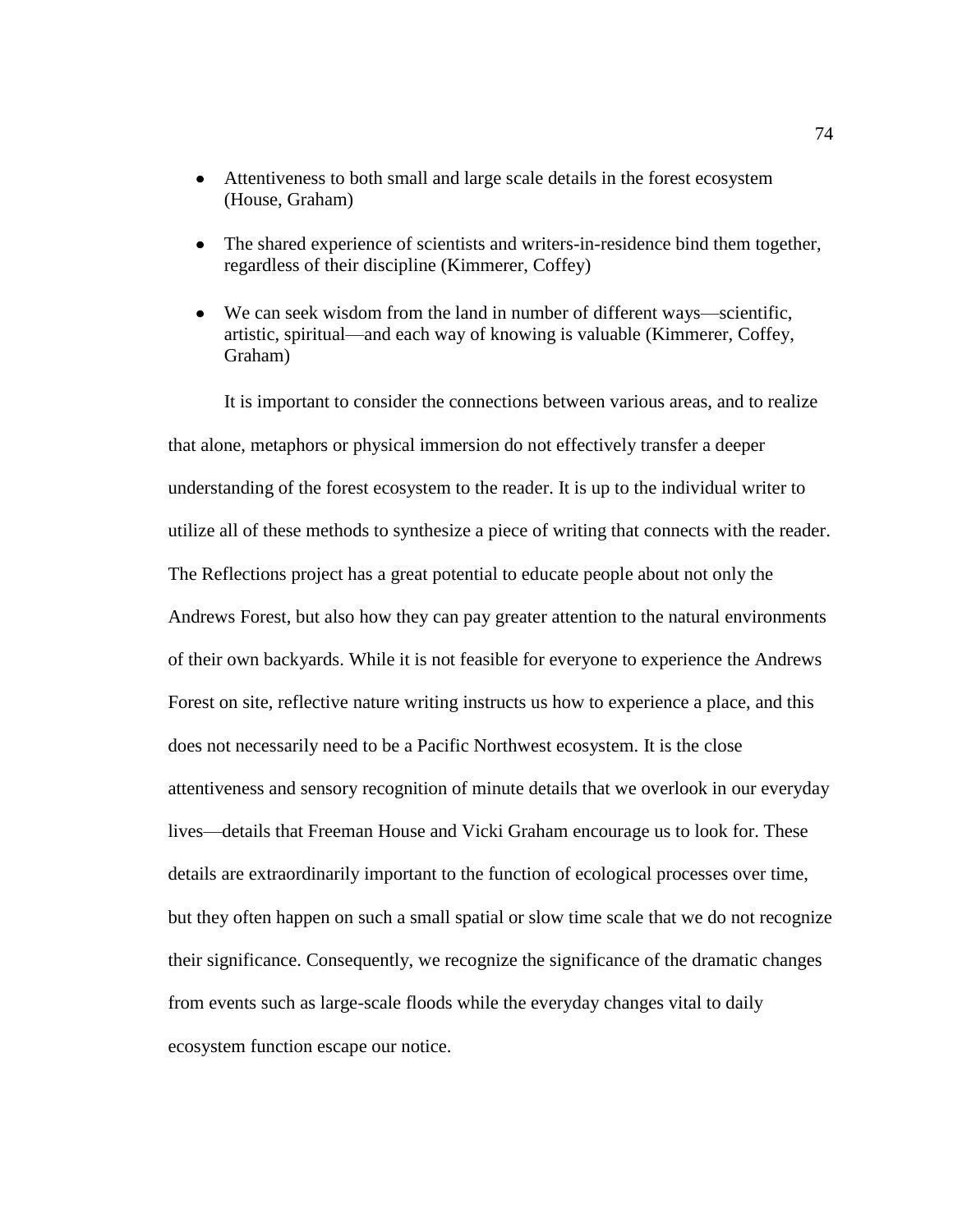Writers draw attention to these details through metaphorical language, vivid imagery, and symbolism. Readers receive an appreciably improved sense of place through these literary techniques. As we have seen through the analysis of writers such as Robin Kimmerer and Vicki Graham, artistic language appeals to our emotions in ways that technical writing cannot. Many reflections are simply enjoyable to read, and this has the ability to capture the attention and imagination of those who read them. Reflective nature writing could become a powerful tool in changing environmentally destructive behavior and practices by first changing our hearts and minds. For a general audience, scientific literature is can often feel dense and taxing to read. Most of us do not have the same exposure to scientific literature as scholars and other scientists.

However, the importance of scientific literature must not be understated. Nature writers must sufficiently represent the science behind the landscape they are portraying. Accuracy is critically important. Otherwise, this work is unsuitable for a larger audience, and it may misrepresent reality or perpetuate tired myths and stereotypes. Writers bear the responsibility to possess a commanding familiarity of the facts, which involves a great deal of research—reading, asking questions, and interviewing researchers. A vast amount of knowledge about the natural world comes from scientific experimentation. Truly effective nature writing communicates the science, including giving the scientists a human face and describing their work accurately and in detail. The respect several writers-in-residence have shown for the researchers at the Andrews Forest is particularly encouraging. They recognize not only the scientists' work and dedication, but also the knowledge accumulated from years of immersion in the landscape.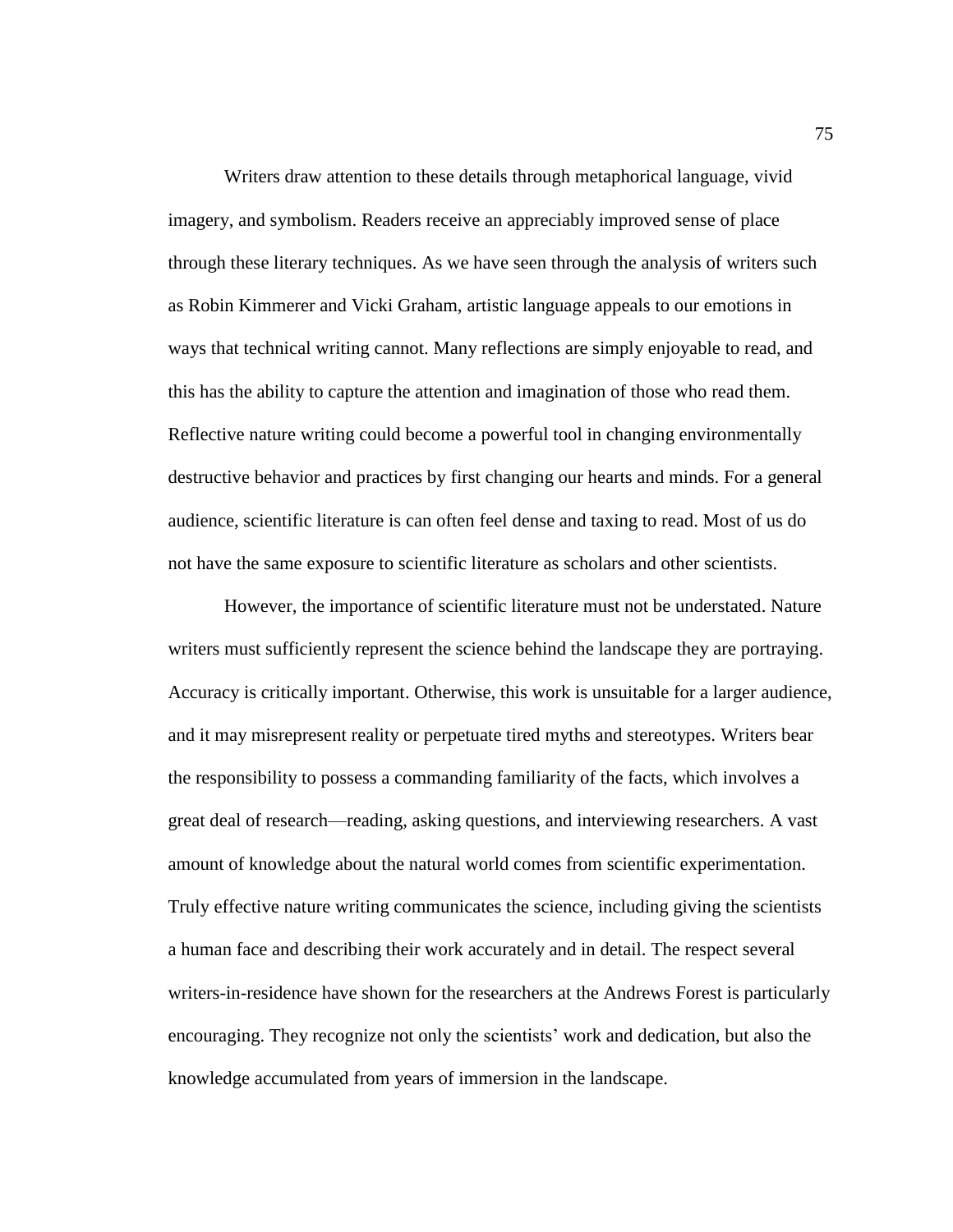#### Suggestions & Moving Forward

Nevertheless, the marriage between the Reflections project and long-term ecological research at the Andrews Forest not yet fully developed. The writers I spoke with mentioned the lack of significant interactions with scientists as one of the biggest areas in need of improvement. This is a complicated issue, as facilitating these interactions is one of the primary objectives of the project. Cross-pollination certainly exists, but with irregularity. Some, such as Freeman House, have had extensive contact with scientists at the Andrews Forest through previous visits. Others, such as Vicki Graham and Alison Hawthorne Deming have gone out into the field with the spotted owl research team. In Deming's case, the experience inspired her piece, "The Owl, Spotted," published in *OnEarth Magazine.* For the most part, the conversations I held with these four writers demonstrated the challenges of facilitating frequent and productive conversations between scientists and writers. While some writers were somewhat disappointed in the lack of interaction with researchers, others admitted that they enjoyed the freedom to explore the Reflection plots alone.

Integrating reflective writing into ecosystem research is a new and ambitious endeavor, and the concept of Long-Term Ecological Research is itself relatively new, only having national sponsorship within the last few decades. It will require sufficient time for a reciprocal relationship to come to fruition. However, the potential for this interdisciplinary discourse certainly exists at the Andrews Forest. Swanson and Goodrich recognize there is limited interaction between writers-in-residence and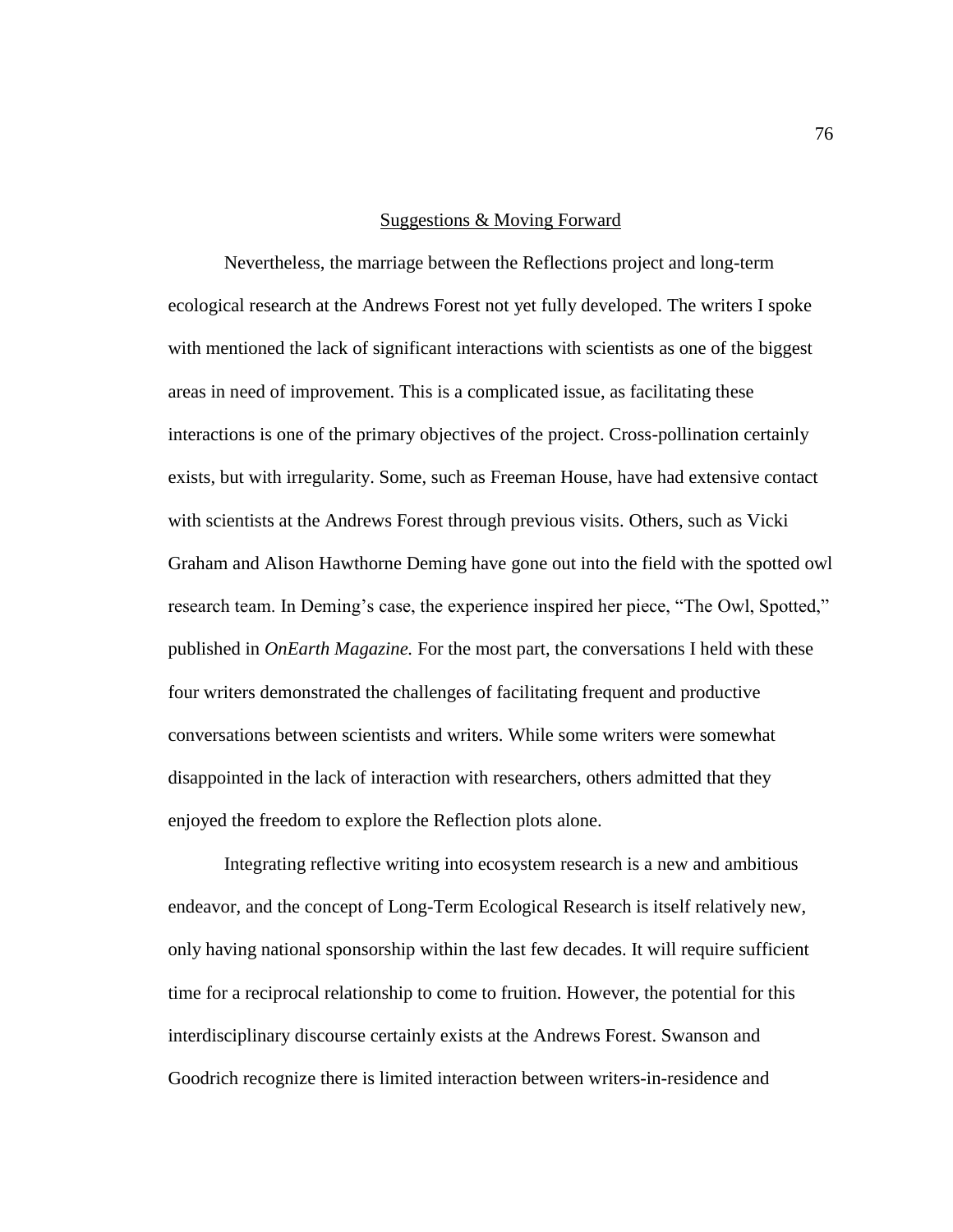scientists, but they are both hopeful this relationship will evolve given enough time, patience, and insight.

Every writer I spoke with articulated a sense of joy and satisfaction from participating as a writer-in-residence. They felt honored by their selection/invitation and treasured their experience. It is apparent that the place has been profoundly moving for those who have hiked the coniferous forest, sat on a log over Lookout Creek, kneeled in the soft, mossy forest floor of the Log Decomposition site, or stumbled through the clearcut off forest road 1501. Since the Long-Term Ecological Reflections project is young (five years when I began this project), I asked each of the four writers, as well as those affiliated with the program, to share their thoughts on how they would like to see the Reflections project evolve. The following is a list of many of those suggestions:

- *More actual partnership between writers and scientists*: Several writers felt that there wasn't enough organized interaction with scientists in the field.
- *Invite the scientists to respond the reflections:* Following the theme of facilitating more cross-pollination, one writer suggested asking scientists to respond to the posted reflections, placing the reflections and responses in the context of conversation an audience outside the Andrews Forest could see.
- *Extend the length of the residency*: At least one writer felt that one week was not enough time to facilitate a greater comfort and familiarity between herself, the Andrews Forest, and the researchers. She cited that the lengths of other writing residencies have been a month or more.
- $\bullet$ *The Reflections project does not necessarily reveal the depth of the research at the Andrews Forest to the outside world*: One or two writers expressed that writers-in-residence need to emphasize more of the actual scientific research. A consistent, weeklong dialogue between scientists and writers would likely improve the level of science in the reflections.
- *Publish the reflections into a book for popular press*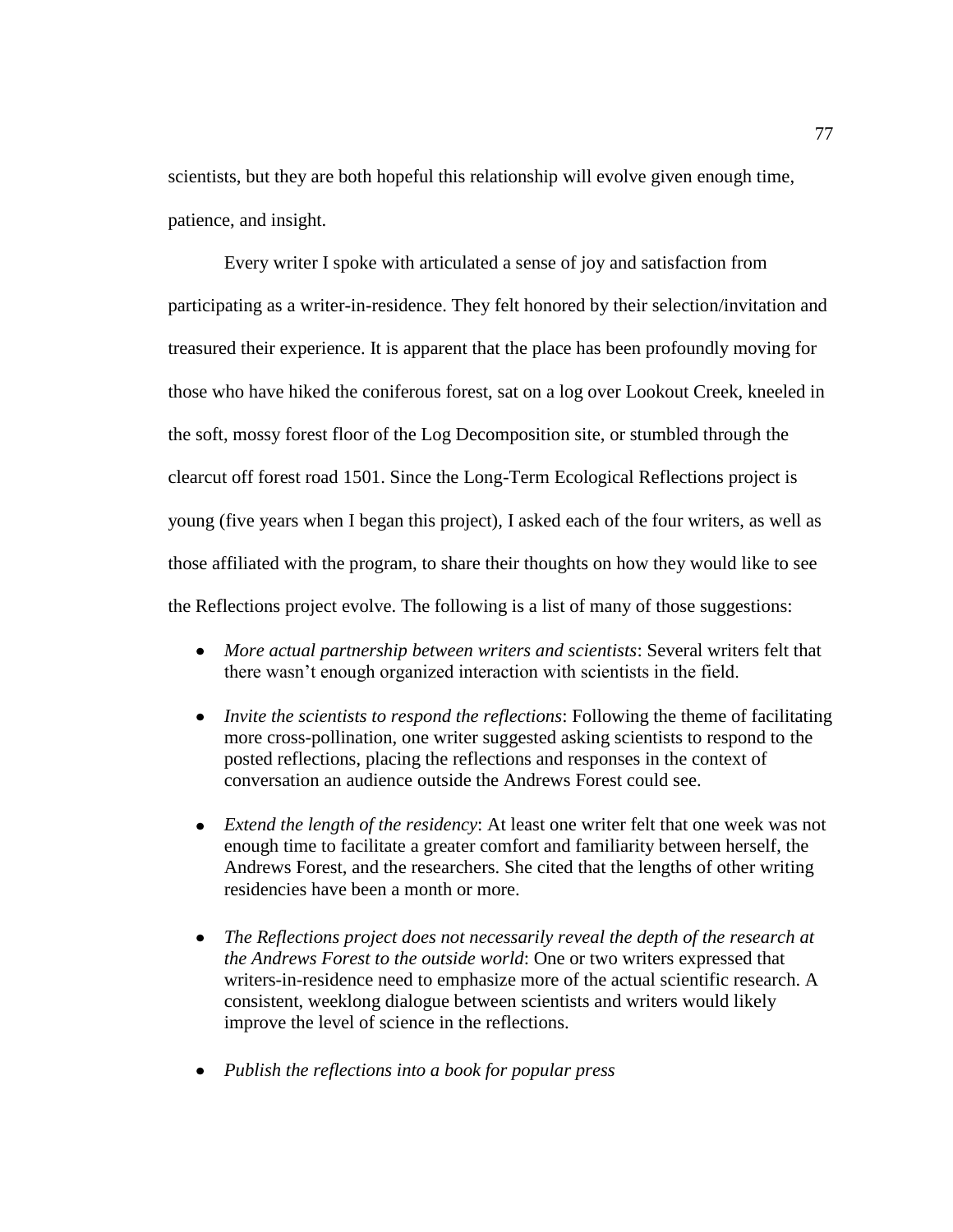- *Periodically invite previous writers to return*: One writer suggested that the Andrews Forest hold "anniversary" gatherings, inviting past writers-in-residence back to write new reflections in order to keep some cohesion in the "chronosequence" of data collected.
- $\bullet$ *Writer pairings*: Following the previous idea, the writer suggested that the project pair established writers with young or up-and-coming writers with the goal of establishing an inter-generational shared experience. Mentored writers can later become the new mentors in future gatherings.
- *Improve the navigability of the Andrews homepage*: One writer discussed improving the aesthetics of the website and making the Reflections project easier to find—possibly as a prominent link off the main page.

Many of these comments relate to improving opportunities for cross-pollination and meaningful conversation between scientists and writers. A couple of writers I spoke with had the advantage of attending the "New Metaphors" workshop in 2002 and/or other Spring Creek-sponsored events. Many of these gatherings, held at the Andrews Forest, were organized specifically with the intention of bringing together writers, philosophers, and scientists, among others. Robin Kimmerer described the experience as ―magical‖ where scientists and writers alike acted out the results of their workshop in a public performance. "It was real synthesis—real synergy that happened, because we had to work together to express our ideas, and I'd love to see more of it because it changed everybody involved." The energy and enthusiasm, according to Kimmerer and Freeman House, was unparalleled. These workshops have proven that The Andrews Forest can present an appropriate forum for cross-disciplinary interaction and demonstrate have shown the level of effectiveness possible.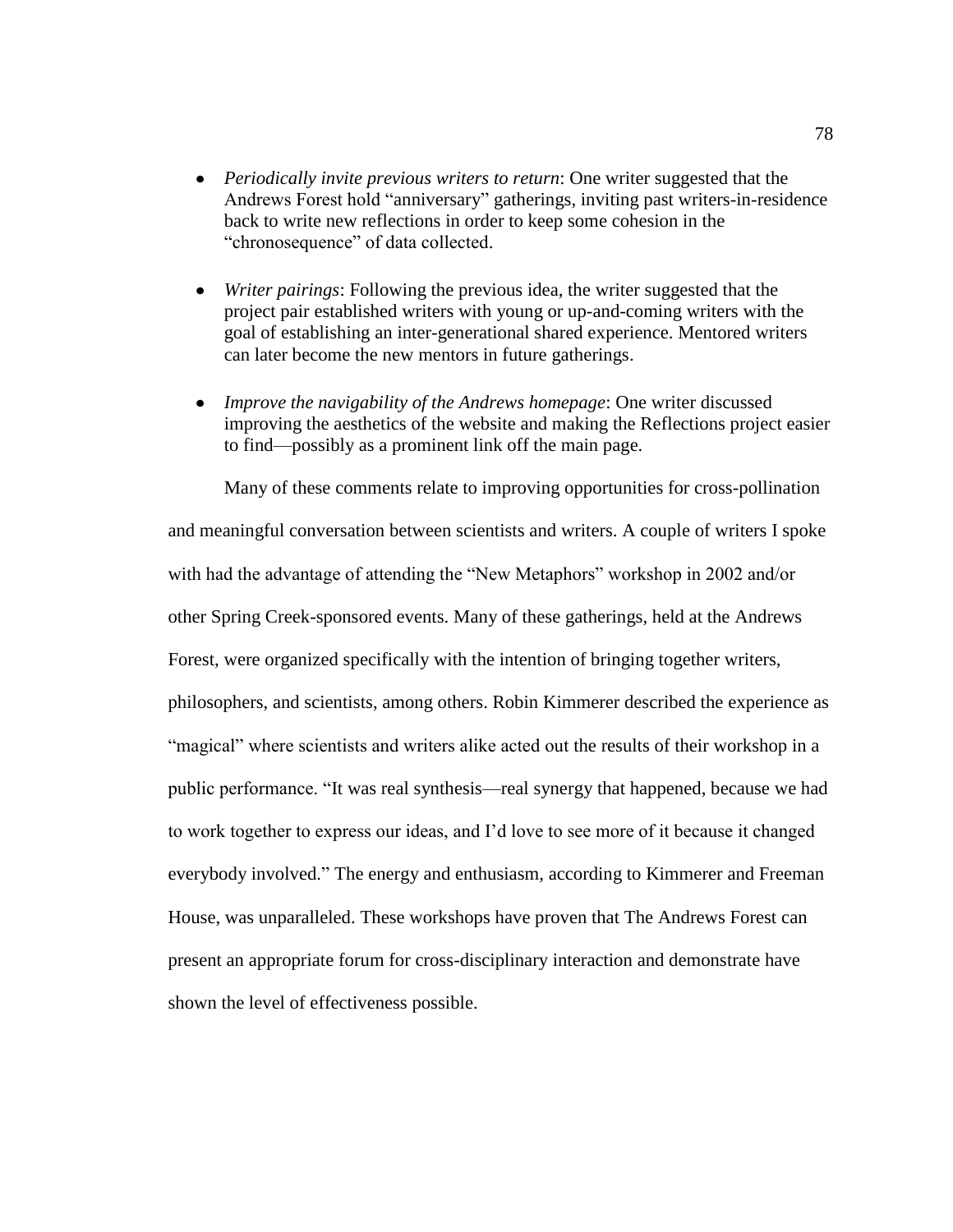The next logical step may involve facilitating organized workshops between writers and scientists that would move to facilitate a meaningful dialogue. I believe that truly learning about another discipline or craft involves immersing oneself in their work and participating in that process. For instance, writers-in-residence may schedule to team up with scientists and through a hands-on experiential process, learn about their research, and even participate in collecting data. Similarly, many scientists are wonderfully creative people, and asking scientists to schedule organized forays into Reflection plots with writers-in-residence could facilitate engaging conversations. Some scientists may want to participate in the reflection process themselves, and though it may be stretch for some, it could prove a valuable and insightful exercise. Part of this program's value is that it challenges the boundaries of compartmentalized disciplines. However, we continue to compartmentalize science and art if we assume that only writers should write poems or narrative essays. Either side should be able to liberate their imaginations and open their minds to each other, participating in a truly interdisciplinary and boundary-less inquiry.

The Long-Term Ecological Reflections project at H.J. Andrews Experimental Forest is embarking on an inspiring and bold endeavor. As the project grows, it will likely yield many thought-provoking reflections on the ecology of the Pacific Northwest landscape and our connections to Andrews as a place. With the guidance of the committed people of H.J. Andrews Experimental Forest, Oregon State University, the Spring Creek Project, and the U.S. Forest Service, the level of interaction between researchers and writers-in-residence has the potential to increase over time. To ensure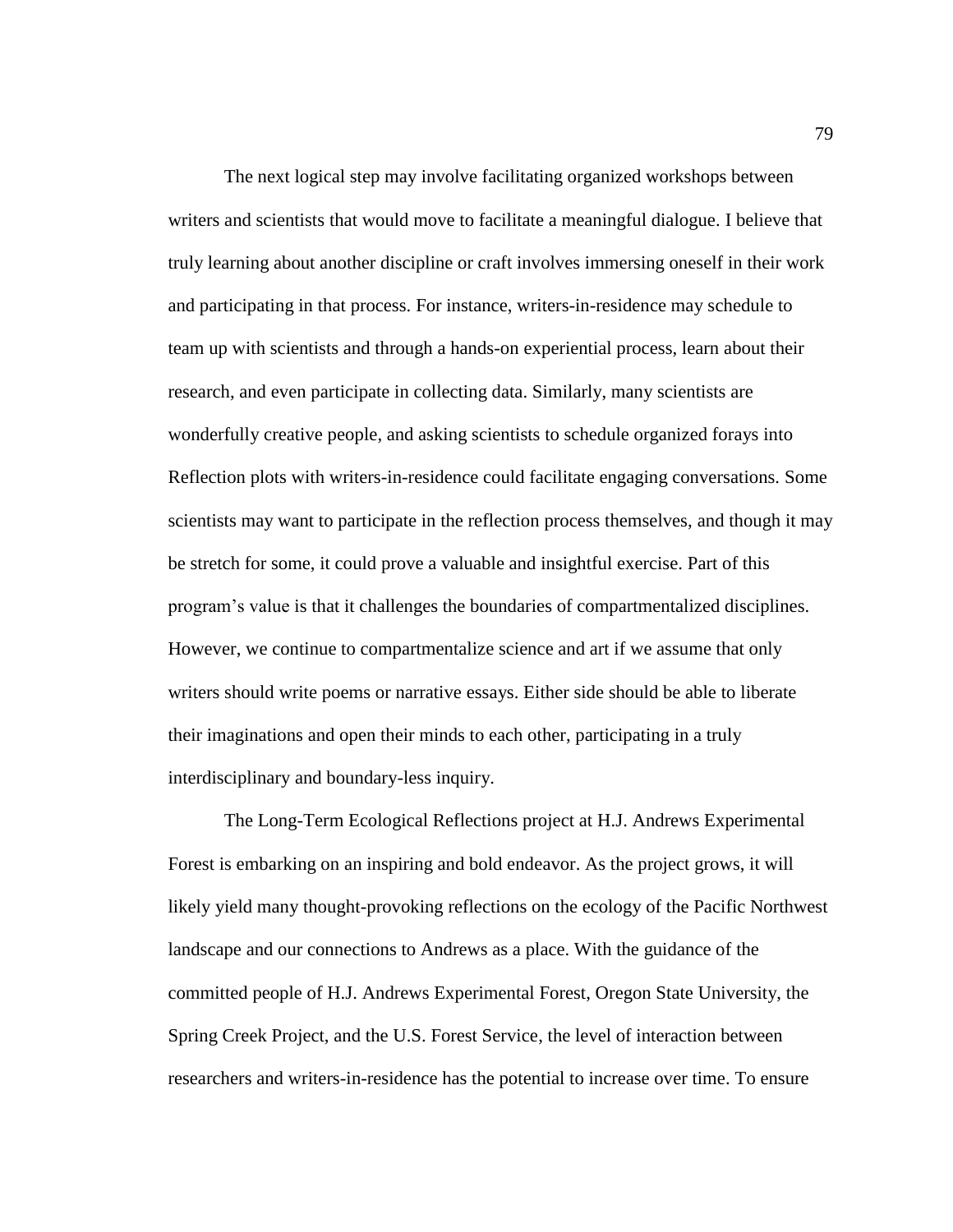sustained growth and success, the project should continue to seek the input of past writers-in-residence as well as fresh perspectives from outside the Andrews community.

Future scholars or graduate students may consider following up on my research in five, 10, 25, 50 years in the future, and so on. The evolution of the relationship dynamic between writers-in-residence and research scientists will likely become more apparent as the project progresses, and it would benefit the program to have critical analyses documenting that growth. Other future research may want to examine the Reflections project more from the angle of science and the perspective of the Andrews scientists. The opportunities for research are not limited to science and the humanities. Several potential studies in the social sciences exist as well, including an analysis of reader demographics and reader response to these pieces. My personal hope is that projects like Long-Term Ecological Reflections continue to expand to other research stations. The need for interdisciplinary dialogues not only exists between the sciences and literary writing, but between other modes of artistic inquiry such as the visual and performing arts. Ultimately, I would also like to see a project such as Reflections begin in other ecosystems, including those not commonly thought of as "natural" such as urban or highly disturbed environments.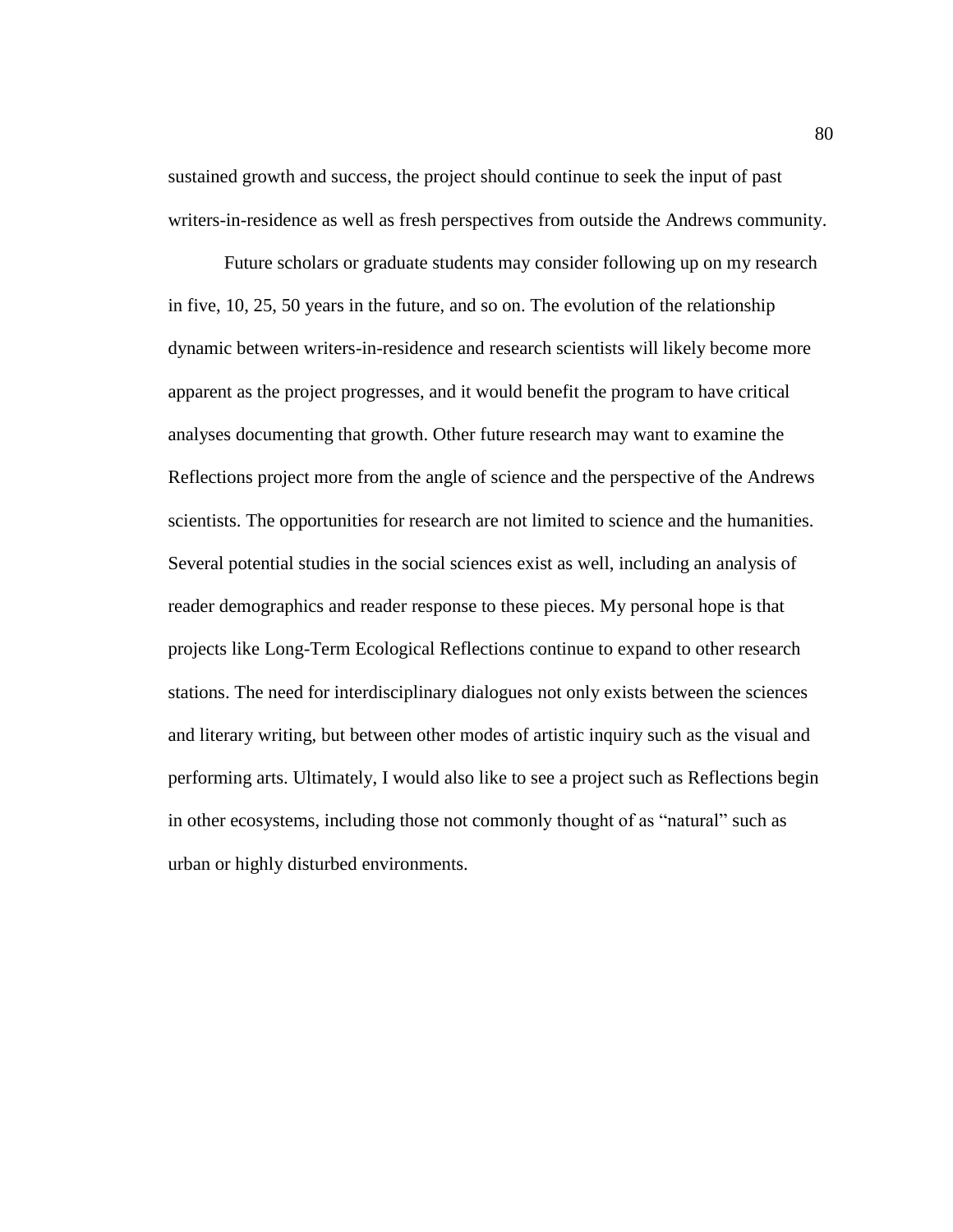### CHAPTER V

# PERSONAL REFLECTION: STORIES OF A FOREST

The blue sign sits at eye level, fixed by industrial staples over the prominent reddish furrow of the bark. Marked with a Forest Service logo, the paper reads "Boundary Cutting Unit" in bold typeface with "Unit 26" and "This sign faces into the unit" in smaller letters underneath. Unit 26 is a swath of cleared forest, jarringly exposed and bathing in September sunshine. It sits on a hillside above forest road 1501, and the bare patch appears deceptively small in the sweeping topography.

I stare inquisitively at the young Douglas-fir, absorbed with the story of this sign and the history of this tree. The tree is also prominently marked with a red square of plastic and a cream ribbon. I imagine them as beacons of color shouting "stop!" to the logging crew. What had spared this tree the fate of its fallen brethren? I consider if it had been too small to harvest, or it just happened to fall on the correct side of an invisible line. Who had decided where to draw that line, and what were the stories of the scientists, legislators, and politicians who had advocated various sides of the forestry management debate?

Often overlooked, stories are present in every event—in the fertilization of an egg into an embryo that germinates into this tiny sapling. Somehow, that sapling goes unnoticed by hungry ruminants. The seed germinates and flourishes under favorable soil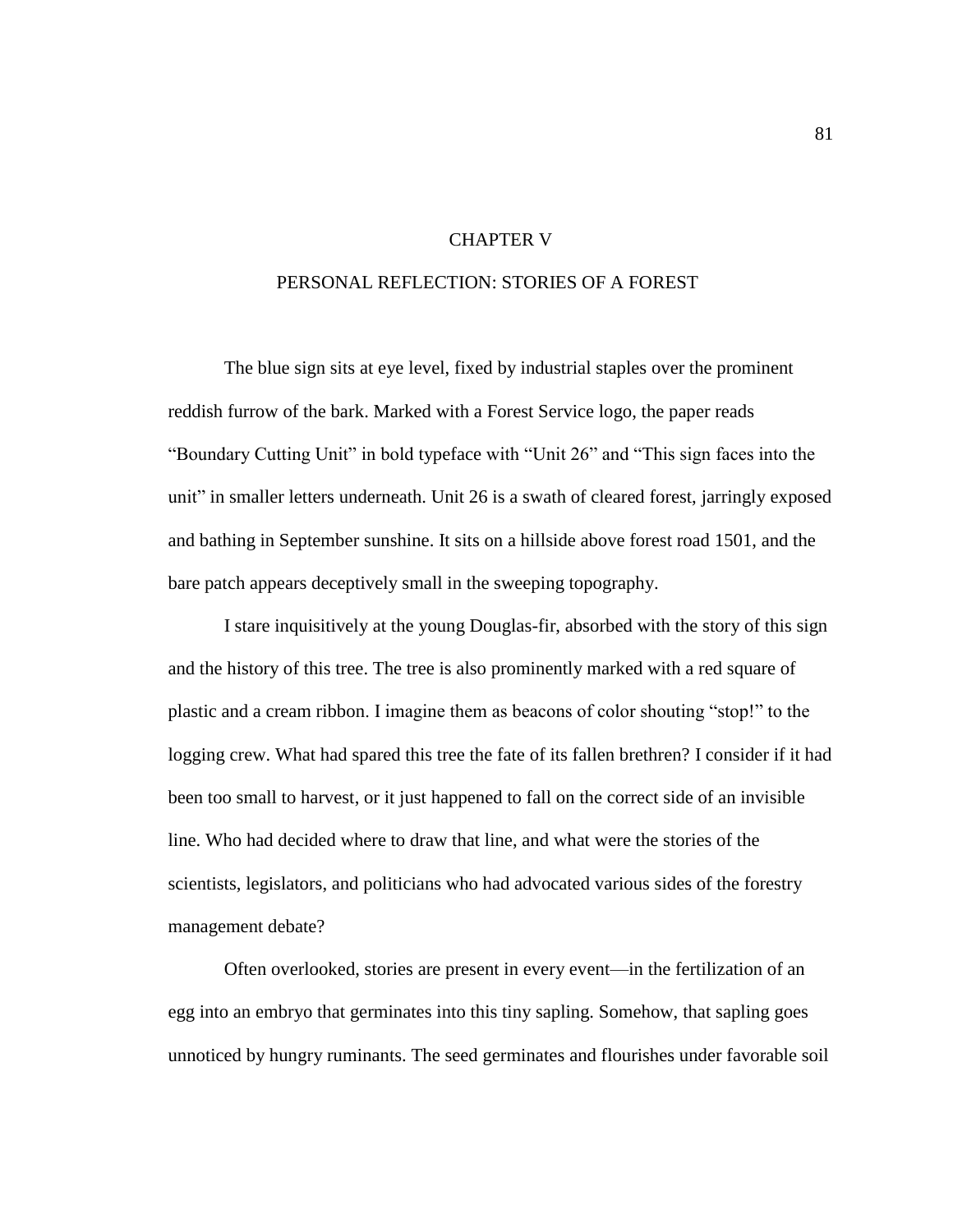conditions and grows fast enough to outpace some of its siblings in a race to top of the canopy. Now it sits on the right side of disturbance or destruction—whichever way you wish to look at.

Scattered up and down the hillside are the scarred and standing casualties of operation "Unit 26." Earlier in the morning, these thin tree trunks were my arm holds as I slowly ascended the hillside, around fallen logs and toppled limbs. I noticed that a few trunks felt hollow and rotten under my grip like exoskeletal shells of their former life. The entire trunk wobbled of those who had been dead the longest yet still managed to defy the elements and gravity. In the canopy, entire branches were shaven off by falling timber, and other limbs from the deceased lay snagged in the crux of the living. They balanced precariously until the correct wind direction and velocity sent it crashing down. It seemed that a mere gentle whisper could send the entangled remains crashing down on my head.

This site presented a dangerous place to work. I tried to imagine one of the people who had felled these trees—heel of a heavy boot braced against a rock halfburied under a carpet of moss and detritus, calf muscles rippling and knees groaning from the constant strain of standing upright on steep terrain. Perspiration drips down his (or her) forehead, stinging the eyes, and temporarily obstructing the important vision of where the tree would fall. The deafening, angry screech of the saw is replaced with a quieter sputtering hum, but the logger's ears still ring. If the right cut hadn't been made, he wouldn't be able hear his colleague's desperate warning. Anxious with anticipation, a boot skids on the rock, scraping several inches of slippery moss and exposing the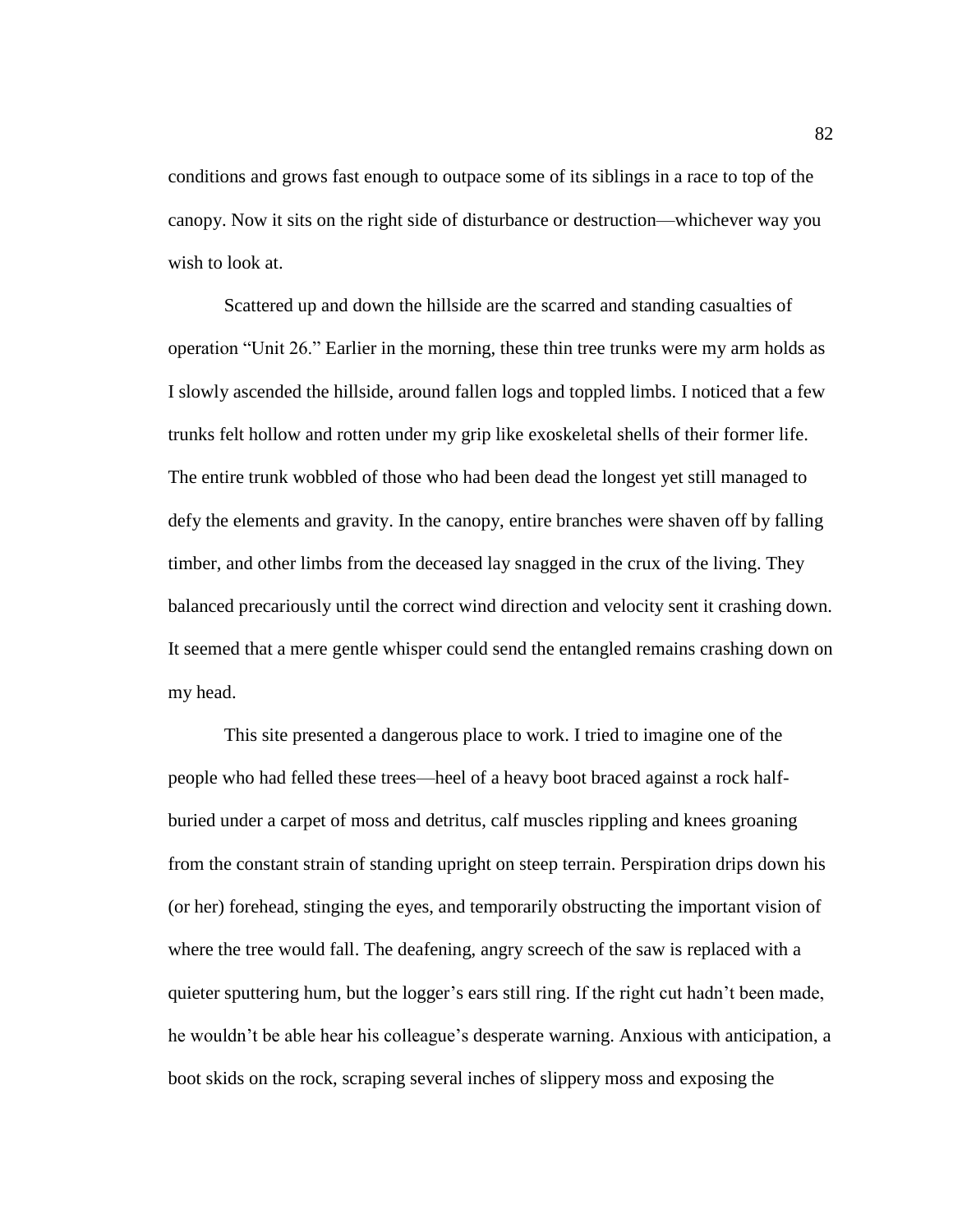blackened, moist surface. The logger stumbles, but manages to regain a foothold as a straining knee protests. The hundredth sigh of the morning escapes his lips and aching muscles ease to the sound of the fir thudding to the forest floor in the opposite direction. Do we know his (or her) story? Do we know what it's like to be vilified by the same people who use the products of that tree? Do we know the dangers? Stories are everywhere. We only need to open ourselves to them.

That morning, I had parked my car at the edge of the clearcut on forest road 1501. As I grabbed a sweatshirt, backpack, and pen and paper, I wasn't quite sure of my intentions. Take notes on this Reflection Plot for my thesis? Go for a quick hike? As I stood on the gravel of 1501, my Midwestern blood already felt too warm under the sweatshirt and late summer sun, I considered the bare hillside, sloping upward to a steep convex crest. Its openness was deceptive—like trying to judge the arrival of impending thunderheads on the plains. It had taken several minutes just to walk down the road from one edge of the clearcut to the other. The natural world is adept at deceiving human eyes, or more likely, we are unskilled at reading it. I paused for a long while and attempted to focus on the details inside the clearing rather than the landscape as a whole.

A clearcut is anything but clear, as its name suggests. Here, eight to ten foot Douglas firs rise intermittently within a tangle of blackberry brambles and huckleberry shrubs. A few short trees flash brilliant red or shimmering gold, contrasting beautifully with the yellow green of the young firs. This variety of autumn foliage is absent from the surrounding forest of mostly conifers. Even so, the clearcut manages to look starkly barren with tangled thickets of colorless thorny twigs and vines or the sparse straw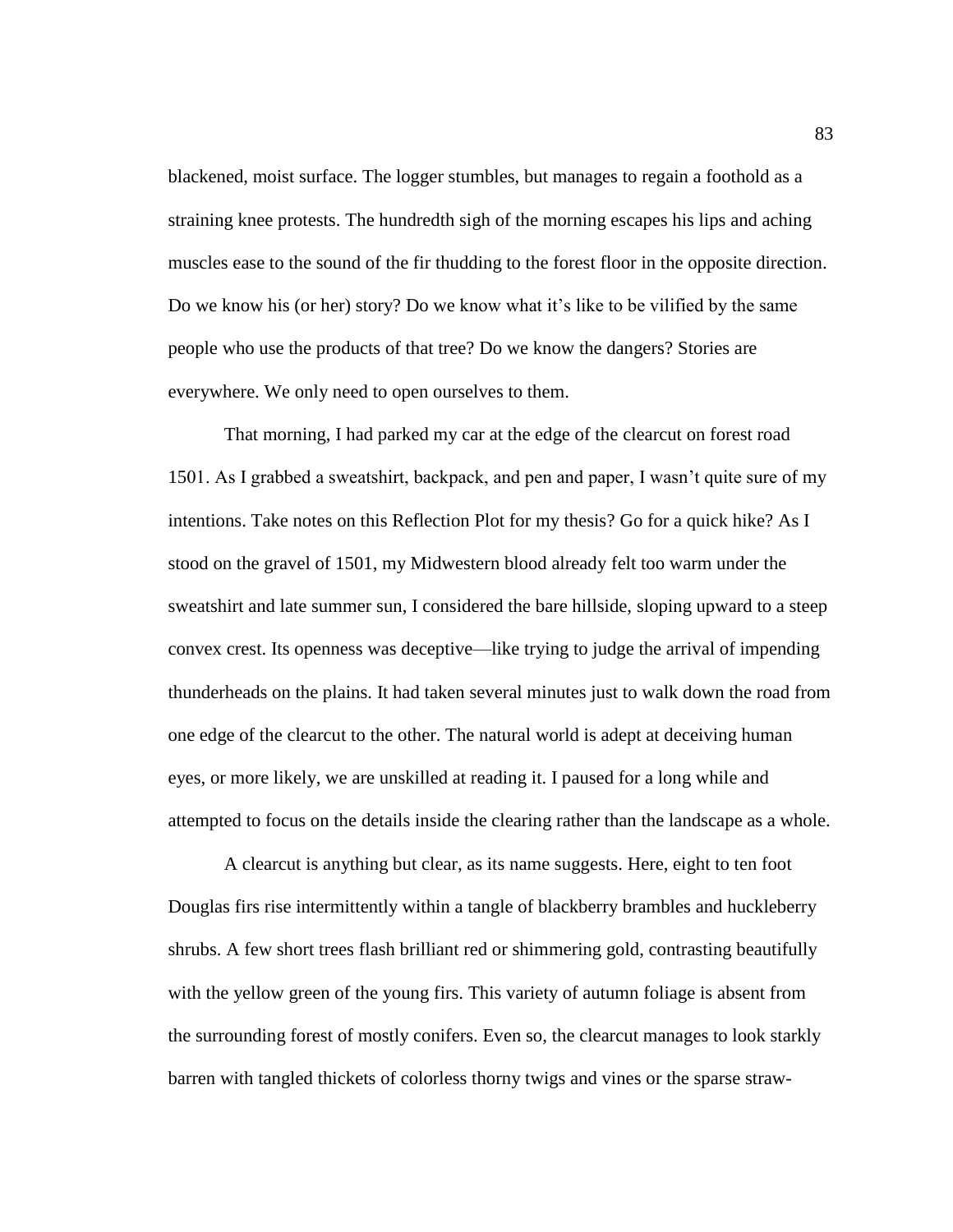colored grass on bleached rocks. Without the surrounding forest and the scattered seedlings, it would look more like the high desert of western Oregon.

Within a few steps of first entering the Unit 26, the thick vine of a particularly cruel-looking Himalaya blackberry vine roped my ankle. I shook it off in disgust and stumbled forward only to have the shoelaces of my other foot untie as they caught on the thorns of another blackberry. The blackberry bushes are everywhere—both the native trailing blackberry and the non-native Himalaya berry. Sweaty and cursing, it wasn't long before I tripped every fifth step or so. I don't walk anywhere at a leisurely pace (as any who have tried to walk with me can attest), and at this pace, my reckless, impatient lunging would zap me of all my energy within minutes. My sweatshirt clung to damp arms, and I wrestled it off. The morning air was cool on damp skin, and it felt good to pause. I reflected on the plants I saw, thumbing through my *Plants of the Pacific Northwest* guide.

Red huckleberry Oregon Grape Red alder Vine maple Douglas fir Bracken fern Himalaya Blackberry Trailing Blackberry

Many of these species eagerly await disturbance, biding their time until the next windstorm, disease, fire, or humans with saws create an opening in the suffocating canopy. The Himalaya blackberry, in particular, wastes no time in snatching newly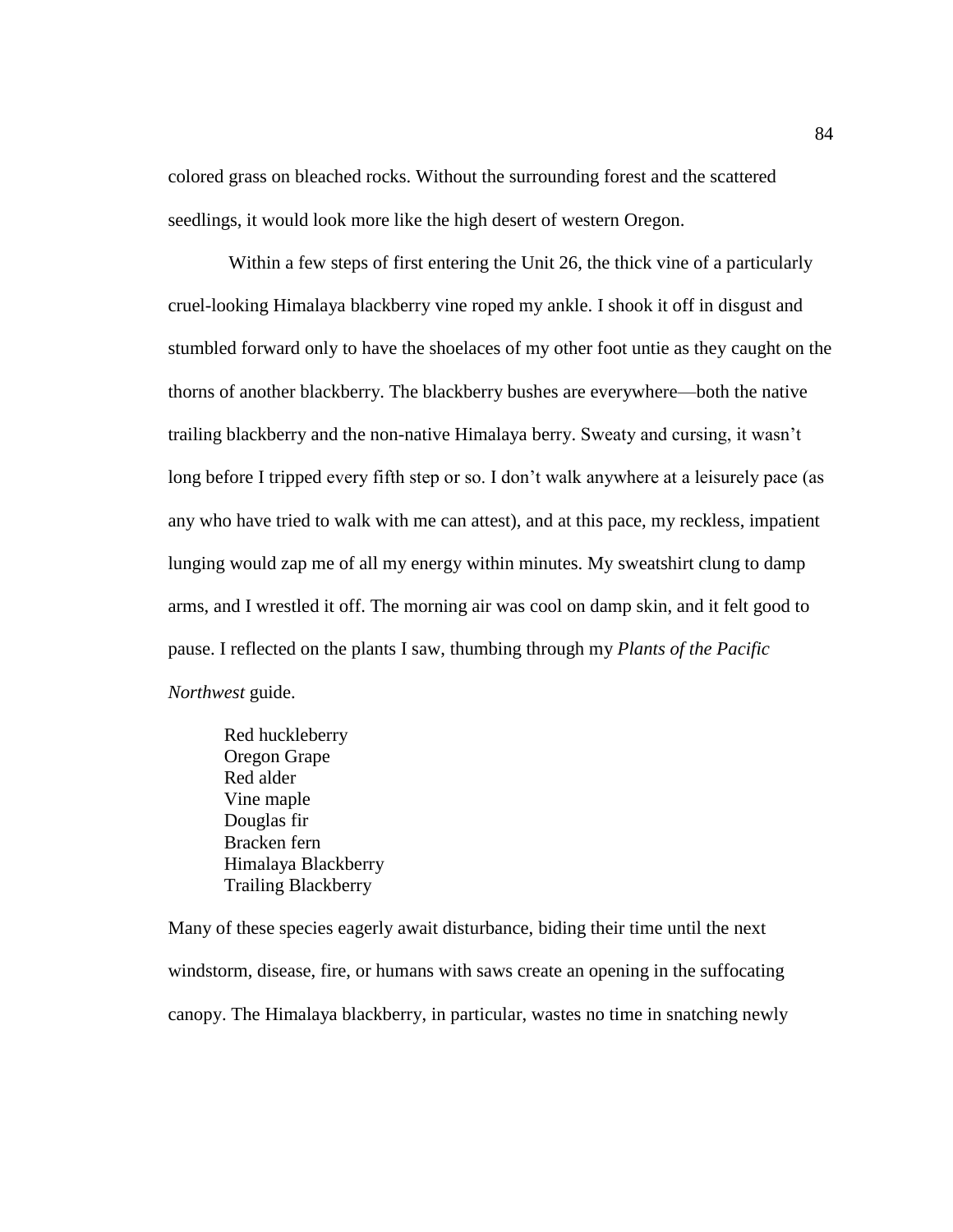disturbed land. Its sweet fruit dangles enticingly off delicate stems, a seemingly benign cover for the barbs of sprawling viral vines.

Decades or centuries from now, what would this forest's story have been if we not delivered it a swift resolution? Many of us would envision towering ancient conifers, their trunks giant pillars holding up an emerald cathedral and myriad flowing ferns bowing at their grace. We might wonder what charismatic creatures lurk behind those giants: deer, elk, bear, or perhaps a prowling cougar. This image is so deeply ingrained in our minds that we often fail to recognize the beauty of the rest of the world.

Is the story of this once-forest really over? Maybe that vision of old growth isn't the only meaning of a forest. We lament the loss of old-growth giants, and rightfully so, but we also tend to ignore that scarred land afterwards, abandoned to the mercy of blackberries. We turn our heads in disgust when we drive by bald mountains and curse when logging operations operate near our homes. These large swaths of land become the hideous monster we cannot face, even though we created it. Often, the most we demand afterwards is the "replacing" of these lost forests with monocultures of pitifully low biodiversity, which only confound the problem as we deny our role in the story.

Everyone should visit a clearcut, feel the spiny blackberry rope around their ankles, feel the thorns slip beneath their pants and rip through socks, hear the wind flittering through the canopy of standing conifers a few yards away and sense an eerie void. Everyone should carefully count the species of plants, animals, and insects they recognize. Not because clearcuts are beautiful. Not because they are ugly. They are both of those things and more—an anguishing internal dichotomy between forest preservation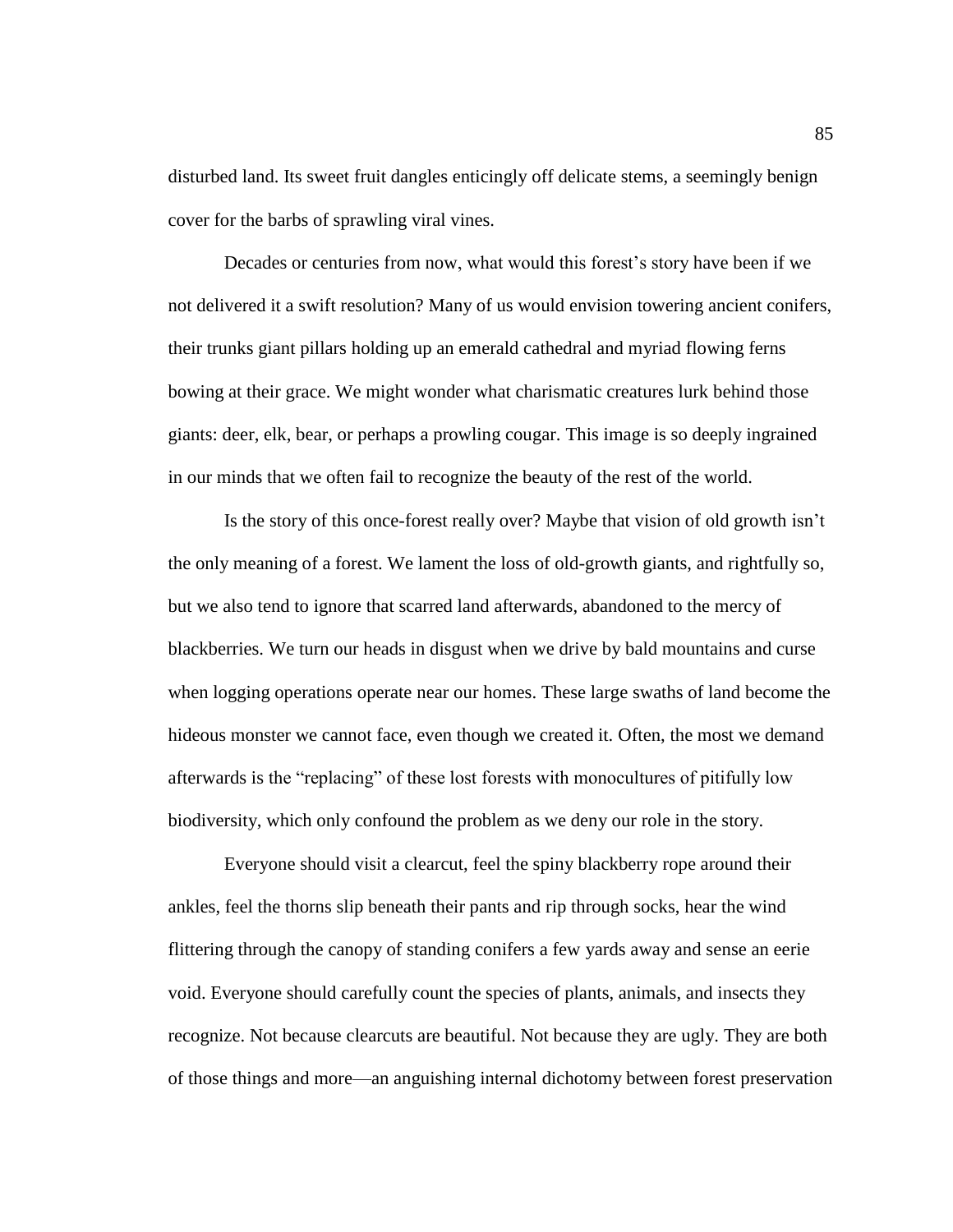and resource extraction. Each of us should experience a clearcut just to feel its story, sense our part in writing that story.

Instead, we camp in national parks and seek out the images on visitor center postcards, too often disappointed when reality doesn't match precisely with the image in print. We seek out the tranquility, a quest for the mythical pristine; though on that journey we must first pass through miles upon miles of patchwork forests. We ignore those places. They are "tainted," after all. Or maybe we ignore them because we don't want to be reminded of our ubiquitous influence—what role we played in the "taint."

Back at the edge, halfway up the hillside, I'm still staring at that blue sign, pegged to the fir. It is an unmistakable and tangible signifier of our presence, and the visible evidence of human language feels somehow strange here. The shrill cry of a redtailed hawk finally pries my gaze away. I scan the cloudless sky, expecting to see it riding the thermals in slow figure eights. No luck. I wait for the sound again, my ears tracing the raptor to the top of a dead pole of a tree. It takes flight and soars over the surrounding landscape, likely in search of rummaging rodents, or maybe waiting to take an opportunistic strike at one of the dark-eyed juncos dancing in the thicket of brambles. Would the hawk have been here in this instant without the clearcut?

Off to the southeast, snowfields on the higher Cascades are visible, and my attention drifts between the scenic vista and the hawk. I feel a sense of irony, as I a wave of tranquility washes over me in this scarred section of land. It seems odd, as many of us believe only the "pristine" environments can connect us with the natural world. Discounting the oddity of the moment, I allow myself to I feel intimately engaged with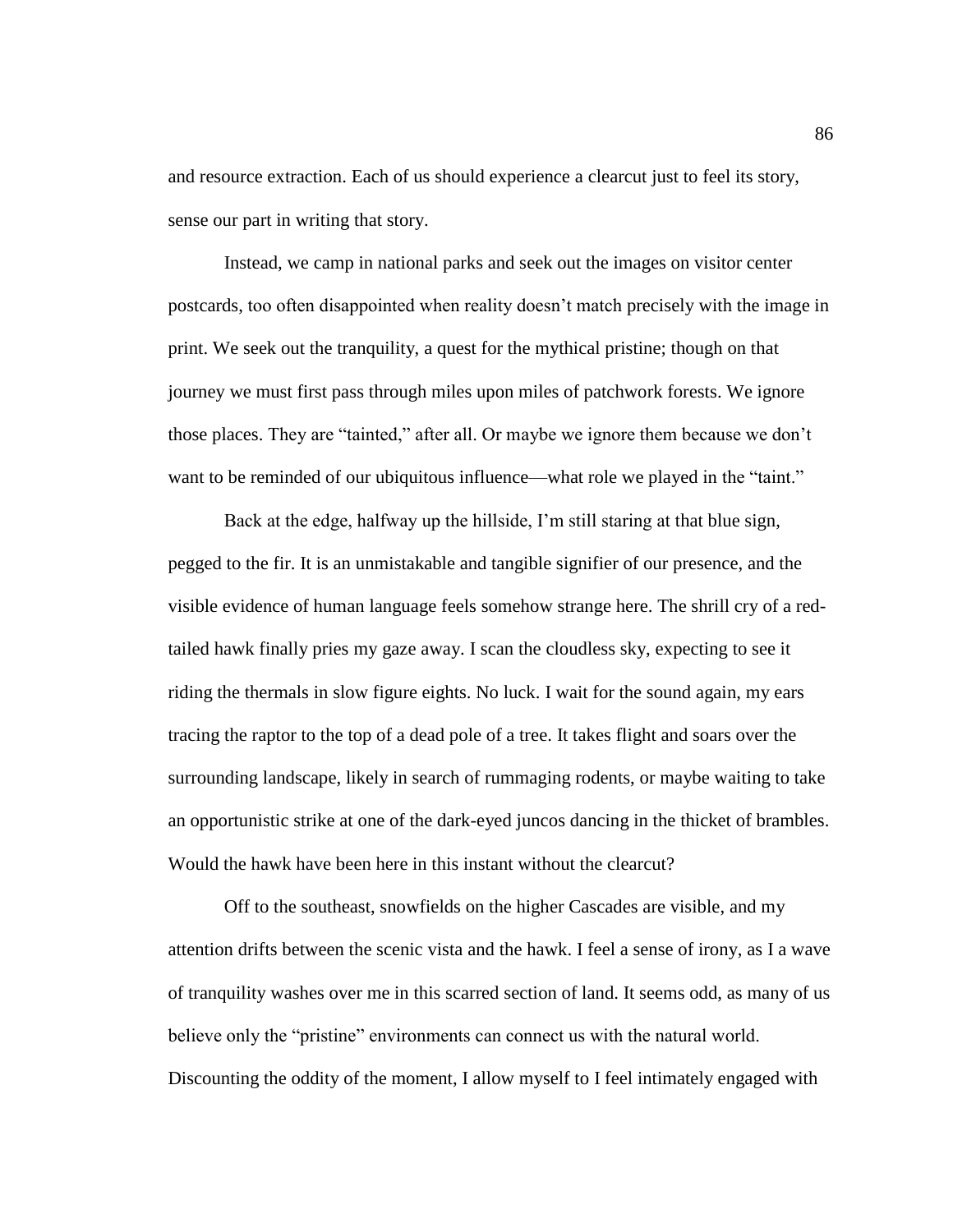the place and lament the name "Unit 26." I want to return at night and listen for the sounds of tentative hooves crunching across discarded twigs and dry bracken, listen for the animal to pause as it caught my scent on a barely perceptible twilight breeze. I sit against my marked tree, gaze out beyond the destruction, and stare at the stars until my neck grew stiff. I sense now what it is to be part of the story.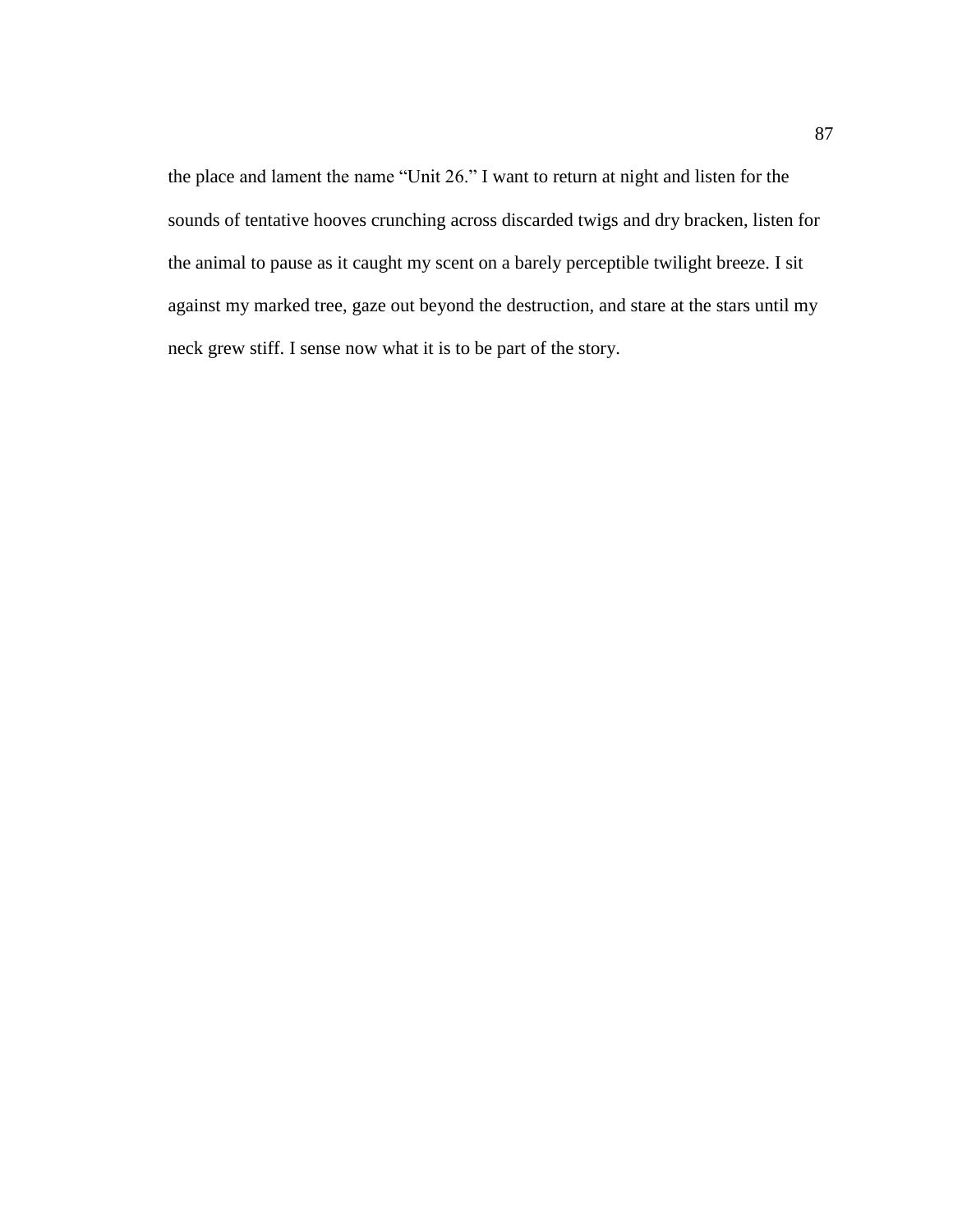# BIBLIOGRAPHY

- Armbruster, Karla and Wallace, Kathleen R. (Eds.) *Beyond Nature Writing: Expanding the Boundaries of Ecocriticism*. Charlottesville: University of Virginia, 2001.
- Susan Barker. "Environmental Communication in Context." Frontiers in Ecology and *the* Environment*:* 4.6 (2006): 328-329.
- Bazilchuk, Nancy. "Right Brain-Left Brain Conservation: Scientists Converge on Long-Term Research.‖ Jan-Mar 2006. *Conservation Magazine*. <http://www.conbio.org/cip/article71inltr.cfm>.
- Belshaw, Christopher. *Environmental Philosophy: Reason, Nature, and Human Concern*. Ithaca: Montreal and Kingston, 2001.
- Berry, Wendell. *Life is a Miracle: An Essay Against Modern Superstition*. Washington DC: Counterpoint, 2000.
- Botkin, Daniel. *Discordant Harmonies: A New Ecology for the Twenty-First Century*. New York: Oxford University Press, 1990.
- Bement, A. 2005. "From New Sight to Foresight: The Long View on the Environment." Address Presented to National Council for Science and the Environment. 4 Feb 2005.
- Brown, James H. and Whitman, Thomas G. "Complex Species Interactions and the Dynamics of Ecological Systems: Long-Term Experiments.‖ *Science* 293.5530 (2001).
- Bryson, Michael. "Nature, Narrative, and the Scientist-Writer: Rachel Carson's and Loren Eiseley's Critique of Science." *Technical Communication Quarterly* 12.4 (2003): 369-87.
- Buell, Lawrence. *The Future of Environmental Criticism: Environmental Crisis and Literary Imagination*. Malden: Blackwell, 2005.
- Callicott, Baird J. *Beyond the Land Ethic: More Essays in Environmental Philosophy*. Albany: University of New York, 1999.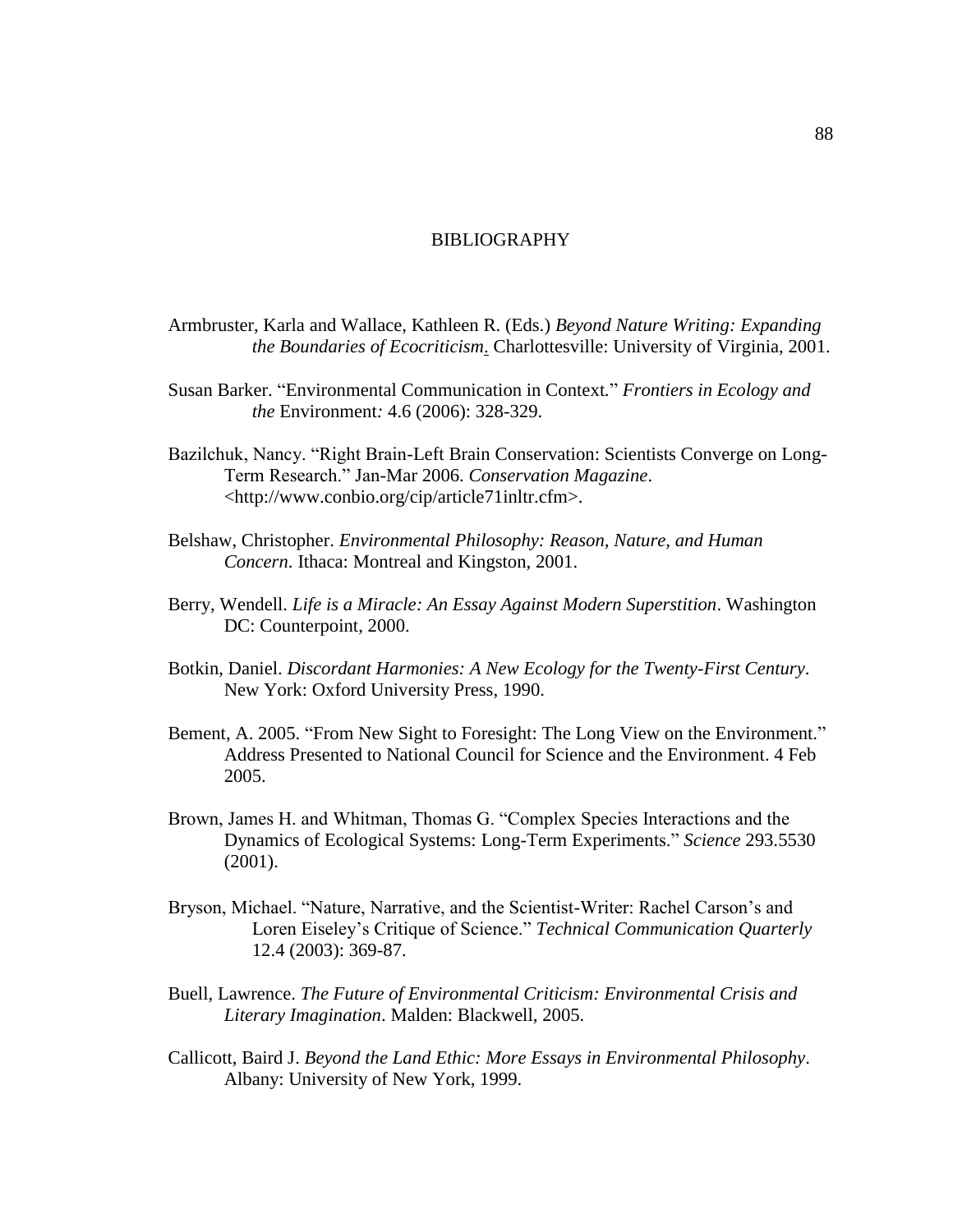- Coffey, Jane. "Decay." Forest Log. *H.J. Andrews Experimental Forest*. Homepage. 2007. <http://andrewsforest.oregonstate.edu/research/related/writers/template.cfm?next  $=$ wir $&$ topnav $=$ 169.>
- ---. ―Juxtaposition.‖ Forest Log. *H.J. Andrews Experimental Forest*. Homepage. 2007. <http://andrewsforest.oregonstate.edu/research/related/writers/template.cfm?next =wir&topnav=169.>
- ---. Telephone Interview. 23 Nov 2008.
- Corbett, Julia B. "Chapter 2: A Spectrum of Environmental Ideologies." *Communicating Nature: How We Create and Understand Environmental Messages*. Washington: Island Press, 2006.
- Cronon, William. *Uncommon Ground: Rethinking the Human Place in Nature*. New York: Norton, 1996.
- Deming, Alison Hawthorne. "The Owl, Spotted." Forest Log. *H.J. Andrews Experimental Forest.* Homepage. 2006. <http://andrewsforest.oregonstate.edu/research/related/writers/template.cfm?next  $=$ wir $&$ topnav $=$ 169.>
- Dobrin, Sidney I. and Weisser, Christian R. *Natural Discourse: Towards Ecocomposition*. Albany: New York Press, 2002.
- Dwivedi, O.P. "Man and Nature: An Holistic Approach to a Theory of Ecology." *Environmental Professional* 10.1 (1988): 8-15.
- Ehrlich, Paul R. "Human Natures, Nature Conservation, and Environmental Ethics." *BioScience* 52.1 (2002): 31-43.
- Elder, John. *Imagining Earth: Poetry and the Vision of Nature*. Urbana: University of Illinois Press, 1985.
- Geier, Max G. *Necessary Work: Discovering Old Forests, New Outlooks, and Community on the H.J. Andrews Experimental Forest, 1948-2000*. Washington: USDA, 2007.
- Goodrich, Charles, Moore, Kathleen, and Swanson, Frederick. *In the Blast Zone: Catastrophe and Renewal on Mount. St. Helens*. Corvallis: Oregon State University, 2008.

Goodrich, Charles and Swanson, Frederick. Personal Interview. 26 Feb 2009.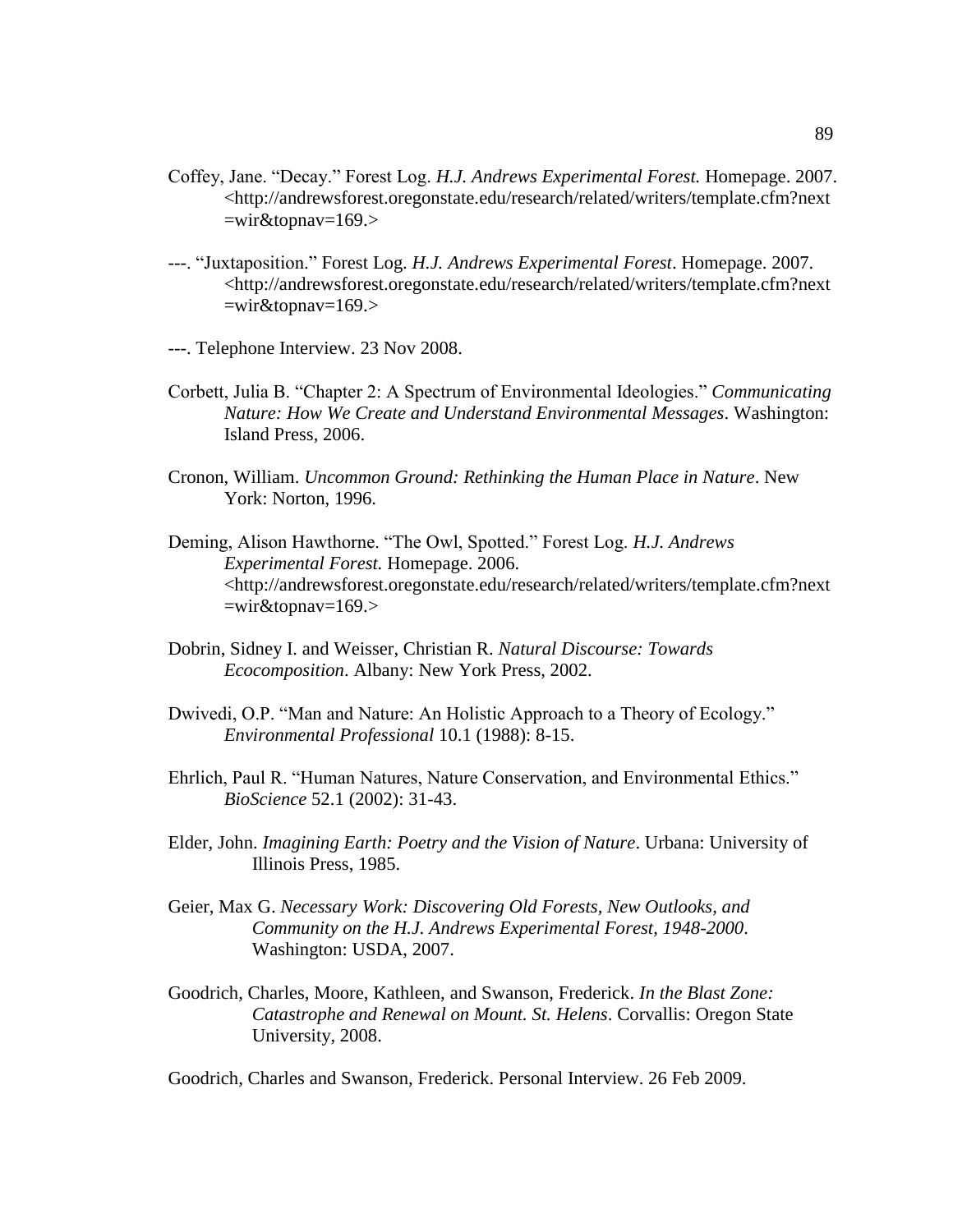Graham, Vicki. "Debris." Forest Log. *H.J. Andrews Experimental Forest*. Homepage. 2006.

<http://andrewsforest.oregonstate.edu/research/related/writers/template.cfm?next  $=$ wir $&$ topnav $=$ 169.>

- ---. Telephone Interview. 14 Nov 2008.
- *H.J. Andrews Experimental Forest*. Homepage. 2002. <http://andrewsforest.oregonstate.edu/>.
- *H.J. Andrews Experimental Forest*. US Dept of Agriculture, Forest Service, Pacific NW Research Station: Corvallis, OR, 1998.
- Hebda, Richard, J., and Cathy Whitlock. "Chapter 9: Environmental History." *The Rainforests of Home: Profile of a North American Bioregion*. Ed. Schoonmaker, P.K. Washington DC: Island Press, 1997.
- Hobbie, John E. et al. "The US Long Term Ecological Research Program." *BioScience* 53.1 (2003): 21-32.
- House, Freeman. Telephone Interview. 29 Nov 2008.
- ---. *Totem Salmon: Life Lessons From Another Species*. Boston: Beacon, 1999.
- ---. ―Varieties of Attentiveness. Forest Log. *H.J. Andrews Experimental Forest*. Homepage. 2008. <http://andrewsforest.oregonstate.edu/research/related/writers/template.cfm?next  $=$ wir $&$ topnav $=$ 169.>
- Houtman N. "20/20 Vision." *Terra: A World of Research and Creativity at Oregon State University*. 1.1: (2006).
- Jacobson, Susan K. "Promoting Conservation through the Arts: Outreach for Hearts and Minds.‖ *Conservation Biology* 21.1 (2007) 7-10.
- Johnson-Sheehan, Richard and Bogard, Paul. "Landscape and Text: The Central Role of Context in Science and Nature Writing." *Technical Communication Quarterly* 12.4 (2003): 365-8.
- Killingsworth, Jimmie. "From Environmental Rhetoric to Ecocomposition and Ecopoetics: Find a Place in Professional Communication." *Technical Communication Quarterly*. 14.4 (2005): 359-73.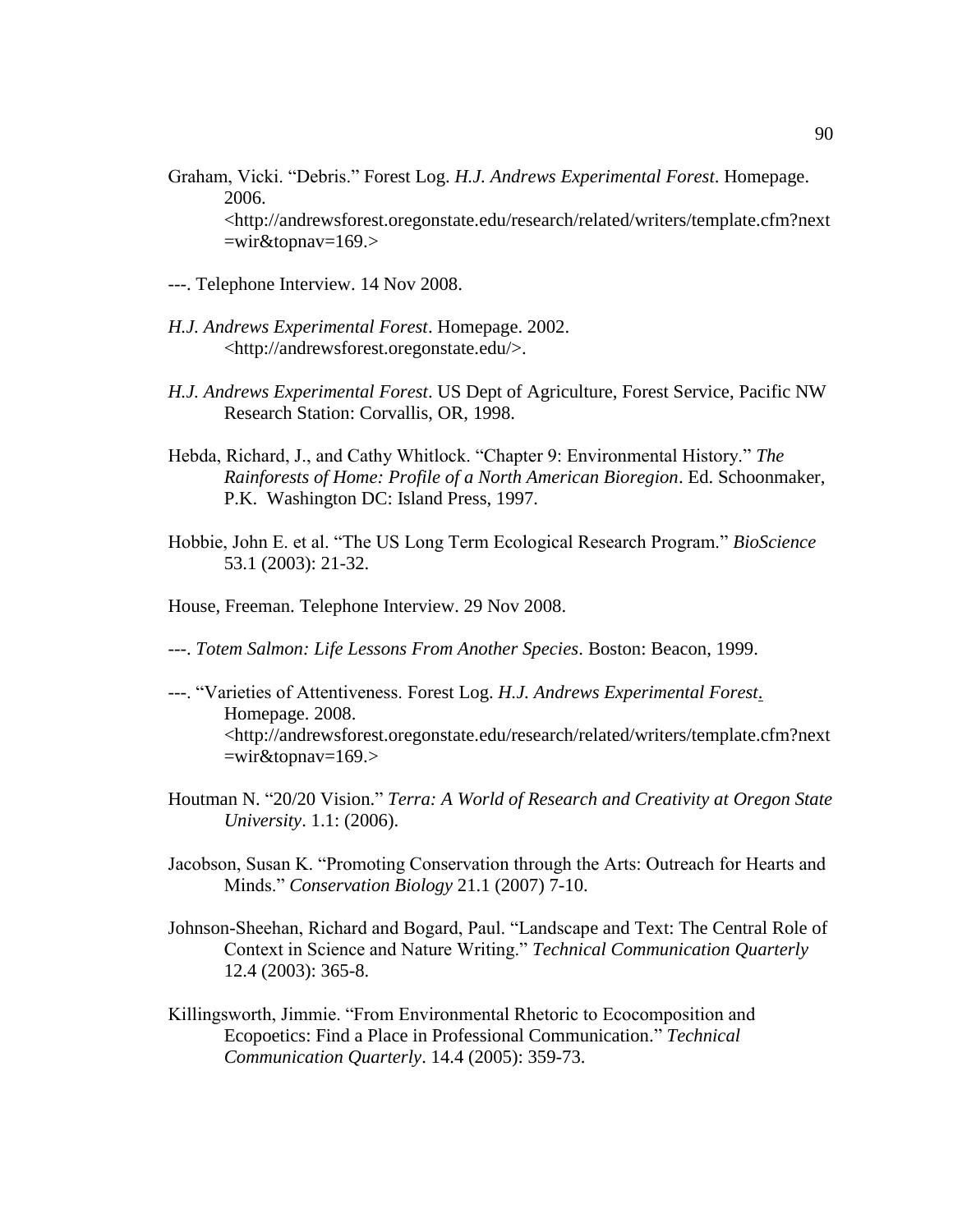- Kimmerer, Robin Wall. *Gathering Moss: A Natural and Cultural History of Mosses*. Corvallis: Oregon State Univ. Press, 2003.
- ---. ―Interview With a Watershed.‖ Forest Log. *H.J. Andrews Experimental Forest*. Homepage. 2004. <http://andrewsforest.oregonstate.edu/research/related/writers/template.cfm?next  $=$ wir $&$ topnav $=$ 169.>
- ---. ―Listening to Water.‖ Forest Log. *H.J. Andrews Experimental Forest Homepage*. 2004. <http://andrewsforest.oregonstate.edu/research/related/writers/template.cfm?next  $=$ wir $&$ topnav $=$ 169.>
- ---. Telephone Interview. 13 Dec 2008.
- Klenner, Walt and Vyse, Alan. "Interdisciplinary Research Approaches to Address Complex Forest Management Issues.‖ *Forestry Chronicle* 75.3 (1999): 473-6.
- Lakoff, George and Johnson, Mark. *Metaphors We Live By*. Chicago: University of Chicago Press, 1980.
- ---. *Philosophy in the Flesh: The Embodied Mind and its Challenge to Western Thought*. New York: Basic Books, 1999.
- Lautenschlager, R. A. "Improving Long-Term Forest Ecology Research for the  $21<sup>st</sup>$ Century.‖ *Forestry Chronicle* 75.3 (1999): 477-80.
- Leopold, Aldo. *A Sand County Almanac*. New York: Oxford University Press, 1987.
- Lewontin, Richard. *Biology as Ideology*. New York: Harper Perennial, 1992.
- *Long-Term Ecological Reflections*. The Spring Creek Project, Oregon State University, H.J. Andrews Long-Term Ecological Research Program, and USDA Forest Service: Corvallis, OR.
- *Long Term Ecological Research Network*. Homepage. 2007. <http://www.lternet.edu/.>
- Luoma, Jon R. *The Hidden Forest: The Biography of an Ecosystem*. Corvallis: Oregon State University Press, 2006.
- Magnuson, John J. "Long-Term Ecological Research and the Invisible Present: Uncovering the Processes Hidden Because They Occur Slowly or Because Effects Lag Years Behind Causes.‖ *BioScience* 40.7 (1990): 495-501.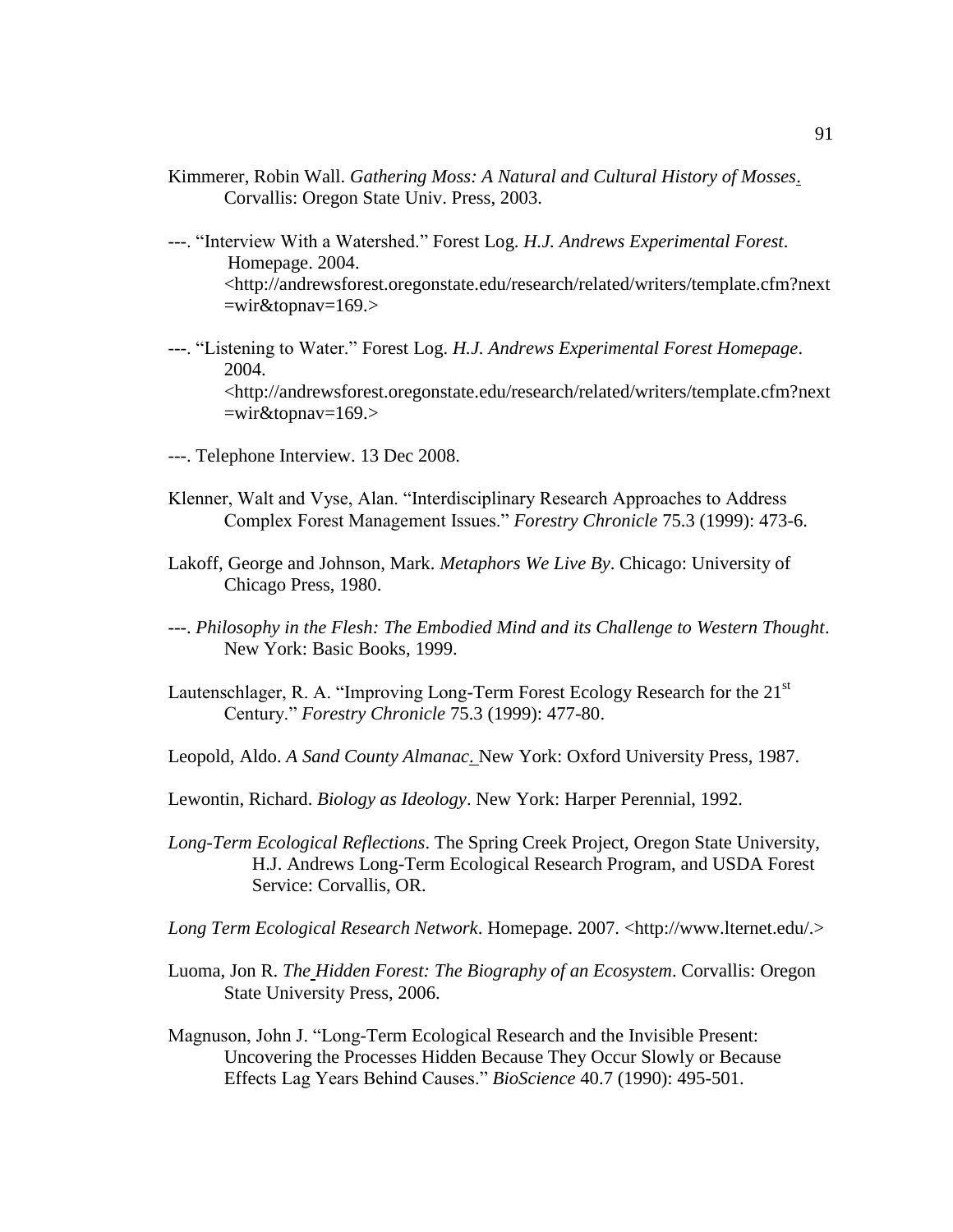- Margulis, Lynn. *Symbiotic Planet: A New Look at Evolution*. Amherst: Sciencewriters, 1998.
- Marietta, Don E. *For People and the Planet: Holism and Humanism in Environmental Ethics*. Philadelphia : Temple University Press, 1994.
- May, Robert M. "The Effects of Spatial Scale on Ecological Questions and Answers." *Large-Scale Ecology and Conservation Biology: The 35th Symposium of the British Ecological Society with the Society for Conservation Biology University of Southampton 1993.* Ed. Edwards, P.J. et al. Oxford: Blackwell, 1994. 1-17.
- McIntosh, Robert P. "The Myth of Community as Organism." *Perspectives in Biology and Medicine* 41.3 (Spring 1998): 426-38.
- Midgely, Mary. *Science and Poetry*. New York: Routledge, 2001.
- Nabhan, Gary Paul. *Cross-Pollinations: The Marriage of Science and Poetry*. Minneapolis: Milkweed, 2004.
- Newton, Julianne L and Freyfogle, Eric T. "Sustainability: A Dissent." *Conservation Biology* 19.1 (2005): 23-32.
- Olson, Sigurd F. *Reflections from the North Country*. New York: Knopf, 1976.
- Oostrum, Duco Van et al. "Taking the Imaginative Leap: Creative Writing and Inquiry-Based Learning." *Pedagogy* 7.3 (2007): 556-66.
- Paehlke, Robert. "Sustainability as a Bridging Concept." *Conservation Biology*. 19.1 (2005): 36-38.
- Patterson, Barbara. "Ethics for Wildlife Conservation: Overcoming the Human-Nature Dualism.‖ *BioScience* 56.2 (2006): 144-150.
- Philips, Dana. Ecocriticism, Literary Theory, and the Truth of Ecology. *New Literary History* 30.3 (1999): 577-602.
- Pyle, Robert Michael. "The Long Haul." Orion. Sep./Oct. 2004: 70-71.
- Raglon, Rebecca. "Signs and Symbols: Legitimacy of Nature Writing." Tamkang *Review* 32.3-4. (2002): 129-148.

Richmond, Sheldon. "The Interaction of Art and Science." 17.2 (1984): 81-6.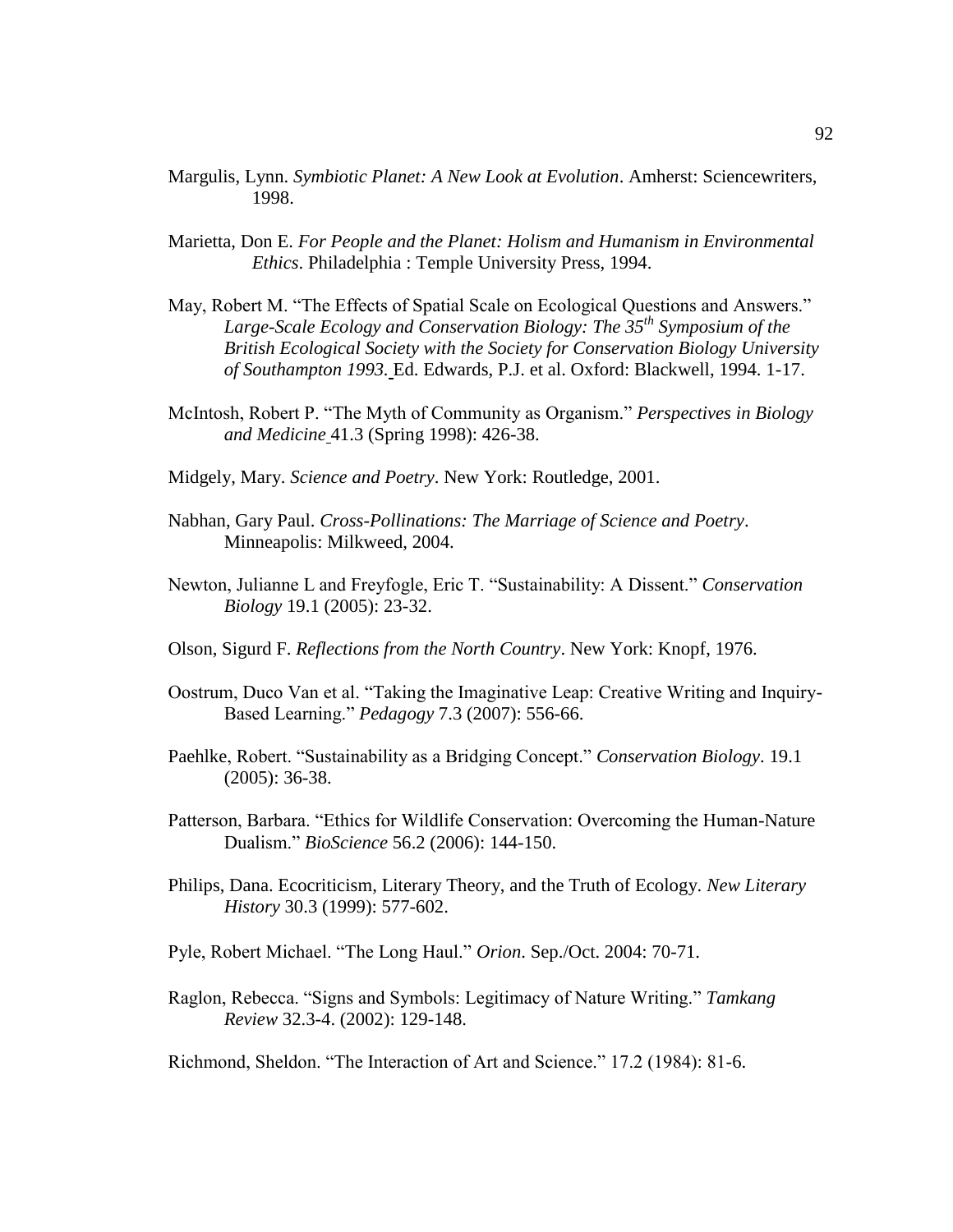- Roorda, Randall. "Antimonies of Participation in Literacy and Wilderness." *Interdisciplinary Studies in Literature and Envirionment*. Ed. Scott Slovic. 14.2 (2007): 71-89.
- ---. ―Sites and Senses of Writing in Nature‖ *Dramas of Solitude: Narratives of Retreat in American Nature Writing*. Albany, New York Press: 1998.
- Schneider, Richard J. (Ed.) *Thoreau's Sense of Place: Essays in American Environmental Writing*. Iowa City: University of Iowa, 2000.
- Scoville, Judith N. "Leopold's Land Ethic and Ecotheology." *Ecotheology* 8 (2000): 58-70.
- Sedell, Jim. Telephone Interview. 11 Feb 2009.
- Sherman, Paul. *For Love of the World: Essays on Nature Writers*. Iowa City, University of Iowa, 1992.
- Slovic, Scott. *Seeking Awareness in American Nature Writing: Henry Thoreau, Annie Dillard, Edward Abbey, and Barry Lopez*. Salt Lake City: University of Utah, 1992.
- ---. ―Out of Time.‖ Forest Log. *H.J. Andrews Experimental Forest Homepage*. 2005. <http://andrewsforest.oregonstate.edu/research/related/writers/template.cfm?next  $=$ wir $&$ topnav $=$ 169.>
- Snow, C.P. *The Two Cultures*. Cambridge: Cambridge Univ. Press, 1998.
- *The Spring Creek Project: For Ideas, Nature, and the Written Word*. Oregon State University: Corvallis, OR.
- The Spring Creek Project: For Ideas, Nature, and the Written Word. 2006. Homepage. Oregon State University. 14 Nov 2007. <http://springcreek.oregonstate.edu/>
- Swanson, F.J.; Goodrich, C.; Moore, K.D. 2008. "Bridging Boundaries: Scientists, Creative Writers, and the Long View of the Forest. *Frontiers in Ecology and the Environment*. 6(9): 449-504.
- Swanson, Frederick J. "Long-Term Ecological Reflections: New Project Long-Term Ecological Research at Andrews LTER." 26 Apr 2005. *The Network News*. 17 Nov 2007. <news/article4.html.>